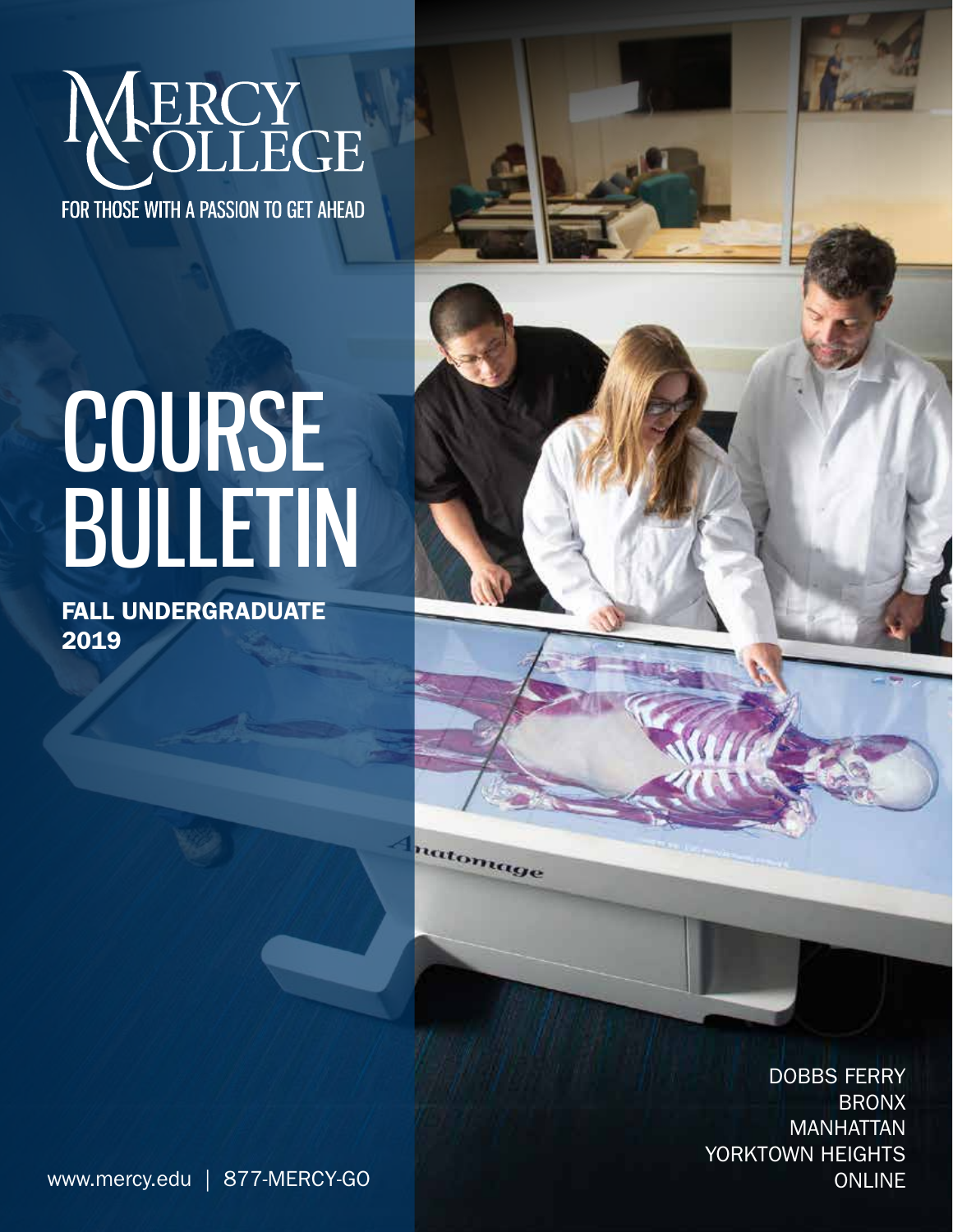# Fall 2019 Undergraduate Course Bulletin

### Table of Contents

| Registration/Payment Procedures  Z                                                                                                                                                                                                                  |
|-----------------------------------------------------------------------------------------------------------------------------------------------------------------------------------------------------------------------------------------------------|
| <b>Mercy Connect Guide For Payment</b><br>And Financial Aid 4                                                                                                                                                                                       |
| <b>Fall 2019 Undergraduate Academic</b><br>Calendar  5                                                                                                                                                                                              |
| Hours Of Operation 6                                                                                                                                                                                                                                |
| General Information  7                                                                                                                                                                                                                              |
| Financial Assistance 7                                                                                                                                                                                                                              |
| Withdrawal and Refund  7                                                                                                                                                                                                                            |
| <b>Refund Schedule with Official</b><br>Withdrawal  8                                                                                                                                                                                               |
| <b>Payment Policy and Procedures</b><br>for All Students 8                                                                                                                                                                                          |
| Payment Arrangements  8                                                                                                                                                                                                                             |
| <b>Tuition And Fees For Summer 2019 -</b><br>Fall 2019 - Spring 2020 9                                                                                                                                                                              |
| <b>Mercy CNR Tuition and Fees</b><br>For Summer 2019 - Fall 2019 -<br>Spring 2020 10                                                                                                                                                                |
| <b>Course Fees For Summer 2019 -</b><br>Fall 2019 - Spring 2020. 11                                                                                                                                                                                 |
| <b>Immunization Requirements  12</b>                                                                                                                                                                                                                |
| Meningococcal Information 13                                                                                                                                                                                                                        |
| <b>Meningococcal Meningitis</b><br>Vaccination Response Form 14                                                                                                                                                                                     |
| <b>Mercy College Immunization Record. . 15</b>                                                                                                                                                                                                      |
| How To Use This Course Schedule 16                                                                                                                                                                                                                  |
| <b>Fall 2019 Undergraduate Semester</b><br>Accounting $\ldots \ldots \ldots \ldots \ldots \ldots \ldots$ 17<br>American Sign Language<br>17<br>18<br>18<br>Behavioral Science 19<br>Business Law<br>24<br>Chemistry  24<br>Clinical Lab Science  25 |
|                                                                                                                                                                                                                                                     |

Registration/Payment Procedures. . . 2

| Communication Disorders.                                           | 25 |
|--------------------------------------------------------------------|----|
| Communication Studies                                              | 26 |
| Computer Arts And Design 26                                        |    |
| Computer Science. 26                                               |    |
| Corporate And Homeland Security 28                                 |    |
| Criminal Justice                                                   | 28 |
|                                                                    | 29 |
| Cybersecurity                                                      | 31 |
|                                                                    |    |
|                                                                    |    |
| English. $\ldots \ldots \ldots \ldots \ldots \ldots \ldots \ldots$ | 33 |
| Entrepreneurship                                                   | 36 |
| Exercise Science                                                   | 36 |
|                                                                    | 37 |
|                                                                    | 37 |
| Health Science                                                     | 38 |
| History                                                            | 39 |
|                                                                    | 40 |
| International Business                                             | 40 |
| International Relations. 41                                        |    |
|                                                                    | 41 |
| Junior Seminar                                                     | 41 |
|                                                                    | 42 |
|                                                                    | 42 |
| Life Achievement Portfolio                                         | 43 |
|                                                                    | 43 |
| Marketing                                                          | 44 |
|                                                                    | 45 |
|                                                                    | 48 |
|                                                                    | 48 |
| Music 49                                                           |    |
|                                                                    |    |
| Music Technology 49                                                | 50 |
|                                                                    |    |
| Occupational Therapy 51                                            |    |
| Organizational Management                                          | 51 |
|                                                                    | 52 |
|                                                                    | 52 |
|                                                                    | 52 |
| Political Science                                                  | 53 |
|                                                                    | 53 |
|                                                                    | 58 |
|                                                                    | 59 |
| Social Work                                                        | 59 |
|                                                                    | 60 |
|                                                                    | 64 |
| Speech Communication                                               | 65 |
| Sports Management                                                  | 67 |
| Veterinary Technology                                              | 67 |



This bulletin is current as of the print date of March 6, 2019. For the most up to date class schedule, registration, payment and refund policies please check online at www.mercy.edu

Mercy College reserves the right to revise or change its academic calendar, rules, charges, fees, schedules, courses, requirements for degrees and any other regulations, policies or practices affecting students whenever considered necessary or desirable. The foregoing changes may include, without limitation, the elimination of courses, and programs.



555 Broadway Dobbs Ferry NY, 10522

1-877-MERCY-GO www.mercy.edu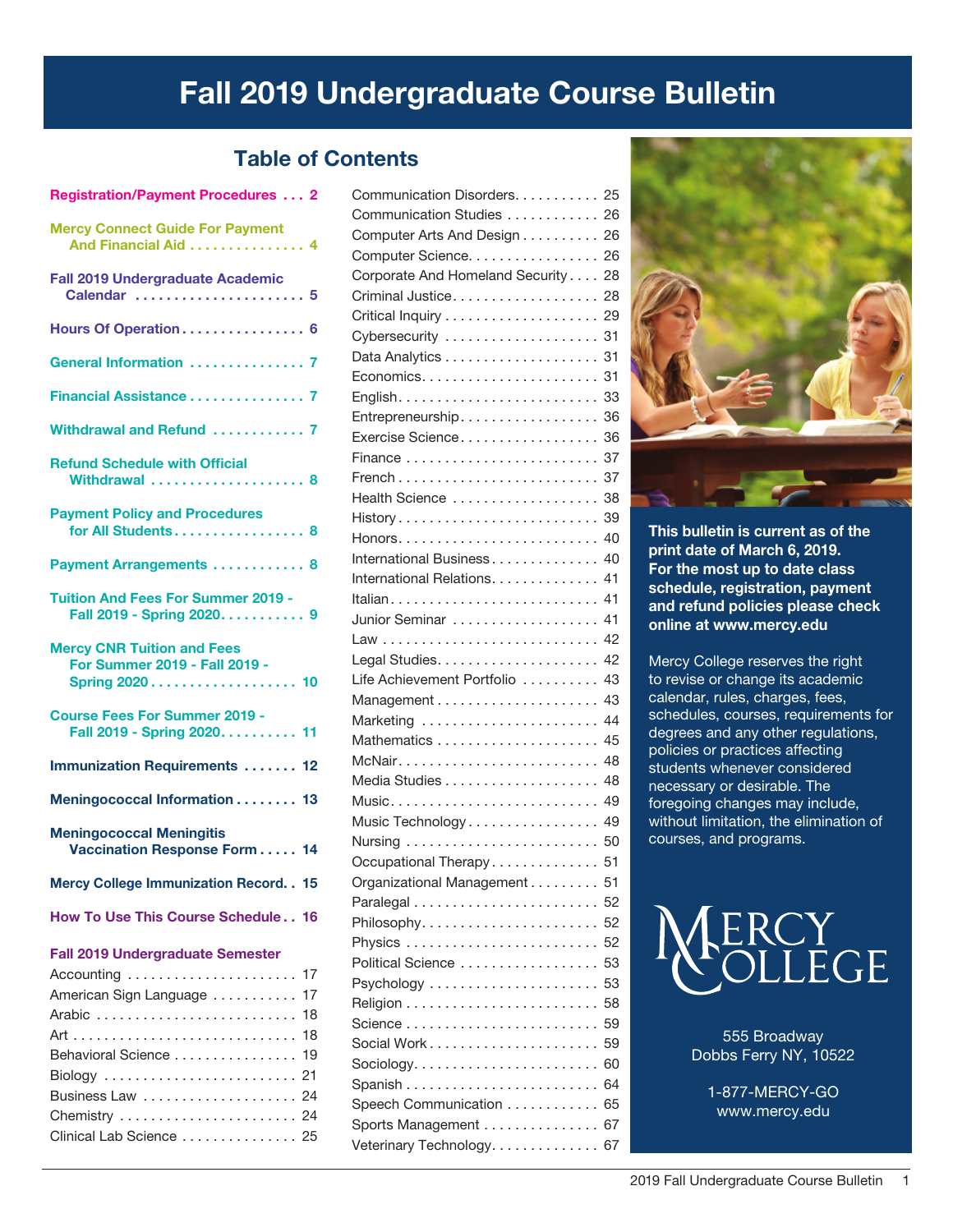# Registration/Payment Procedures

# *In-person and Web registration begins on Wednesday, March 6, 2019*

- You must be in FULL compliance with the New York State Immunization Law. Submit immunization documents to the Office of Enrollment Services.
- Make and keep an appointment with your mentor or program director to go over your degree requirements and review your transcript on Mercy Connect. If you have transfer credits, pay particular attention to your transfer work, and make sure that you do not enroll in a course for which you have already received credit.
- Review available courses through Mercy Connect.
- Check prerequisites and registration restrictions for each course in which you plan to register by clicking on the CRN and then clicking on the course title. This will tell you the prerequisite.
- Make a list of the courses in which you plan to enroll using a Registration/Schedule Worksheet.
- Clear any holds that prevent registration. Your holds status is available via Mercy Connect by selecting the student tab, then selecting "view holds." If you have any questions about your holds, contact the Office of Enrollment Services at 1-888-464-6737.
- If you intend to use Financial Aid (grants and loans), you MUST file the 2019-20 Free Application for Federal Student Aid (FAFSA). The Office of Enrollment Services will give priority to those who filed by February 15, 2019. If you have not received an award notification prior to the beginning of the semester, please visit the Office of Enrollment Services at your home campus IMMEDIATELY.
- All payment arrangements must be completed by August 14, 2019.

# For questions on your holds, call 1-888-464-6737. We are here to help You!

### To proceed with registration:

- Either process your registration online (see procedures below) or take your registration form, signed by an advisor, to the Office of Enrollment Services to complete your registration.
- You will be required to complete a Student Acknowledgement Statement and Method of Payment Information Form. This will be used to assist you in completing your payment arrangements for the spring term.
- If you have changed your address, submit your change of address request form at the Office of Enrollment Services at your local campus or fax it to 914-674-7516.

### After you have registered:

- Print your schedule via Mercy Connect.
- Follow through with your payment/financial aid procedures. You may pay online via Mercy Connect. After you have registered:

### Web Registration

### Registration Instructions for Mercy Connect

Online students who live in the Tri State area must follow the New York State Immunization Law. You can fax your proof of immunization to the Office of Enrollment Services at 914-674-7516

- After logging into Mercy Connect select the Administrative Services tab at the top of the page. (If you have trouble logging into Mercy Connect, please contact the Helpdesk at helpdesk@mercy.edu or 914-674-7526.)
- To register for classes, choose Student and Financial Aid.
- On the Student and Financial Aid page, choose Registration to view the Registration Menu.
- You must select a term before you can access the options on the Registration Menu. Click Select Term on the Registration Menu.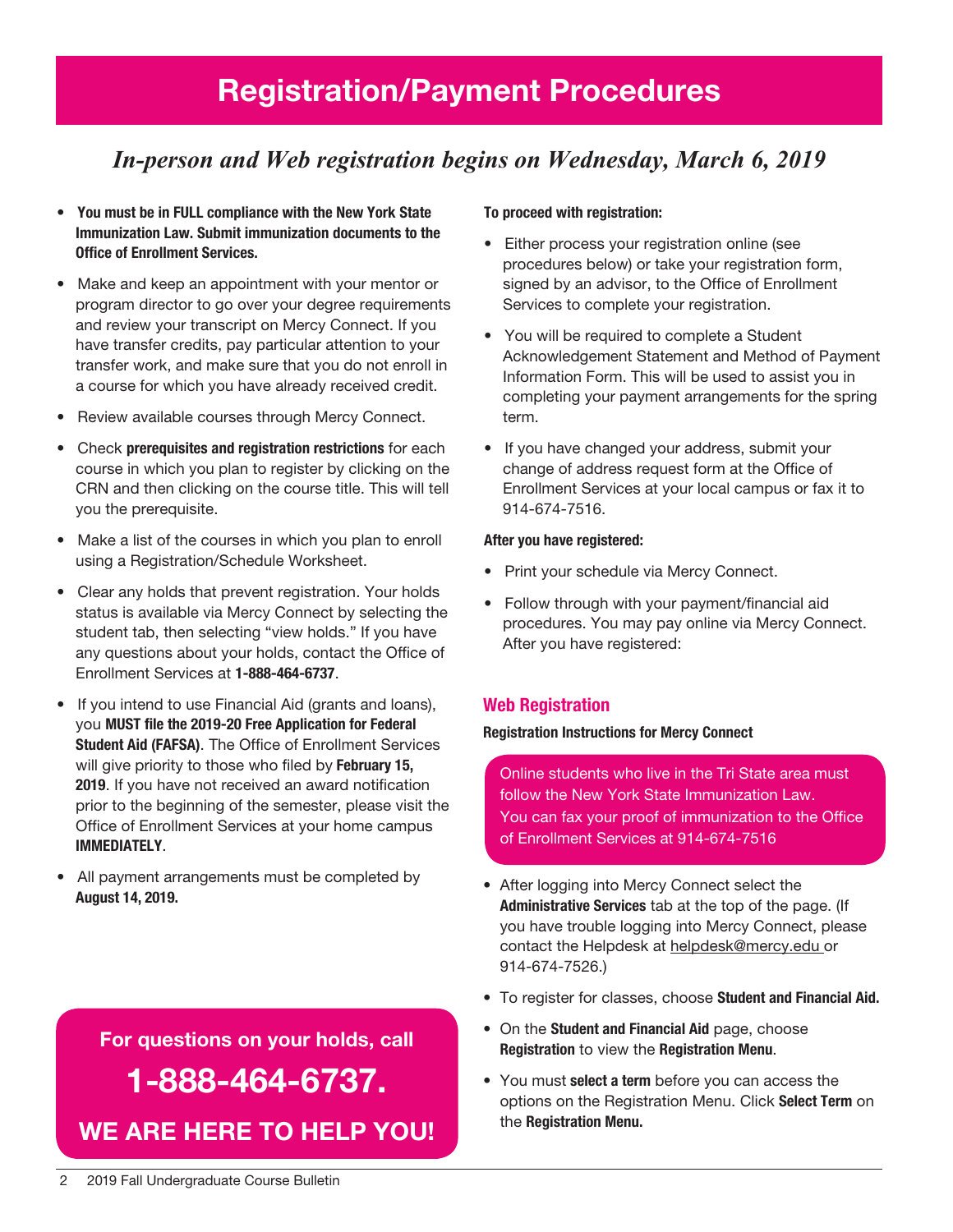- Fall 2019 Trimester (OT & PT)
- Fall 2019 Quarter (Accounting, Health Service Mgmt., Human Resources, Internet Business, MBA)
- Fall 2019 Semester for all other programs Highlight the term, and click the Submit Term button. This will return you to the Registration Menu.
- The first time you select add or drop classes for a term you will be required to complete a Student Acknowledgement Statement and Method of Payment Information Form. This information will be used to assist you in completing your payment arrangements for the spring term.
- If you want to search for classes, click the Class Search button at the bottom of the page. This brings you to the Look Up Classes page. On this page, you can search for classes using specific criteria. You must select the subject name and any other criteria you wish to specify (course number, campus, etc.) however only the subject name is required. After selecting the criteria, click Class Search.
- On the Look Up Classes page, a listing of classes fitting the criteria you specified will appear. Class information, such as dates, days, time, campus, and seats available will appear for each class listing. If you wish to register for a class, check the box in front of the CRN and click Register. If there is a C in the box, the class is closed. If there is an X in the box it has been cancelled. If you are on hold you will not be able to check any boxes.
- If you do not have to look up classes because you already know the Course Reference Number (CRN) choose Add or Drop Classes from the Registration Menu. Then enter the CRNs in the boxes (one CRN per box). After entering the CRNs click the Submit Changes button. (If you receive an error message on the Add/Drop Classes page, check your schedule of classes or contact your advisor.)
- To Drop a Class In the second column, 'Action' there is a window with a down arrow. Click on the arrow and a message should appear indicating 'Web Drop'. Click this and then at the bottom of the form click on 'Submit Changes'. If the message (web drop) does not appear in the window the period for dropping through the web is over and you should contact your advisor. Please see Withdrawals and Refunds.
- You can view your schedule by clicking Detail Schedule on the Registration Menu. To get to the Registration Menu, click the menu icon on the toolbar located in the top right corner of the page. If you want to print your class schedule, click the printer icon on your web browser's toolbar. Before you logout, click on Account Summary from the Student Account menu under Student and Financial Aid. Make sure you have made the necessary arrangements to cover your tuition using grants, loans, payment plan, etc.

### We are here to help you:

### Undergraduate Advising: contact your mentor or program director

Registration Holds: Student Services Support Center at 1-888-464-6737

Financial Aid: Student Services Support Center at 1-888-464-6737

Graduate Academic holds: contact your School Dean

Computer helpdesk: helpdesk@mercy.edu or 914-674-7526

### Registration/Schedule Worksheet

| Subject, Course #, Title | <b>CRN Number</b> | <b>Credit</b> | Day | <b>Time</b> |
|--------------------------|-------------------|---------------|-----|-------------|
|                          |                   |               |     |             |
|                          |                   |               |     |             |
|                          |                   |               |     |             |
|                          |                   |               |     |             |
|                          |                   |               |     |             |
|                          |                   |               |     |             |
|                          |                   |               |     |             |
|                          |                   |               |     |             |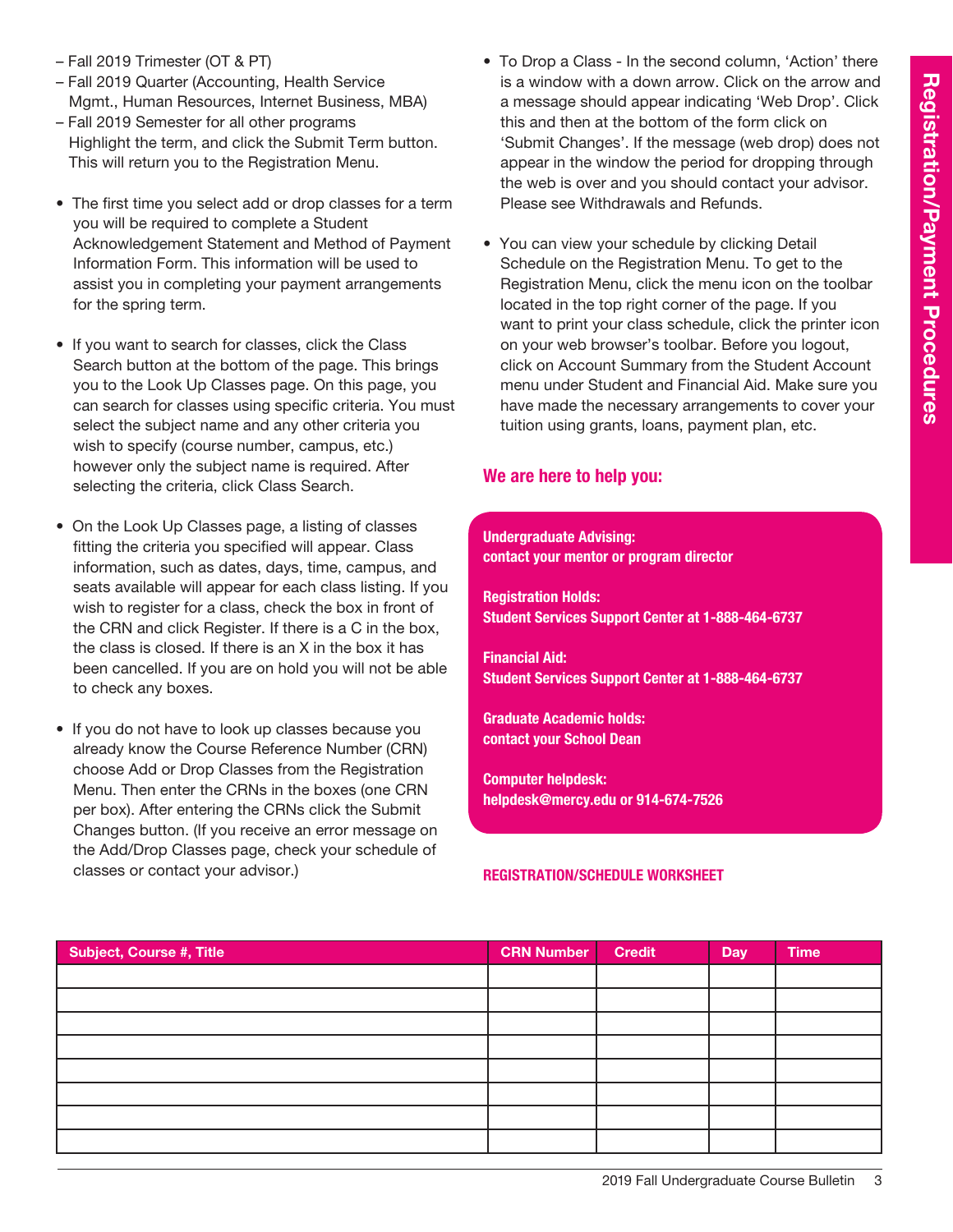# Mercy Connect Guide for Payment and Financial Aid



# ...your gateway to the **Mercy College community**

### OBTAINING YOUR MERCY COLLEGE CONNECT ACCOUNT

- 1. Navigate to http://connect.mercy.edu
- 2. Click on "Get your Username and Password" on the left
- **3.** Enter the required information, and click SUBMIT.
- 4. This will provide you with your Username and PIN number for Mercy Connect and Blackboard, the College's online course system

### ACCESSING YOUR STUDENT ACCOUNT

- 1. Go to http://connect.mercy.edu
- 2. Click on "Get your Username and Password" on the left
- **3.** Click on the Academic Services tab at the right side of the page
- 4. Select Administrative Services
- 5. Select Student & Financial Aid
- 6. Click on "Student Account"
- 7. Select Term to review current charges and financial aid package

### Mercy College homepage to obtain entrance/exit counseling:

- 1. Go to Mercy College Homepage at www.mercy.edu
- 2. Go to Admissions
- **3.** Go to Financial Aid, How to apply link on the right side of the page. Go to Forms and **Documentation**
- 4. All the way to Bottom of Page are Links (URL'S) for Entrance and Exit Interviews

### Cancellation and Schedule Change Policy

The College reserves the right to revise, change schedule or cancel any course whenever considered necessary or desirable. Course cancellation information is posted in Mercy Connect. Students are also notified via Mercy Connect e-mail.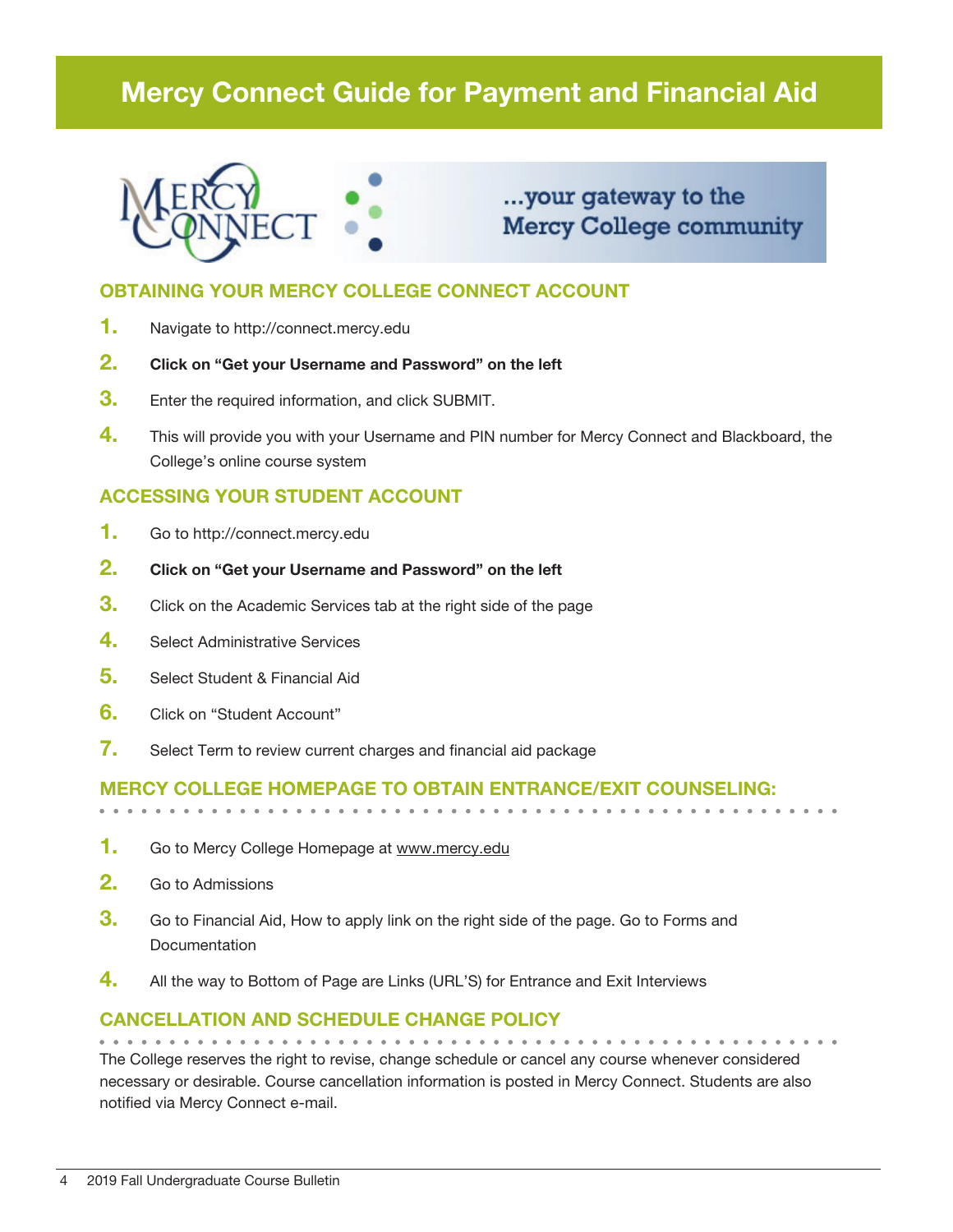# Fall 2019 Undergraduate Academic Calendar

All terms follow the schedule for observed Federal holidays, as outlined in the term A schedule.

### TERM A (15 WEEK SEMESTER) Wednesday, September 4 – Friday, December 20

| Monday, September 2    | Labor Day: College Holiday                                        |
|------------------------|-------------------------------------------------------------------|
| Wednesday, September 4 | Fall Term A Begins                                                |
| Tuesday, September 10  | Last Day for Registration and Change of Program                   |
| Friday, September 13   | <b>Faculty Convocation</b>                                        |
| Wednesday, October 16  | Faculty Seminar Day: Only Classes Beginning at or After 4 PM Meet |
| Friday, October 25     | Last Day for Course Withdrawal with a "W"                         |
| Wednesday, November 27 | Thanksgiving Recess Begins: No Classes Beginning After 4 PM       |
| Monday, December 2     | <b>Classes Resume</b>                                             |
| Friday, December 20    | Fall Term A ends                                                  |

### TERM B (8 WEEK TERM) Wednesday, September 4 – Monday, October 28

| Labor Day: College Holiday                                        |
|-------------------------------------------------------------------|
| Fall Term B Begins                                                |
| Last Day for Registration and Change of Program                   |
| <b>Faculty Convocation</b>                                        |
| Last Day for Course Withdrawal with a "W"                         |
| Faculty Seminar Day: Only classes beginning at or after 4 PM meet |
| Fall Term B ends                                                  |
|                                                                   |

### TERM C (8 WEEK TERM) Tuesday, October 29 – Friday, December 20

| Fall Term C Begins                                          |
|-------------------------------------------------------------|
| Last Day for Registration and Change of Program             |
| Last Day for Course Withdrawal with a "W"                   |
| Thanksgiving Recess Begins: No Classes Beginning After 4 PM |
| <b>Classes Resume</b>                                       |
| Fall Term C ends                                            |
|                                                             |

### TERM W (3 WEEK TERM) Thursday, January 2, 2020 – Wednesday, January 22, 2020

| Thursday, January 2   | Winter Term W Begins                            |
|-----------------------|-------------------------------------------------|
| Tuesday, January 7    | Last Day for Registration and Change of Program |
| Saturday, January 11  | Last Day for Course Withdrawal with a "W"       |
| Monday, January 20    | Martin Luther King Jr. Day: College Holiday     |
| Wednesday, January 22 | Winter Term W ends                              |
|                       |                                                 |

TERM E (4 WEEK TERMS) – Organizational Management (EDGE)

| E1             | Wednesday, September 4 - Tuesday, October 1 |                                                                   |  |  |  |
|----------------|---------------------------------------------|-------------------------------------------------------------------|--|--|--|
|                | Tuesday, September 10                       | Last Day for Registration and Change of Program                   |  |  |  |
|                | Friday, September 13                        | <b>Faculty Convocation</b>                                        |  |  |  |
|                | Tuesday, September 17                       | Last Day for Course Withdrawal with a "W"                         |  |  |  |
| E <sub>2</sub> | Wednesday, October 2 - Tuesday, October 29  |                                                                   |  |  |  |
|                | Tuesday, October 7                          | Last Day for Registration and Change of Program                   |  |  |  |
|                | Tuesday, October 15                         | Last Day for Course Withdrawal with a "W"                         |  |  |  |
|                | Wednesday, October 16                       | Faculty Seminar Day: Only classes beginning at or after 4 PM meet |  |  |  |
| E <sub>3</sub> | Thursday, October 31 - Tuesday, November 26 |                                                                   |  |  |  |
|                | Tuesday November 5                          | Last Day for Registration and Change of Program                   |  |  |  |
|                | Tuesday, November 13                        | Last Day for Course Withdrawal with a "W"                         |  |  |  |
| E4             | Monday, December 2 – Friday, December 20    |                                                                   |  |  |  |
|                | Tuesday, December 2                         | Last Day for Registration and Change of Program                   |  |  |  |
|                | Tuesday, December 9                         | Last Day for Course Withdrawal with a "W"                         |  |  |  |

THE COLLEGE RESERVES THE RIGHT TO EXTEND ANY TERM IN THE EVENT OF CLASS CANCELLATIONS DUE TO WEATHER AND/OR OTHER EMERGENCY.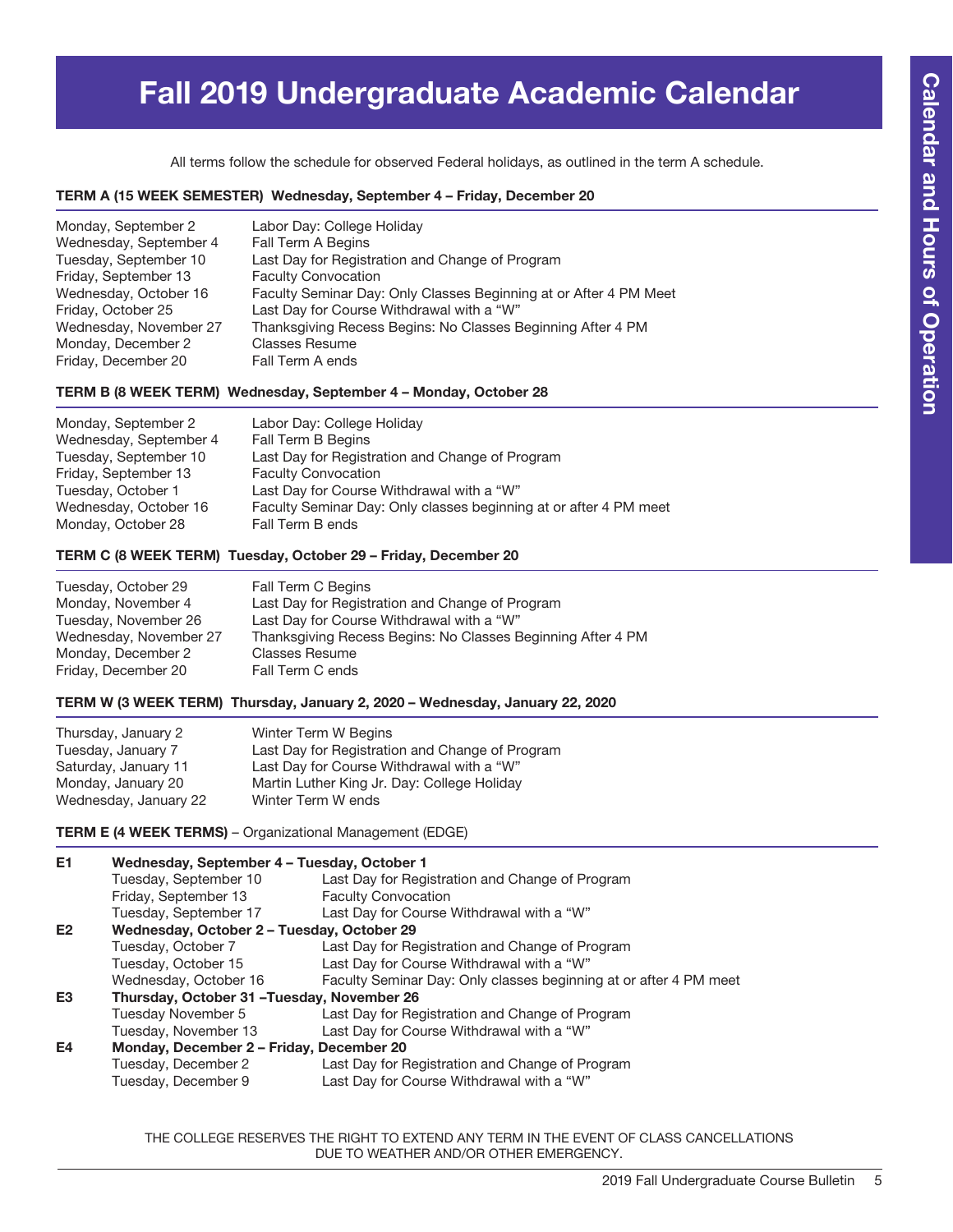| <b>HOURS OF OPERATION</b> |                       |                                            |                                            |  |
|---------------------------|-----------------------|--------------------------------------------|--------------------------------------------|--|
|                           | <b>Admissions</b>     | <b>PACT</b>                                | <b>Enrollment Services</b>                 |  |
| <b>Dobbs Ferry</b>        |                       |                                            |                                            |  |
| Monday                    | $9:00$ am - $7:00$ pm | 8:30 am - 7:00 pm                          | $9:00$ am - $7:00$ pm                      |  |
| Tuesday                   | $9:00$ am - $7:00$ pm | 8:30 am - 7:00 pm                          | $9:00$ am - $7:00$ pm                      |  |
| Wednesday                 | 9:00 am - 7:00 pm     | 8:30 am - 7:00 pm                          | $9:00$ am - $7:00$ pm                      |  |
| Thursday                  | 9:00 am - 7:00 pm     | 8:30 am - 7:00 pm                          | $9:00$ am - $7:00$ pm                      |  |
| Friday                    | 9:00 am - 5:00 pm     | 9:00 am - 5:00 pm                          | $9:00$ am - $5:00$ pm                      |  |
| Saturday                  | 9:00 am - 2:00 pm     | 9:00 am - 2:00 pm                          | $9:00$ am - 2:00 pm*                       |  |
|                           |                       |                                            |                                            |  |
| <b>Bronx</b>              |                       |                                            |                                            |  |
| Monday                    | $9:00$ am - $7:00$ pm | $9:00$ am - $7:00$ pm                      | $9:00$ am - $7:00$ pm                      |  |
| Tuesday<br>Wednesday      | $9:00$ am - $7:00$ pm | $9:00$ am - $7:00$ pm                      | $9:00$ am - $7:00$ pm                      |  |
|                           | $9:00$ am - $7:00$ pm | $9:00$ am - $7:00$ pm<br>9:00 am - 7:00 pm | $9:00$ am - $7:00$ pm<br>9:00 am - 7:00 pm |  |
| Thursday                  | $9:00$ am - $7:00$ pm |                                            |                                            |  |
| Friday                    | $9:00$ am - 5:00 pm   | $9:00$ am - $5:00$ pm                      | $9:00$ am - $5:00$ pm                      |  |
| Saturday                  | $9:00$ am - 2:00 pm   | $9:00$ am - 2:00 pm                        | $9:00$ am - 2:00 pm*                       |  |
| <b>Manhattan</b>          |                       |                                            |                                            |  |
| Monday                    | $9:00$ am - $7:00$ pm | 9:00 am - 7:00 pm                          | $9:00$ am - $7:00$ pm                      |  |
| Tuesday                   | $9:00$ am - $7:00$ pm | $9:00$ am - $7:00$ pm                      | $9:00$ am - $7:00$ pm                      |  |
| Wednesday                 | $9:00$ am - $7:00$ pm | $9:00$ am - $7:00$ pm                      | $9:00$ am - $7:00$ pm                      |  |
| Thursday                  | $9:00$ am - $7:00$ pm | $9:00$ am - $7:00$ pm                      | 9:00 am - 7:00 pm                          |  |
| Friday                    | 9:00 am - 5:00 pm     | 9:00 am - 5:00 pm                          | $9:00$ am - $5:00$ pm                      |  |
| Saturday                  | $9:00$ am - 2:00 pm   | 9:00 am - 2:00 pm                          | $9:00$ am - 2:00 pm*                       |  |
| <b>Yorktown</b>           |                       |                                            |                                            |  |
| Monday                    | 9:00 am - 7:00 pm     |                                            | $9:00$ am - $7:00$ pm                      |  |
| Tuesday                   | $9:00$ am - $7:00$ pm | SEE ENROLLMENT SERVICES                    | $9:00$ am - $7:00$ pm                      |  |
| Wednesday                 | 9:00 am - 7:00 pm     | <b>HOURS</b>                               | 9:00 am - 7:00 pm                          |  |
| Thursday                  | $9:00$ am - $7:00$ pm |                                            | 9:00 am - 7:00 pm                          |  |
| Friday                    | 9:00 am - 5:00 pm     |                                            | $9:00$ am - $5:00$ pm                      |  |
| Saturday                  | $9:00$ am - 2:00 pm   |                                            | 9:00 am - 2:00 pm*                         |  |
|                           |                       |                                            |                                            |  |

\*Please note: The offices are open the 2<sup>nd</sup> and 4<sup>th</sup> Saturday of the month.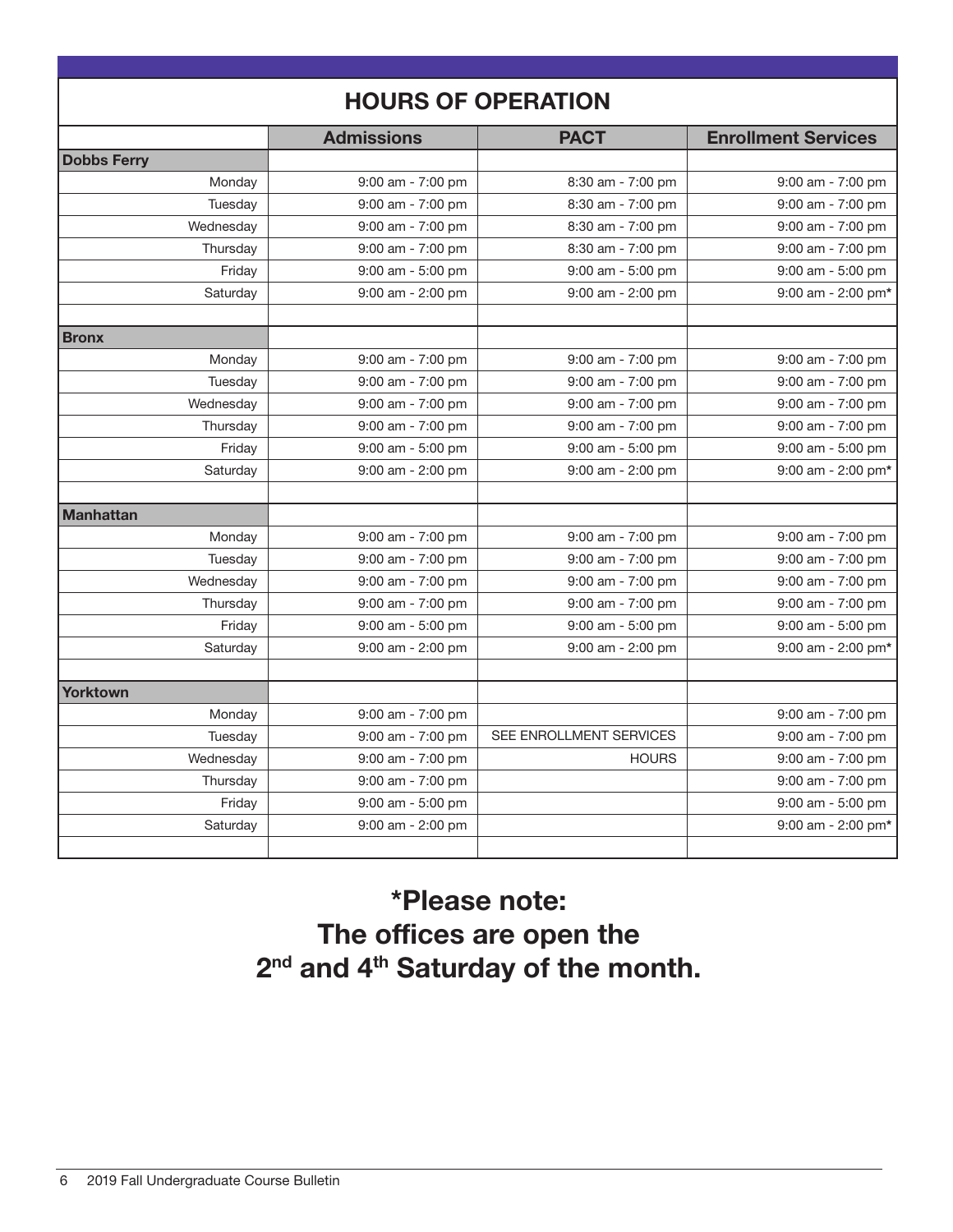# General Information

### Non-Degree Seeking Students

Non-Degree Seeking Students (Non-Matriculating) Students who wish to enroll in courses for college credit on a non-matriculating (non-degree) basis may register for those courses without making a formal application for admission to Mercy College. However, all nonmatriculating students must meet with an admissions counselor to complete a non-degree form and to have the desired courses approved.

Non-matriculated students are not eligible for Federal, State or Institutional Financial Aid. For payment options or assistance with financial aid requirements, an appointment with a Enrollment Services Staff member is recommended. You are welcome to the Office of Enrollment Services at any of our four campus locations or may phone the Office of Admissions to become a matriculated student at

877-MERCY-GO.

### Financial Assistance

. . . . . . . . . . . . . .

The Office of Enrollment Services communicates with students both via Mercy Connect and via US Mail. Requests for required documentation and financial aid award package notifications are sent as both a targeted email message, and via US Mail. To expedite processes, students are encouraged to login to Mercy Connect weekly to check for these messages. Directions for using Mercy Connect are available in the Mercy Connect Section of this bulletin. Additionally, you are welcome to visit one of our campus Office of Enrollment Services if you need personalized assistance. Finally, you may also contact us by telephone:

| <b>Athletic Scholarships</b>           | <u>914-674-7566 [</u> |  |
|----------------------------------------|-----------------------|--|
| Academic Scholarships 888-464-6737     |                       |  |
| <b>Account or Financial Aid status</b> | 1-888-464-6737        |  |

### Withdrawals and Refunds

. . . . . . . . . . . . . . . . . . Students wishing to withdraw from courses for which they have registered MUST file an official withdrawal. Ceasing to attend classes does not constitute an official withdrawal. If you do not officially withdraw it will result in the issuance of a grade of "FW" which will be calculated into the student's GPA as an "F" and may result in dismissal. In addition this status will be reported to the Office of Enrollment Services and may result in a reevaluation and possibly a reduction of financial aid funds. Notification to the instructor or to any other office does not constitute an official withdrawal. An official withdrawal may be processed in person at any Enrollment Services Office, or via Mercy Connect.

Withdrawal from class(es) does not necessarily entitle a student to a refund of tuition and fees paid, or to a reversal of tuition charged. Refunds will be made in accordance with the refund schedule. The date of withdrawal will be the date the official withdrawal form is entered into the computer, not the last date of class attendance. Students who receive financial aid should contact a Enrollment Services counselor.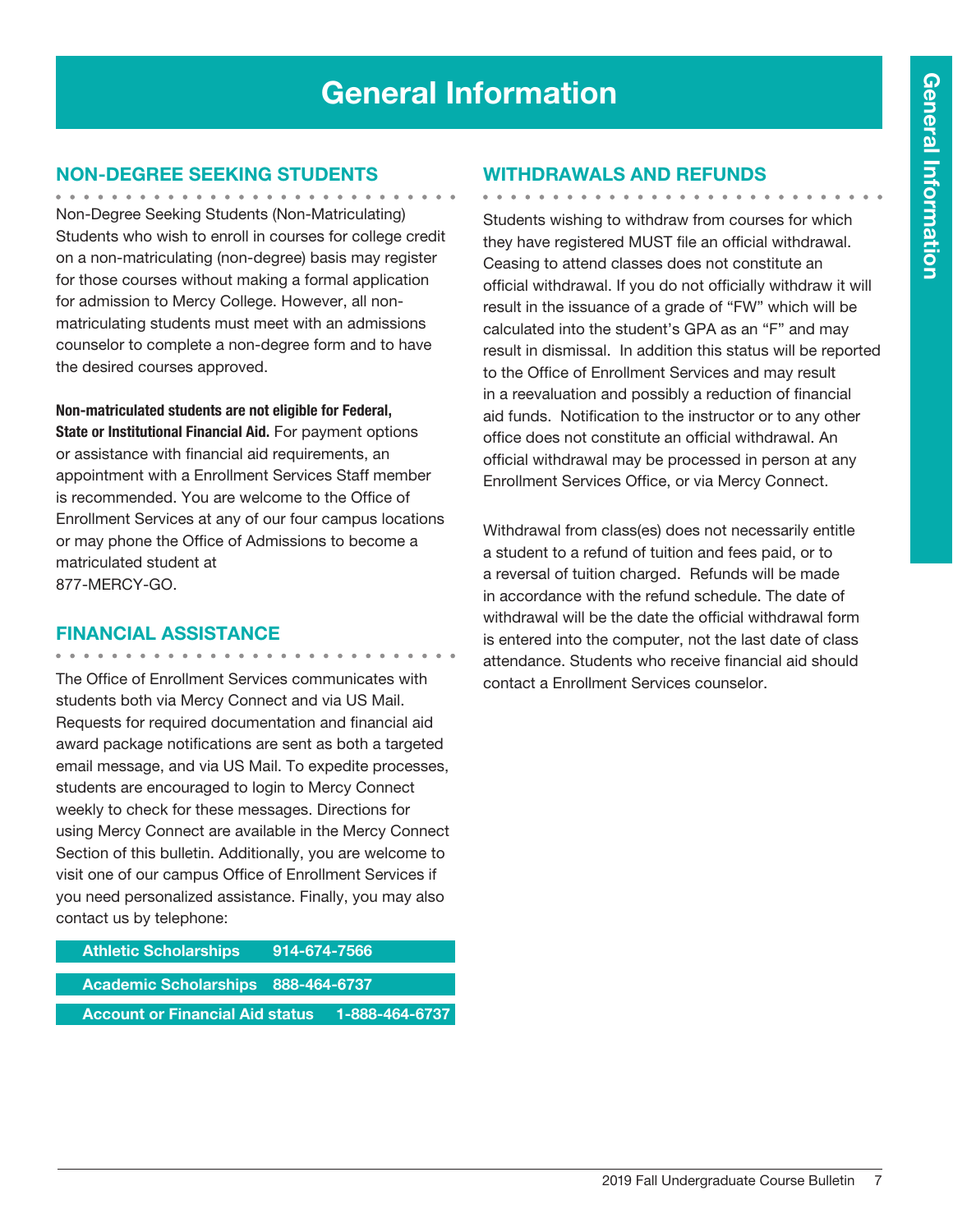### Refund Schedule with Official Withdrawal

(Dates indicate the last day on which the official withdrawal may be processed)

### UNDERGRADUATE PROGRAMS

|                | 100%   | 80%    | 50%    | 0%     |
|----------------|--------|--------|--------|--------|
| <b>TERM A</b>  | Sep 10 | Sep 17 | Sep 24 | Sep 25 |
| <b>TERM B</b>  | Sep 10 | Sep 17 |        | Sep 18 |
| <b>TERM C</b>  | Nov 04 | Nov 11 |        | Nov 12 |
| <b>TERM W</b>  | Jan 07 |        | --     | Jan 08 |
| <b>TERM E1</b> | Sep 10 | Sep 13 |        | Sep 14 |
| TERM E2        | Oct 07 | Oct 10 | --     | Oct 11 |
| <b>TERM E3</b> | Nov 05 | Nov 08 |        | Nov 09 |
| <b>TERM E4</b> | Dec 02 | Dec 05 | --     | Dec 06 |
|                |        |        |        |        |

Students that withdraw during any part of the refund period and have deferred payment via third party (whether financial aid, employer, etc) arrangements will be responsible for all tuition and related fees regardless if eligibility of such arrangements for disbursement and/or payment have been established prior to withdrawal.

Credit granted for tuition charged to American Express, Discover, MasterCard or VISA will be credited to the student's Mercy College account.

Refunds will be granted only for credit that appears on the student's account. The processing of refunds from loans, financial aid award, or other third party reimbursement cannot begin prior to the time the College certifies eligibility and/or receives and posts the funds to the student's account. Refund checks are made payable to the student and mailed to the student's home address.

Refunds resulting from a Parent Plus Loan will be made payable to the parent and mail to the parent's address on record.

### Payment Policy and Procedures for all Students

. . . . . . . . . . . . To best serve your financial needs as a student at Mercy College, it is important to familiarize yourself with the College's payment policy. The following is a brief summary of those policies, for further information please refer to our web site or call 1-888-464-6737.

Acceptable payment arrangements must be made three weeks before the first day of each term. Acceptable payment arrangements include payment in full or approved financial aid and a payment plan covering the balance in full. Students who have not made satisfactory payment arrangements will incur monthly late fees, and will have registration/transcript holds placed on their accounts. Prior balances must be paid in full.

### Acceptable Payment Arrangements include:

- Checks and credit cards (American Express, Discover, MasterCard, VISA)
- • Official Scholarship Notification
- Company Reimbursement Written authorization on company letterhead, signed by a supervisor, specifying that payment will be made directly to Mercy College
- Employee Reimbursement Tuition Reimbursement Agreement must be signed
- Approved Financial Aid grants and loans
- Payment Plan Agreements Interest-Free Monthly Payment Option Plan
- Tuition Management Systems apply at: mercy.afford.com or 1-800-722-4867
- Mercy College Payment Plan apply at: mercy.afford.com
- *Note: Students eligible for the maximum amount of financial aid and grants are still responsible for the difference between tuition and fee charges and full grant eligibility.*

*A payment plan or supplemental private loan may be required to cover the balance due.*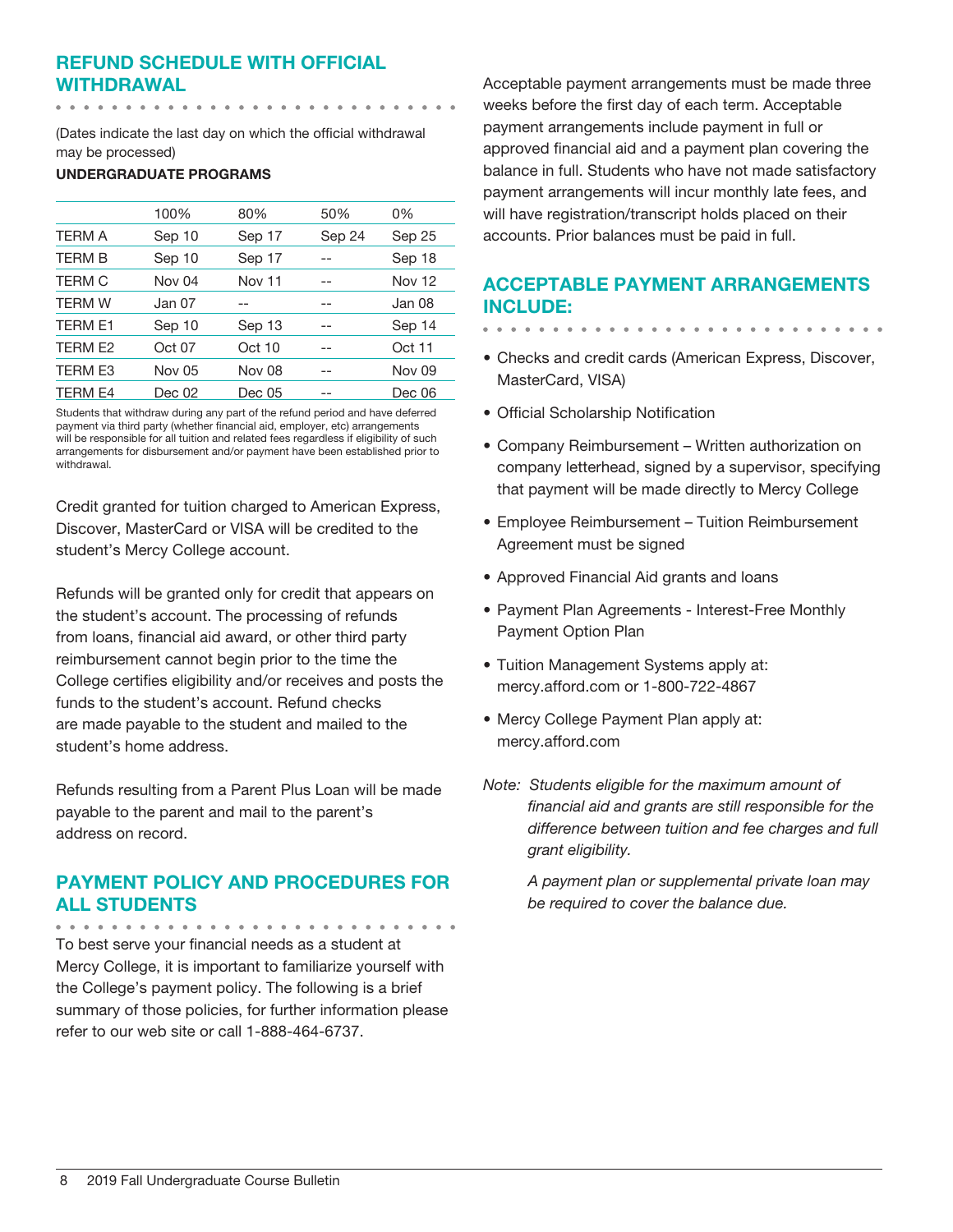# Tuition and Fees for Summer 2019 - Fall 2019 - Spring 2020

| <b>Undergraduate Tuition</b>          | Full time (12 credits or more)<br>Part time (less than 12 credits) | \$       | \$9,467.00<br>796.00 | per term<br>per credit |
|---------------------------------------|--------------------------------------------------------------------|----------|----------------------|------------------------|
|                                       |                                                                    |          |                      |                        |
| <b>Undergraduate Registration Fee</b> | 12 credits or more<br>Less than 12 credits                         | \$<br>\$ | 330.00<br>166.00     | per term<br>per term   |
| <b>Undergraduate Program Fees</b>     | Computer Arts & Technology: greater than 6 credits                 | \$       | 800.00               | per term               |
| (Fall and Spring Terms Only)          | Computer Arts & Technology: 6 credits or less                      | \$       | 400.00               | per term               |
|                                       | Media Studies: greater than 6 credits                              | \$       | 150.00               | per term               |
|                                       | Media Studies: 6 credits or less                                   | \$       | 75.00                | per term               |
|                                       | Music Industry & Technology: greater than 6 credits                | \$       | 900.00               | per term               |
|                                       | Music Industry & Technology: 6 credits or less                     | \$       | 450.00               | per term               |
|                                       | Nursing Program: 1st year students                                 | \$       | 100.00               | per term               |
|                                       | Nursing Program: 2nd year students                                 | \$       | 425.00               | per term               |
|                                       | Nursing Program: 3rd year students                                 | \$       | 425.00               | per term               |
|                                       | Nursing Program: 4th year students                                 | \$       | 425.00               | per term               |
|                                       | RN to BSN Program                                                  | \$       | 62.50                | per term               |
|                                       | Clinical Lab Science: 4th year students                            | \$       | 300.00               | per term               |
| <b>Fully Online RN to BSN Program</b> | Tuition, per credit                                                | \$       | 437.00               | per credit             |
|                                       | Registration Fee - 12 credits or more                              | \$       | 330.00               | per term               |
|                                       | Registration Fee - Less than 12 credits                            | \$       | 166.00               | per term               |
|                                       | RN to BSN Program                                                  | \$       | 62.50                | per term               |
| <b>Graduate Tuition</b>               | <b>Business Administration</b>                                     | \$       | 917.00               | per credit             |
|                                       | <b>Communication Disorders</b>                                     | \$       | 986.00               | per credit             |
|                                       | <b>Computer Science</b>                                            | \$       | 897.00               | per credit             |
|                                       | Counseling                                                         | \$       | 897.00               | per credit             |
|                                       | Cybersecurity                                                      | \$       | 917.00               | per credit             |
|                                       | Education                                                          | \$       | 897.00               | per credit             |
|                                       | <b>English Literature</b>                                          | \$       | 897.00               | per credit             |
|                                       | <b>Family Nurse Practitioner</b>                                   | \$       | 897.00               | per credit             |
|                                       | Health Services Management                                         | \$       | 897.00               | per credit             |
|                                       | Human Resource Management                                          | \$       | 917.00               | per credit             |
|                                       | Marriage & Family Therapy                                          | \$       | 897.00               | per credit             |
|                                       | Mental Health Counseling                                           | \$       | 897.00               | per credit             |
|                                       | Nursing                                                            | \$       | 897.00               | per credit             |
|                                       | Occupational Therapy                                               | \$       | 986.00               | per credit             |
|                                       | Organizational Leadership                                          | \$       | 917.00               | per credit             |
|                                       | <b>Physical Therapy</b>                                            | \$       | 986.00               | per credit             |
|                                       | <b>Physician Assistant Studies</b>                                 |          | \$1,030.00           | per credit             |
|                                       | Psychology                                                         | \$       | 897.00               | per credit             |
|                                       | <b>Public Accounting</b>                                           | \$       | 917.00               | per credit             |
|                                       | <b>Public Administration</b>                                       | \$       | 897.00               | per credit             |
|                                       | School Building Leadership                                         | \$       | 897.00               | per credit             |
|                                       | <b>School District Leader</b>                                      | \$       | 897.00               | per credit             |
|                                       | School Psychology                                                  | \$       | 897.00               | per credit             |
|                                       | Web Strategy and Design                                            | \$       | 917.00               | per credit             |
| <b>Graduate Registration Fee</b>      | 12 credits or more                                                 | \$       | 330.00               | per term               |
|                                       | Less than 12 credits                                               | \$       | 166.00               | per term               |
| <b>Graduate Fees</b>                  | <b>Graduate Nursing</b>                                            | \$       | 62.50                | per term               |
|                                       | Physician Assistant - 1st year students                            | \$       | 300.00               | per term               |
|                                       | Physician Assistant - Final program year                           | \$       | 275.00               | per term               |
|                                       | Physical Therapy                                                   | \$       | 130.00               | per term               |
|                                       | Occupational Therapy - 1st year students                           | \$       | 330.00               | per term               |
|                                       | Occupational Therapy - 2nd year students                           | \$       | 200.00               | per term               |
|                                       | Communication Disorders - 1st year students                        | \$       | 225.00               | per term               |
| <b>Transcript Fee</b>                 | <b>Official Transcript</b>                                         |          | Free                 |                        |
|                                       | <b>Unofficial Transcript</b>                                       | \$       | 5.00                 | per copy               |
| <b>International Student Fee</b>      | First Time Enrolled Fee                                            | \$       | 450.00               | per program            |
| <b>Application Fee</b>                | Undergraduate                                                      | \$       | 40.00                |                        |
|                                       | Graduate                                                           | \$       | 40.00                |                        |
|                                       | Graduate-OT/PT/OM Programs                                         | \$       | 62.00                |                        |
| <b>Audit Fee</b>                      |                                                                    |          | 50% of tuition       |                        |
| <b>Late Payment Fee</b>               | For each late payment                                              | \$       | 100.00               | each                   |
| <b>Late Registration Fee</b>          |                                                                    | \$       | 100.00               | each                   |
| <b>Returned Check Fee</b>             |                                                                    | \$       | 20.00 each           |                        |

### All fees are non-refundable and subject to change without prior notice.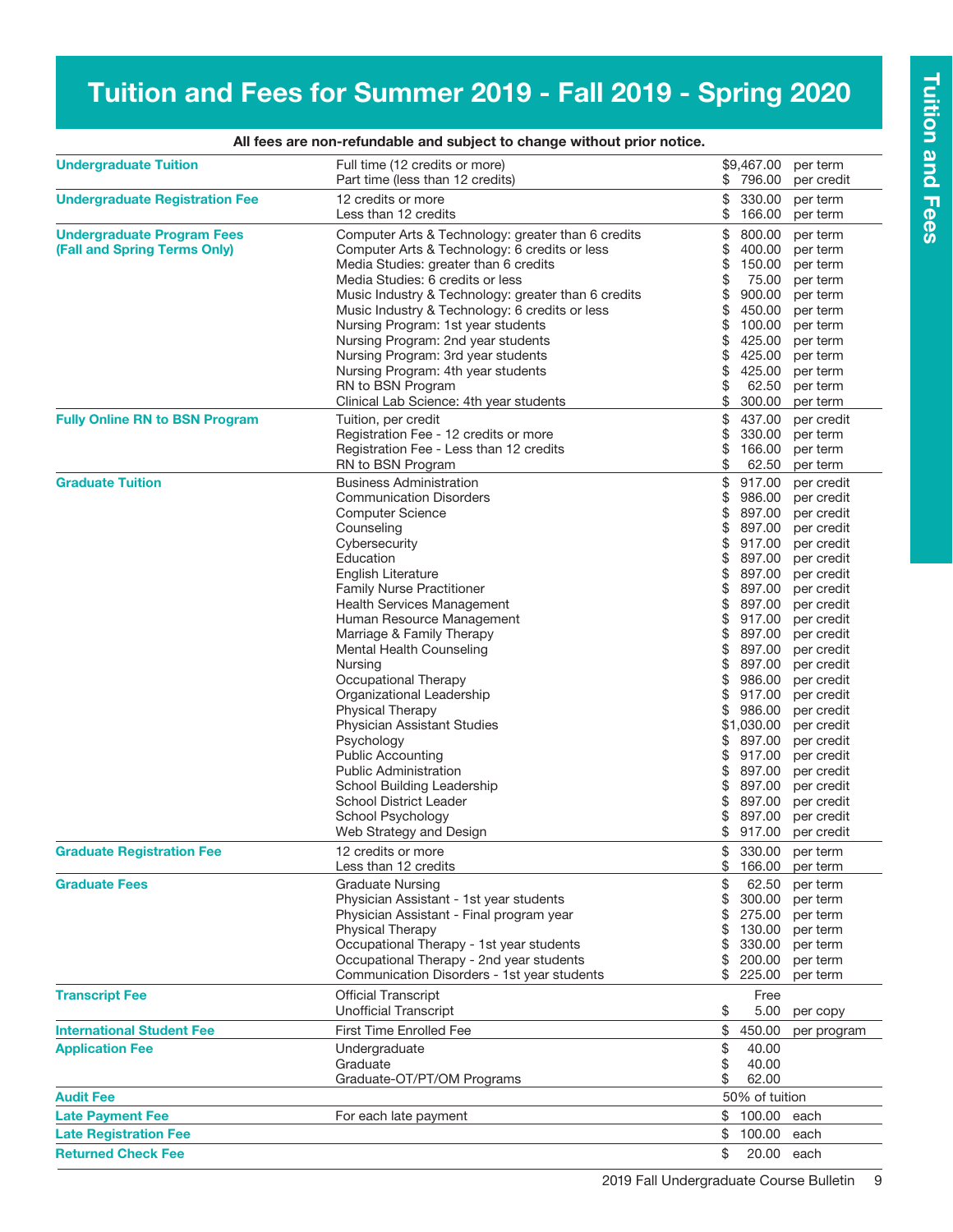### Mercy CNR Tuition and Fees for Summer 2019 - Fall 2019 - Spring 2020

### All fees are non-refundable and subject to change without prior notice.

| <b>Undergraduate Tuition</b>           | Full time (12 credits or more)<br>Part time (less than 12 credits) | \$9,467.00<br>\$ 796.00 | per term<br>per credit |
|----------------------------------------|--------------------------------------------------------------------|-------------------------|------------------------|
| <b>Mercy CNR General Student Fee</b>   | Full time (Fall & Spring)                                          | \$<br>577.00            | per term               |
|                                        | Part time (Fall & Spring)                                          | \$<br>430.00            | per term               |
|                                        | Summer 2019                                                        | \$<br>377.00            | per term               |
| <b>Mercy CNR Student Activity Fee</b>  | Fall & Spring                                                      | \$<br>213.00            | per term               |
| <b>Mercy CNR Nursing Exam Fee</b>      | Pre-licensure students - second term                               | \$1,072,00              | one time fee           |
| <b>Mercy CNR Nursing Insurance Fee</b> | Nursing                                                            | 32.00<br>\$             | per term               |
| <b>Undergraduate Program Fees</b>      | Nursing Program: 1st year students                                 | \$<br>100.00            | per term               |
| (Fall and Spring Terms Only)           | Nursing Program: 2nd year students                                 | 425.00<br>S             | per term               |
|                                        | Nursing Program: 3rd year students                                 | 425.00                  | per term               |
|                                        | Nursing Program: 4th year students                                 | \$<br>425.00            | per term               |
| <b>Graduate Tuition</b>                | <b>Business Administration</b>                                     | \$<br>917.00            | per credit             |
|                                        | <b>Communication Disorders</b>                                     | \$<br>986.00            | per credit             |
|                                        | <b>Computer Science</b>                                            | \$<br>897.00            | per credit             |
|                                        | Counseling                                                         | 897.00<br>\$            | per credit             |
|                                        | Cybersecurity                                                      | \$<br>917.00            | per credit             |
|                                        | Education                                                          | \$<br>897.00            | per credit             |
|                                        | <b>English Literature</b>                                          | \$<br>897.00            | per credit             |
|                                        | <b>Family Nurse Practitioner</b>                                   | \$<br>897.00            | per credit             |
|                                        | <b>Health Services Management</b>                                  | 897.00                  | per credit             |
|                                        | Human Resource Management                                          | \$<br>917.00            | per credit             |
|                                        | Marriage & Family Therapy                                          | \$<br>897.00            | per credit             |
|                                        | Mental Health Counseling                                           | 897.00<br>\$            | per credit             |
|                                        | Nursing                                                            | \$<br>897.00            | per credit             |
|                                        | Occupational Therapy                                               | \$<br>986.00            | per credit             |
|                                        | Organizational Leadership                                          | 917.00                  | per credit             |
|                                        | <b>Physical Therapy</b>                                            | \$<br>986.00            | per credit             |
|                                        | Physician Assistant Studies                                        | \$1,030.00              | per credit             |
|                                        | Psychology                                                         | \$<br>897.00            | per credit             |
|                                        | <b>Public Accounting</b>                                           | 917.00                  | per credit             |
|                                        | <b>Public Administration</b>                                       | 897.00<br>\$            | per credit             |
|                                        | School Building Leadership                                         | 897.00                  | per credit             |
|                                        | <b>School District Leader</b>                                      | 897.00<br>\$            | per credit             |
|                                        | School Psychology                                                  | \$<br>897.00            | per credit             |
|                                        | Web Strategy and Design                                            | \$<br>917.00            | per credit             |
| <b>Transcript Fee</b>                  | <b>Official Transcript</b>                                         | Free                    |                        |
|                                        | <b>Unofficial Transcript</b>                                       | \$<br>5.00              | per copy               |
| <b>Late Payment Fee</b>                | For each late payment                                              | \$<br>100.00            | each                   |
| <b>Returned Check Fee</b>              |                                                                    | \$<br>20.00             | each                   |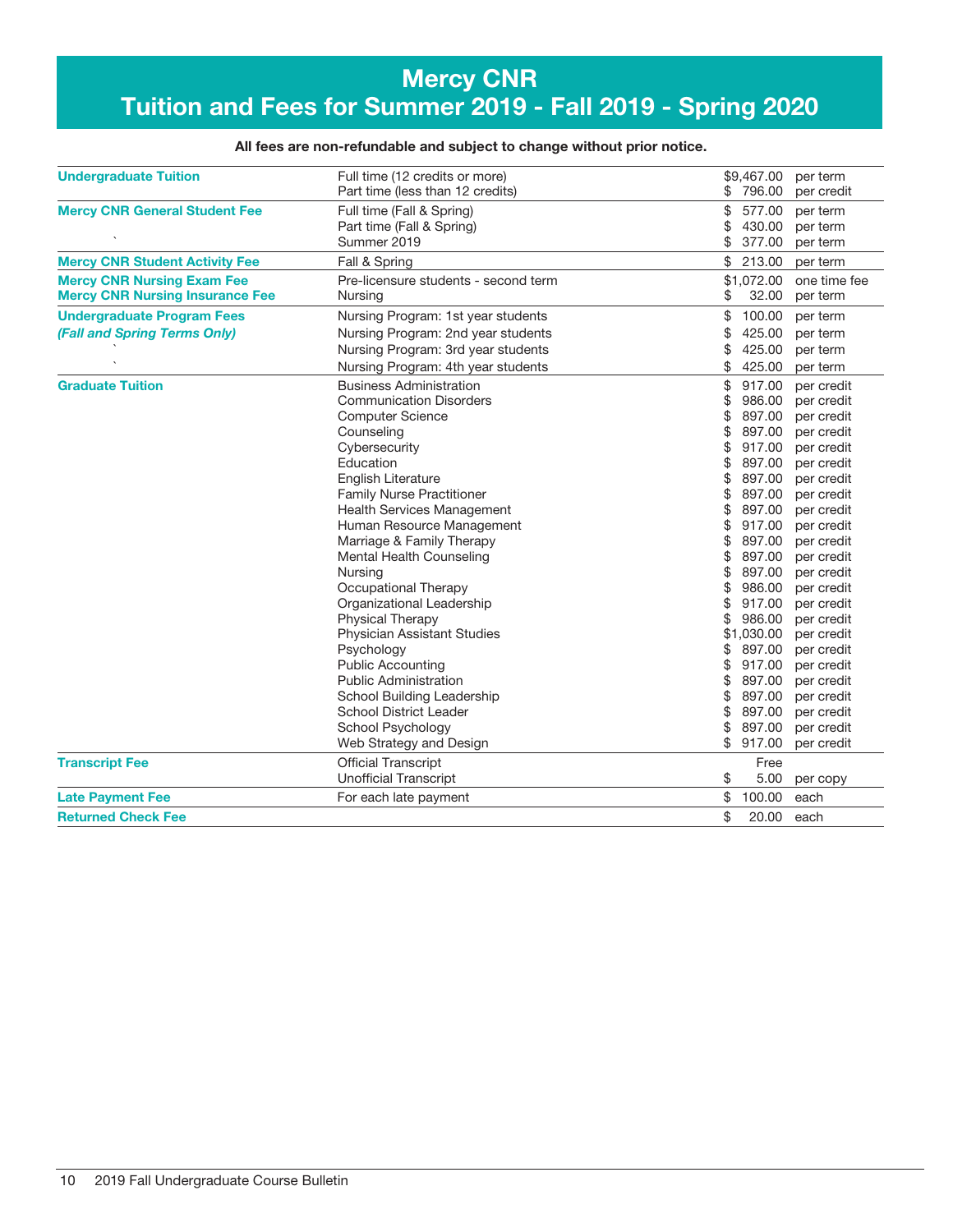# Course Fees for Summer 2019 - Fall 2019 - Spring 2020

|                      | <b>Undergraduate Fees</b>          |                                                     |                            |
|----------------------|------------------------------------|-----------------------------------------------------|----------------------------|
|                      | <b>Course</b>                      | <b>Title</b>                                        | Fee                        |
|                      | ACCT 261                           | <b>Computer App for Accountants</b>                 | \$85.00                    |
|                      | <b>BIOL 275</b>                    | Cell Biology                                        | \$150.00                   |
|                      | <b>BIOL 370</b>                    | Biology Research I                                  | \$150.00                   |
|                      | <b>BIOL 355</b>                    | Molecular Biology of the Cell                       | \$150.00                   |
|                      | <b>BIOL 360</b>                    | Genetics<br>Developmental Biology                   | \$150.00                   |
|                      | <b>BIOL 366</b><br>BIOL 130A       | Hum Anatomy & Physio I Lab                          | \$150.00<br>\$80.00        |
|                      | BIOL 131A                          | Hum Anatomy & Physio II Lab                         | \$<br>80.00                |
|                      | <b>BIOL 160A</b>                   | General Biology I Lab                               | \$<br>80.00                |
|                      | <b>BIOL 161A</b>                   | General Biology II Lab                              | 80.00<br>\$                |
|                      | <b>BIOL 244</b>                    | Microbiome                                          | \$150.00                   |
|                      | <b>BIOL 265A</b>                   | Microbiology Lab                                    | \$150.00                   |
|                      | <b>BIOL 252</b>                    | <b>Plant Biology</b>                                | 80.00<br>\$                |
|                      | <b>BIOL 440</b>                    | <b>Advanced Research</b>                            | \$150.00                   |
|                      | <b>BIOL 424</b>                    | Neurobiology                                        | \$150.00                   |
|                      | BIOL 4XX                           | Capstone Research in Biology                        | \$150.00                   |
|                      | <b>CHEM 354</b>                    | Biochemistry                                        | \$150.00                   |
|                      | CHEM 160A                          | General Chemistry I Lab                             | \$80.00                    |
|                      | CHEM 161A                          | General Chemistry II Lab                            | \$<br>80.00                |
|                      | CHEM 260A<br>CHEM 261A             | Organic Chemistry I Lab<br>Organic Chemistry II Lab | 80.00<br>\$<br>\$<br>80.00 |
|                      | <b>CLSC 410</b>                    | Hematology                                          | 80.00<br>\$                |
|                      | <b>CLSC 415</b>                    | Diagnostic Microbiology I                           | \$<br>80.00                |
|                      | <b>CLSC 420</b>                    | Clinical Chemistry I                                | 80.00<br>\$                |
|                      | <b>CLSC 430</b>                    | Immunohematology I                                  | \$<br>80.00                |
|                      | <b>CMDS 498</b>                    | Clinical Process III                                | \$105.00                   |
|                      | <b>EXSC 460</b>                    | <b>Exercise Physiology</b>                          | \$125.00                   |
|                      | <b>EXSC 490</b>                    | <b>Exercise Testing and Prescription</b>            | \$125.00                   |
|                      | <b>EXSC 493</b>                    | Resources for the Exercise Physiologist             | \$350.00                   |
|                      | BIOL 303A                          | Hum Anatomy w/Cadaver Lab                           | \$375.00                   |
|                      | <b>HLSC 410</b>                    | Applied Neurosci/Rehab Prof                         | \$200.00                   |
|                      | <b>LAWS 220</b>                    | Art of Legal Reasoning                              | \$105.00                   |
|                      | LAWS/POLS 361                      | <b>Constitutional Law Policy</b>                    | \$105.00                   |
|                      | <b>MATH 115</b><br><b>MATH 116</b> | Math for Liberal Arts<br>College Algebra            | \$10.00<br>\$10.00         |
|                      | <b>MGMT 255</b>                    | Info Systems for Mgmnt                              | \$85.00                    |
|                      | <b>NURS 401</b>                    | Community Health Nursing                            | \$125.00                   |
|                      | <b>NURS 700</b>                    | Nurs Ed or ADM Practicum                            | \$125.00                   |
|                      | OCTR <sub>209</sub>                | <b>Advanced Clinical Ed</b>                         | \$250.00                   |
|                      | OCTR 210                           | <b>Advanced Clinical Ed</b>                         | \$250.00                   |
|                      | OCTR 214                           | <b>Adulthood and Maturity</b>                       | \$200.00                   |
|                      | OCTR 260                           | OT Practice Assistant and Child Adol                | \$205.00                   |
|                      | <b>PARA 206</b>                    | Substantive Law/Document Draft                      | \$105.00                   |
|                      | <b>PARA 300</b>                    | Legal Research/Writing II                           | \$105.00                   |
|                      | <b>PARA 302</b>                    | Litigation                                          | \$105.00                   |
|                      | <b>PARA 400</b>                    | Law Office Management                               | \$105.00                   |
|                      | <b>PARA 410</b><br>PHAS 500A       | Advanced Seminar Para Studies<br>Gross Anatomy      | \$105.00<br>\$375.00       |
|                      | <b>PHTR 507</b>                    | Gross Anatomy Lab                                   | \$375.00                   |
|                      | <b>PHYS 160</b>                    | Physics for Life Science I                          | \$80.00                    |
|                      | <b>PHYS 161</b>                    | Physics for Life Science II                         | \$80.00                    |
|                      | <b>VETC 101</b>                    | Introduction to Veterinary Science                  | \$80.00                    |
|                      | VETC 256A                          | Anatomy of Domestic Animals                         | \$240.00                   |
|                      | <b>VETC 258</b>                    | Animal Handling & Restraint                         | \$180.00                   |
|                      | VETC 306A                          | <b>Clinical Laboratory Techniques</b>               | \$160.00                   |
|                      | VETC 350A                          | <b>Clinical Nursing</b>                             | \$560.00                   |
|                      | <b>VETC 360</b>                    | Fundamentals of Animal Research                     | \$250.00                   |
|                      | <b>VETC 496</b>                    | Externship II                                       | \$150.00                   |
| <b>Graduate Fees</b> |                                    |                                                     |                            |
|                      | <b>Course</b>                      | <b>Title</b>                                        | Fee                        |
|                      | <b>CNSL 687</b>                    | <b>Counseling/Mental Health Counseling</b>          | \$240.00                   |
|                      | <b>CNSL 655</b>                    | Counseling & Applications II                        | \$150.00                   |
|                      | <b>CMDS 620</b>                    | Clinical Practicum I                                | \$170.00                   |
|                      | <b>CMDS 621</b>                    | Adv. In House Clinical Pract                        | \$150.00                   |
|                      | <b>CMDS 800</b><br><b>NURS 700</b> | Pre-clinic Workshop<br>Nurse ED or ADM Practicum    | \$100.00<br>\$68.00        |
|                      | <b>PHAS 500</b>                    | Gross Anatomy                                       | \$375.00                   |
|                      | <b>PHTR 507</b>                    | Gross Anatomy Lab                                   | \$ 375.00                  |
|                      |                                    |                                                     |                            |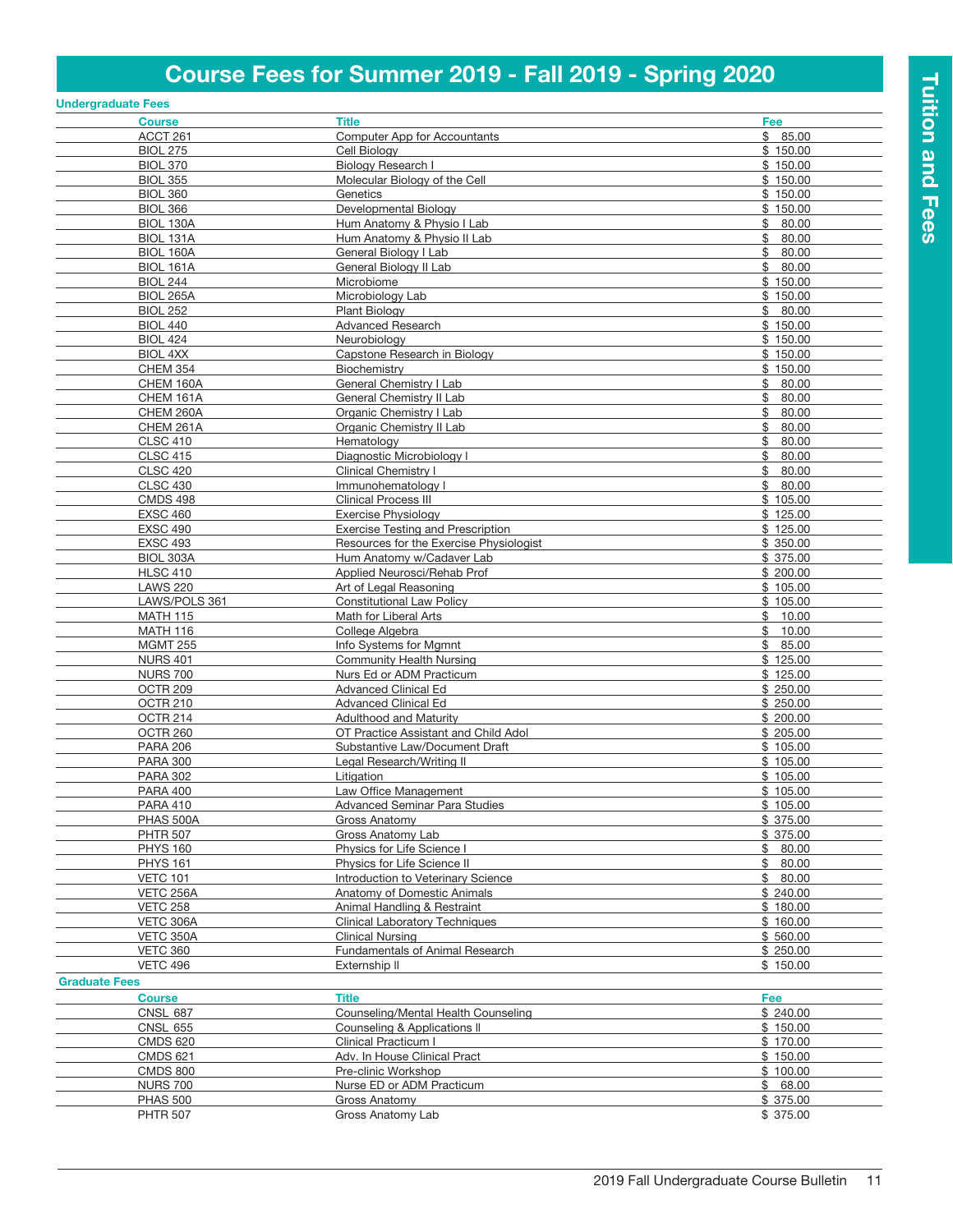All students enrolling for six or more credits must be in full compliance with the New York State Immunization law, and will not be permitted to register for classes without proof of one MMR and submission of a completed meningitis form. The remaining documentation must be submitted within 30 days of the start of the semester. If the documentation is not submitted, the student will not be allowed to continue attending classes and will be dropped from his/her courses without refund (full tuition liability).

There are several ways to comply with the immunization requirements:

### MENINGOCOCCAL MENINGITIS

. . . . . . . . . . . . . . .

The New York Public Health Law requires that colleges distribute information about Meningococcal Meningitis disease and vaccination to *all* students registered for six or more credits. Students are required to decide whether or not to be immunized for Meningitis and to submit a form that formally confirms their decision. A copy of the form is provided in this booklet. The completed form should be submitted to the Office of Student Services (it can be faxed to 914-674-7516) or if you prefer, submit the information electronically through Mercy Connect https://www.mercy.edu/ vaccine Electronic submission of the meningitis form through Mercy Connect will be accepted as your signature.

### MEASLES, MUMPS, AND RUBELLA (MMR)

The New York Public Health Law requires that all college students born after December 31, 1956 who are taking six or more credits in a semester provide a certificate documenting immunity to measles, mumps, and rubella (MMR) before their first term of study.

### Measles: Two doses are required.

1<sup>st</sup> Dose administered after the age of 12 months. 2<sup>nd</sup> Dose administered more than 30 days after the first dose and after the age of 15 months. In the alternative, the student can present medical proof of the disease or laboratory proof of immunity (student must submit a copy of the lab report).

### Mumps: One Dose

One dose administered after the age of 12 months or laboratory proof of immunity (student must submit a copy of the lab report).

### Rubella: One Dose

One dose administered after the age of 12 months or laboratory proof of immunity (student must submit a copy of the lab report).

The MMR combined vaccination fulfills the requirement for one dose of measles, one mumps, and one rubella immunization; however, a second measles vaccine, administered at least 30 days after the first dose, is required. Because the combined vaccine was not available in the United States before January 1, 1972, no MMR immunizations administered before that date are acceptable for US students.

For more information about immunization, please contact your doctor or the NYS Department of Health website at www.health.state.ny.us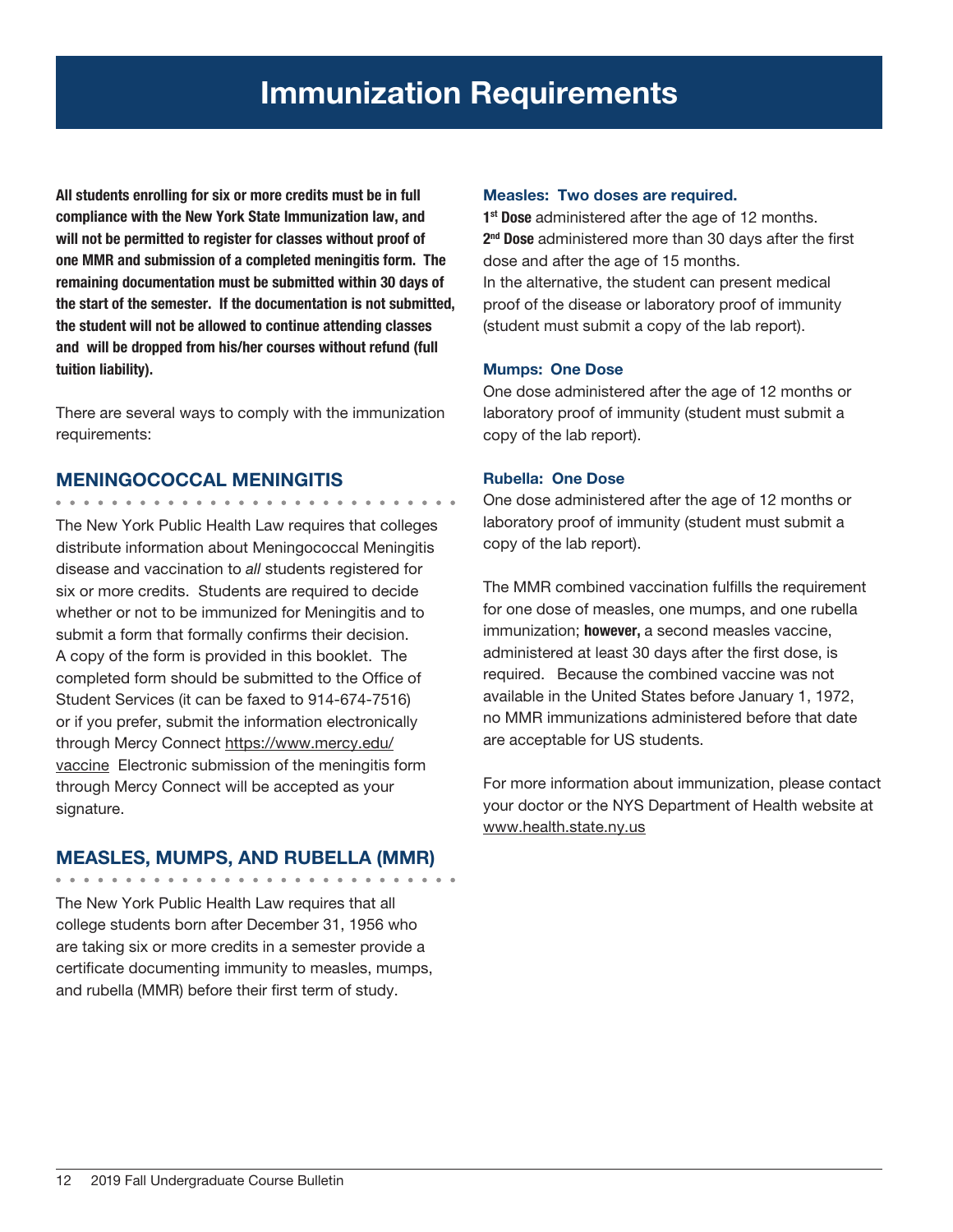# Meningococcal Information

On July 22, 2003, Governor Pataki signed New York State Public Health Law (NYSPHL) 2167 requiring colleges and universities to distribute information about meningococcal disease and vaccination to all students meeting the enrollment criteria, whether they live on or off campus. This law became effective on August 15, 2003.

### What is meningococcal disease?

Meningococcal disease is a severe bacterial infection of the bloodstream or meninges (a thin lining covering the brain and spinal cord) caused by the meningococcus germ.

### Who gets meningococcal disease?

Anyone can get meningococcal disease, but it is more common in infants and children. For some adolescents, such as first year college students living in dormitories, there is an increased risk of meningococcal disease. Every year in the United States approximately 2,500 people are infected and 300 die from the disease. Other persons at increased risk include household contacts of a person known to have had this disease, immunocompromised people, and people traveling to parts of the world where meningococcal meningitis is prevalent.

### How is the meningococcus germ spread?

The meningococcus germ is spread by direct close contact with nose or throat discharges of an infected person.

### What are the symptoms?

High fever, headache, vomiting, stiff neck and a rash are symptoms of meningococcal disease. The symptoms may appear 2 to 10 days after exposure, but usually within 5 days. Among people who develop meningococcal disease, 10-15% die, in spite of treatment with antibiotics. Of those who live, permanent brain damage, hearing loss, kidney failure, loss of arms or legs, or chronic nervous system problems can occur.

### What is the treatment for meningococcal disease?

Antibiotics, such as penicillin G or ceftriaxone, can be used to treat people with meningococcal disease.

### Should people who have been in contact with a diagnosed case of meningococcal meningitis be treated?

Only people who have been in close contact (household members, intimate contacts, health care personnel performing mouth-to-mouth resuscitation,

daycare center playmates, etc.) need to be considered for preventive treatment. Such people are usually advised to obtain a prescription for a special antibiotic (either ifampin, ciprofloxacin or ceftriaxone) from their physician. Casual contact, as might occur in a regular classroom, office or factory setting, is not usually significant enough to cause concern.

### Is there a vaccine to prevent meningococcal meningitis?

In February 2005 the CDC recommended a new vaccine, known as Menactra™ for use to prevent meningococcal disease in people 11-55 years of age. The previously licensed version of this vaccine, Menomune™ is available for children 2-10 years old and adults older than 55 years. Both vaccines are 85% to 100% effective in preventing the 4 kinds of the meningococcus germ (types A, C, Y, W-135). These 4 types cause about 70% of the disease in the United States. Because the vaccines do not include type B, which accounts for about one-third of cases in adolescents, they do not prevent all cases of meningococcal disease.

### Is the vaccine safe? Are there adverse side effects to the vaccine?

Both vaccines are currently available and both are safe and effective vaccines. However, both vaccines may cause mild and infrequent side effects, such as redness and pain at the injection site lasting up to two days.

### Who should get the meningococcal vaccine?

The vaccine is recommended for all adolescents entering middle school (11- 12 years old) and high school (15 years old), and all first year college students living in dormitories. However, the vaccine will benefit all teenagers and young adults in the United States. Also at increased risk are people with terminal complement deficiencies or asplenia, some laboratory workers and travelers to endemic areas of the world.

### What is the duration of protection from the vaccine?

Menomune™, the older vaccine, requires booster doses every 3 to 5 years. Although research is still pending, the new vaccine, Menactra™, will probably not require booster doses.

### How do I get more information about meningococcal disease and vaccination?

Contact your physician or your student health service. Additional information is also available on the websites of the New York State Department of Health, www.health.state.ny.us; the Centers for Disease

Control and Prevention www.cdc.gov/ncidod/diseases/index.htm; and the American College Health Association, www.acha.org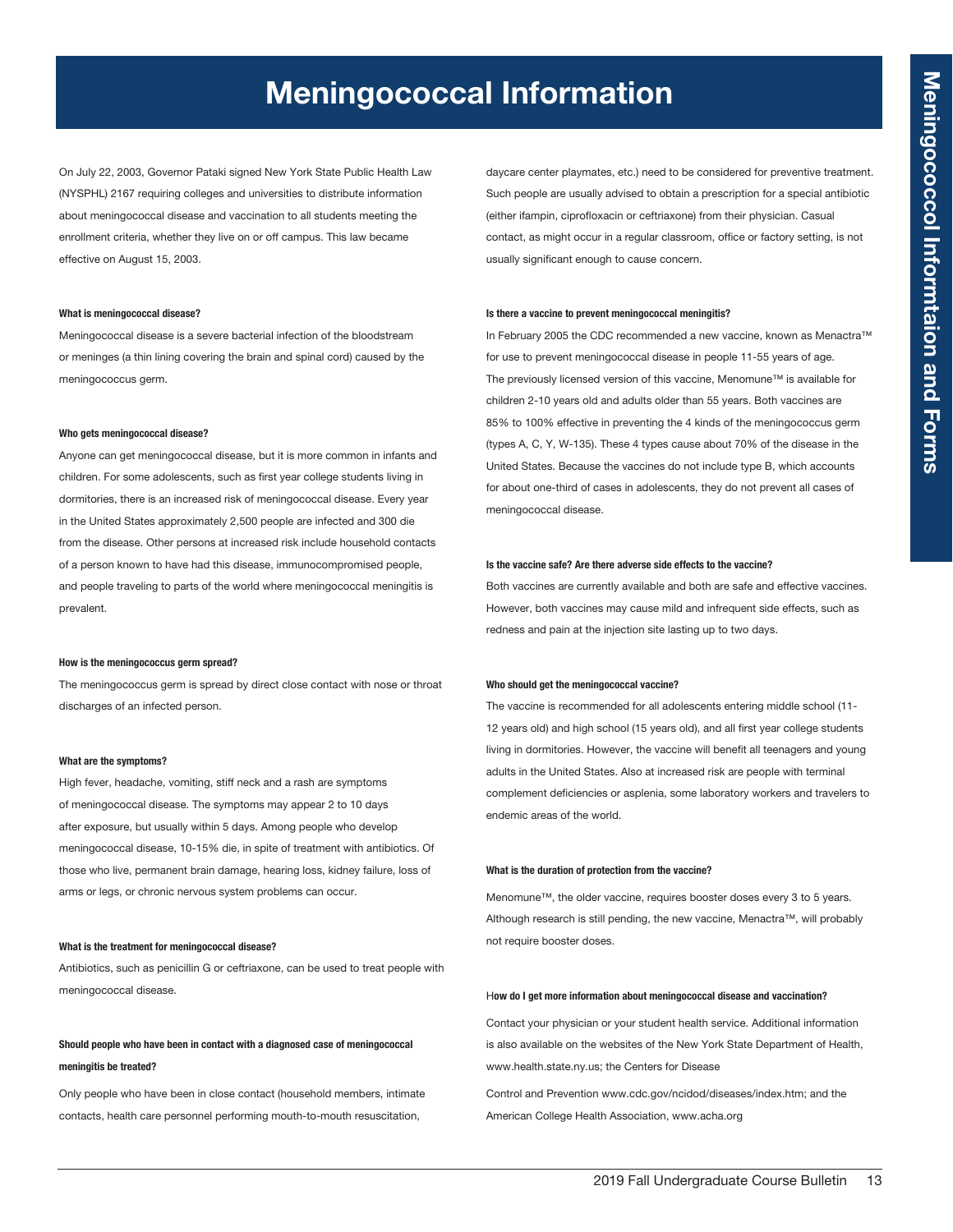### Mercy College Meningococcal Meningitis Vaccination Response Form

Mercy College is required to maintain a record of the following for each student:

- 1. A response to receipt of meningococcal disease and vaccine information signed by the student.
- 2. A record of meningococcal meningitis immunization within the past 10 years; or
- 3. An acknowledgement of meningococcal disease risks and refusal of the immunization signed by the student.

New York State Public Health Law requires that all college and university students enrolled for at least six (6) semester hours complete and return the following form to the Office of Student Services. Please check one:

I have (for students under the age of 18: My child has):

 $\Box$  had meningococcal meningitis immunization within the past 10 years. Date received: <br>  $(Please attach proof signed by a health care)$ provider.)

[Note: If you (your child) received the meningococcal vaccine available before February 2005 called Menomune™, please note this vaccine's protection lasts for approximately 3 to 5 years. Revaccination with the new conjugate vaccine called Menactra™ should be considered within 3-5 years after receiving Menomune™.]

 $\Box$  read, or have had explained to me, the information regarding meningococcal meningitis disease. I understand the risks of not receiving the vaccine. I have decided that I (my child) will not obtain immunization against meningococcal meningitis disease.

| (Parent / Guardian if student is a minor.) |                                                                                                                                                                      |
|--------------------------------------------|----------------------------------------------------------------------------------------------------------------------------------------------------------------------|
|                                            |                                                                                                                                                                      |
|                                            |                                                                                                                                                                      |
| OF STUDENT SERVICES AT 914-674-7516        | ELECTRONIC SUBMISSION OF THIS FORM THROUGH MERCY CONNECT WILL BE ACCEPTED AS<br>YOUR SIGNATURE: https://www.mercy.edu/vaccine OR YOU CAN FAX THIS FORM TO THE OFFICE |
|                                            | On July 22, 2003, Governor Pataki signed New York State Public Health Law (NYSPHL) 2167                                                                              |
|                                            | requiring colleges and universities to distribute information about meningococcal disease and                                                                        |
|                                            |                                                                                                                                                                      |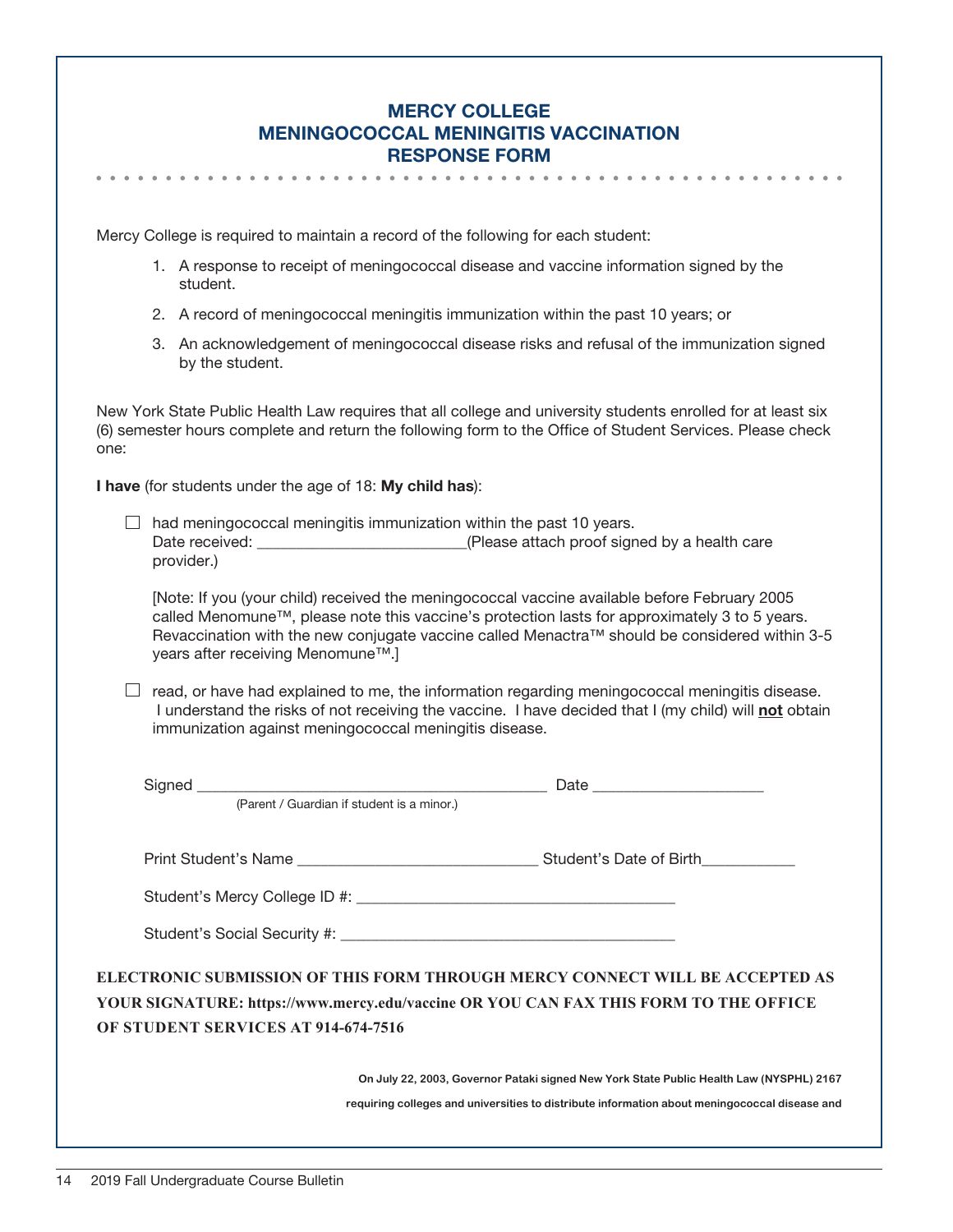### Mercy College Immunization Record

|                                                                                                                                                                                                                                | I certify that the following is the immunization record of the above-named person. This record is<br>presented in accordance with the New York State Immunization requirements for college students.                                                      |
|--------------------------------------------------------------------------------------------------------------------------------------------------------------------------------------------------------------------------------|-----------------------------------------------------------------------------------------------------------------------------------------------------------------------------------------------------------------------------------------------------------|
| <b>Measles (Rubeola):</b><br>Two doses of measles vaccine:<br>(given after 1st birthday)                                                                                                                                       | Date: Dose 1<br>Dose 2                                                                                                                                                                                                                                    |
| <b>OR</b><br>Physician documented history of the disease                                                                                                                                                                       | Date of Disease: ______________________                                                                                                                                                                                                                   |
| OR<br>Serologic evidence of immunity                                                                                                                                                                                           | Date of positive immune titer:                                                                                                                                                                                                                            |
| Rubella:<br>One dose of rubella vaccine:<br>OR                                                                                                                                                                                 | Date: Dose 1 _____________________                                                                                                                                                                                                                        |
| Serologic evidence of immunity                                                                                                                                                                                                 | Date of positive immune titer: __________                                                                                                                                                                                                                 |
| <b>Mumps:</b><br>One dose of mumps vaccine:<br>OR                                                                                                                                                                              | Date: Dose 1                                                                                                                                                                                                                                              |
| Physician documented history of the disease<br>OR                                                                                                                                                                              | Date of Disease: <u>____________________</u>                                                                                                                                                                                                              |
| Serologic evidence of immunity                                                                                                                                                                                                 | Date of positive immune titer: __________                                                                                                                                                                                                                 |
|                                                                                                                                                                                                                                |                                                                                                                                                                                                                                                           |
|                                                                                                                                                                                                                                |                                                                                                                                                                                                                                                           |
| Address: the contract of the contract of the contract of the contract of the contract of the contract of the contract of the contract of the contract of the contract of the contract of the contract of the contract of the c |                                                                                                                                                                                                                                                           |
|                                                                                                                                                                                                                                |                                                                                                                                                                                                                                                           |
|                                                                                                                                                                                                                                |                                                                                                                                                                                                                                                           |
|                                                                                                                                                                                                                                |                                                                                                                                                                                                                                                           |
|                                                                                                                                                                                                                                | Mercy College is required by law to have all students born after December 31, 1956 in compliance. Please be<br>advised that you will not be able to register unless your immunization records are submitted to your<br>campus Office of Student Services. |
|                                                                                                                                                                                                                                | Mercy College Immunization Compliance MMR Form 10/07                                                                                                                                                                                                      |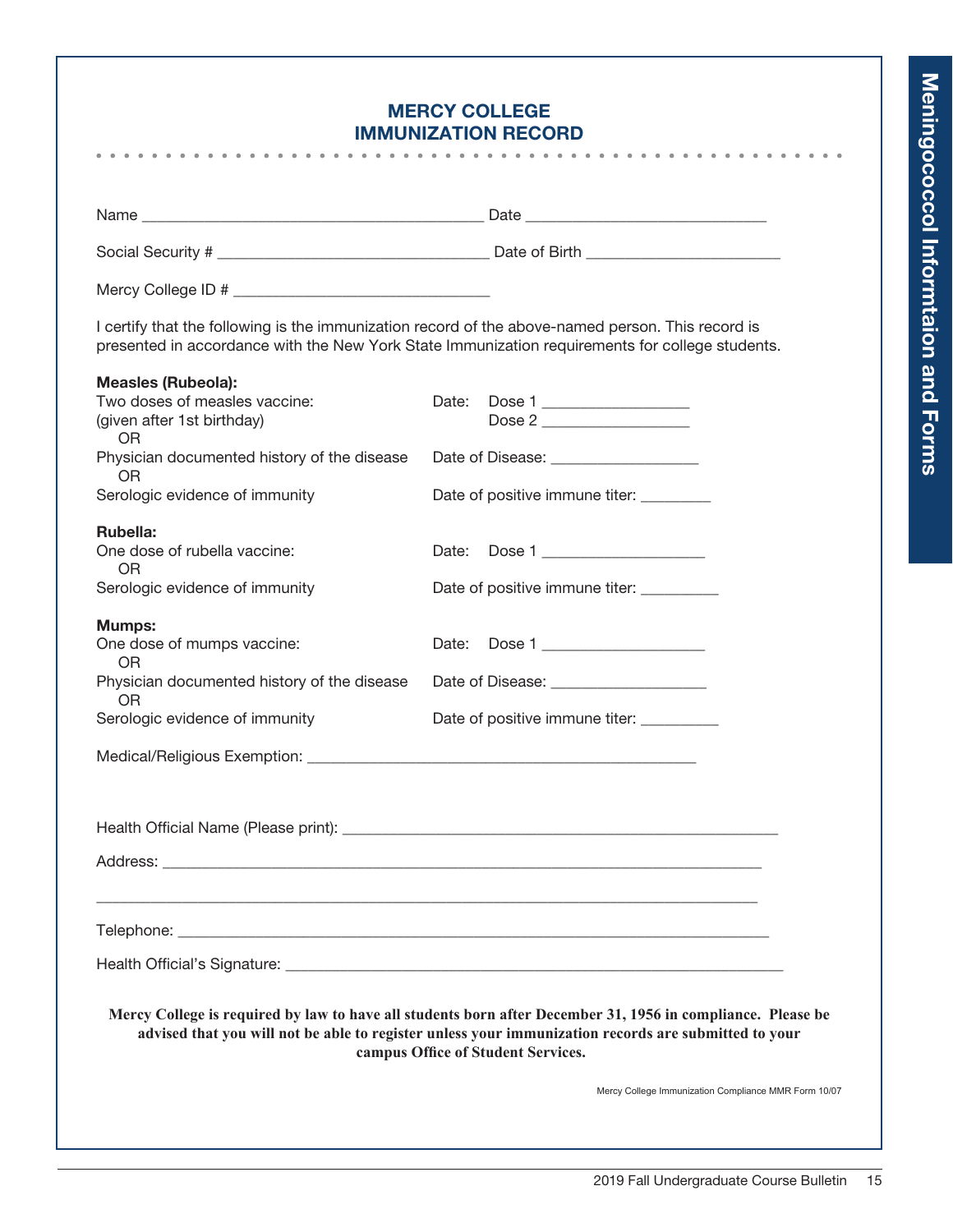# How to use this course schedule



### Course Formats

Mercy College offers classes in three basic formats, all with high standards of academic quality:

 "Classroom" meaning in a traditional classroom, lab, or studio situation. Students can take classroom-based courses at any of one or more of our five convenient campuses in Dobbs Ferry, Bronx, Manhattan, White Plains, or Yorktown Heights. These courses form the majority of classes offered at Mercy College. A course marked as "CLA" in the course guide is a traditional classroom course.

"Online" meaning 100% delivered over the internet using web-based software and other supports. These courses are marked "ONL" in the course quide ("distance learning"). Online courses generally don't meet at a particular time, rather students and faculty post messages and have conversations with each other in secure online environments at times that meet their own schedules. The academic expectations are the same as a classroom-based course. Mercy College has developed orientation materials for talking an online course: https://www.mercy.edu/academics/mercy-online/studentresources/

 "Blended" meaning a combination of classroom-based meetings and online instruction using web-based software and other supports. These courses are marked "BLD" in the course guide ("blended"). This format brings the best benefits of being with the instructor in a classroom environment with the convenience and enhancements possible online. Courses will vary on the proportion of classroom and online components (between 20 to 80% each), but the academic expectations are the same. Mercy College has developed orientation materials for talking the online portions of a blended course: https:// www.mercy.edu/academics/mercy-online/student-resources/

|      | <b>LEGEND</b> |                             |        |     |                         |  |  |  |  |
|------|---------------|-----------------------------|--------|-----|-------------------------|--|--|--|--|
|      |               | <b>Campus Codes</b>         |        |     | <b>Day Abbreviation</b> |  |  |  |  |
| BX.  |               | $=$ Bronx                   | M      | $=$ | Monday                  |  |  |  |  |
| DF   |               | $=$ Dobbs Ferry             | T.     |     | $=$ Tuesday             |  |  |  |  |
| DL.  |               | $=$ Online Learning (Web)   | W      |     | $=$ Wednesday           |  |  |  |  |
| MT   |               | $=$ Manhattan               | R.     |     | $=$ Thursday            |  |  |  |  |
| YH.  |               | $=$ Yorktown                | F.     | $=$ | Friday                  |  |  |  |  |
|      |               |                             | S      | $=$ | Saturday                |  |  |  |  |
| CRN. |               | $=$ Course Reference Number | U      | $=$ | Sunday                  |  |  |  |  |
|      |               | $TBA = To Be Announced$     | $MW =$ |     | Monday & Wednesday      |  |  |  |  |
|      |               |                             | TR     | $=$ | Tuesday & Thursday      |  |  |  |  |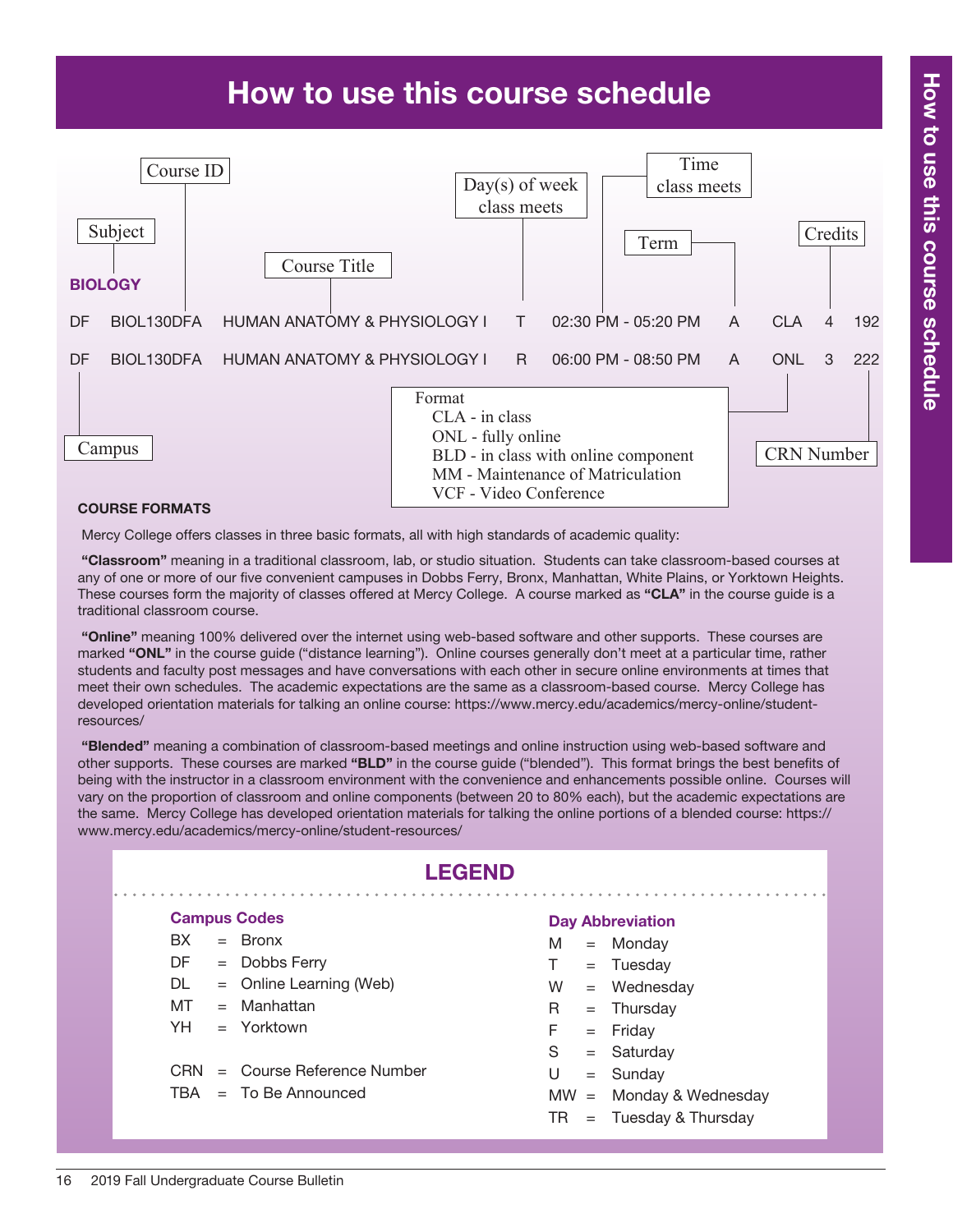# FALL 2019 Undergraduate Semester

|                   | <b>CAMPUS COURSE</b>   | <b>TITLE</b>                          | <b>DAYS</b> | <b>TIME</b>         | <b>TERM</b> | <b>FORMAT</b> | <b>CREDIT</b> | <b>CRN</b> |
|-------------------|------------------------|---------------------------------------|-------------|---------------------|-------------|---------------|---------------|------------|
| <b>ACCOUNTING</b> |                        |                                       |             |                     |             |               |               |            |
| BX                | ACCT120BXB             | Intro to Financial Accounting         | M           | 06:15 pm - 09:05 pm | A           | <b>TD</b>     | 3             | 6801       |
| DF                | ACCT120DFA             | Intro to Financial Accounting         | M           | 08:30 am - 11:20 am | A           | TD            | 3             | 8240       |
| DF                | ACCT120DFB             | Intro to Financial Accounting         | F           | 08:30 am - 11:20 am | A           | TD            | 3             | 4650       |
| DF                | ACCT120DFC             | Intro to Financial Accounting         | <b>MW</b>   | 05:50 pm - 08:20 pm | B           | TD            | 3             | 7620       |
| DF                | ACCT120DFD             | Intro to Financial Accounting         | T           | 08:30 am - 11:20 am | A           | TD            | 3             | 9276       |
| DF                | ACCT120DFE             | Intro to Financial Accounting         | T.          | 11:40 am - 02:30 pm | A           | TD            | 3             | 9753       |
| MT                | ACCT120MTA             | Intro to Financial Accounting         | W           | 06:15 pm - 09:05 pm | A           | TD            | 3             | 2326       |
| BX                | ACCT121BXA             | Intro to Management Accounting        | T.          | 06:15 pm - 09:05 pm | A           | TD            | 3             | 2329       |
| DF                | ACCT121DFA             | Intro to Management Accounting        | T.          | 08:30 am - 11:20 am | A           | TD            | 3             | 8243       |
| DF                | ACCT121DFB             | Intro to Management Accounting        | <b>MW</b>   | 05:50 pm - 08:20 pm | МC          | TD            | 3             | 7621       |
| DL                | ACCT121DLA             | Intro to Management Accounting        | <b>TBA</b>  | <b>TBA</b>          | Α           | WB            | 3             | 2331       |
| MT                | ACCT121MTA             | Intro to Management Accounting        | W           | 06:15 pm - 09:05 pm | A           | TD            | 3             | 7333       |
| BX                | ACCT240BXA             | Intermediate Accounting I             | <b>MW</b>   | 05:50 pm - 08:20 pm | B           | TD            | 3             | 10677      |
| DF                | ACCT240DFA             | Intermediate Accounting I             | M           | 11:40 am - 02:30 pm | A           | TD            | 3             | 12308      |
| BX                | ACCT241BXA             | Intermediate Accounting II            | <b>MW</b>   | 05:50 pm - 08:20 pm | <b>MC</b>   | TD            | 3             | 2335       |
| BX                | ACCT250BXA             | Cost Accounting                       | <b>TR</b>   | 05:50 pm - 08:20 pm | B           | TD            | 3             | 2336       |
| BX                | ACCT261BXA             | Computer App for Accountants          | <b>TR</b>   | 05:50 pm - 08:20 pm | МC          | TD            | 3             | 9756       |
| DF                | ACCT320DFA             | Gov/Non-Profit/Special Topics         | M           | 06:15 pm - 09:05 pm | Α           | TD            | 3             | 8244       |
| DF                | ACCT330DFA             | <b>Advanced Accounting</b>            | S           | 08:30 am - 11:20 am | A           | TD            | 3             | 2341       |
| DF                | ACCT340DFB             | Intro Federal Income Taxation         | <b>TR</b>   | 05:50 pm - 08:20 pm | B           | TD            | 3             | 7335       |
| DF                | ACCT341DFA             | Advanced Fed Income Taxation          | <b>TR</b>   | 05:50 pm - 08:20 pm | <b>MC</b>   | TD            | 3             | 7336       |
| DF                | ACCT410DFA             | <b>Accounting Information Systems</b> | S           | 11:40 am - 02:30 pm | Α           | TD            | 3             | 7337       |
| DF                | ACCT420DFA             | Auditing & Assurance Services         | W           | 08:30 am - 11:20 am | Α           | TD            | 3             | 5551       |
| BX                | ACCT430BXA             | Topics: Prof Examinations Acct        | W           | 06:15 pm - 09:05 pm | Α           | <b>TD</b>     | 3             | 5552       |
|                   |                        |                                       |             |                     |             |               |               |            |
|                   | AMERICAN SIGN LANGUAGE |                                       |             |                     |             |               |               |            |
| BX                | AMSL115BXB             | Intro American Sign Language          | M           | 06:15 pm - 09:05 pm | Α           | <b>TD</b>     | 3             | 8273       |
| DF                | AMSL115DFA             | Intro American Sign Language          | R           | 06:15 pm - 09:05 pm | Α           | TD            | 3             | 9363       |
| МT                | AMSL115MTA             | Intro American Sign Language          | S           | 08:30 am - 11:20 am | Α           | TD            | 3             | 536        |
| YH                | AMSL115YHA             | Intro American Sign Language          | T.          | 06:15 pm - 09:05 pm | Α           | <b>TD</b>     | 3             | 537        |
| BX                | AMSL116BXA             | Intermediate Sign Language            | W           | 06:15 pm - 09:05 pm | Α           | <b>TD</b>     | 3             | 9710       |

DF AMSL116DFA Intermediate Sign Language T 06:15 pm - 09:05 pm A TD 3 9709 MT AMSL116MTB Intermediate Sign Language S 11:40 am - 02:30 pm A TD 3 10631 YH AMSL116YHA Intermediate Sign Language W 06:15 pm - 09:05 pm A TD 3 11869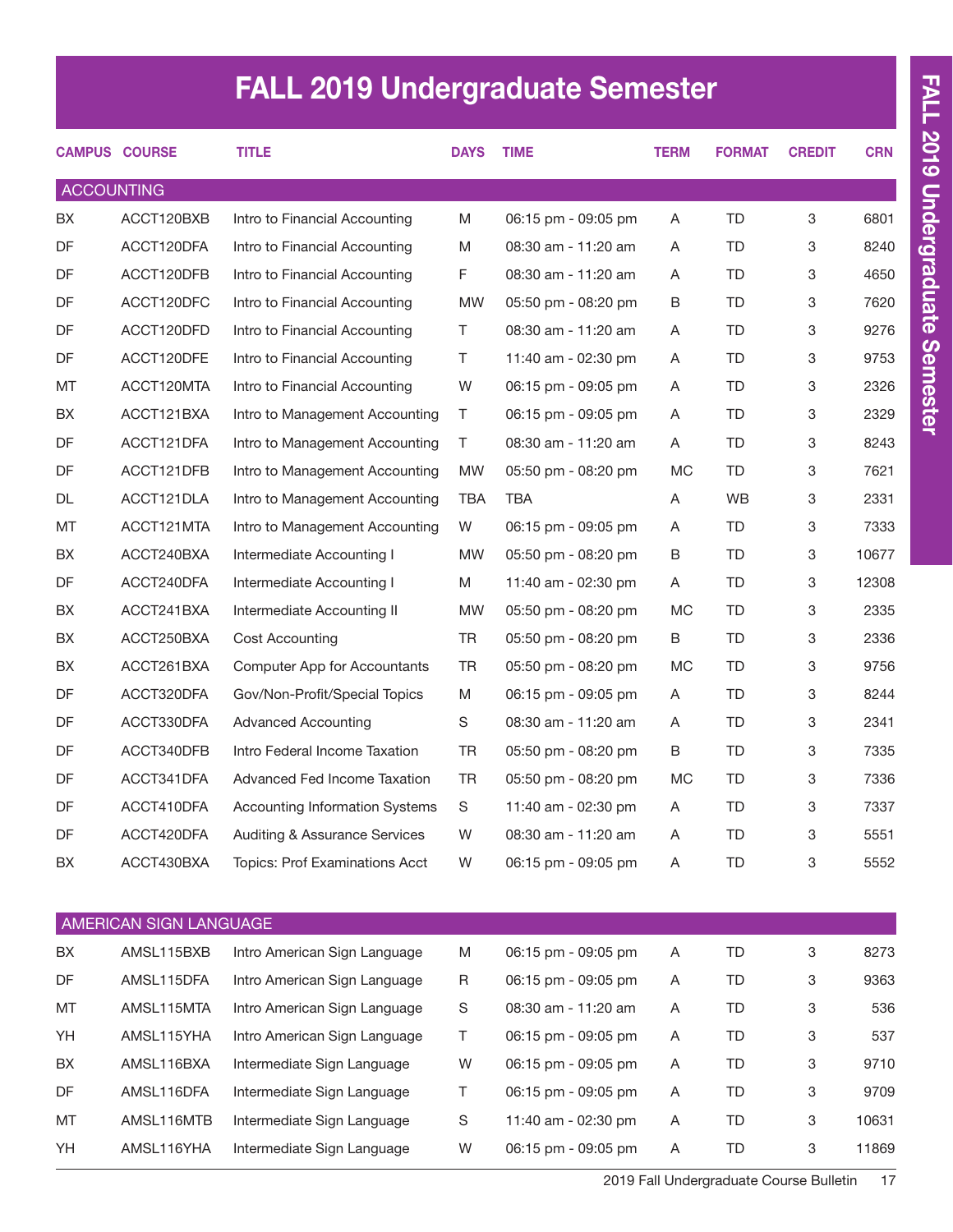|               | <b>CAMPUS COURSE</b> | <b>TITLE</b>                | <b>DAYS</b> | <b>TIME</b>         | <b>TERM</b> | <b>FORMAT</b> | <b>CREDIT</b> | <b>CRN</b> |
|---------------|----------------------|-----------------------------|-------------|---------------------|-------------|---------------|---------------|------------|
| <b>ARABIC</b> |                      |                             |             |                     |             |               |               |            |
| DF            | ARAB115DFA           | Arabic for Communication    | <b>TR</b>   | 10:05 am - 11:25 am | A           | TD            | 3             | 9071       |
| MT            | ARAB115MTA           | Arabic for Communication    | <b>MW</b>   | 10:05 am - 11:25 am | A           | TD            | 3             | 10626      |
| DF            | ARAB116DFA           | Communicating in Arabic     | <b>TR</b>   | 11:40 am - 01:00 pm | Α           | TD            | 3             | 8214       |
|               |                      |                             |             |                     |             |               |               |            |
| <b>ART</b>    |                      |                             |             |                     |             |               |               |            |
| BX            | ARTT107BXA           | Art and Culture             | M           | 11:40 am - 02:30 pm | Α           | TD            | 3             | 341        |
| BX            | ARTT107BXB           | Art and Culture             | W           | 08:30 am - 11:20 am | A           | TD            | 3             | 333        |
| BX            | ARTT107BXC           | Art and Culture             | R           | 08:30 am - 11:20 am | Α           | TD            | 3             | 342        |
| DF            | ARTT107DFA           | Art and Culture             | M           | 08:30 am - 11:20 am | A           | TD            | 3             | 348        |
| DF            | ARTT107DFB           | Art and Culture             | W           | 08:30 am - 11:20 am | Α           | TD            | 3             | 6912       |
| DF            | ARTT107DFC           | Art and Culture             | M           | 11:40 am - 02:30 pm | A           | TD            | 3             | 7807       |
| DF            | ARTT107DFD           | Art and Culture             | W           | 02:50 pm - 05:40 pm | Α           | TD            | 3             | 349        |
| DF            | ARTT107DFE           | Art and Culture             | T           | 11:40 am - 02:30 pm | A           | TD            | 3             | 3229       |
| DF            | ARTT107DFF           | Art and Culture             | $\mathsf F$ | 08:30 am - 11:20 am | Α           | TD            | 3             | 9963       |
| DF            | ARTT107DFG           | Art and Culture             | $\mathsf R$ | 11:40 am - 02:30 pm | A           | TD            | 3             | 11217      |
| DF            | ARTT107DFH           | Art and Culture             | M           | 02:50 pm - 05:40 pm | Α           | TD            | 3             | 11218      |
| DL            | ARTT107DLA           | Art and Culture             | TBA         | <b>TBA</b>          | A           | <b>WB</b>     | 3             | 351        |
| DL            | ARTT107DLB           | Art and Culture             | <b>TBA</b>  | <b>TBA</b>          | Α           | <b>WB</b>     | 3             | 352        |
| DL            | ARTT107DLC           | Art and Culture             | <b>TBA</b>  | <b>TBA</b>          | A           | <b>WB</b>     | 3             | 353        |
| DL            | ARTT107DLD           | Art and Culture             | <b>TBA</b>  | <b>TBA</b>          | A           | <b>WB</b>     | 3             | 3994       |
| DL            | ARTT107DLE           | Art and Culture             | <b>TBA</b>  | <b>TBA</b>          | A           | <b>WB</b>     | 3             | 6849       |
| DL            | ARTT107DLF           | Art and Culture             | <b>TBA</b>  | <b>TBA</b>          | Α           | <b>WB</b>     | 3             | 10469      |
| MT            | ARTT107MTB           | Art and Culture             | T           | 02:50 pm - 05:40 pm | A           | TD            | 3             | 6943       |
| MT            | ARTT107MTC           | Art and Culture             | <b>MW</b>   | 05:50 pm - 08:20 pm | МC          | TD            | 3             | 356        |
| BX            | ARTT144BXA           | <b>Understanding Movies</b> | <b>MW</b>   | 05:50 pm - 08:20 pm | MC          | TD            | 3             | 9278       |
| BX            | ARTT144BXB           | <b>Understanding Movies</b> | T           | 11:40 am - 02:30 pm | A           | TD.           | 3             | 11213      |
| DF            | ARTT144DFA           | <b>Understanding Movies</b> | M           | 11:40 am - 02:30 pm | Α           | TD            | 3             | 9266       |
| DF            | ARTT144DFB           | <b>Understanding Movies</b> | W           | 11:40 am - 02:30 pm | A           | TD.           | 3             | 9268       |
| DF            | ARTT144DFC           | <b>Understanding Movies</b> | F           | 11:40 am - 02:30 pm | Α           | TD.           | 3             | 10521      |
| DF            | ARTT144DFD           | <b>Understanding Movies</b> | T           | 06:15 pm - 09:05 pm | Α           | TD.           | 3             | 9263       |
| DF            | ARTT144DFE           | <b>Understanding Movies</b> | W           | 02:50 pm - 05:40 pm | Α           | TD.           | 3             | 10470      |
| DF            | ARTT144DFF           | <b>Understanding Movies</b> | M           | 02:50 pm - 05:40 pm | Α           | TD.           | 3             | 11215      |
| MT            | ARTT144MTA           | <b>Understanding Movies</b> | R           | 06:15 pm - 09:05 pm | Α           | TD            | 3             | 6389       |
| MT            | ARTT144MTB           | <b>Understanding Movies</b> | W           | 06:15 pm - 09:05 pm | A           | TD.           | 3             | 9280       |
| MT            | ARTT144MTC           | <b>Understanding Movies</b> | W           | 11:40 am - 02:30 pm | B           | TD            | 3             | 12272      |
| DF            | ARTT215DFA           | History of Art I            | T           | 02:50 pm - 05:40 pm | A           | TD            | 3             | 9255       |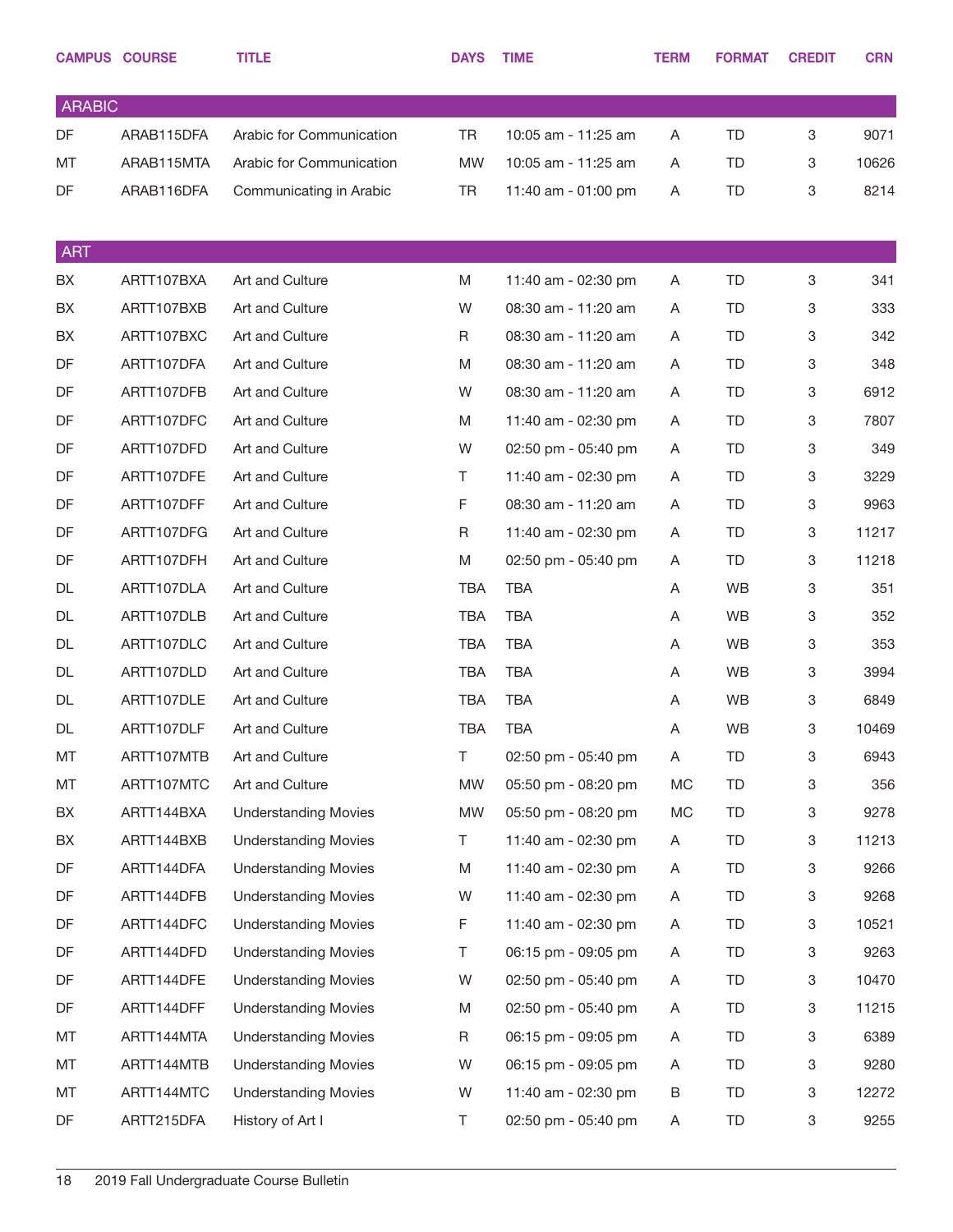|    | <b>CAMPUS COURSE</b>      | <b>TITLE</b>                       | <b>DAYS</b> | <b>TIME</b>         | <b>TERM</b> | <b>FORMAT</b> | <b>CREDIT</b> | <b>CRN</b> |
|----|---------------------------|------------------------------------|-------------|---------------------|-------------|---------------|---------------|------------|
|    | <b>BEHAVIORAL SCIENCE</b> |                                    |             |                     |             |               |               |            |
| BX | BHSC120BXB                | Career & Life Planning             | <b>TR</b>   | 08:30 pm - 11:00 pm | MC          | <b>TD</b>     | 3             | 2461       |
| DF | BHSC120DFA                | Career & Life Planning             | M           | 11:40 am - 02:30 pm | A           | TD            | 3             | 5217       |
| DF | BHSC120DFB                | Career & Life Planning             | R           | 02:50 pm - 05:40 pm | A           | <b>TD</b>     | 3             | 9987       |
| DL | BHSC120DLA                | Career & Life Planning             | <b>TBA</b>  | <b>TBA</b>          | A           | <b>WB</b>     | 3             | 1353       |
| DL | BHSC120DLB                | Career & Life Planning             | <b>TBA</b>  | <b>TBA</b>          | A           | WB            | 3             | 6238       |
| BX | BHSC201BXA                | Introduction to Social Work        | T.          | 06:15 pm - 09:05 pm | A           | <b>TD</b>     | 3             | 8881       |
| DF | BHSC201DFD                | Introduction to Social Work        | R           | 11:40 am - 02:30 pm | A           | <b>TD</b>     | 3             | 8882       |
| DL | BHSC201DLA                | Introduction to Social Work        | <b>TBA</b>  | <b>TBA</b>          | A           | WB            | 3             | 11412      |
| BX | BHSC202BXA                | Ethics & the Family                | TR          | 05:50 pm - 08:20 pm | <b>MC</b>   | TD            | 3             | 10531      |
| MT | BHSC202MTA                | Ethics & the Family                | W           | 11:40 am - 02:30 pm | A           | TD            | 3             | 1384       |
| BX | BHSC226BXA                | <b>Computers Soc/Behv Sciences</b> | M           | 02:50 pm - 05:40 pm | A           | <b>TD</b>     | 3             | 1613       |
| BX | BHSC226BXD                | <b>Computers Soc/Behv Sciences</b> | S           | 11:40 am - 02:30 pm | A           | <b>TD</b>     | 3             | 1620       |
| BX | BHSC226BXE                | <b>Computers Soc/Behv Sciences</b> | <b>MW</b>   | 05:50 pm - 08:20 pm | B           | <b>TD</b>     | 3             | 1623       |
| BX | BHSC226BXF                | <b>Computers Soc/Behv Sciences</b> | <b>MW</b>   | 05:50 pm - 08:20 pm | МC          | TD            | 3             | 1626       |
| BX | BHSC226BXG                | <b>Computers Soc/Behv Sciences</b> | R           | 08:30 am - 11:20 am | A           | <b>TD</b>     | 3             | 6244       |
| DF | BHSC226DFA                | <b>Computers Soc/Behv Sciences</b> | TR          | 11:40 am - 01:00 pm | A           | <b>BLD</b>    | 3             | 1635       |
| DF | BHSC226DFB                | <b>Computers Soc/Behv Sciences</b> | Τ           | 04:20 pm - 05:40 pm | A           | <b>BLD</b>    | 3             | 1638       |
| DF | BHSC226DFC                | <b>Computers Soc/Behv Sciences</b> | W           | 06:15 pm - 09:05 pm | A           | TD            | 3             | 1641       |
| DF | BHSC226DFE                | <b>Computers Soc/Behv Sciences</b> | F.          | 11:40 am - 01:00 pm | A           | <b>TD</b>     | 3             | 6261       |
| DF | BHSC226DFF                | <b>Computers Soc/Behv Sciences</b> | F.          | 08:30 am - 11:20 am | A           | <b>TD</b>     | 3             | 6264       |
| DL | BHSC226DLB                | <b>Computers Soc/Behv Sciences</b> | <b>TBA</b>  | <b>TBA</b>          | A           | <b>WB</b>     | 3             | 1648       |
| DL | BHSC226DLC                | <b>Computers Soc/Behv Sciences</b> | <b>TBA</b>  | <b>TBA</b>          | A           | WB            | 3             | 4894       |
| DL | BHSC226DLD                | <b>Computers Soc/Behv Sciences</b> | <b>TBA</b>  | <b>TBA</b>          | Α           | WB            | 3             | 7861       |
| МT | BHSC226MTA                | <b>Computers Soc/Behv Sciences</b> | TR          | 05:50 pm - 08:20 pm | В           | <b>TD</b>     | 3             | 1651       |
| МT | BHSC226MTB                | <b>Computers Soc/Behv Sciences</b> | F.          | 11:40 am - 02:30 pm | Α           | TD            | 3             | 8315       |
| YH | BHSC226YHA                | <b>Computers Soc/Behv Sciences</b> | TR          | 02:50 pm - 04:10 pm | Α           | <b>TD</b>     | 3             | 11827      |
| BX | BHSC244BXA                | Social Psychology                  | T.          | 08:30 am - 11:20 am | A           | TD            | 3             | 1820       |
| BX | BHSC244BXB                | Social Psychology                  | $\mathbb S$ | 02:50 pm - 05:40 pm | A           | <b>TD</b>     | 3             | 1822       |
| BX | BHSC244BXD                | Social Psychology                  | <b>MW</b>   | 05:50 pm - 08:20 pm | B           | <b>TD</b>     | 3             | 1829       |
| DF | BHSC244DFA                | Social Psychology                  | W           | 06:15 pm - 09:05 pm | Α           | <b>TD</b>     | 3             | 1833       |
| DF | BHSC244DFB                | Social Psychology                  | F.          | 08:30 am - 11:20 am | A           | <b>TD</b>     | 3             | 6350       |
| DF | BHSC244DFC                | Social Psychology                  | TR          | 08:30 am - 09:50 am | A           | <b>TD</b>     | 3             | 1843       |
| DL | BHSC244DLA                | Social Psychology                  | TBA         | <b>TBA</b>          | A           | WB            | 3             | 1847       |
| DL | BHSC244DLB                | Social Psychology                  | TBA         | TBA                 | Α           | WB            | 3             | 4649       |
| МT | BHSC244MTA                | Social Psychology                  | <b>MW</b>   | 08:30 pm - 09:45 pm | МC          | <b>BLD</b>    | 3             | 1851       |
| BX | BHSC249BXA                | Race, Culture & Ethnicity          | W           | 11:40 am - 02:30 pm | A           | <b>TD</b>     | 3             | 10539      |
| BX | BHSC249BXB                | Race, Culture & Ethnicity          | <b>MW</b>   | 05:50 pm - 08:20 pm | МC          | TD            | 3             | 1864       |

FALL 2019 Undergraduate Semester

FALL 2019 Undergraduate Semester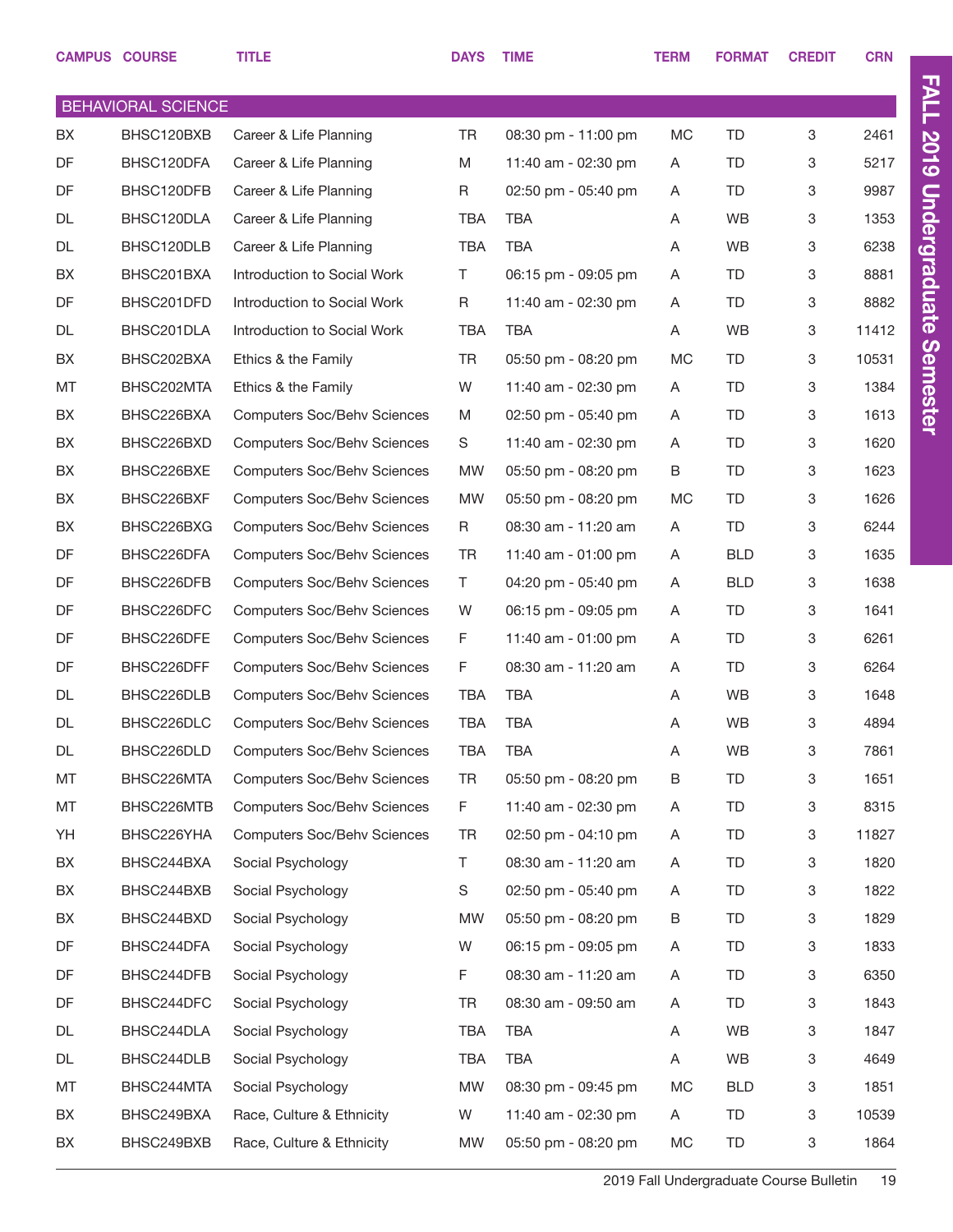|    | <b>CAMPUS COURSE</b>              | <b>TITLE</b>                    | <b>DAYS</b> | <b>TIME</b>         | <b>TERM</b> | <b>FORMAT</b> | <b>CREDIT</b> | <b>CRN</b> |
|----|-----------------------------------|---------------------------------|-------------|---------------------|-------------|---------------|---------------|------------|
|    | <b>BEHAVIORAL SCIENCE (cont.)</b> |                                 |             |                     |             |               |               |            |
| DF | BHSC249DFA                        | Race, Culture & Ethnicity       | <b>TR</b>   | 10:05 am - 11:25 am | Α           | <b>TD</b>     | 3             | 1867       |
| DL | BHSC249DLA                        | Race, Culture & Ethnicity       | <b>TBA</b>  | <b>TBA</b>          | Α           | <b>WB</b>     | 3             | 1870       |
| BX | BHSC262BXA                        | Alcohol, Drugs & Behavior       | M           | 11:40 am - 02:30 pm | Α           | TD            | 3             | 1911       |
| BX | BHSC262BXD                        | Alcohol, Drugs & Behavior       | <b>TR</b>   | 05:50 pm - 08:20 pm | <b>MC</b>   | TD            | 3             | 1934       |
| BX | BHSC262BXE                        | Alcohol, Drugs & Behavior       | S           | 11:40 am - 02:30 pm | Α           | TD            | 3             | 5226       |
| DF | BHSC262DFA                        | Alcohol, Drugs & Behavior       | <b>MW</b>   | 01:15 pm - 02:35 pm | A           | TD            | 3             | 1938       |
| DF | BHSC262DFC                        | Alcohol, Drugs & Behavior       | M           | 06:15 pm - 09:05 pm | Α           | TD.           | 3             | 5236       |
| DL | BHSC262DLA                        | Alcohol, Drugs & Behavior       | <b>TBA</b>  | <b>TBA</b>          | A           | <b>WB</b>     | 3             | 1946       |
| DL | BHSC262DLB                        | Alcohol, Drugs & Behavior       | <b>TBA</b>  | TBA                 | Α           | <b>WB</b>     | 3             | 6270       |
| MT | BHSC262MTA                        | Alcohol, Drugs & Behavior       | T.          | 08:30 am - 11:20 am | Α           | TD.           | 3             | 1974       |
| DF | BHSC271DFA                        | Med Sociology: Hlth Care Modrn  | W           | 01:15 pm - 02:35 pm | Α           | <b>BLD</b>    | 3             | 1421       |
| DL | BHSC271DLA                        | Med Sociology: Hith Care Modrn  | <b>TBA</b>  | TBA                 | Α           | <b>WB</b>     | 3             | 1422       |
| DL | BHSC271DLB                        | Med Sociology: Hith Care Modrn  | <b>TBA</b>  | TBA                 | Α           | <b>WB</b>     | 3             | 5781       |
| BX | BHSC295BXC                        | Sociology of Education          | M           | 02:50 pm - 05:40 pm | Α           | TD            | 3             | 10655      |
| DF | BHSC295DFA                        | Evolutionary Psychology         | M           | 02:50 pm - 05:40 pm | Α           | TD            | 3             | 11290      |
| DL | BHSC295DLA                        | Positive Psychology             | <b>TBA</b>  | TBA                 | A           | <b>WB</b>     | 3             | 5252       |
| DL | BHSC295DLB                        | <b>Cultural Anthropology</b>    | <b>TBA</b>  | <b>TBA</b>          | Α           | <b>WB</b>     | 3             | 2047       |
| DL | BHSC295DLC                        | Environmental Psychology        | <b>TBA</b>  | <b>TBA</b>          | Α           | <b>WB</b>     | 3             | 12187      |
| DL | BHSC295DLD                        | Sociology of Music              | <b>TBA</b>  | <b>TBA</b>          | Α           | <b>WB</b>     | 3             | 10541      |
| DL | BHSC295DLF                        | Spiritual Psychology            | TBA         | <b>TBA</b>          | Α           | <b>WB</b>     | 3             | 11104      |
| MT | BHSC295MTA                        | Sociology of Immigration        | M           | 11:40 am - 02:30 pm | Α           | TD            | 3             | 2068       |
| MT | BHSC295MTB                        | Psychology and the Law          | T.          | 02:50 pm - 05:40 pm | Α           | <b>TD</b>     | 3             | 8340       |
| BX | BHSC308BXA                        | Hith Care Organizat/Management  | MW          | 05:50 pm - 08:20 pm | В           | <b>TD</b>     | 3             | 1424       |
| DL | BHSC308DLA                        | Hith Care Organizat/Management  | <b>TBA</b>  | TBA                 | Α           | WB            | 3             | 5378       |
| BX | BHSC348BXA                        | Methodology Soc/Beh Sciences    | M           | 06:15 pm - 09:05 pm | Α           | TD            | 3             | 1436       |
| BX | BHSC348BXB                        | Methodology Soc/Beh Sciences    | W           | 02:50 pm - 05:40 pm | Α           | TD            | 3             | 1438       |
| DF | BHSC348DFB                        | Methodology Soc/Beh Sciences    | MW          | 11:40 am - 01:00 pm | A           | TD            | 3             | 6843       |
| DF | BHSC348DFC                        | Methodology Soc/Beh Sciences    | TR          | 01:15 pm - 02:35 pm | Α           | TD            | 3             | 11108      |
| DL | BHSC348DLA                        | Methodology Soc/Beh Sciences    | <b>TBA</b>  | <b>TBA</b>          | A           | <b>WB</b>     | 3             | 1445       |
| DL | BHSC348DLB                        | Methodology Soc/Beh Sciences    | <b>TBA</b>  | TBA                 | Α           | WB            | 3             | 5256       |
| MT | BHSC348MTA                        | Methodology Soc/Beh Sciences    | R           | 06:15 pm - 09:05 pm | Α           | TD            | 3             | 1447       |
| BX | BHSC366BXA                        | <b>Medical Ethics</b>           | Τ           | 02:50 pm - 05:40 pm | Α           | TD            | 3             | 10545      |
| DF | BHSC366DFA                        | <b>Medical Ethics</b>           | $\mathsf R$ | 06:15 pm - 09:05 pm | A           | TD            | 3             | 1449       |
| DL | BHSC366DLA                        | <b>Medical Ethics</b>           | <b>TBA</b>  | TBA                 | Α           | WB            | 3             | 5258       |
| BX | BHSC370BXA                        | Stats Socl/Behv Sciences        | T.          | 02:50 pm - 05:40 pm | Α           | TD            | 3             | 8569       |
| BX | BHSC370BXB                        | Stats Socl/Behv Sciences        | S           | 11:40 am - 02:30 pm | Α           | TD            | 3             | 2140       |
| BX | BHSC370BXC                        | <b>Stats Socl/Behv Sciences</b> | Τ           | 06:15 pm - 09:05 pm | A           | TD            | 3             | 2151       |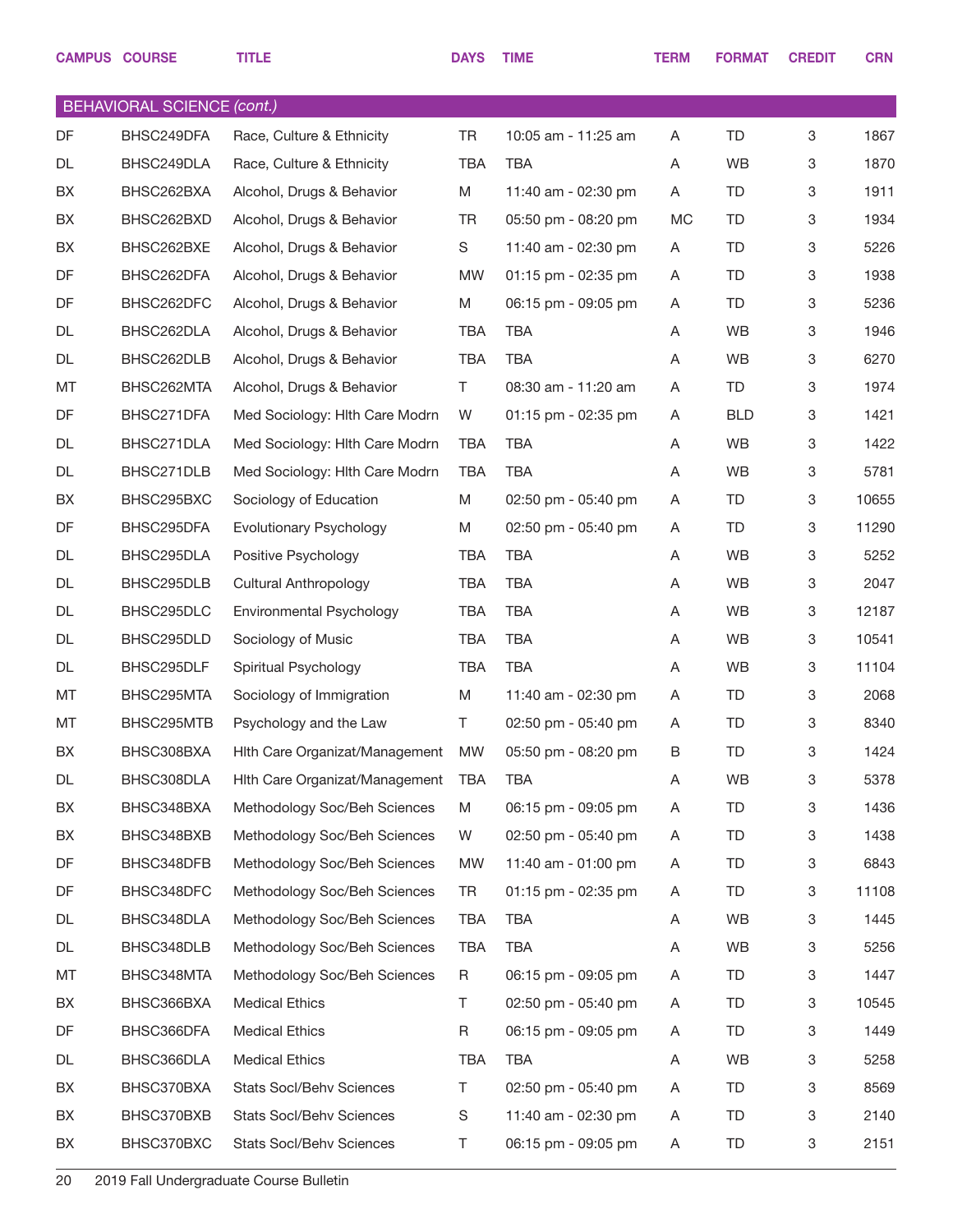|                | <b>CAMPUS COURSE</b>              | <b>TITLE</b>                                                     | <b>DAYS</b> | <b>TIME</b>                                | <b>TERM</b> | <b>FORMAT</b>    | <b>CREDIT</b> | <b>CRN</b>    |
|----------------|-----------------------------------|------------------------------------------------------------------|-------------|--------------------------------------------|-------------|------------------|---------------|---------------|
|                | <b>BEHAVIORAL SCIENCE (cont.)</b> |                                                                  |             |                                            |             |                  |               |               |
| DF             | BHSC370DFA                        | <b>Stats Socl/Behy Sciences</b>                                  | T.          | 11:40 am - 02:30 pm                        | A           | TD               | 3             | 2156          |
| DF             | BHSC370DFB                        | <b>Stats Socl/Behv Sciences</b>                                  | R           | 06:15 pm - 09:05 pm                        | A           | TD               | 3             | 2163          |
| DF             | BHSC370DFC                        | <b>Stats Socl/Behv Sciences</b>                                  | T.          | 06:15 pm - 09:05 pm                        | A           | TD               | 3             | 7718          |
| DF             | BHSC370DFD                        | <b>Stats Socl/Behv Sciences</b>                                  | W           | 02:50 pm - 05:40 pm                        | A           | TD               | 3             | 7867          |
| DF             | BHSC370DFF                        | <b>Stats Socl/Behv Sciences</b>                                  | F           | 11:40 am - 02:30 pm                        | A           | TD               | 3             | 10565         |
| DL             | BHSC370DLA                        | <b>Stats Socl/Behv Sciences</b>                                  | <b>TBA</b>  | TBA                                        | A           | <b>WB</b>        | 3             | 2167          |
| MT             | BHSC370MTA                        | <b>Stats Socl/Behv Sciences</b>                                  | W           | 11:40 am - 02:30 pm                        | A           | TD               | 3             | 7692          |
| MT             | BHSC370MTB                        | <b>Stats Socl/Behv Sciences</b>                                  | M           | 06:15 pm - 09:05 pm                        | A           | TD               | 3             | 2178          |
| MT             | BHSC370MTC                        | <b>Stats Socl/Behv Sciences</b>                                  | R           | 08:30 am - 11:20 am                        | A           | TD               | 3             | 8575          |
| YH             | BHSC370YHA                        | <b>Stats Socl/Behv Sciences</b>                                  | W           | 06:15 pm - 09:05 pm                        | A           | TD               | 3             | 4058          |
| DL             | BHSC399DLA                        | Internship Soc/Beh Sciences                                      | <b>TBA</b>  | <b>TBA</b>                                 | A           | <b>WB</b>        | 3             | 2217          |
| BX             | BHSC426BXA                        | <b>Classics Soc/Beh Sciences</b>                                 | T.          | 11:40 am - 02:30 pm                        | A           | TD               | 3             | 8482          |
| BX             | BHSC426BXB                        | <b>Classics Soc/Beh Sciences</b>                                 | <b>TR</b>   | 05:50 pm - 08:20 pm                        | МC          | TD               | 3             | 8582          |
| DF             | BHSC426DFA                        | <b>Classics Soc/Beh Sciences</b>                                 | F           | 11:40 am - 02:30 pm                        | A           | TD               | 3             | 12326         |
| DF             | BHSC426DFB                        | <b>Classics Soc/Beh Sciences</b>                                 | <b>TR</b>   | 08:30 am - 09:50 am                        | A           | TD               | 3             | 8578          |
| DF             | BHSC426DFC                        | <b>Classics Soc/Beh Sciences</b>                                 | M           | 06:15 pm - 09:05 pm                        | A           | TD               | 3             | 11915         |
| DL             | BHSC426DLA                        | <b>Classics Soc/Beh Sciences</b>                                 | <b>TBA</b>  | <b>TBA</b>                                 | A           | <b>WB</b>        | 3             | 2260          |
| DL             | BHSC426DLB                        | <b>Classics Soc/Beh Sciences</b>                                 | <b>TBA</b>  | <b>TBA</b>                                 | A           | WB               | 3             | 2264          |
| MT             | BHSC426MTA                        | <b>Classics Soc/Beh Sciences</b>                                 | W           | 11:40 am - 02:30 pm                        | Α           | TD               | 3             | 8346          |
|                |                                   |                                                                  |             |                                            |             |                  |               |               |
| <b>BIOLOGY</b> |                                   |                                                                  |             |                                            |             |                  |               |               |
| BX.            | BIOL105BXA                        | Pathways in Biology                                              | F           | 10:05 am - 12:55 pm                        | A           | TD               | 2             | 11834         |
| DF             | BIOL105DFA                        | Pathways in Biology                                              | F           | 10:05 am - 12:55 pm                        | A           | TD               | 2             | 11833         |
| BX             | BIOL110BXA                        | Introduction to Human Biology                                    | W           | 08:30 am - 11:20 am                        | A           | TD               | 3             | 420           |
| BX             | BIOL110BXD                        | Introduction to Human Biology                                    | <b>MW</b>   | 05:50 pm - 08:20 pm                        | В           | TD               | 3             | 424           |
| DF             | BIOL110DFA                        | Introduction to Human Biology                                    | M           | 11:40 am - 01:00 pm                        | A           | <b>BLD</b>       | 3             | 427           |
| DF             | BIOL110DFB                        | Introduction to Human Biology                                    | T.          | 08:30 am - 09:50 am                        | A           | <b>BLD</b>       | 3             | 428           |
| DL             | BIOL110DLC                        | Introduction to Human Biology                                    | TBA         | <b>TBA</b>                                 | A           | WB               | 3             | 10956         |
| МT             | BIOL110MTA                        | Introduction to Human Biology                                    | W           | 11:40 am - 02:30 pm                        | Α           | TD               | 3             | 749           |
| BX             | BIOL111BXB                        | Introduction to Human Genetics<br>Introduction to Human Genetics | TR          | 05:50 pm - 08:20 pm                        | В           | TD<br><b>BLD</b> | 3             | 751           |
| DF             | BIOL111DFA                        |                                                                  | F.          | 08:30 am - 11:20 am                        | A           | TD               | 3<br>3        | 6548<br>752   |
| BX             | BIOL112BXA                        | <b>Environmental Science</b>                                     | M<br>W      | 11:40 am - 02:30 pm                        | A           | TD               |               |               |
| DF             | BIOL112DFA                        | <b>Environmental Science</b>                                     |             | 06:15 pm - 09:05 pm                        | A           |                  | 3             | 1321          |
| BX<br>DF       | BIOL117BXA                        | Nutrition                                                        | M<br>T.     | 11:40 am - 02:30 pm<br>08:30 am - 11:20 am | A           | TD.<br>TD        | 3             | 11527<br>1817 |
| DF             | BIOL117DFA                        | Nutrition                                                        | <b>MW</b>   | 05:50 pm - 08:20 pm                        | A           |                  | 3<br>3        | 3368          |
|                | BIOL117DFB                        | Nutrition                                                        |             |                                            | МC          | TD               |               |               |
| DF             | BIOL117DFD                        | Nutrition                                                        | F           | 08:30 am - 11:20 am                        | A           | TD               | 3             | 11398         |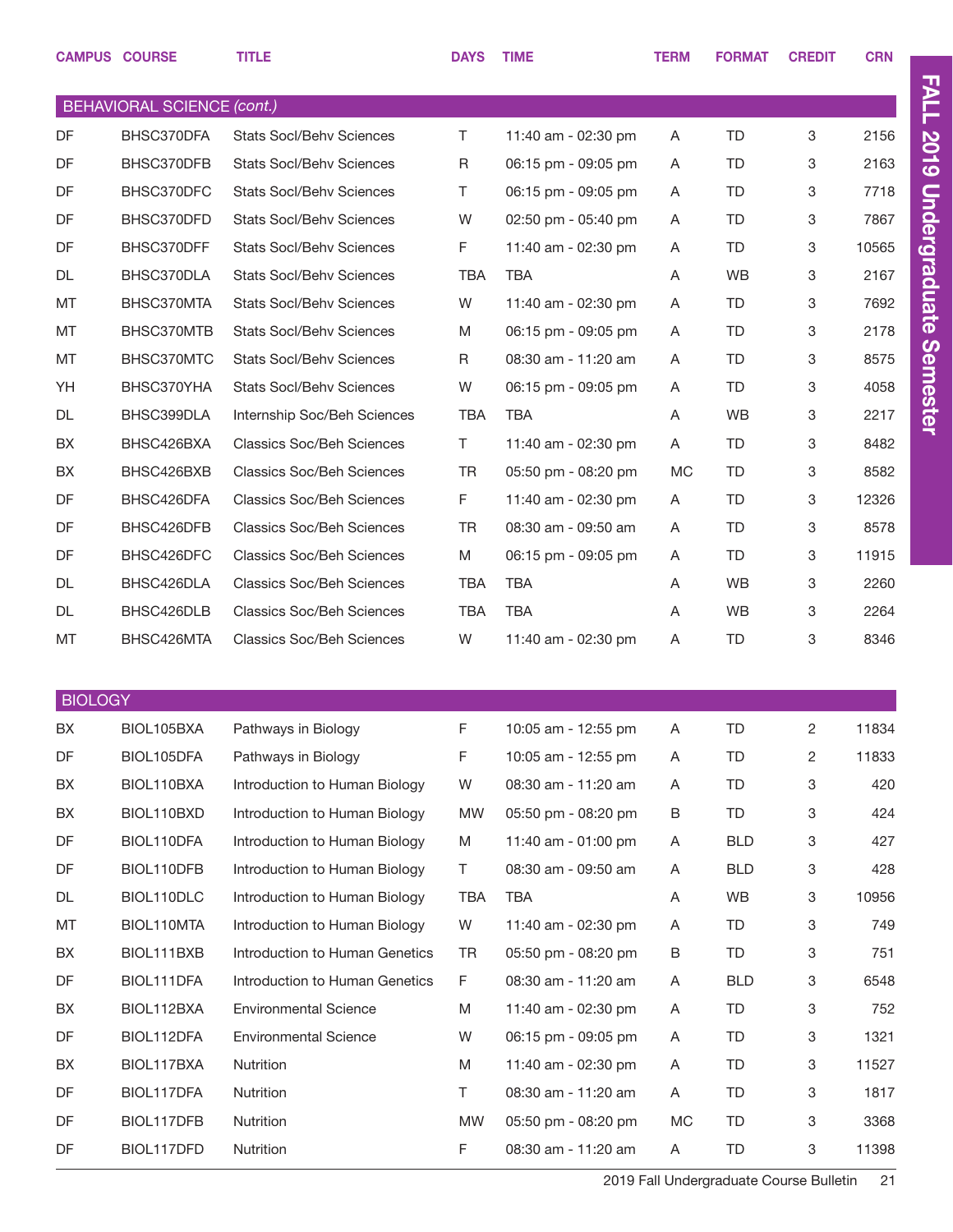|    | <b>BIOLOGY</b> (cont.) |                                 |             |                     |   |           |   |       |
|----|------------------------|---------------------------------|-------------|---------------------|---|-----------|---|-------|
| DF | BIOL117DFN             | Nutrition                       | $\mathsf F$ | 08:30 am - 11:20 am | A | <b>TD</b> | 3 | 10618 |
| DL | BIOL117DLA             | Nutrition                       | TBA         | <b>TBA</b>          | Α | WB        | 3 | 1819  |
| МT | BIOL117MTA             | Nutrition                       | <b>MW</b>   | 05:50 pm - 08:20 pm | B | TD        | 3 | 3123  |
| DF | BIOL122DFA             | Foundations of Biology          | F           | 09:00 am - 11:50 am | Α | TD        | 3 | 11812 |
| BX | BIOL130ABXB            | Hum Anatomy & Physio I Lab      | W           | 06:15 pm - 09:05 pm | A | TD        | 1 | 7487  |
| BX | BIOL130ABXC            | Hum Anatomy & Physio I Lab      | F           | 11:40 am - 02:30 pm | Α | TD        | 1 | 7599  |
| DF | BIOL130ADFA            | Hum Anatomy & Physio I Lab      | W           | 11:40 am - 02:30 pm | A | TD        | 1 | 7488  |
| DF | BIOL130ADFB            | Hum Anatomy & Physio I Lab      | W           | 08:30 am - 11:20 am | Α | TD        | 1 | 12017 |
| DF | BIOL130ADFD            | Hum Anatomy & Physio I Lab      | S           | 02:50 pm - 05:40 pm | A | TD        | 1 | 7491  |
| DF | BIOL130ADFE            | Hum Anatomy & Physio I Lab      | M           | 11:40 am - 02:30 pm | Α | TD        | 1 | 7492  |
| DF | BIOL130ADFG            | Hum Anatomy & Physio I Lab      | F           | 08:30 am - 11:20 am | Α | TD        | 1 | 10773 |
| DF | BIOL130ADFH            | Hum Anatomy & Physio I Lab      | T           | 02:50 pm - 05:40 pm | Α | TD        | 1 | 11355 |
| DF | BIOL130ADFI            | Hum Anatomy & Physio I Lab      | W           | 02:50 pm - 05:40 pm | A | TD        | 1 | 11429 |
| DF | BIOL130ADFL            | Hum Anatomy & Physio I Lab      | M           | 02:50 pm - 05:40 pm | Α | TD        | 1 | 9862  |
| DF | BIOL130ADFM            | Hum Anatomy & Physio I Lab      | T.          | 11:40 am - 02:30 pm | A | TD        | 1 | 9855  |
| BX | BIOL130BXB             | Hum Anatomy & Physio I Lecture  | T           | 11:40 am - 02:30 pm | A | TD        | 3 | 7483  |
| DF | BIOL130DFA             | Hum Anatomy & Physio I Lecture  | Τ           | 06:15 pm - 09:05 pm | A | TD        | 3 | 7484  |
| DF | BIOL130DFB             | Hum Anatomy & Physio I Lecture  | S           | 11:40 am - 02:30 pm | Α | TD        | 3 | 7485  |
| DF | BIOL130DFD             | Hum Anatomy & Physio I Lecture  | W           | 06:15 pm - 09:05 pm | A | TD        | 3 | 10358 |
| DF | BIOL130DFG             | Hum Anatomy & Physio I Lecture  | <b>MW</b>   | 10:05 am - 11:25 am | Α | TD        | 3 | 10748 |
| DF | BIOL130DFN             | Hum Anatomy & Physio I Lecture  | <b>MW</b>   | 11:40 am - 01:00 pm | A | TD        | 3 | 9863  |
| DF | BIOL130RDFA            | Hum A&P I Recitation            | M           | 01:30 pm - 02:20 pm | A | TD        | 0 | 11430 |
| DF | BIOL130RDFL            | Hum A&P I Recitation            | M           | 01:30 pm - 02:20 pm | Α | TD        | 0 | 9857  |
| DF | BIOL130RDFM            | Hum A&P I Recitation            | W           | 01:30 pm - 02:20 pm | Α | <b>TD</b> | 0 | 9858  |
| BX | BIOL131ABXB            | Hum Anatomy & Physio II Lab     | R           | 06:15 pm - 09:05 pm | Α | TD        | 1 | 7499  |
| DF | BIOL131ADFA            | Hum Anatomy & Physio II Lab     | W           | 06:15 pm - 09:05 pm | A | TD        | 1 | 7500  |
| DF | BIOL131ADFB            | Hum Anatomy & Physio II Lab     | W           | 02:50 pm - 05:40 pm | Α | TD        | 1 | 7501  |
| DF | BIOL131ADFC            | Hum Anatomy & Physio II Lab     | R           | 11:40 am - 02:30 pm | Α | TD        | 1 | 7502  |
| BX | BIOL131BXB             | Hum Anatomy & Physio II Lecture | Τ           | 06:15 pm - 09:05 pm | Α | TD        | 3 | 7496  |
| DF | BIOL131DFA             | Hum Anatomy & Physio II Lecture | M           | 06:15 pm - 09:05 pm | Α | TD        | 3 | 7497  |
| DF | BIOL131DFC             | Hum Anatomy & Physio II Lecture | W           | 08:30 am - 11:20 am | Α | TD        | 3 | 11515 |
| BX | BIOL160ABXB            | General Biology I Lab           | R           | 11:40 am - 02:30 pm | Α | TD        | 1 | 7514  |
| BX | BIOL160ABXC            | General Biology I Lab           | W           | 02:50 pm - 05:40 pm | Α | TD        | 1 | 7515  |
| BX | BIOL160ABXE            | General Biology I Lab           | S           | 11:40 am - 02:30 pm | Α | TD        | 1 | 7517  |
| DF | BIOL160ADFA            | General Biology I Lab           | R           | 02:50 pm - 05:40 pm | Α | TD        | 1 | 7518  |
| DF | BIOL160ADFB            | General Biology I Lab           | W           | 11:40 am - 02:30 pm | Α | TD        | 1 | 7519  |
| DF | BIOL160ADFC            | General Biology I Lab           | W           | 02:50 pm - 05:40 pm | Α | TD        | 1 | 7520  |
|    |                        |                                 |             |                     |   |           |   |       |

CAMPUS COURSE TITLE TERM FORMAT CREDIT CRN CAMPUS COURSE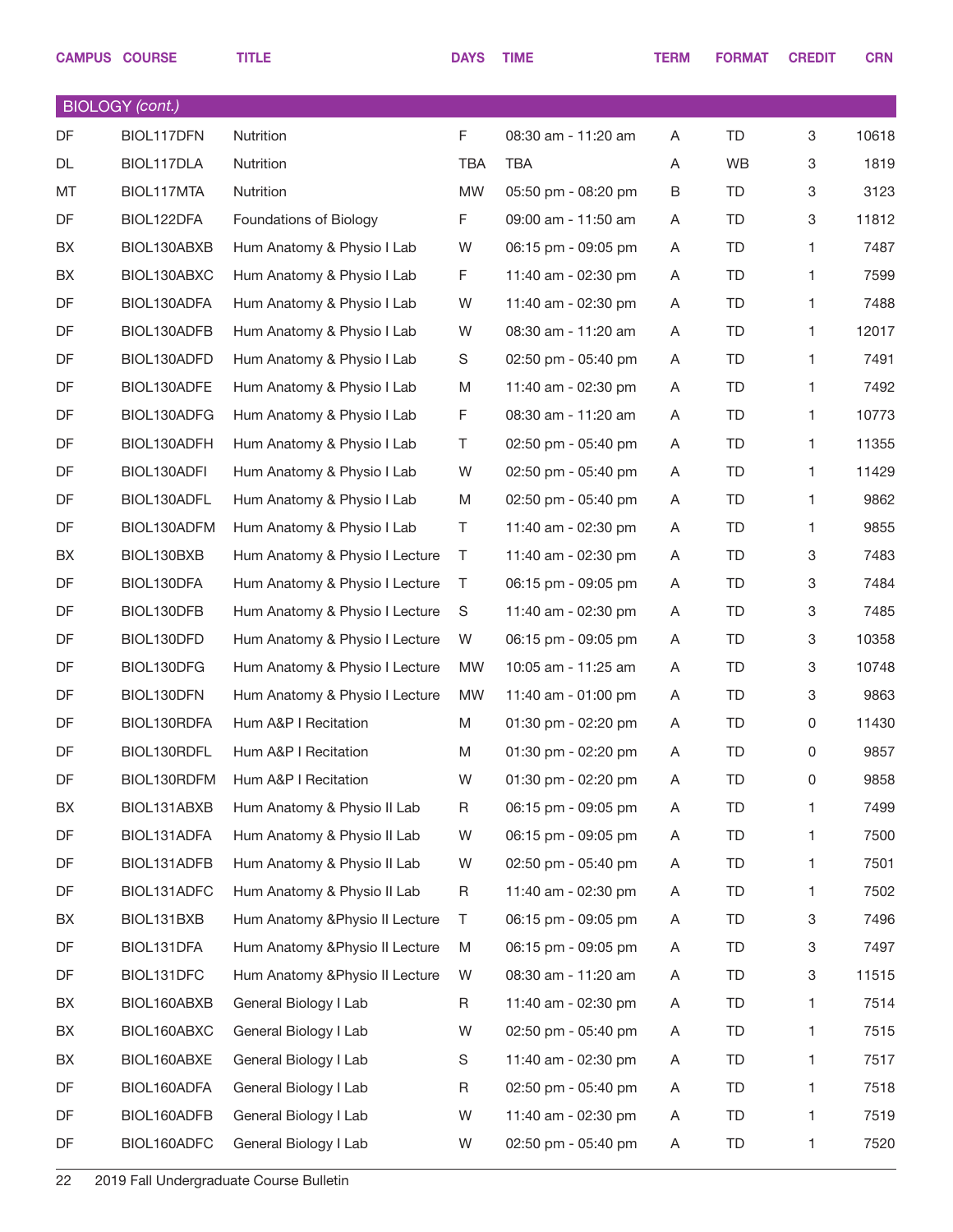|    | <b>CAMPUS COURSE</b>   | <b>TITLE</b>                     | <b>DAYS</b> | <b>TIME</b>         | <b>TERM</b> | <b>FORMAT</b> | <b>CREDIT</b> | <b>CRN</b> |
|----|------------------------|----------------------------------|-------------|---------------------|-------------|---------------|---------------|------------|
|    | <b>BIOLOGY</b> (cont.) |                                  |             |                     |             |               |               |            |
| DF | BIOL160ADFE            | General Biology I Lab            | T.          | 11:40 am - 02:30 pm | Α           | <b>TD</b>     | $\mathbf{1}$  | 7522       |
| DF | BIOL160ADFF            | General Biology I Lab            | W           | 08:30 am - 11:20 am | A           | TD            | $\mathbf{1}$  | 10774      |
| DF | BIOL160ADFH            | General Biology I Lab            | T.          | 02:50 pm - 05:40 pm | Α           | <b>TD</b>     | 1             | 7711       |
| DF | BIOL160ADFJ            | General Biology I Lab            | F           | 08:30 am - 11:20 am | A           | <b>TD</b>     | $\mathbf{1}$  | 10769      |
| BX | BIOL160BXA             | General Biology I Lecture        | M           | 11:40 am - 01:50 pm | Α           | <b>TD</b>     | 3             | 7505       |
| BX | BIOL160BXA             | General Biology I Lecture        | W           | 11:40 am - 01:00 pm | A           | TD            | 3             | 7505       |
| BX | BIOL160BXC             | General Biology I Lecture        | S           | 08:00 am - 11:35 am | Α           | TD            | 3             | 7507       |
| DF | BIOL160DFB             | General Biology I Lecture        | Τ           | 08:00 am - 10:00 am | A           | TD            | 3             | 9959       |
| DF | BIOL160DFB             | General Biology I Lecture        | R           | 08:30 am - 09:50 am | Α           | TD            | 3             | 9959       |
| DF | BIOL160DFD             | General Biology I Lecture        | T.          | 05:25 pm - 09:05 pm | A           | TD            | 3             | 10349      |
| DF | BIOL160DFF             | General Biology I Lecture        | W           | 05:25 pm - 09:05 pm | A           | TD            | 3             | 7733       |
| DF | BIOL160DFG             | General Biology I Lecture        | M           | 08:30 am - 12:10 pm | A           | TD            | 3             | 10772      |
| BX | BIOL161ABXA            | General Biology II Lab           | W           | 11:40 am - 02:30 pm | Α           | <b>TD</b>     | $\mathbf{1}$  | 7529       |
| BX | BIOL161ABXB            | General Biology II Lab           | S           | 02:50 pm - 05:40 pm | A           | <b>TD</b>     | $\mathbf{1}$  | 7532       |
| DF | BIOL161ADFA            | General Biology II Lab           | T.          | 08:30 am - 11:20 am | Α           | <b>TD</b>     | $\mathbf{1}$  | 7533       |
| DF | BIOL161ADFB            | General Biology II Lab           | F           | 11:40 am - 02:30 pm | A           | <b>TD</b>     | $\mathbf{1}$  | 7534       |
| DF | BIOL161ADFC            | General Biology II Lab           | M           | 02:50 pm - 05:40 pm | A           | <b>TD</b>     | $\mathbf{1}$  | 7535       |
| BX | BIOL161BXA             | General Biology II Lecture       | S           | 11:40 am - 02:30 pm | A           | TD            | 3             | 7525       |
| BX | BIOL161BXB             | General Biology II Lecture       | Τ           | 11:40 am - 02:30 pm | A           | TD            | 3             | 7526       |
| DF | BIOL161DFA             | General Biology II Lecture       | T.          | 06:15 pm - 09:05 pm | A           | TD            | 3             | 7527       |
| DF | BIOL161DFB             | General Biology II Lecture       | W           | 11:40 am - 02:30 pm | Α           | TD            | 3             | 7528       |
| DL | BIOL222DLA             | Pathophysiology                  | <b>TBA</b>  | <b>TBA</b>          | A           | <b>WB</b>     | 3             | 7480       |
| DF | BIOL226DFA             | Elements of Biochemistry         | Τ           | 02:50 pm - 05:40 pm | A           | <b>TD</b>     | 3             | 2136       |
| DF | BIOL244DFA             | Ecology                          | S           | 08:30 am - 02:30 pm | Α           | TD            | 4             | 2159       |
| DF | BIOL244DFB             | Ecology                          | F           | 08:30 am - 02:30 pm | Α           | TD            | 4             | 8613       |
| BX | BIOL265ABXA            | Microbiology Lab                 | R           | 11:40 am - 02:30 pm | Α           | TD            | 1             | 8296       |
| DF | BIOL265ADFB            | Microbiology Lab                 | W           | 02:50 pm - 05:40 pm | A           | TD            | $\mathbf{1}$  | 10697      |
| DF | BIOL265ADFC            | Microbiology Lab                 | T.          | 10:05 am - 12:55 pm | Α           | TD            | 1             | 7541       |
| DF | BIOL265ADFD            | Microbiology Lab                 | F           | 10:05 am - 12:55 pm | Α           | TD            | 1             | 11352      |
| DF | BIOL265ADFE            | Microbiology Lab                 | R           | 02:50 pm - 05:40 pm | Α           | TD            | 1             | 7703       |
| DF | BIOL265ADFF            | Microbiology Lab                 | Τ           | 01:10 pm - 04:05 pm | Α           | TD            | $\mathbf{1}$  | 7664       |
| BX | BIOL265BXA             | Microbiology Lecture             | Τ           | 11:40 am - 02:30 pm | Α           | TD            | 3             | 8297       |
| DF | BIOL265DFA             | Microbiology Lecture             | T.          | 06:15 pm - 09:05 pm | A           | TD            | 3             | 7537       |
| DF | BIOL265DFN             | Microbiology Lecture             | TR          | 10:05 am - 11:25 am | Α           | TD            | 3             | 10346      |
| DF | BIOL275DFB             | Cell Biology                     | <b>TR</b>   | 01:15 pm - 04:05 pm | A           | TD            | 4             | 10345      |
| DF | BIOL275DFC             | Cell Biology                     | W           | 11:40 am - 02:30 pm | Α           | TD            | 4             | 12315      |
| DF | BIOL309DFA             | Human Physiology/Bio Med Scinc M |             | 06:15 pm - 09:05 pm | A           | TD            | 3             | 2194       |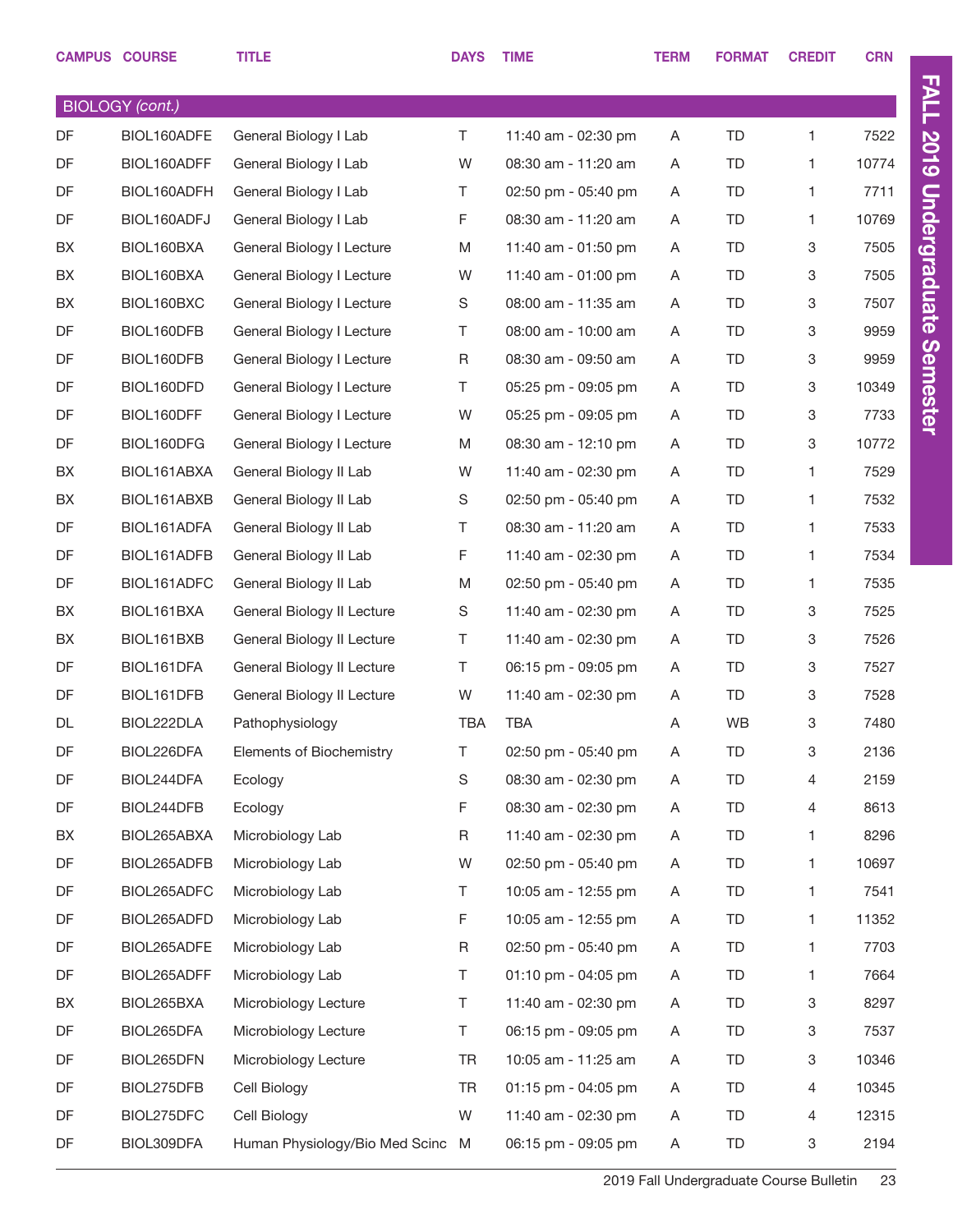|                  | <b>CAMPUS COURSE</b>   | <b>TITLE</b>                        | <b>DAYS</b> | <b>TIME</b>         | <b>TERM</b> | <b>FORMAT</b> | <b>CREDIT</b> | <b>CRN</b> |
|------------------|------------------------|-------------------------------------|-------------|---------------------|-------------|---------------|---------------|------------|
|                  | <b>BIOLOGY</b> (cont.) |                                     |             |                     |             |               |               |            |
| DF               | BIOL310DFA             | Immunology                          | W           | 06:15 pm - 09:05 pm | A           | TD            | 3             | 6551       |
| DF               | BIOL355DFA             | Molecular Biol of the Cell          | <b>TR</b>   | 06:15 pm - 09:05 pm | A           | TD            | 4             | 9043       |
| BX               | BIOL360BXA             | Genetics                            | <b>MW</b>   | 10:05 am - 12:55 pm | A           | TD            | 4             | 11862      |
| DF               | BIOL360DFB             | Genetics                            | <b>MW</b>   | 06:15 pm - 09:05 pm | A           | TD            | 4             | 8487       |
| DF               | BIOL366DFB             | Developmental Biology               | <b>TR</b>   | 10:05 am - 12:55 pm | A           | TD            | 4             | 11353      |
| DF               | BIOL370DFA             | Biology Research I                  | <b>TR</b>   | 10:05 am - 12:55 pm | Α           | TD            | 3             | 12204      |
| DF               | BIOL370DFB             | Biology Research I                  | <b>MW</b>   | 01:15 pm - 04:05 pm | A           | TD            | 3             | 11954      |
| DF               | BIOL370DFC             | Biology Research I                  | TR          | 01:15 pm - 04:05 pm | A           | TD            | 3             | 12205      |
| DF               | BIOL397DFC             | Special Topics in Biochemistry      | <b>TBA</b>  | <b>TBA</b>          | A           | TD            | 1             | 11627      |
| DF               | BIOL460DFA             | <b>Coordinating Seminar Biology</b> | <b>MW</b>   | 10:05 am - 12:55 pm | A           | TD            | 3             | 10706      |
|                  | <b>BUSINESS LAW</b>    |                                     |             |                     |             |               |               |            |
| BX               | BLAW240BXA             | <b>Business Law I</b>               | $\top$      | 08:30 am - 11:20 am | Α           | <b>TD</b>     | 3             | 7609       |
| DF               | BLAW240DFA             | Business Law I                      | F           | 11:40 am - 02:30 pm | Α           | TD            | 3             | 7611       |
| DF               | BLAW240DFD             | Business Law I                      | M           | 02:50 pm - 05:40 pm | Α           | TD            | 3             | 9957       |
| DL               | BLAW240DLA             | Business Law I                      | <b>TBA</b>  | <b>TBA</b>          | Α           | <b>WB</b>     | 3             | 7617       |
| DL               | BLAW240DLB             | Business Law I                      | <b>TBA</b>  | <b>TBA</b>          | Α           | <b>WB</b>     | 3             | 9952       |
| DL               | BLAW240DLC             | <b>Business Law I</b>               | <b>TBA</b>  | <b>TBA</b>          | Α           | <b>WB</b>     | 3             | 10864      |
| MT               | BLAW240MTA             | Business Law I                      | W           | 08:30 am - 11:20 am | Α           | TD            | 3             | 7616       |
|                  |                        |                                     |             |                     |             |               |               |            |
| <b>CHEMISTRY</b> |                        |                                     |             |                     |             |               |               |            |
| DF               | CHEM110DFA             | Introduction to Chemistry           | F.          | 11:40 am - 02:30 pm | A           | TD            | 3             | 6814       |
| DL               | CHEM110DLA             | Introduction to Chemistry           | TBA         | <b>TBA</b>          | A           | WB            | 3             | 2242       |
| BX               |                        | CHEM160ABXB General Chemistry I Lab | T.          | 02:50 pm - 05:40 pm | A           | TD            | 1.            | 7558       |
| BX               |                        | CHEM160ABXC General Chemistry I Lab | T           | 06:15 pm - 09:05 pm | A           | TD            | 1.            | 7559       |
| DF               |                        | CHEM160ADFA General Chemistry I Lab | M           | 11:40 am - 02:30 pm | A           | TD.           | 1.            | 7560       |
| DF               |                        | CHEM160ADFD General Chemistry I Lab | M           | 08:30 am - 11:20 am | A           | TD            | 1.            | 7563       |
| DF               |                        | CHEM160ADFE General Chemistry I Lab | T           | 06:15 pm - 09:05 pm | A           | TD            | 1.            | 9353       |
| BX               | CHEM160BXA             | General Chemistry I Lecture         | M           | 11:40 am - 01:50 pm | A           | TD            | 3             | 7554       |
| BX               | CHEM160BXA             | General Chemistry I Lecture         | W           | 11:40 am - 01:00 pm | A           | TD            | 3             | 7554       |
| BX               | CHEM160BXB             | General Chemistry I Lecture         | W           | 05:25 pm - 09:05 pm | A           | TD            | 3             | 11408      |
| DF               | CHEM160DFA             | General Chemistry I Lecture         | R           | 05:25 pm - 09:05 pm | A           | TD            | 3             | 7555       |
| DF               | CHEM160DFB             | General Chemistry I Lecture         | T           | 02:00 pm - 04:10 pm | A           | TD.           | 3             | 7556       |
| DF               | CHEM160DFB             | General Chemistry I Lecture         | R           | 02:50 pm - 04:10 pm | A           | TD.           | 3             | 7556       |
| BX               |                        | CHEM161ABXA General Chem II Lab     | R           | 06:15 pm - 09:05 pm | A           | TD            | 1             | 7568       |
| DF               |                        | CHEM161ADFA General Chem II Lab     | R           | 02:50 pm - 05:40 pm | A           | TD            | 1.            | 7571       |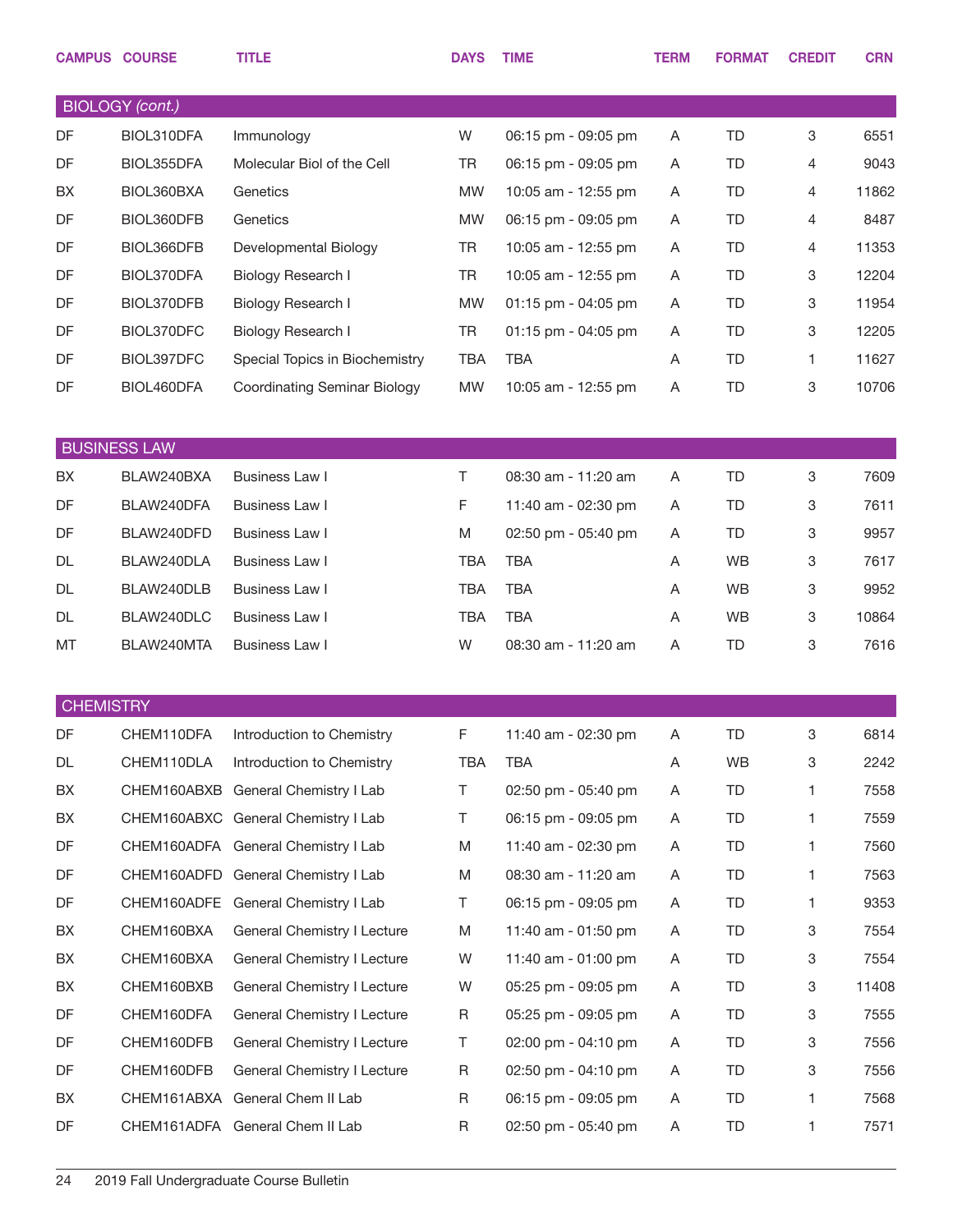|                   | <b>CAMPUS COURSE</b>           | <b>TITLE</b>                    | <b>DAYS</b> | <b>TIME</b>             | <b>TERM</b> | <b>FORMAT</b> | <b>CREDIT</b>  | <b>CRN</b> |  |
|-------------------|--------------------------------|---------------------------------|-------------|-------------------------|-------------|---------------|----------------|------------|--|
| CHEMISTRY (cont.) |                                |                                 |             |                         |             |               |                |            |  |
| DF                |                                | CHEM161ADFB General Chem II Lab | R           | 06:15 pm - 09:05 pm     | A           | <b>TD</b>     | $\mathbf{1}$   | 7572       |  |
| DF                |                                | CHEM161ADFC General Chem II Lab | R           | 11:40 am - 02:30 pm     | A           | <b>TD</b>     | 1.             | 8504       |  |
| <b>BX</b>         | CHEM161BXA                     | <b>General Chem II Lecture</b>  | T.          | 05:25 pm - 09:05 pm     | A           | <b>TD</b>     | 3              | 7564       |  |
| DF                | CHEM161DFA                     | General Chem II Lecture         | M           | 05:25 pm - 09:05 pm     | A           | TD            | 3              | 10692      |  |
| DF                | CHEM161DFB                     | General Chem II Lecture         | T.          | 08:00 am - 10:00 am     | A           | <b>TD</b>     | 3              | 7566       |  |
| DF                | CHEM161DFB                     | General Chem II Lecture         | R           | 08:30 am - 09:50 am     | A           | <b>TD</b>     | 3              | 7566       |  |
| <b>BX</b>         | CHEM260ABXA                    | Organic Chem I Lab              | F           | 10:05 am - 12:55 pm     | A           | <b>TD</b>     | 1.             | 11774      |  |
| DF                | CHEM260ADFB                    | Organic Chem I Lab              | W           | 02:50 pm - 05:40 pm     | A           | TD            | 1.             | 7577       |  |
| DF                |                                | CHEM260ADFC Organic Chem I Lab  | W           | 11:40 am - 02:30 pm     | A           | <b>TD</b>     | 1.             | 9670       |  |
| BX                | CHEM260BXA                     | Organic Chem I Lecture          | F.          | $01:10$ pm - $05:00$ pm | A           | <b>TD</b>     | 3              | 11777      |  |
| DF                | CHEM260DFA                     | Organic Chem I Lecture          | M           | 05:25 pm - 09:05 pm     | A           | <b>TD</b>     | 3              | 7574       |  |
| DF                | CHEM260DFB                     | Organic Chem I Lecture          | <b>MW</b>   | 10:05 am - 11:25 am     | A           | <b>TD</b>     | 3              | 7575       |  |
| BX                | CHEM261ABXA                    | Organic Chem II Lab             | F.          | 01:10 pm - 04:05 pm     | A           | <b>TD</b>     | 1.             | 11775      |  |
| DF                | CHEM261ADFA                    | Organic Chem II Lab             | R           | 11:40 am - 02:30 pm     | A           | TD            | 1.             | 9275       |  |
| DF                | CHEM261ADFB                    | Organic Chem II Lab             | F           | $01:10$ pm - 04:05 pm   | A           | <b>TD</b>     | 1.             | 7581       |  |
| <b>BX</b>         | CHEM261BXA                     | Organic Chem II Lecture         | R           | 06:15 pm - 09:05 pm     | A           | <b>TD</b>     | 3              | 11778      |  |
| DF                | CHEM261DFA                     | Organic Chem II Lecture         | <b>TR</b>   | 10:05 am - 11:25 am     | A           | <b>TD</b>     | 3              | 9274       |  |
| DF                | CHEM261DFB                     | Organic Chem II Lecture         | F.          | 10:05 am - 12:55 pm     | A           | TD            | 3              | 7579       |  |
| BX                | CHEM354BXA                     | <b>Biochemistry</b>             | <b>MW</b>   | 06:15 pm - 09:05 pm     | A           | <b>TD</b>     | 4              | 10337      |  |
| DF                | CHEM354DFB                     | Biochemistry                    | M           | $01:10$ pm - 04:05 pm   | A           | <b>TD</b>     | 4              | 8490       |  |
| DF                | CHEM354DFB                     | Biochemistry                    | W           | 01:10 pm - 04:05 pm     | A           | <b>TD</b>     | 4              | 8490       |  |
|                   | <b>CLINICAL LAB SCIENCE</b>    |                                 |             |                         |             |               |                |            |  |
| DF                | CLSC402DFA                     | <b>Laboratory Operations</b>    | <b>TR</b>   | 02:50 pm - 04:10 pm     | Α           | <b>TD</b>     | 1              | 10879      |  |
| DF                | CLSC406DFA                     | Urinalysis I                    | <b>TR</b>   | 04:20 pm - 05:40 pm     | A           | <b>TD</b>     | $\overline{2}$ | 10882      |  |
| DF                | CLSC410DFA                     | Hematology I                    | M           | 10:05 am - 12:55 pm     | A           | TD            | 4              | 10880      |  |
| DF                | CLSC415DFA                     | Diagnostic Mircrobiology I      | Τ           | 10:05 am - 12:55 pm     | A           | <b>TD</b>     | 4              | 12322      |  |
| DF                | CLSC420DFA                     | <b>Clinical Chemistry</b>       | M           | 02:50 pm - 05:40 pm     | Α           | TD            | 4              | 10883      |  |
|                   |                                |                                 |             |                         |             |               |                |            |  |
|                   | <b>COMMUNICATION DISORDERS</b> |                                 |             |                         |             |               |                |            |  |
| DF                | CMDS210DFB                     | Clinical Process I              | W           | 08:30 am - 11:20 am     | Α           | <b>TD</b>     | 3              | 11937      |  |
| DF                | CMDS240DFA                     | Phonetics                       | Τ           | 08:30 am - 11:20 am     | Α           | <b>TD</b>     | 3              | 1230       |  |
| DF                | CMDS240DFB                     | Phonetics                       | T.          | 11:40 am - 02:30 pm     | A           | <b>TD</b>     | 3              | 6903       |  |
| <b>DL</b>         | CMDS257DLA                     | Introduction to Audiology       | <b>TBA</b>  | <b>TBA</b>              | Α           | <b>WB</b>     | 3              | 7839       |  |
| DL                | CMDS257DLB                     | Introduction to Audiology       | <b>TBA</b>  | <b>TBA</b>              | Α           | WB            | 3              | 9984       |  |
| DF                | CMDS258DFA                     | Intro Communication Disorders   | M           | 08:30 am - 11:20 am     | Α           | TD            | 3              | 1232       |  |
|                   |                                |                                 |             |                         |             |               |                |            |  |

FALL 2019 Undergraduate Semester

FALL 2019 Undergraduate Semester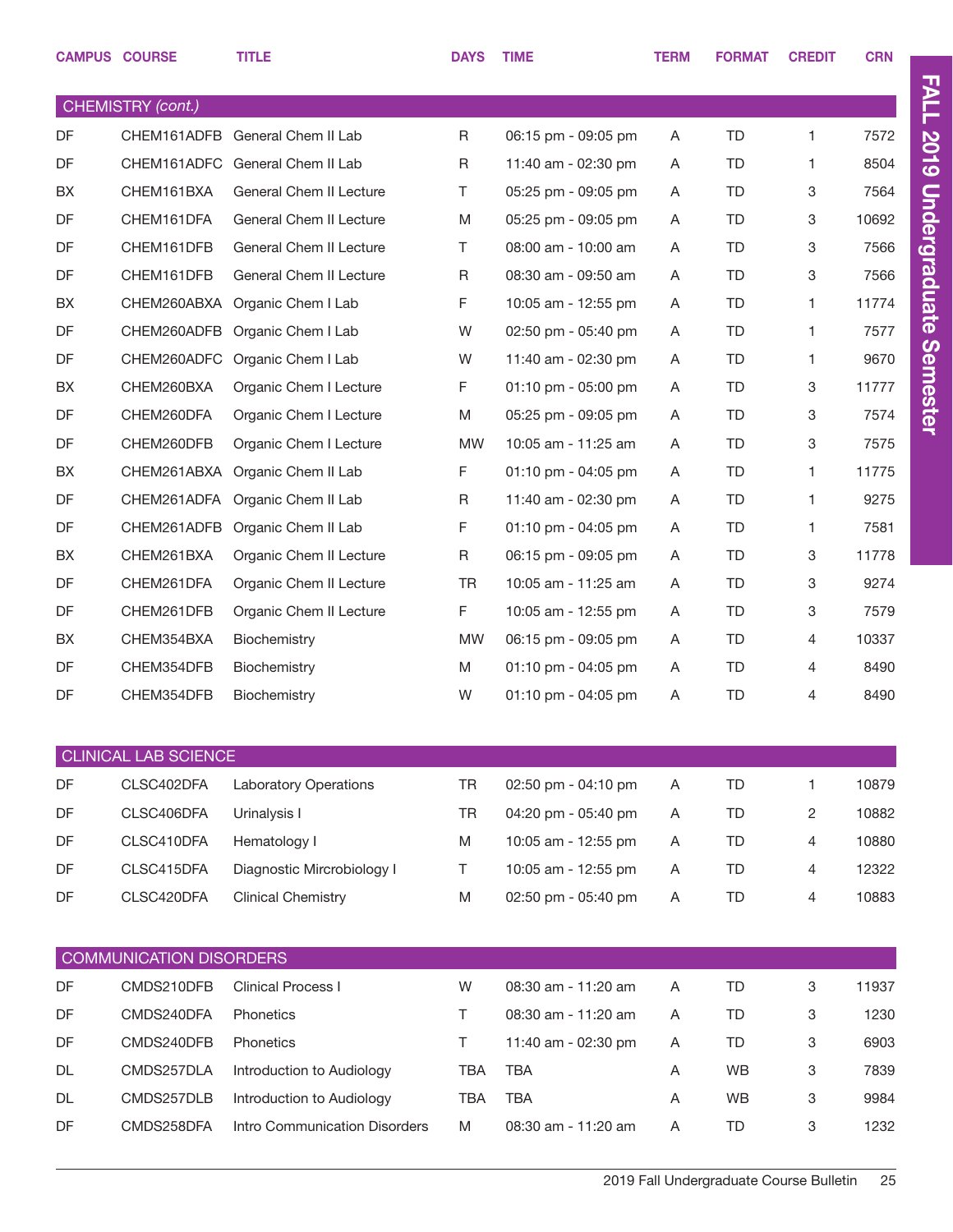|    | <b>CAMPUS COURSE</b>                   | <b>TITLE</b>                        | <b>DAYS</b> | <b>TIME</b>         | <b>TERM</b> | <b>FORMAT</b> | <b>CREDIT</b> | <b>CRN</b> |
|----|----------------------------------------|-------------------------------------|-------------|---------------------|-------------|---------------|---------------|------------|
|    | <b>COMMUNICATION DISORDERS (cont.)</b> |                                     |             |                     |             |               |               |            |
| DF | CMDS258DFC                             | Intro Communication Disorders       | W           | 11:40 am - 02:30 pm | Α           | <b>TD</b>     | 3             | 11936      |
| DF | CMDS264DFA                             | Normal Speech/Lang Development M    |             | 11:40 am - 02:30 pm | A           | TD            | 3             | 1233       |
| DF | CMDS310DFA                             | Communication Disorders-Organc W    |             | 11:40 am - 02:30 pm | Α           | <b>TD</b>     | 3             | 1236       |
| DF | CMDS498DFA                             | <b>Clinical Process III</b>         | W           | 10:00 am - 11:00 am | A           | <b>TD</b>     | 2             | 1237       |
|    |                                        |                                     |             |                     |             |               |               |            |
|    | <b>COMMUNICATION STUDIES</b>           |                                     |             |                     |             |               |               |            |
| DF | COMM200DFA                             | Interpersonal Communication         | W           | 11:40 am - 02:30 pm | A           | <b>TD</b>     | 3             | 9063       |
| DF | COMM220DFA                             | Intercultural Communication         | Τ           | 11:40 am - 02:30 pm | A           | TD            | 3             | 6553       |
| MT | COMM220MTA                             | Intercultural Communication         | R           | 11:40 am - 02:30 pm | A           | <b>TD</b>     | 3             | 12259      |
| DF | COMM252DFA                             | Practice of Public Relations        | W           | 06:15 pm - 09:05 pm | A           | TD.           | 3             | 12258      |
| MT | COMM252MTA                             | <b>Practice of Public Relations</b> | R           | 02:50 pm - 05:40 pm | A           | <b>TD</b>     | 3             | 12256      |
| DF | COMM295DFA                             | Career Development                  | M           | 02:50 pm - 05:40 pm | A           | TD.           | 3             | 11893      |
| DF | COMM370DFA                             | <b>Effective Presentations</b>      | Τ           | 02:50 pm - 05:40 pm | A           | <b>TD</b>     | 3             | 7342       |
| DF | COMM399DFA                             | Internship in Comm Studies          | <b>TBA</b>  | <b>TBA</b>          | A           | <b>TD</b>     | 3             | 8475       |
|    |                                        |                                     |             |                     |             |               |               |            |
|    | COMPUTER ARTS AND DESIGN               |                                     |             |                     |             |               |               |            |
| DF | CART110DFA                             | Found I: Design Principles          | F           | 08:30 am - 12:55 pm | Α           | <b>TD</b>     | 3             | 368        |
| DF | CART120DFA                             | Found I: Design & Digital Skill     | M           | 08:30 am - 12:55 pm | Α           | TD            | 3             | 370        |
| DF | CART200DFB                             | Drawing I                           | W           | 08:30 am - 12:55 pm | A           | TD            | 3             | 12020      |
| DF | CART215DFA                             | History of Art I                    | Τ           | 02:50 pm - 05:40 pm | Α           | TD            | 3             | 9250       |
| DL | CART219DLA                             | Web Design I                        | <b>TBA</b>  | <b>TBA</b>          | A           | <b>WB</b>     | 3             | 11750      |
| DF | CART250DFA                             | Modeling I                          | F           | 01:15 pm - 05:45 pm | Α           | TD            | 3             | 9061       |
| DF | CART260DFB                             | <b>Motion Graphics</b>              | R           | 08:30 am - 12:55 pm | Α           | <b>TD</b>     | 3             | 11414      |
| DF | CART300DFA                             | Drawing III: Figure Drawing         | M           | 08:30 am - 12:55 pm | Α           | TD            | 3             | 12240      |
| DF | CART315DFA                             | <b>Animation History</b>            | F           | 10:05 am - 12:55 pm | Α           | TD            | 3             | 12243      |
| DF | CART320DFB                             | Intro to 2D Animation               | W           | 01:15 pm - 05:45 pm | Α           | TD            | 3             | 12051      |
| DF | CART370DFA                             | Graphic Design I                    | $\mathsf R$ | 08:30 am - 12:55 pm | Α           | TD            | 3             | 8410       |
| DF | CART395DFA                             | Typography II                       | Τ           | 08:30 am - 12:55 pm | Α           | TD            | 3             | 12241      |
| DF | CART395DFB                             | <b>Lighting and Texturing</b>       | W           | 01:15 pm - 05:40 pm | Α           | TD            | 3             | 12242      |
| DF | CART399DFA                             | Internship in Computer Arts         | TBA         | <b>TBA</b>          | Α           | TD.           | 3             | 10645      |
| DF | CART470DFB                             | Graphic Design III                  | $\mathsf R$ | 01:15 pm - 05:45 pm | Α           | TD            | 3             | 12044      |
|    |                                        |                                     |             |                     |             |               |               |            |
|    | <b>COMPUTER SCIENCE</b>                |                                     |             |                     |             |               |               |            |
| BX | CISC120BXA                             | Intro Computers/App Software        | M           | 11:40 am - 02:30 pm | Α           | TD            | 3             | 587        |
| BX | CISC120BXB                             | Intro Computers/App Software        | R           | 02:50 pm - 05:40 pm | A           | TD            | 3             | 589        |
| BX | CISC120BXC                             | Intro Computers/App Software        | F           | 11:40 am - 02:30 pm | Α           | TD            | 3             | 591        |
|    |                                        |                                     |             |                     |             |               |               |            |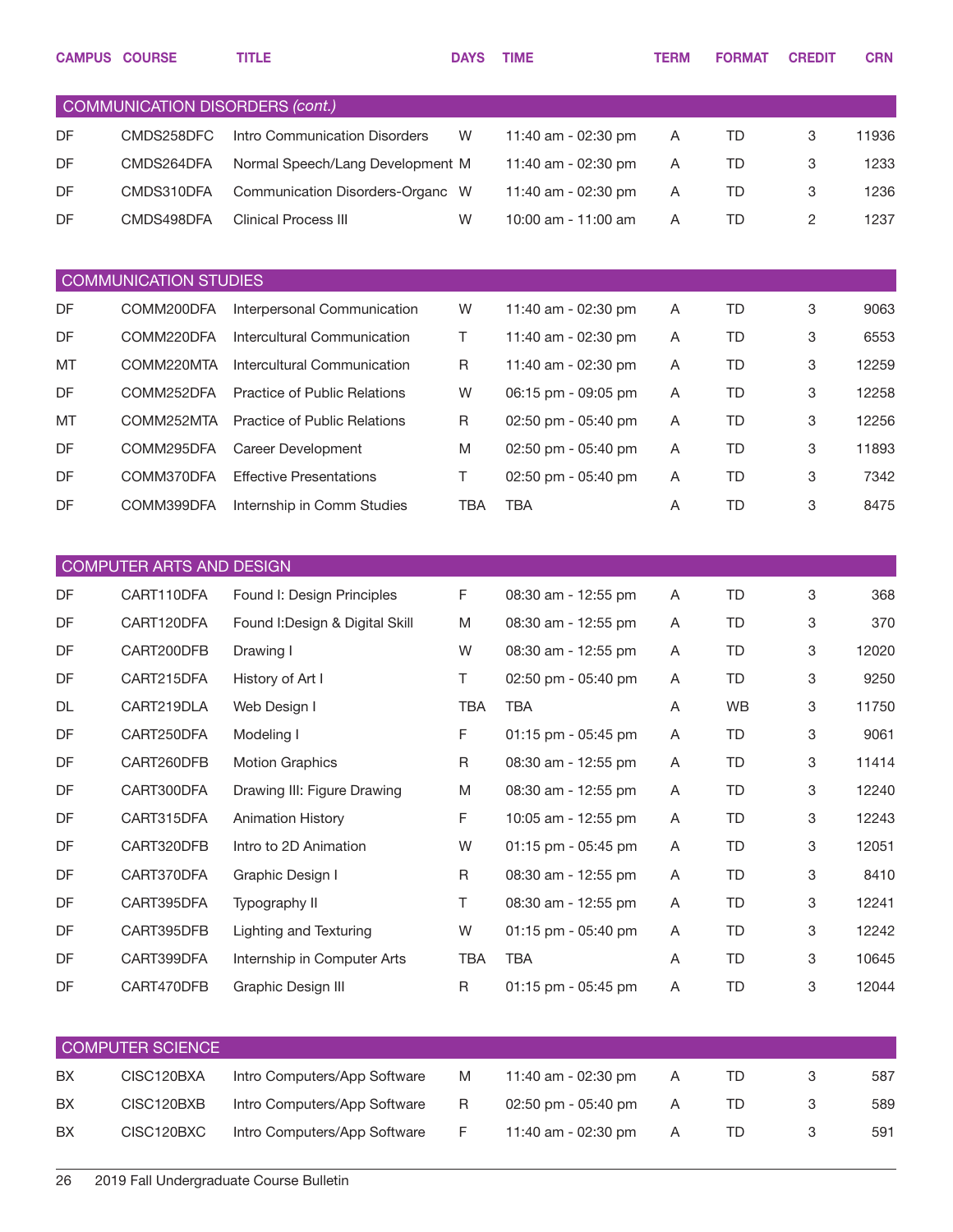|    | <b>CAMPUS COURSE</b>                          | <b>TITLE</b>                 | <b>DAYS</b> | <b>TIME</b>         | <b>TERM</b> | <b>FORMAT</b> | <b>CREDIT</b> | <b>CRN</b> |
|----|-----------------------------------------------|------------------------------|-------------|---------------------|-------------|---------------|---------------|------------|
|    |                                               |                              |             |                     |             |               |               |            |
| BX | <b>COMPUTER SCIENCE (cont.)</b><br>CISC120BXD | Intro Computers/App Software | S           | 08:30 am - 11:20 am | Α           | TD            | 3             | 593        |
| BX | CISC120BXE                                    | Intro Computers/App Software | T.          | 08:30 am - 11:20 am | A           | TD            | 3             | 595        |
| BX | CISC120BXF                                    | Intro Computers/App Software | <b>MW</b>   | 08:30 pm - 11:00 pm | B           | TD            | 3             | 597        |
| BX | CISC120BXG                                    | Intro Computers/App Software | T.          | 08:30 am - 11:20 am | Α           | <b>TD</b>     | 3             | 599        |
| BX | CISC120BXH                                    | Intro Computers/App Software | <b>TR</b>   | 05:50 pm - 08:20 pm | B           | TD            | 3             | 601        |
| DF | CISC120DFA                                    | Intro Computers/App Software | F           | 08:30 am - 11:20 am | Α           | TD            | 3             | 603        |
| DF | CISC120DFB                                    | Intro Computers/App Software | <b>MW</b>   | 11:40 am - 01:00 pm | Α           | TD            | 3             | 605        |
| DF | CISC120DFC                                    | Intro Computers/App Software | <b>MW</b>   | 02:50 pm - 04:10 pm | A           | TD            | 3             | 607        |
| DF | CISC120DFD                                    | Intro Computers/App Software | W           | 06:15 pm - 09:05 pm | Α           | TD            | 3             | 635        |
| DF | CISC120DFE                                    | Intro Computers/App Software | W           | 08:30 am - 11:20 am | A           | TD            | 3             | 611        |
| DF | CISC120DFF                                    | Intro Computers/App Software | T.          | 08:30 am - 11:20 am | Α           | TD            | 3             | 613        |
| DF | CISC120DFG                                    | Intro Computers/App Software | F           | 11:40 am - 02:30 pm | Α           | <b>TD</b>     | 3             | 10028      |
| DF | CISC120DFH                                    | Intro Computers/App Software | W           | 08:30 am - 11:20 am | Α           | TD            | 3             | 617        |
| DF | CISC120DFI                                    | Intro Computers/App Software | M           | 06:15 pm - 09:05 pm | Α           | <b>TD</b>     | 3             | 619        |
| DF | CISC120DFJ                                    | Intro Computers/App Software | T.          | 06:15 pm - 09:05 pm | Α           | TD            | 3             | 3720       |
| DF | CISC120DFK                                    | Intro Computers/App Software | R           | 08:30 am - 11:20 am | A           | TD            | 3             | 4944       |
| DF | CISC120DFL                                    | Intro Computers/App Software | F           | 08:30 am - 11:20 am | Α           | TD            | 3             | 5748       |
| DF | CISC120DFN                                    | Intro Computers/App Software | F           | 02:50 pm - 05:40 pm | A           | TD            | 3             | 6864       |
| DF | CISC120DFP                                    | Intro Computers/App Software | <b>TR</b>   | 02:50 pm - 04:10 pm | Α           | TD            | 3             | 7827       |
| DF | CISC120DFQ                                    | Intro Computers/App Software | F           | 08:30 am - 11:20 am | Α           | <b>TD</b>     | 3             | 10825      |
| DL | CISC120DLA                                    | Intro Computers/App Software | <b>TBA</b>  | <b>TBA</b>          | Α           | <b>WB</b>     | 3             | 621        |
| DL | CISC120DLB                                    | Intro Computers/App Software | <b>TBA</b>  | <b>TBA</b>          | Α           | <b>WB</b>     | 3             | 623        |
| DL | CISC120DLC                                    | Intro Computers/App Software | <b>TBA</b>  | <b>TBA</b>          | Α           | WB            | 3             | 3631       |
| DL | CISC120DLD                                    | Intro Computers/App Software | TBA         | <b>TBA</b>          | Α           | WB            | 3             | 5947       |
| DL | CISC120DLE                                    | Intro Computers/App Software | TBA         | <b>TBA</b>          | Α           | WB            | 3             | 7751       |
| DL | CISC120DLF                                    | Intro Computers/App Software | TBA         | <b>TBA</b>          | Α           | WB            | 3             | 7894       |
| DL | CISC120DLG                                    | Intro Computers/App Software | <b>TBA</b>  | <b>TBA</b>          | Α           | WB            | 3             | 8748       |
| MT | CISC120MTA                                    | Intro Computers/App Software | M           | 02:50 pm - 05:40 pm | A           | TD            | 3             | 625        |
| MT | CISC120MTB                                    | Intro Computers/App Software | R           | 11:40 am - 02:30 pm | Α           | <b>TD</b>     | 3             | 627        |
| MT | CISC120MTC                                    | Intro Computers/App Software | W           | 11:40 am - 02:30 pm | Α           | <b>TD</b>     | 3             | 5800       |
| MT | CISC120MTE                                    | Intro Computers/App Software | T           | 11:40 am - 02:30 pm | Α           | <b>TD</b>     | 3             | 4942       |
| MT | CISC120MTF                                    | Intro Computers/App Software | T           | 08:30 am - 11:20 am | Α           | TD            | 3             | 6817       |
| MT | CISC120MTG                                    | Intro Computers/App Software | W           | 08:30 am - 11:20 am | Α           | <b>TD</b>     | 3             | 7829       |
| YH | CISC120YHA                                    | Intro Computers/App Software | T.          | 11:40 am - 02:30 pm | Α           | TD            | 3             | 637        |
| BX | CISC131BXB                                    | Foundations of Computing I   | <b>TR</b>   | 12:50 pm - 02:50 pm | Α           | <b>TD</b>     | 3             | 10757      |
| DF | CISC131DFA                                    | Foundations of Computing I   | <b>MW</b>   | 06:15 pm - 08:15 pm | Α           | <b>TD</b>     | 3             | 3136       |
| DF | CISC131DFC                                    | Foundations of Computing I   | WF          | 03:00 pm - 05:00 pm | Α           | TD            | 3             | 10761      |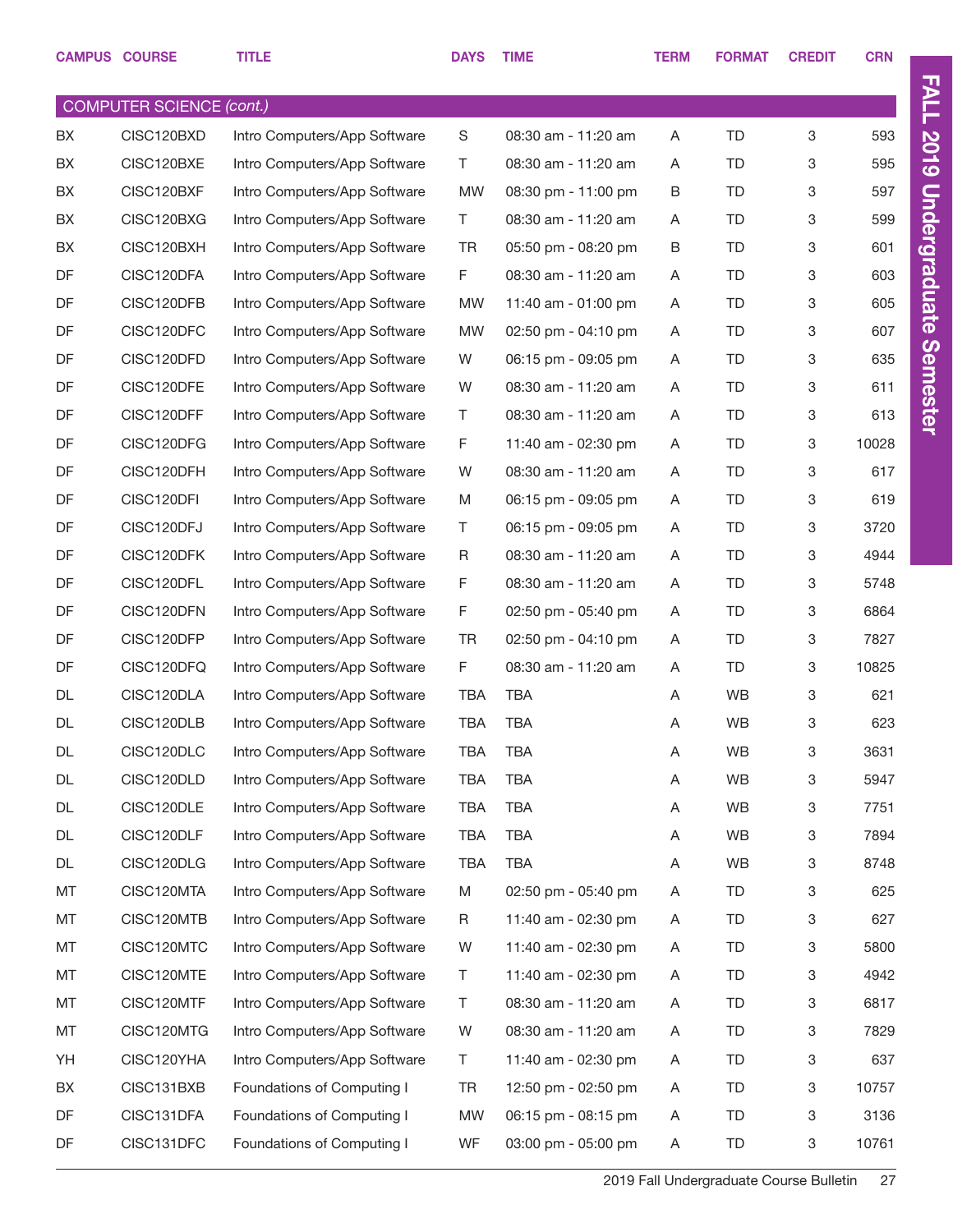|           | <b>CAMPUS COURSE</b>            | <b>TITLE</b>                           | <b>DAYS</b> | <b>TIME</b>         | <b>TERM</b> | <b>FORMAT</b> | <b>CREDIT</b> | <b>CRN</b> |
|-----------|---------------------------------|----------------------------------------|-------------|---------------------|-------------|---------------|---------------|------------|
|           | <b>COMPUTER SCIENCE (cont.)</b> |                                        |             |                     |             |               |               |            |
| DL        | CISC131DLA                      | Foundations of Computing I             | <b>TBA</b>  | <b>TBA</b>          | Α           | WB            | 3             | 641        |
| DF        | CISC219DFA                      | Web Design I                           | R           | 01:15 pm - 05:40 pm | A           | TD            | 3             | 12046      |
| DF        | CISC231DFA                      | Foundations of Computing II            | <b>MW</b>   | 06:15 pm - 08:15 pm | Α           | TD            | 3             | 3137       |
| DF        | CISC231DFB                      | Foundations of Computing II            | <b>TR</b>   | 03:00 pm - 05:00 pm | A           | TD            | 3             | 11395      |
| <b>DL</b> | CISC231DLB                      | Foundations of Computing II            | <b>TBA</b>  | <b>TBA</b>          | Α           | <b>WB</b>     | 3             | 8220       |
| DF        | CISC311DFA                      | Object/Structure/Algorithim I          | T.          | 06:15 pm - 09:05 pm | Α           | TD            | 3             | 11943      |
| DF        | CISC311DFB                      | Object/Structure/Algorithim I          | R           | 06:15 pm - 09:05 pm | Α           | TD            | 3             | 11371      |
| DL        | CISC311DLA                      | Object/Structure/Algorithim I          | <b>TBA</b>  | <b>TBA</b>          | A           | <b>WB</b>     | 3             | 9829       |
| DF        | CISC335DFA                      | <b>Computer Network II</b>             | F           | 06:15 pm - 09:05 pm | Α           | TD            | 3             | 8587       |
| BX        | CISC337BXA                      | Database Mgmt Systems                  | Τ           | 06:15 pm - 09:05 pm | A           | TD            | 3             | 653        |
| DF        | CISC352DFA                      | Math Methods in Data Science           | M           | 01:15 pm - 04:05 pm | Α           | TD            | 3             | 11347      |
| DF        | CISC359DFA                      | Web Site Administration                | S           | 08:30 am - 11:20 am | A           | TD            | 3             | 11374      |
| DF        | CISC370DFA                      | Systems Analysis & Design              | W           | 06:15 pm - 09:05 pm | Α           | TD            | 3             | 655        |
| DL        | CISC370DLA                      | Systems Analysis & Design              | <b>TBA</b>  | <b>TBA</b>          | Α           | <b>WB</b>     | 3             | 9830       |
| DF        | CISC371DFA                      | <b>Sftwr Engineering I: Principles</b> | F           | 02:50 pm - 05:40 pm | Α           | TD            | 3             | 7400       |
| DF        | CISC421DFA                      | <b>Operating Systems</b>               | M           | 06:15 pm - 09:05 pm | Α           | TD            | 3             | 6518       |
|           |                                 |                                        |             |                     |             |               |               |            |
|           |                                 | CORPORATE AND HOMELAND SECURITY        |             |                     |             |               |               |            |
| DF        | CHSC120DFA                      | Investigative Tech & Reporting         | M           | 08:30 am - 11:20 am | A           | <b>TD</b>     | 3             | 6486       |
| <b>DF</b> | CHSC140DFA                      | Intro to Homeland Security             | M           | 08:30 am - 11:20 am | A           | TD            | 3             | 9382       |
| DL        | CHSC140DLA                      | Intro to Homeland Security             | <b>TBA</b>  | <b>TBA</b>          | A           | WB.           | 3             | 11153      |
| DL        | CHSC235DLA                      | Foundations Risk Management            | <b>TBA</b>  | <b>TBA</b>          | A           | WB            | 3             | 4939       |
| DF        | CHSC245DFA                      | Legal Aspects Security Mgmt            | M           | 02:50 pm - 05:40 pm | A           | TD            | 3             | 6485       |
| DF        | CHSC315DFA                      | Terrorism                              | M           | 06:15 pm - 09:05 pm | Α           | TD            | 3             | 12295      |
| DL        | CHSC350DLA                      |                                        |             |                     |             |               |               |            |
|           |                                 | Security Crisis Management             | <b>TBA</b>  | <b>TBA</b>          | <b>MC</b>   | WB            | 3             | 8271       |
| DL        | CHSC399DLA                      | Internship Corp/Hmlnd Sec I            | <b>TBA</b>  | <b>TBA</b>          | Α           | WB            | 3             | 11813      |
|           |                                 |                                        |             |                     |             |               |               |            |
|           | <b>CRIMINAL JUSTICE</b>         |                                        |             |                     |             |               |               |            |
| BX        | CRJU102BXA                      | Intro Criminal Justice System          | M           | 02:50 pm - 05:40 pm | A           | TD            | 3             | 3972       |
| DF        | CRJU102DFA                      | Intro Criminal Justice System          | TR          | 10:05 am - 11:25 am | A           | TD            | 3             | 1792       |
| DF        | CRJU102DFD                      | Intro Criminal Justice System          | M           | 02:50 pm - 05:40 pm | A           | TD            | 3             | 6292       |
| DL        | CRJU102DLA                      | Intro Criminal Justice System          | <b>TBA</b>  | <b>TBA</b>          | A           | WB            | 3             | 1794       |
| MT        | CRJU102MTB                      | Intro Criminal Justice System          | Τ           | 11:40 am - 02:30 pm | A           | TD            | 3             | 5160       |
| BX        | CRJU204BXA                      | Introduction to Corrections            | W           | 11:40 am - 02:30 pm | A           | TD            | 3             | 5624       |
| DF        | CRJU204DFA                      | Introduction to Corrections            | Τ           | 06:15 pm - 09:05 pm | A           | TD            | 3             | 6299       |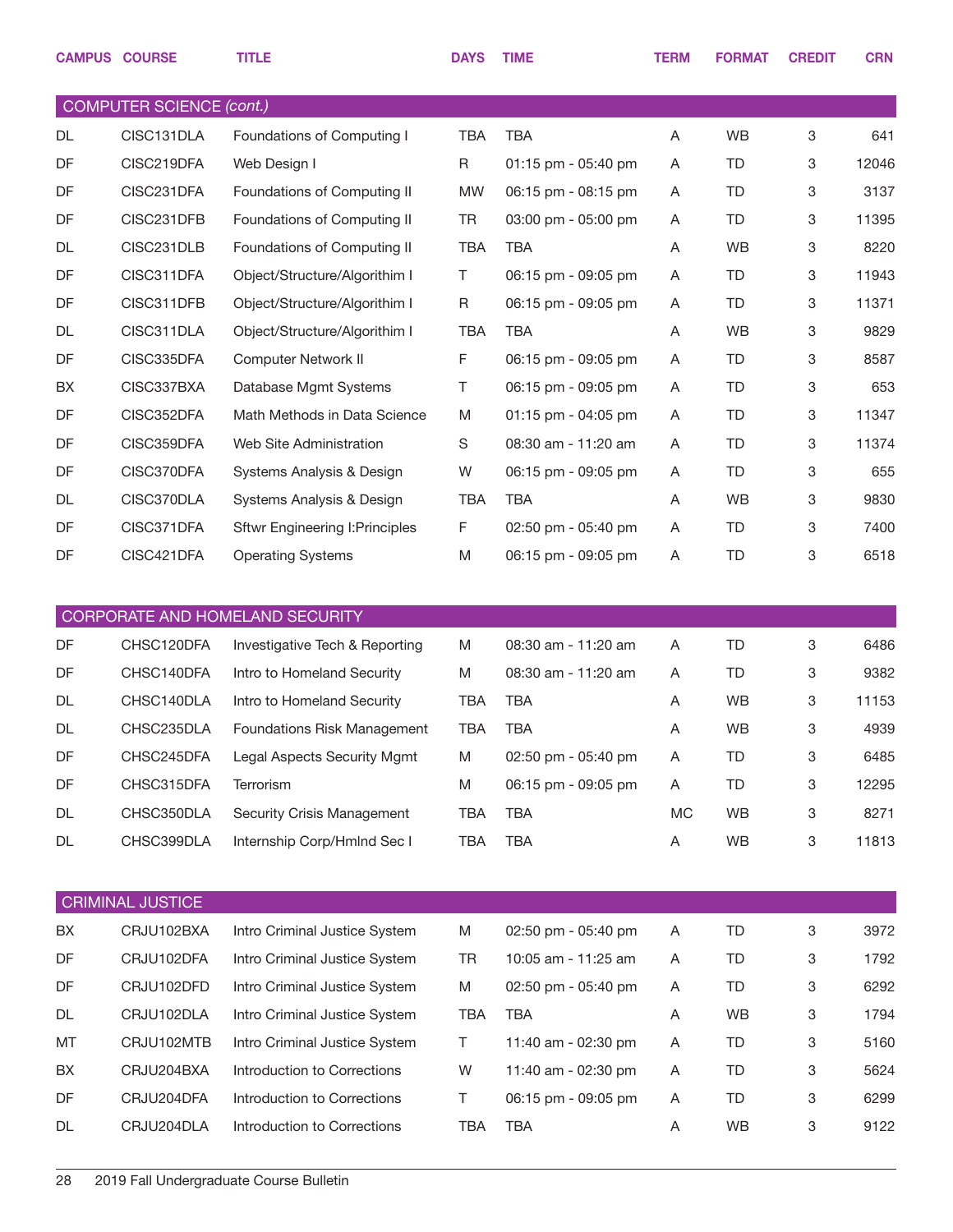|                                 | <b>CAMPUS COURSE</b>    | <b>TITLE</b>                         | <b>DAYS</b> | <b>TIME</b>         | <b>TERM</b> | <b>FORMAT</b> | <b>CREDIT</b> | <b>CRN</b> |  |
|---------------------------------|-------------------------|--------------------------------------|-------------|---------------------|-------------|---------------|---------------|------------|--|
| <b>CRIMINAL JUSTICE (cont.)</b> |                         |                                      |             |                     |             |               |               |            |  |
| DF                              | CRJU207DFA              | <b>White Collar Crime</b>            | W           | 08:30 am - 11:20 am | A           | <b>TD</b>     | 3             | 6301       |  |
| <b>DF</b>                       | CRJU208DFA              | Organized Crime Control              | <b>TR</b>   | 11:40 am - 01:00 pm | A           | <b>TD</b>     | 3             | 5161       |  |
| MT                              | CRJU208MTA              | <b>Organized Crime Control</b>       | M           | 08:30 am - 11:20 am | A           | <b>TD</b>     | 3             | 12175      |  |
| BX                              | CRJU212BXA              | Criminology                          | M           | 11:40 am - 02:30 pm | A           | TD            | 3             | 6302       |  |
| DF                              | CRJU212DFA              | Criminology                          | W           | 11:40 am - 02:30 pm | A           | <b>TD</b>     | 3             | 2767       |  |
| DL                              | CRJU212DLA              | Criminology                          | <b>TBA</b>  | TBA                 | Α           | <b>WB</b>     | 3             | 5165       |  |
| MT                              | CRJU212MTA              | Criminology                          | M           | 02:50 pm - 05:40 pm | A           | TD            | 3             | 5813       |  |
| DF                              | CRJU233DFA              | Family Violence: Crim Jst Rspn       | <b>MW</b>   | 01:15 pm - 02:35 pm | A           | TD            | 3             | 11671      |  |
| DL                              | CRJU233DLA              | Family Violence: Crim Jst Rspn       | <b>TBA</b>  | TBA                 | A           | <b>WB</b>     | 3             | 2765       |  |
| MT                              | CRJU234MTA              | <b>Criminal Law</b>                  | W           | 11:40 am - 02:30 pm | A           | TD            | 3             | 12176      |  |
| BX                              | CRJU236BXA              | <b>Criminal Court Process</b>        | T.          | 06:15 pm - 09:05 pm | A           | TD            | 3             | 5627       |  |
| DF                              | CRJU236DFA              | <b>Criminal Court Process</b>        | M           | 02:50 pm - 05:40 pm | A           | TD            | 3             | 9123       |  |
| MT                              | CRJU236MTA              | <b>Criminal Court Process</b>        | T.          | 11:40 am - 02:30 pm | A           | <b>TD</b>     | 3             | 5626       |  |
| DL                              | CRJU250DLA              | <b>Criminal Procedure</b>            | <b>TBA</b>  | TBA                 | Α           | <b>WB</b>     | 3             | 1881       |  |
| BX                              | CRJU253BXA              | Policing                             | W           | 02:50 pm - 05:40 pm | A           | <b>TD</b>     | 3             | 6317       |  |
| <b>DF</b>                       | CRJU253DFA              | Policing                             | R           | 08:30 am - 11:20 am | A           | TD            | 3             | 6319       |  |
| MT                              | CRJU253MTA              | Policing                             | R           | 11:40 am - 02:30 pm | A           | <b>TD</b>     | 3             | 6320       |  |
| DF                              | CRJU255DFA              | Crime Scene Investigation            | T.          | 06:15 pm - 09:05 pm | A           | TD            | 3             | 11911      |  |
| DF                              | CRJU295DFB              | Ldrshp Skills & Soc Justice          | M           | 06:15 pm - 09:05 pm | A           | <b>TD</b>     | 3             | 11113      |  |
| DL                              | CRJU295DLA              | Bhvrl Analys. of Violent Crime       | <b>TBA</b>  | TBA                 | Α           | <b>WB</b>     | 3             | 11672      |  |
| DF                              | CRJU301DFA              | <b>Constitution Law/Crim Justice</b> | R           | 11:40 am - 02:30 pm | A           | <b>TD</b>     | 3             | 1987       |  |
| DF                              | CRJU396DFA              | Research Methods in CJ               | W           | 02:50 pm - 05:40 pm | Α           | <b>TD</b>     | 3             | 11673      |  |
| MT                              | CRJU396MTA              | Research Methods in CJ               | M           | 11:40 am - 02:30 pm | Α           | TD            | 3             | 12178      |  |
| DL                              | CRJU399DLA              | Internship Criminal Justice          | TBA         | <b>TBA</b>          | Α           | <b>WB</b>     | 3             | 11117      |  |
| DF                              | CRJU401DFB              | Senior Seminar                       | T.          | 02:50 pm - 05:40 pm | Α           | TD            | 3             | 9124       |  |
| MT                              | CRJU401MTA              | Senior Seminar                       | M           | 11:40 am - 02:30 pm | Α           | TD            | 3             | 12179      |  |
|                                 |                         |                                      |             |                     |             |               |               |            |  |
|                                 | <b>CRITICAL INQUIRY</b> |                                      |             |                     |             |               |               |            |  |
| BX                              | CINQ101BXA              | <b>Critical Inquiry</b>              | T.          | 06:15 pm - 09:05 pm | A           | <b>TD</b>     | 3             | 11856      |  |
| BX                              | CINQ101BXB              | <b>Critical Inquiry</b>              | W           | 02:50 pm - 05:40 pm | Α           | TD            | 3             | 11894      |  |
| BX                              | CINQ101BXC              | <b>Critical Inquiry</b>              | R           | 11:40 am - 02:30 pm | Α           | <b>TD</b>     | 3             | 10754      |  |
| BX                              | CINQ101BXD              | <b>Critical Inquiry</b>              | M           | 11:40 am - 02:30 pm | Α           | TD            | 3             | 10487      |  |
| BX                              | CINQ101BXE              | <b>Critical Inquiry</b>              | M           | 11:40 am - 02:30 pm | Α           | TD            | 3             | 10474      |  |
| BX                              | CINQ101BXF              | <b>Critical Inquiry</b>              | F           | 11:40 am - 02:30 pm | Α           | TD            | 3             | 11242      |  |
| BX                              | CINQ101BXG              | <b>Critical Inquiry</b>              | <b>MW</b>   | 01:15 pm - 02:35 pm | Α           | TD            | 3             | 12220      |  |
| BX                              | CINQ101BXH              | <b>Critical Inquiry</b>              | <b>MW</b>   | 11:40 am - 01:00 pm | Α           | TD            | 3             | 12221      |  |
| BX                              | CINQ101BXK              | <b>Critical Inquiry</b>              | Τ           | 11:40 am - 02:30 pm | Α           | TD            | 3             | 10476      |  |

FALL 2019 Undergraduate Semester

FALL 2019 Undergraduate Semester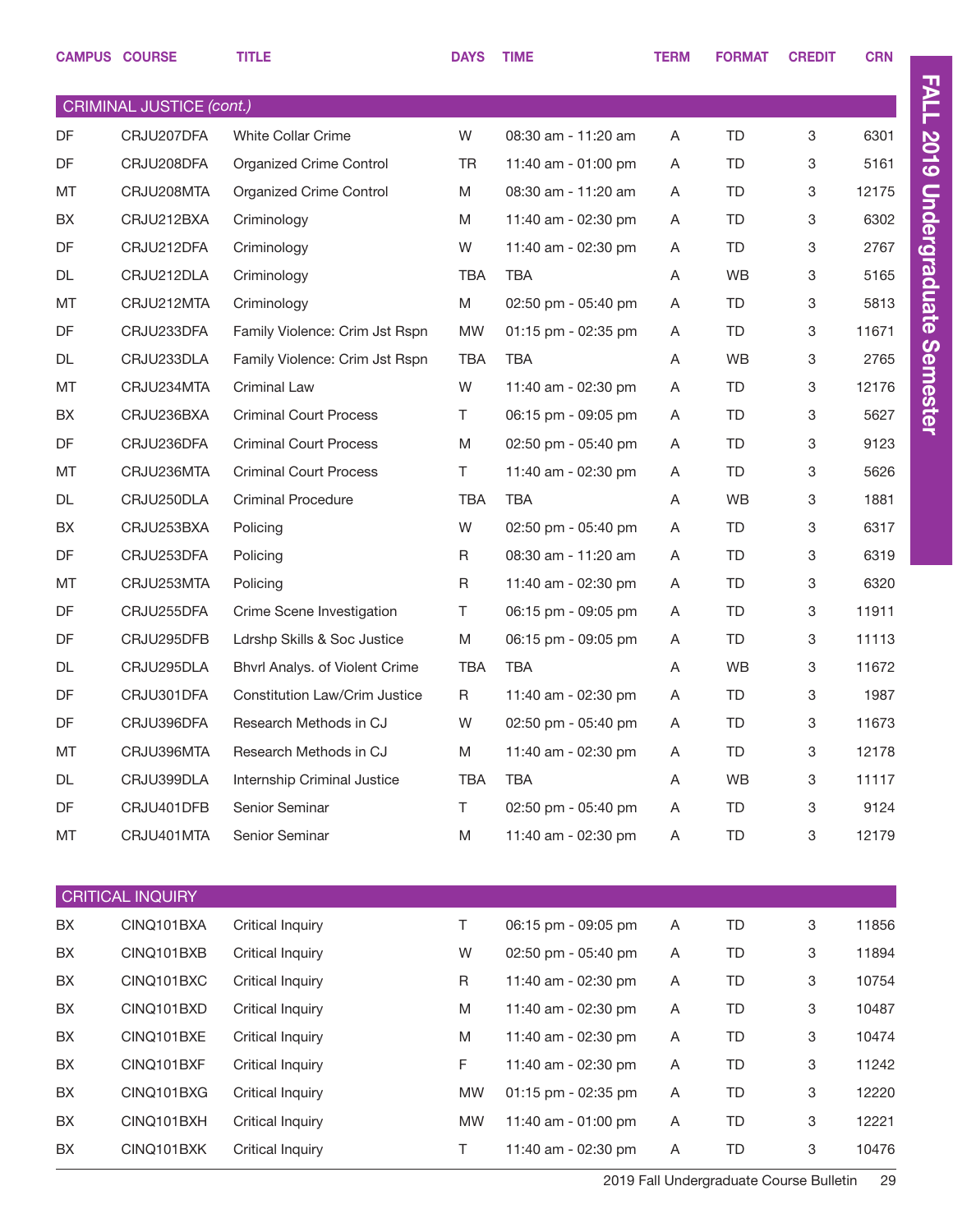|    | <b>CAMPUS COURSE</b>            | <b>TITLE</b>            | <b>DAYS</b> | <b>TIME</b>         | <b>TERM</b> | <b>FORMAT</b> | <b>CREDIT</b>             | <b>CRN</b> |
|----|---------------------------------|-------------------------|-------------|---------------------|-------------|---------------|---------------------------|------------|
|    | <b>CRITICAL INQUIRY (cont.)</b> |                         |             |                     |             |               |                           |            |
| DF | CINQ101D01                      | Critical Inquiry        | W           | 11:40 am - 02:30 pm | A           | <b>TD</b>     | 3                         | 11237      |
| DF | CINQ101DF1                      | <b>Critical Inquiry</b> | <b>MW</b>   | 02:50 pm - 04:10 pm | A           | <b>TD</b>     | 3                         | 12228      |
| DF | CINQ101DF2                      | <b>Critical Inquiry</b> | F           | 11:40 am - 02:30 pm | Α           | <b>TD</b>     | 3                         | 10787      |
| DF | CINQ101DF3                      | <b>Critical Inquiry</b> | Τ           | 11:40 am - 02:30 pm | A           | <b>TD</b>     | $\ensuremath{\mathsf{3}}$ | 11903      |
| DF | CINQ101DF4                      | <b>Critical Inquiry</b> | W           | 02:50 pm - 05:40 pm | A           | <b>TD</b>     | 3                         | 10842      |
| DF | CINQ101DF5                      | <b>Critical Inquiry</b> | F           | 08:30 am - 11:20 am | Α           | <b>TD</b>     | 3                         | 11905      |
| DF | CINQ101DF6                      | <b>Critical Inquiry</b> | <b>TR</b>   | 11:40 am - 01:00 pm | A           | <b>TD</b>     | 3                         | 12229      |
| DF | CINQ101DF7                      | <b>Critical Inquiry</b> | <b>TR</b>   | 01:15 pm - 02:35 pm | A           | <b>TD</b>     | 3                         | 12230      |
| DF | CINQ101DFA                      | <b>Critical Inquiry</b> | <b>TR</b>   | 11:40 am - 01:00 pm | Α           | <b>TD</b>     | 3                         | 10477      |
| DF | CINQ101DFB                      | <b>Critical Inquiry</b> | <b>TR</b>   | 01:15 pm - 02:35 pm | A           | <b>TD</b>     | 3                         | 10478      |
| DF | CINQ101DFC                      | <b>Critical Inquiry</b> | F           | 08:30 am - 11:20 am | Α           | <b>TD</b>     | 3                         | 10479      |
| DF | CINQ101DFD                      | <b>Critical Inquiry</b> | <b>TR</b>   | 10:05 am - 11:25 am | A           | <b>TD</b>     | $\ensuremath{\mathsf{3}}$ | 10480      |
| DF | CINQ101DFE                      | <b>Critical Inquiry</b> | <b>MW</b>   | 02:50 pm - 04:10 pm | Α           | <b>TD</b>     | 3                         | 10481      |
| DF | CINQ101DFF                      | <b>Critical Inquiry</b> | <b>TR</b>   | 08:30 am - 09:50 am | A           | <b>TD</b>     | $\ensuremath{\mathsf{3}}$ | 10782      |
| DF | CINQ101DFG                      | <b>Critical Inquiry</b> | M           | 08:30 am - 11:20 am | Α           | <b>TD</b>     | 3                         | 11889      |
| DF | CINQ101DFH                      | <b>Critical Inquiry</b> | F           | 08:30 am - 11:20 am | A           | <b>TD</b>     | $\ensuremath{\mathsf{3}}$ | 12227      |
| DF | CINQ101DFI                      | <b>Critical Inquiry</b> | Τ           | 11:40 am - 02:30 pm | Α           | <b>TD</b>     | 3                         | 10484      |
| DF | CINQ101DFJ                      | <b>Critical Inquiry</b> | F           | 11:40 am - 02:30 pm | A           | <b>TD</b>     | $\ensuremath{\mathsf{3}}$ | 10485      |
| DF | CINQ101DFK                      | <b>Critical Inquiry</b> | <b>TR</b>   | 04:20 pm - 05:40 pm | A           | <b>TD</b>     | 3                         | 10486      |
| DF | CINQ101DFL                      | <b>Critical Inquiry</b> | <b>MW</b>   | 01:15 pm - 02:35 pm | A           | TD            | 3                         | 11240      |
| DF | CINQ101DFM                      | <b>Critical Inquiry</b> | TR          | 10:05 am - 11:25 am | A           | TD            | 3                         | 10488      |
| DF | CINQ101DFN                      | <b>Critical Inquiry</b> | <b>MW</b>   | 04:20 pm - 05:40 pm | Α           | <b>TD</b>     | $\ensuremath{\mathsf{3}}$ | 10489      |
| DF | CINQ101DFO                      | <b>Critical Inquiry</b> | W           | 11:40 am - 02:30 pm | A           | <b>TD</b>     | 3                         | 10490      |
| DF | CINQ101DFP                      | <b>Critical Inquiry</b> | <b>MW</b>   | 11:40 am - 01:00 pm | A           | <b>TD</b>     | 3                         | 10491      |
| DF | CINQ101DFQ                      | <b>Critical Inquiry</b> | <b>TR</b>   | 08:30 am - 09:50 am | Α           | TD            | 3                         | 11890      |
| DF | CINQ101DFR                      | <b>Critical Inquiry</b> | F           | 02:50 pm - 05:40 pm | A           | TD            | 3                         | 11895      |
| DF | CINQ101DFS                      | <b>Critical Inquiry</b> | <b>TR</b>   | 11:40 am - 01:00 pm | A           | TD            | 3                         | 10494      |
| DF | CINQ101DFT                      | <b>Critical Inquiry</b> | <b>MW</b>   | 02:50 pm - 04:10 pm | A           | TD            | 3                         | 11896      |
| DF | CINQ101DFU                      | <b>Critical Inquiry</b> | F           | 11:40 am - 02:30 pm | A           | TD            | 3                         | 10496      |
| DF | CINQ101DFV                      | <b>Critical Inquiry</b> | <b>TR</b>   | 08:30 am - 09:50 am | Α           | TD            | 3                         | 10783      |
| DF | CINQ101DFW                      | <b>Critical Inquiry</b> | M           | 02:50 pm - 05:40 pm | A           | TD            | 3                         | 10497      |
| DF | CINQ101DFX                      | <b>Critical Inquiry</b> | <b>TR</b>   | 10:05 am - 11:25 am | Α           | TD            | 3                         | 10784      |
| DF | CINQ101DFY                      | <b>Critical Inquiry</b> | <b>TR</b>   | 01:15 pm - 02:35 pm | A           | TD            | 3                         | 10498      |
| DF | CINQ101DFZ                      | <b>Critical Inquiry</b> | T.          | 02:50 pm - 05:40 pm | Α           | TD            | 3                         | 10785      |
| DL | CINQ101DLA                      | <b>Critical Inquiry</b> | <b>TBA</b>  | <b>TBA</b>          | Α           | WB            | 3                         | 10499      |
| DL | CINQ101DLB                      | <b>Critical Inquiry</b> | <b>TBA</b>  | <b>TBA</b>          | Α           | WB            | 3                         | 10500      |
| DL | CINQ101DLC                      | <b>Critical Inquiry</b> | <b>TBA</b>  | <b>TBA</b>          | Α           | WB            | $\mathbf 3$               | 12005      |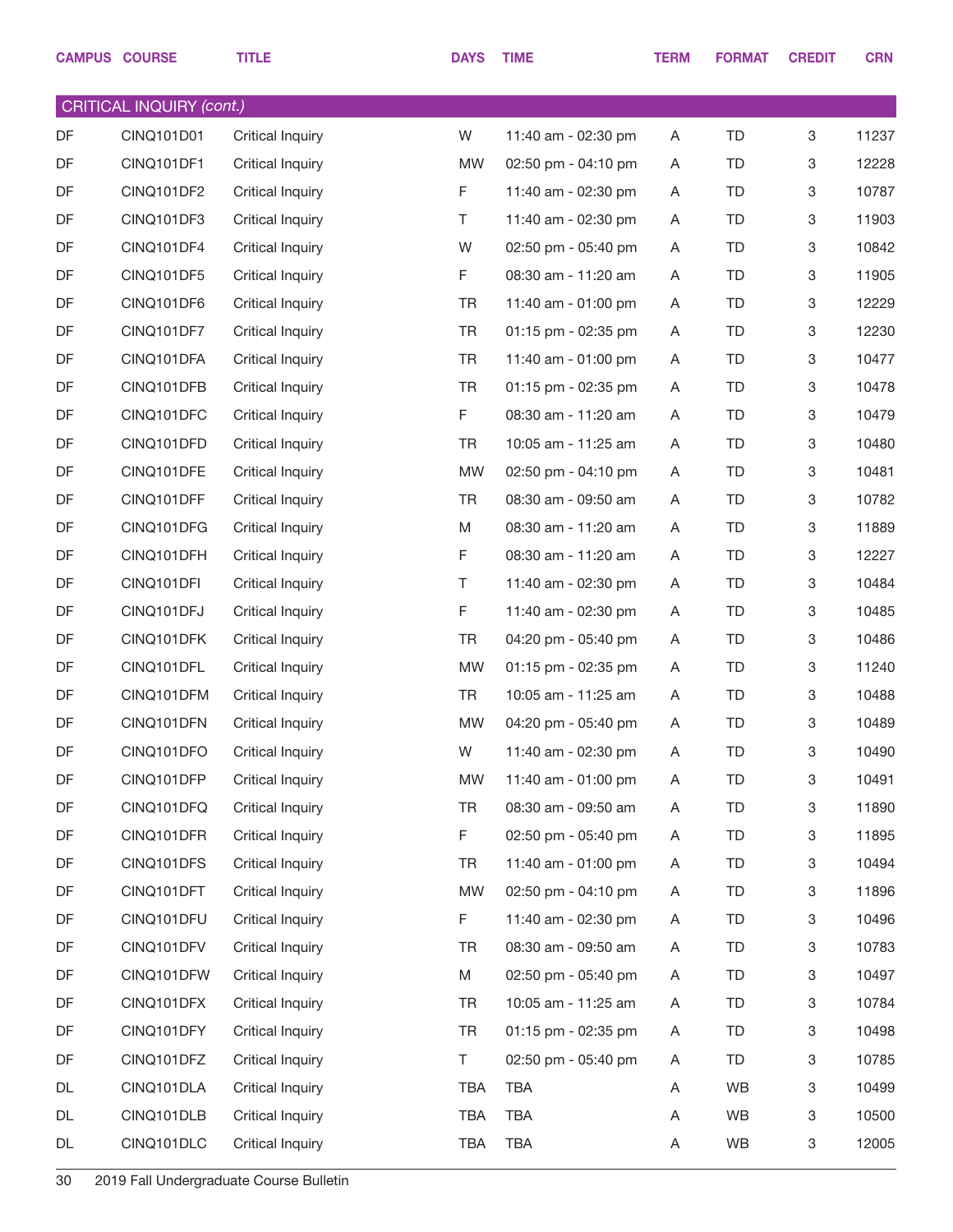| CRITICAL INQUIRY (cont.)<br><b>WB</b><br>3<br><b>TBA</b><br><b>TBA</b><br>10501<br>DL<br>CINQ101DLD<br><b>Critical Inquiry</b><br>A<br><b>MT</b><br>CINQ101MTA<br><b>MW</b><br>11:40 am - 01:00 pm<br><b>TD</b><br>3<br>12232<br><b>Critical Inquiry</b><br>Α<br>CINQ101MTB<br>M<br><b>TD</b><br>3<br>12233<br>MT<br><b>Critical Inquiry</b><br>11:40 am - 02:30 pm<br>A<br>MT<br>CINQ101MTC<br>R<br><b>TD</b><br>3<br>10504<br><b>Critical Inquiry</b><br>11:40 am - 02:30 pm<br>Α<br>CINQ101MTD<br>3<br>10505<br>MT<br><b>Critical Inquiry</b><br>M<br>11:40 am - 02:30 pm<br>TD<br>A<br>MT<br>CINQ101MTE<br>Τ<br>01:15 pm - 02:35 pm<br><b>TD</b><br>3<br>10506<br><b>Critical Inquiry</b><br>Α<br>CINQ101MTE<br>R<br><b>TD</b><br>3<br>10506<br>MT<br><b>Critical Inquiry</b><br>01:15 pm - 02:35 pm<br>A<br>MT<br>CINQ101MTG<br>R<br>06:15 pm - 09:05 pm<br><b>TD</b><br>3<br>10508<br><b>Critical Inquiry</b><br>Α<br>F<br>CINQ101MTH<br>3<br>11244<br>MT<br><b>Critical Inquiry</b><br>11:40 am - 02:30 pm<br>TD<br>A<br>CINQ101MTI<br>08:30 am - 09:50 am<br><b>TD</b><br>3<br>11245<br>MT<br><b>Critical Inquiry</b><br><b>MW</b><br>A<br>3<br>MT<br>CINQ101MTK<br>T.<br><b>TD</b><br>10509<br><b>Critical Inquiry</b><br>02:50 pm - 05:40 pm<br>A<br><b>CYBERSECURITY</b><br>DF<br>F<br>08:30 am - 11:20 am<br><b>TD</b><br>3<br>7402<br>IASP230DFA<br>Introduction to Cybersecurity<br>A<br>IASP230DLA<br>Introduction to Cybersecurity<br><b>TBA</b><br><b>WB</b><br>9821<br>DL<br><b>TBA</b><br>Α<br>3<br>DF<br>IASP321DFA<br>Linux Administration<br>F<br><b>TD</b><br>3128<br>06:15 pm - 09:05 pm<br>3<br>A<br>IASP321DLA<br><b>TBA</b><br><b>TBA</b><br><b>WB</b><br>9822<br>DL<br>Linux Administration<br>Α<br>3<br>DF<br>IASP420DFA<br>$\mathsf R$<br><b>TD</b><br>3<br>6557<br><b>Network Security</b><br>06:15 pm - 09:05 pm<br>A<br>IASP420DLA<br><b>TBA</b><br><b>WB</b><br>9823<br>DL<br><b>Network Security</b><br><b>TBA</b><br>3<br>A<br>IASP455DLA<br><b>TBA</b><br><b>TBA</b><br><b>WB</b><br>3<br>11854<br>DL<br>Secure & Intelligent Program<br>Α<br><b>DATA ANALYTICS</b><br>DF<br>ANLC250DFA<br>T.<br><b>TD</b><br>3<br>11836<br>Intro Data Analytics<br>11:40 am - 02:30 pm<br>Α<br>MT<br>$\mathsf R$<br>02:50 pm - 05:40 pm<br><b>TD</b><br>12292<br>ANLC250MTA<br>Intro Data Analytics<br>Α<br>3<br>DF<br>Applied Stats with R and SPSS<br>M<br>11:40 am - 02:30 pm<br><b>TD</b><br>3<br>12293<br>ANLC320DFA<br>Α<br><b>TD</b><br>DF<br>ANLC330DFA<br>T.<br>02:50 pm - 05:40 pm<br>3<br>12294<br>Relational DB Mgt with SQL<br>Α<br><b>ECONOMICS</b><br>11:40 am - 02:30 pm<br>3<br>BX<br>ECON115BXA<br>The Economy, Jobs & You<br>W<br>TD<br>11155<br>Α<br>DF<br>ECON115DFA<br>F<br>TD<br>3<br>The Economy, Jobs & You<br>08:30 am - 11:20 am<br>9967<br>A<br>ECON115DLA<br>WB<br>DL<br>The Economy, Jobs & You<br>TBA<br>TBA<br>Α<br>3<br>887<br>ECON115MTA<br>F<br>TD<br>3<br>MT<br>The Economy, Jobs & You<br>11:40 am - 02:30 pm<br>3693<br>Α<br>DF<br>ECON120DFA<br>F<br>11:40 am - 02:30 pm<br>TD<br>3<br>The World of Business<br>Α<br>898<br>ECON120MTA<br>T.<br>06:15 pm - 09:05 pm<br>TD<br>3<br>12296<br>МT<br>The World of Business<br>A<br>06:15 pm - 09:05 pm<br>TD<br>BX<br>ECON125BXB<br>Stat App/ Bus Decision Making<br>R<br>3<br>9239<br>Α<br>DF<br>ECON125DFA<br>T.<br>02:50 pm - 05:40 pm<br>TD<br>3<br>6406<br>Stat App/ Bus Decision Making<br>Α |  | <b>CAMPUS COURSE</b> | <b>TITLE</b> | <b>DAYS</b> | <b>TIME</b> | <b>TERM</b> | <b>FORMAT</b> | <b>CREDIT</b> | <b>CRN</b> |  |
|-------------------------------------------------------------------------------------------------------------------------------------------------------------------------------------------------------------------------------------------------------------------------------------------------------------------------------------------------------------------------------------------------------------------------------------------------------------------------------------------------------------------------------------------------------------------------------------------------------------------------------------------------------------------------------------------------------------------------------------------------------------------------------------------------------------------------------------------------------------------------------------------------------------------------------------------------------------------------------------------------------------------------------------------------------------------------------------------------------------------------------------------------------------------------------------------------------------------------------------------------------------------------------------------------------------------------------------------------------------------------------------------------------------------------------------------------------------------------------------------------------------------------------------------------------------------------------------------------------------------------------------------------------------------------------------------------------------------------------------------------------------------------------------------------------------------------------------------------------------------------------------------------------------------------------------------------------------------------------------------------------------------------------------------------------------------------------------------------------------------------------------------------------------------------------------------------------------------------------------------------------------------------------------------------------------------------------------------------------------------------------------------------------------------------------------------------------------------------------------------------------------------------------------------------------------------------------------------------------------------------------------------------------------------------------------------------------------------------------------------------------------------------------------------------------------------------------------------------------------------------------------------------------------------------------------------------------------------------------------------------------------------------------------------------------------------------------------------------------------------------------------------------------------------------------------------------------------------------------------------------------------------------------------------------------------------------------------------------------------------------------------------------------------|--|----------------------|--------------|-------------|-------------|-------------|---------------|---------------|------------|--|
|                                                                                                                                                                                                                                                                                                                                                                                                                                                                                                                                                                                                                                                                                                                                                                                                                                                                                                                                                                                                                                                                                                                                                                                                                                                                                                                                                                                                                                                                                                                                                                                                                                                                                                                                                                                                                                                                                                                                                                                                                                                                                                                                                                                                                                                                                                                                                                                                                                                                                                                                                                                                                                                                                                                                                                                                                                                                                                                                                                                                                                                                                                                                                                                                                                                                                                                                                                                                             |  |                      |              |             |             |             |               |               |            |  |
|                                                                                                                                                                                                                                                                                                                                                                                                                                                                                                                                                                                                                                                                                                                                                                                                                                                                                                                                                                                                                                                                                                                                                                                                                                                                                                                                                                                                                                                                                                                                                                                                                                                                                                                                                                                                                                                                                                                                                                                                                                                                                                                                                                                                                                                                                                                                                                                                                                                                                                                                                                                                                                                                                                                                                                                                                                                                                                                                                                                                                                                                                                                                                                                                                                                                                                                                                                                                             |  |                      |              |             |             |             |               |               |            |  |
|                                                                                                                                                                                                                                                                                                                                                                                                                                                                                                                                                                                                                                                                                                                                                                                                                                                                                                                                                                                                                                                                                                                                                                                                                                                                                                                                                                                                                                                                                                                                                                                                                                                                                                                                                                                                                                                                                                                                                                                                                                                                                                                                                                                                                                                                                                                                                                                                                                                                                                                                                                                                                                                                                                                                                                                                                                                                                                                                                                                                                                                                                                                                                                                                                                                                                                                                                                                                             |  |                      |              |             |             |             |               |               |            |  |
|                                                                                                                                                                                                                                                                                                                                                                                                                                                                                                                                                                                                                                                                                                                                                                                                                                                                                                                                                                                                                                                                                                                                                                                                                                                                                                                                                                                                                                                                                                                                                                                                                                                                                                                                                                                                                                                                                                                                                                                                                                                                                                                                                                                                                                                                                                                                                                                                                                                                                                                                                                                                                                                                                                                                                                                                                                                                                                                                                                                                                                                                                                                                                                                                                                                                                                                                                                                                             |  |                      |              |             |             |             |               |               |            |  |
|                                                                                                                                                                                                                                                                                                                                                                                                                                                                                                                                                                                                                                                                                                                                                                                                                                                                                                                                                                                                                                                                                                                                                                                                                                                                                                                                                                                                                                                                                                                                                                                                                                                                                                                                                                                                                                                                                                                                                                                                                                                                                                                                                                                                                                                                                                                                                                                                                                                                                                                                                                                                                                                                                                                                                                                                                                                                                                                                                                                                                                                                                                                                                                                                                                                                                                                                                                                                             |  |                      |              |             |             |             |               |               |            |  |
|                                                                                                                                                                                                                                                                                                                                                                                                                                                                                                                                                                                                                                                                                                                                                                                                                                                                                                                                                                                                                                                                                                                                                                                                                                                                                                                                                                                                                                                                                                                                                                                                                                                                                                                                                                                                                                                                                                                                                                                                                                                                                                                                                                                                                                                                                                                                                                                                                                                                                                                                                                                                                                                                                                                                                                                                                                                                                                                                                                                                                                                                                                                                                                                                                                                                                                                                                                                                             |  |                      |              |             |             |             |               |               |            |  |
|                                                                                                                                                                                                                                                                                                                                                                                                                                                                                                                                                                                                                                                                                                                                                                                                                                                                                                                                                                                                                                                                                                                                                                                                                                                                                                                                                                                                                                                                                                                                                                                                                                                                                                                                                                                                                                                                                                                                                                                                                                                                                                                                                                                                                                                                                                                                                                                                                                                                                                                                                                                                                                                                                                                                                                                                                                                                                                                                                                                                                                                                                                                                                                                                                                                                                                                                                                                                             |  |                      |              |             |             |             |               |               |            |  |
|                                                                                                                                                                                                                                                                                                                                                                                                                                                                                                                                                                                                                                                                                                                                                                                                                                                                                                                                                                                                                                                                                                                                                                                                                                                                                                                                                                                                                                                                                                                                                                                                                                                                                                                                                                                                                                                                                                                                                                                                                                                                                                                                                                                                                                                                                                                                                                                                                                                                                                                                                                                                                                                                                                                                                                                                                                                                                                                                                                                                                                                                                                                                                                                                                                                                                                                                                                                                             |  |                      |              |             |             |             |               |               |            |  |
|                                                                                                                                                                                                                                                                                                                                                                                                                                                                                                                                                                                                                                                                                                                                                                                                                                                                                                                                                                                                                                                                                                                                                                                                                                                                                                                                                                                                                                                                                                                                                                                                                                                                                                                                                                                                                                                                                                                                                                                                                                                                                                                                                                                                                                                                                                                                                                                                                                                                                                                                                                                                                                                                                                                                                                                                                                                                                                                                                                                                                                                                                                                                                                                                                                                                                                                                                                                                             |  |                      |              |             |             |             |               |               |            |  |
|                                                                                                                                                                                                                                                                                                                                                                                                                                                                                                                                                                                                                                                                                                                                                                                                                                                                                                                                                                                                                                                                                                                                                                                                                                                                                                                                                                                                                                                                                                                                                                                                                                                                                                                                                                                                                                                                                                                                                                                                                                                                                                                                                                                                                                                                                                                                                                                                                                                                                                                                                                                                                                                                                                                                                                                                                                                                                                                                                                                                                                                                                                                                                                                                                                                                                                                                                                                                             |  |                      |              |             |             |             |               |               |            |  |
|                                                                                                                                                                                                                                                                                                                                                                                                                                                                                                                                                                                                                                                                                                                                                                                                                                                                                                                                                                                                                                                                                                                                                                                                                                                                                                                                                                                                                                                                                                                                                                                                                                                                                                                                                                                                                                                                                                                                                                                                                                                                                                                                                                                                                                                                                                                                                                                                                                                                                                                                                                                                                                                                                                                                                                                                                                                                                                                                                                                                                                                                                                                                                                                                                                                                                                                                                                                                             |  |                      |              |             |             |             |               |               |            |  |
|                                                                                                                                                                                                                                                                                                                                                                                                                                                                                                                                                                                                                                                                                                                                                                                                                                                                                                                                                                                                                                                                                                                                                                                                                                                                                                                                                                                                                                                                                                                                                                                                                                                                                                                                                                                                                                                                                                                                                                                                                                                                                                                                                                                                                                                                                                                                                                                                                                                                                                                                                                                                                                                                                                                                                                                                                                                                                                                                                                                                                                                                                                                                                                                                                                                                                                                                                                                                             |  |                      |              |             |             |             |               |               |            |  |
|                                                                                                                                                                                                                                                                                                                                                                                                                                                                                                                                                                                                                                                                                                                                                                                                                                                                                                                                                                                                                                                                                                                                                                                                                                                                                                                                                                                                                                                                                                                                                                                                                                                                                                                                                                                                                                                                                                                                                                                                                                                                                                                                                                                                                                                                                                                                                                                                                                                                                                                                                                                                                                                                                                                                                                                                                                                                                                                                                                                                                                                                                                                                                                                                                                                                                                                                                                                                             |  |                      |              |             |             |             |               |               |            |  |
|                                                                                                                                                                                                                                                                                                                                                                                                                                                                                                                                                                                                                                                                                                                                                                                                                                                                                                                                                                                                                                                                                                                                                                                                                                                                                                                                                                                                                                                                                                                                                                                                                                                                                                                                                                                                                                                                                                                                                                                                                                                                                                                                                                                                                                                                                                                                                                                                                                                                                                                                                                                                                                                                                                                                                                                                                                                                                                                                                                                                                                                                                                                                                                                                                                                                                                                                                                                                             |  |                      |              |             |             |             |               |               |            |  |
|                                                                                                                                                                                                                                                                                                                                                                                                                                                                                                                                                                                                                                                                                                                                                                                                                                                                                                                                                                                                                                                                                                                                                                                                                                                                                                                                                                                                                                                                                                                                                                                                                                                                                                                                                                                                                                                                                                                                                                                                                                                                                                                                                                                                                                                                                                                                                                                                                                                                                                                                                                                                                                                                                                                                                                                                                                                                                                                                                                                                                                                                                                                                                                                                                                                                                                                                                                                                             |  |                      |              |             |             |             |               |               |            |  |
|                                                                                                                                                                                                                                                                                                                                                                                                                                                                                                                                                                                                                                                                                                                                                                                                                                                                                                                                                                                                                                                                                                                                                                                                                                                                                                                                                                                                                                                                                                                                                                                                                                                                                                                                                                                                                                                                                                                                                                                                                                                                                                                                                                                                                                                                                                                                                                                                                                                                                                                                                                                                                                                                                                                                                                                                                                                                                                                                                                                                                                                                                                                                                                                                                                                                                                                                                                                                             |  |                      |              |             |             |             |               |               |            |  |
|                                                                                                                                                                                                                                                                                                                                                                                                                                                                                                                                                                                                                                                                                                                                                                                                                                                                                                                                                                                                                                                                                                                                                                                                                                                                                                                                                                                                                                                                                                                                                                                                                                                                                                                                                                                                                                                                                                                                                                                                                                                                                                                                                                                                                                                                                                                                                                                                                                                                                                                                                                                                                                                                                                                                                                                                                                                                                                                                                                                                                                                                                                                                                                                                                                                                                                                                                                                                             |  |                      |              |             |             |             |               |               |            |  |
|                                                                                                                                                                                                                                                                                                                                                                                                                                                                                                                                                                                                                                                                                                                                                                                                                                                                                                                                                                                                                                                                                                                                                                                                                                                                                                                                                                                                                                                                                                                                                                                                                                                                                                                                                                                                                                                                                                                                                                                                                                                                                                                                                                                                                                                                                                                                                                                                                                                                                                                                                                                                                                                                                                                                                                                                                                                                                                                                                                                                                                                                                                                                                                                                                                                                                                                                                                                                             |  |                      |              |             |             |             |               |               |            |  |
|                                                                                                                                                                                                                                                                                                                                                                                                                                                                                                                                                                                                                                                                                                                                                                                                                                                                                                                                                                                                                                                                                                                                                                                                                                                                                                                                                                                                                                                                                                                                                                                                                                                                                                                                                                                                                                                                                                                                                                                                                                                                                                                                                                                                                                                                                                                                                                                                                                                                                                                                                                                                                                                                                                                                                                                                                                                                                                                                                                                                                                                                                                                                                                                                                                                                                                                                                                                                             |  |                      |              |             |             |             |               |               |            |  |
|                                                                                                                                                                                                                                                                                                                                                                                                                                                                                                                                                                                                                                                                                                                                                                                                                                                                                                                                                                                                                                                                                                                                                                                                                                                                                                                                                                                                                                                                                                                                                                                                                                                                                                                                                                                                                                                                                                                                                                                                                                                                                                                                                                                                                                                                                                                                                                                                                                                                                                                                                                                                                                                                                                                                                                                                                                                                                                                                                                                                                                                                                                                                                                                                                                                                                                                                                                                                             |  |                      |              |             |             |             |               |               |            |  |
|                                                                                                                                                                                                                                                                                                                                                                                                                                                                                                                                                                                                                                                                                                                                                                                                                                                                                                                                                                                                                                                                                                                                                                                                                                                                                                                                                                                                                                                                                                                                                                                                                                                                                                                                                                                                                                                                                                                                                                                                                                                                                                                                                                                                                                                                                                                                                                                                                                                                                                                                                                                                                                                                                                                                                                                                                                                                                                                                                                                                                                                                                                                                                                                                                                                                                                                                                                                                             |  |                      |              |             |             |             |               |               |            |  |
|                                                                                                                                                                                                                                                                                                                                                                                                                                                                                                                                                                                                                                                                                                                                                                                                                                                                                                                                                                                                                                                                                                                                                                                                                                                                                                                                                                                                                                                                                                                                                                                                                                                                                                                                                                                                                                                                                                                                                                                                                                                                                                                                                                                                                                                                                                                                                                                                                                                                                                                                                                                                                                                                                                                                                                                                                                                                                                                                                                                                                                                                                                                                                                                                                                                                                                                                                                                                             |  |                      |              |             |             |             |               |               |            |  |
|                                                                                                                                                                                                                                                                                                                                                                                                                                                                                                                                                                                                                                                                                                                                                                                                                                                                                                                                                                                                                                                                                                                                                                                                                                                                                                                                                                                                                                                                                                                                                                                                                                                                                                                                                                                                                                                                                                                                                                                                                                                                                                                                                                                                                                                                                                                                                                                                                                                                                                                                                                                                                                                                                                                                                                                                                                                                                                                                                                                                                                                                                                                                                                                                                                                                                                                                                                                                             |  |                      |              |             |             |             |               |               |            |  |
|                                                                                                                                                                                                                                                                                                                                                                                                                                                                                                                                                                                                                                                                                                                                                                                                                                                                                                                                                                                                                                                                                                                                                                                                                                                                                                                                                                                                                                                                                                                                                                                                                                                                                                                                                                                                                                                                                                                                                                                                                                                                                                                                                                                                                                                                                                                                                                                                                                                                                                                                                                                                                                                                                                                                                                                                                                                                                                                                                                                                                                                                                                                                                                                                                                                                                                                                                                                                             |  |                      |              |             |             |             |               |               |            |  |
|                                                                                                                                                                                                                                                                                                                                                                                                                                                                                                                                                                                                                                                                                                                                                                                                                                                                                                                                                                                                                                                                                                                                                                                                                                                                                                                                                                                                                                                                                                                                                                                                                                                                                                                                                                                                                                                                                                                                                                                                                                                                                                                                                                                                                                                                                                                                                                                                                                                                                                                                                                                                                                                                                                                                                                                                                                                                                                                                                                                                                                                                                                                                                                                                                                                                                                                                                                                                             |  |                      |              |             |             |             |               |               |            |  |
|                                                                                                                                                                                                                                                                                                                                                                                                                                                                                                                                                                                                                                                                                                                                                                                                                                                                                                                                                                                                                                                                                                                                                                                                                                                                                                                                                                                                                                                                                                                                                                                                                                                                                                                                                                                                                                                                                                                                                                                                                                                                                                                                                                                                                                                                                                                                                                                                                                                                                                                                                                                                                                                                                                                                                                                                                                                                                                                                                                                                                                                                                                                                                                                                                                                                                                                                                                                                             |  |                      |              |             |             |             |               |               |            |  |
|                                                                                                                                                                                                                                                                                                                                                                                                                                                                                                                                                                                                                                                                                                                                                                                                                                                                                                                                                                                                                                                                                                                                                                                                                                                                                                                                                                                                                                                                                                                                                                                                                                                                                                                                                                                                                                                                                                                                                                                                                                                                                                                                                                                                                                                                                                                                                                                                                                                                                                                                                                                                                                                                                                                                                                                                                                                                                                                                                                                                                                                                                                                                                                                                                                                                                                                                                                                                             |  |                      |              |             |             |             |               |               |            |  |
|                                                                                                                                                                                                                                                                                                                                                                                                                                                                                                                                                                                                                                                                                                                                                                                                                                                                                                                                                                                                                                                                                                                                                                                                                                                                                                                                                                                                                                                                                                                                                                                                                                                                                                                                                                                                                                                                                                                                                                                                                                                                                                                                                                                                                                                                                                                                                                                                                                                                                                                                                                                                                                                                                                                                                                                                                                                                                                                                                                                                                                                                                                                                                                                                                                                                                                                                                                                                             |  |                      |              |             |             |             |               |               |            |  |
|                                                                                                                                                                                                                                                                                                                                                                                                                                                                                                                                                                                                                                                                                                                                                                                                                                                                                                                                                                                                                                                                                                                                                                                                                                                                                                                                                                                                                                                                                                                                                                                                                                                                                                                                                                                                                                                                                                                                                                                                                                                                                                                                                                                                                                                                                                                                                                                                                                                                                                                                                                                                                                                                                                                                                                                                                                                                                                                                                                                                                                                                                                                                                                                                                                                                                                                                                                                                             |  |                      |              |             |             |             |               |               |            |  |
|                                                                                                                                                                                                                                                                                                                                                                                                                                                                                                                                                                                                                                                                                                                                                                                                                                                                                                                                                                                                                                                                                                                                                                                                                                                                                                                                                                                                                                                                                                                                                                                                                                                                                                                                                                                                                                                                                                                                                                                                                                                                                                                                                                                                                                                                                                                                                                                                                                                                                                                                                                                                                                                                                                                                                                                                                                                                                                                                                                                                                                                                                                                                                                                                                                                                                                                                                                                                             |  |                      |              |             |             |             |               |               |            |  |
|                                                                                                                                                                                                                                                                                                                                                                                                                                                                                                                                                                                                                                                                                                                                                                                                                                                                                                                                                                                                                                                                                                                                                                                                                                                                                                                                                                                                                                                                                                                                                                                                                                                                                                                                                                                                                                                                                                                                                                                                                                                                                                                                                                                                                                                                                                                                                                                                                                                                                                                                                                                                                                                                                                                                                                                                                                                                                                                                                                                                                                                                                                                                                                                                                                                                                                                                                                                                             |  |                      |              |             |             |             |               |               |            |  |
|                                                                                                                                                                                                                                                                                                                                                                                                                                                                                                                                                                                                                                                                                                                                                                                                                                                                                                                                                                                                                                                                                                                                                                                                                                                                                                                                                                                                                                                                                                                                                                                                                                                                                                                                                                                                                                                                                                                                                                                                                                                                                                                                                                                                                                                                                                                                                                                                                                                                                                                                                                                                                                                                                                                                                                                                                                                                                                                                                                                                                                                                                                                                                                                                                                                                                                                                                                                                             |  |                      |              |             |             |             |               |               |            |  |
|                                                                                                                                                                                                                                                                                                                                                                                                                                                                                                                                                                                                                                                                                                                                                                                                                                                                                                                                                                                                                                                                                                                                                                                                                                                                                                                                                                                                                                                                                                                                                                                                                                                                                                                                                                                                                                                                                                                                                                                                                                                                                                                                                                                                                                                                                                                                                                                                                                                                                                                                                                                                                                                                                                                                                                                                                                                                                                                                                                                                                                                                                                                                                                                                                                                                                                                                                                                                             |  |                      |              |             |             |             |               |               |            |  |
|                                                                                                                                                                                                                                                                                                                                                                                                                                                                                                                                                                                                                                                                                                                                                                                                                                                                                                                                                                                                                                                                                                                                                                                                                                                                                                                                                                                                                                                                                                                                                                                                                                                                                                                                                                                                                                                                                                                                                                                                                                                                                                                                                                                                                                                                                                                                                                                                                                                                                                                                                                                                                                                                                                                                                                                                                                                                                                                                                                                                                                                                                                                                                                                                                                                                                                                                                                                                             |  |                      |              |             |             |             |               |               |            |  |
|                                                                                                                                                                                                                                                                                                                                                                                                                                                                                                                                                                                                                                                                                                                                                                                                                                                                                                                                                                                                                                                                                                                                                                                                                                                                                                                                                                                                                                                                                                                                                                                                                                                                                                                                                                                                                                                                                                                                                                                                                                                                                                                                                                                                                                                                                                                                                                                                                                                                                                                                                                                                                                                                                                                                                                                                                                                                                                                                                                                                                                                                                                                                                                                                                                                                                                                                                                                                             |  |                      |              |             |             |             |               |               |            |  |
|                                                                                                                                                                                                                                                                                                                                                                                                                                                                                                                                                                                                                                                                                                                                                                                                                                                                                                                                                                                                                                                                                                                                                                                                                                                                                                                                                                                                                                                                                                                                                                                                                                                                                                                                                                                                                                                                                                                                                                                                                                                                                                                                                                                                                                                                                                                                                                                                                                                                                                                                                                                                                                                                                                                                                                                                                                                                                                                                                                                                                                                                                                                                                                                                                                                                                                                                                                                                             |  |                      |              |             |             |             |               |               |            |  |
|                                                                                                                                                                                                                                                                                                                                                                                                                                                                                                                                                                                                                                                                                                                                                                                                                                                                                                                                                                                                                                                                                                                                                                                                                                                                                                                                                                                                                                                                                                                                                                                                                                                                                                                                                                                                                                                                                                                                                                                                                                                                                                                                                                                                                                                                                                                                                                                                                                                                                                                                                                                                                                                                                                                                                                                                                                                                                                                                                                                                                                                                                                                                                                                                                                                                                                                                                                                                             |  |                      |              |             |             |             |               |               |            |  |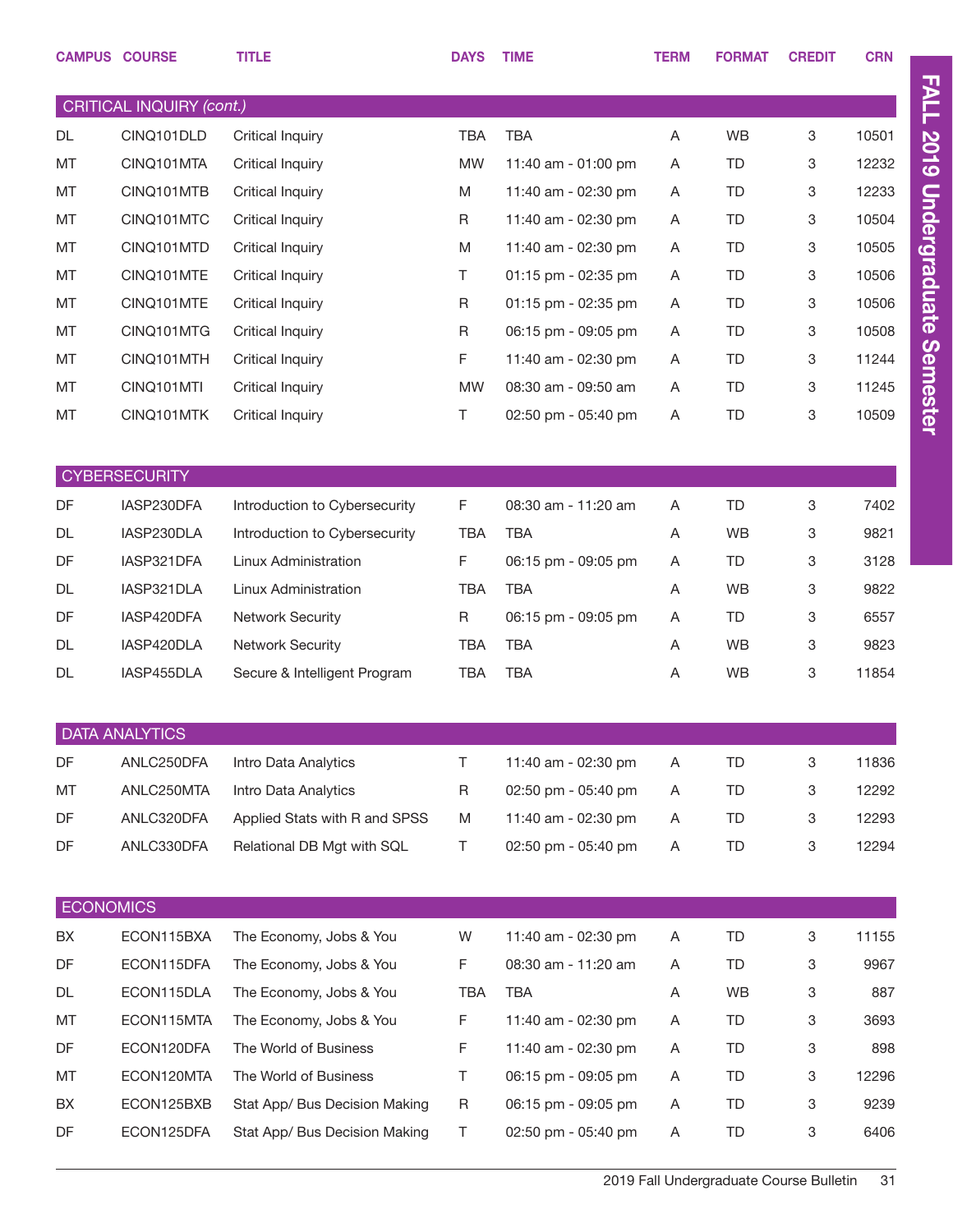|    | <b>CAMPUS COURSE</b>     | <b>TITLE</b>                              | <b>DAYS</b> | <b>TIME</b>             | <b>TERM</b> | <b>FORMAT</b> | <b>CREDIT</b> | <b>CRN</b> |
|----|--------------------------|-------------------------------------------|-------------|-------------------------|-------------|---------------|---------------|------------|
|    | <b>ECONOMICS (cont.)</b> |                                           |             |                         |             |               |               |            |
| DL | ECON125DLA               | Stat App/ Bus Decision Making             | <b>TBA</b>  | <b>TBA</b>              | Α           | <b>WB</b>     | 3             | 7618       |
| DL | ECON125DLB               | Stat App/ Bus Decision Making             | <b>TBA</b>  | <b>TBA</b>              | A           | <b>WB</b>     | 3             | 10729      |
| MT | ECON125MTA               | Stat App/ Bus Decision Making             | T.          | 11:40 am - 02:30 pm     | A           | TD            | 3             | 6430       |
| DF | ECON200DFA               | Managing Your Money                       | R           | 08:30 am - 11:20 am     | A           | TD            | 3             | 8225       |
| DL | ECON200DLA               | <b>Managing Your Money</b>                | <b>TBA</b>  | <b>TBA</b>              | Α           | <b>WB</b>     | 3             | 8226       |
| BX | ECON210BXA               | <b>Bus Report Writ &amp; Presentation</b> | W           | 02:50 pm - 05:40 pm     | A           | TD            | 3             | 6418       |
| BX | ECON210BXB               | <b>Bus Report Writ &amp; Presentation</b> | Τ           | 02:50 pm - 05:40 pm     | A           | TD            | 3             | 11156      |
| DF | ECON210DFA               | Bus Report Writ & Presentation            | F           | 08:30 am - 11:20 am     | A           | TD            | 3             | 6407       |
| DF | ECON210DFB               | <b>Bus Report Writ &amp; Presentation</b> | W           | 02:50 pm - 05:40 pm     | A           | TD            | 3             | 7739       |
| DF | ECON210DFC               | <b>Bus Report Writ &amp; Presentation</b> | T           | 08:30 am - 11:20 am     | A           | TD            | 3             | 10726      |
| DF | ECON210DFD               | <b>Bus Report Writ &amp; Presentation</b> | W           | 11:40 am - 02:30 pm     | A           | TD            | 3             | 11157      |
| DF | ECON210DFE               | Bus Report Writ & Presentation            | W           | 02:50 pm - 05:40 pm     | A           | TD            | 3             | 11158      |
| DF | ECON210DFF               | <b>Bus Report Writ &amp; Presentation</b> | Τ           | 11:40 am - 02:30 pm     | A           | TD            | 3             | 11159      |
| DF | ECON210DFH               | Bus Report Writ & Presentation            | R           | 11:40 am - 02:30 pm     | A           | TD            | 3             | 11161      |
| DF | ECON210DFI               | Bus Report Writ & Presentation            | Τ           | 02:50 pm - 05:40 pm     | A           | TD            | 3             | 11389      |
| DL | ECON210DLA               | <b>Bus Report Writ &amp; Presentation</b> | <b>TBA</b>  | <b>TBA</b>              | A           | <b>WB</b>     | 3             | 7631       |
| DL | ECON210DLB               | Bus Report Writ & Presentation            | <b>TBA</b>  | <b>TBA</b>              | A           | <b>WB</b>     | 3             | 9322       |
| DL | ECON210DLC               | Bus Report Writ & Presentation            | <b>TBA</b>  | <b>TBA</b>              | A           | <b>WB</b>     | 3             | 10810      |
| MT | ECON210MTA               | <b>Bus Report Writ &amp; Presentation</b> | T           | 06:15 pm - 09:05 pm     | A           | TD            | 3             | 6431       |
| MT | ECON210MTB               | Bus Report Writ & Presentation            | Τ           | $02:50$ pm - $05:40$ pm | A           | TD            | 3             | 11162      |
| BX | ECON220BXA               | Macro-Economics                           | M           | 06:15 pm - 09:05 pm     | A           | TD            | 3             | 8517       |
| BX | ECON220BXB               | Macro-Economics                           | TR          | 05:50 pm - 08:20 pm     | B           | TD            | 3             | 10307      |
| DF | ECON220DFA               | Macro-Economics                           | W           | 02:50 pm - 05:40 pm     | Α           | <b>TD</b>     | 3             | 904        |
| DF | ECON220DFC               | Macro-Economics                           | T.          | 11:40 am - 02:30 pm     | Α           | TD            | 3             | 11758      |
| DL | ECON220DLA               | Macro-Economics                           | TBA         | <b>TBA</b>              | Α           | <b>WB</b>     | 3             | 905        |
| DL | ECON220DLB               | Macro-Economics                           | <b>TBA</b>  | <b>TBA</b>              | Α           | <b>WB</b>     | 3             | 11372      |
| MT | ECON220MTA               | Macro-Economics                           | R           | 11:40 am - 02:30 pm     | A           | TD            | 3             | 2376       |
| BX | ECON221BXA               | Micro-Economics                           | TR          | 05:50 pm - 08:20 pm     | MC          | TD            | 3             | 10308      |
| DF | ECON221DFA               | Micro-Economics                           | M           | 11:40 am - 02:30 pm     | A           | TD            | 3             | 908        |
| DL | ECON221DLA               | Micro-Economics                           | TBA         | TBA                     | Α           | <b>WB</b>     | 3             | 909        |
| DL | ECON221DLB               | Micro-Economics                           | <b>TBA</b>  | <b>TBA</b>              | A           | <b>WB</b>     | 3             | 10863      |
| MT | ECON221MTA               | Micro-Economics                           | W           | 11:40 am - 02:30 pm     | A           | TD.           | 3             | 9206       |
| BX | ECON230BXA               | Ethics: Corp Comm in Society              | M           | 11:40 am - 02:30 pm     | Α           | TD            | 3             | 6420       |
| DF | ECON230DFA               | Ethics: Corp Comm in Society              | Τ           | 08:30 am - 11:20 am     | A           | TD            | 3             | 6408       |
| DF | ECON230DFB               | Ethics: Corp Comm in Society              | R           | 11:40 am - 02:30 pm     | A           | TD            | 3             | 10511      |
| DF | ECON230DFC               | Ethics: Corp Comm in Society              | F           | 08:30 am - 11:20 am     | Α           | TD            | 3             | 9412       |
| DL | ECON230DLA               | Ethics: Corp Comm in Society              | TBA         | <b>TBA</b>              | Α           | WB            | 3             | 6425       |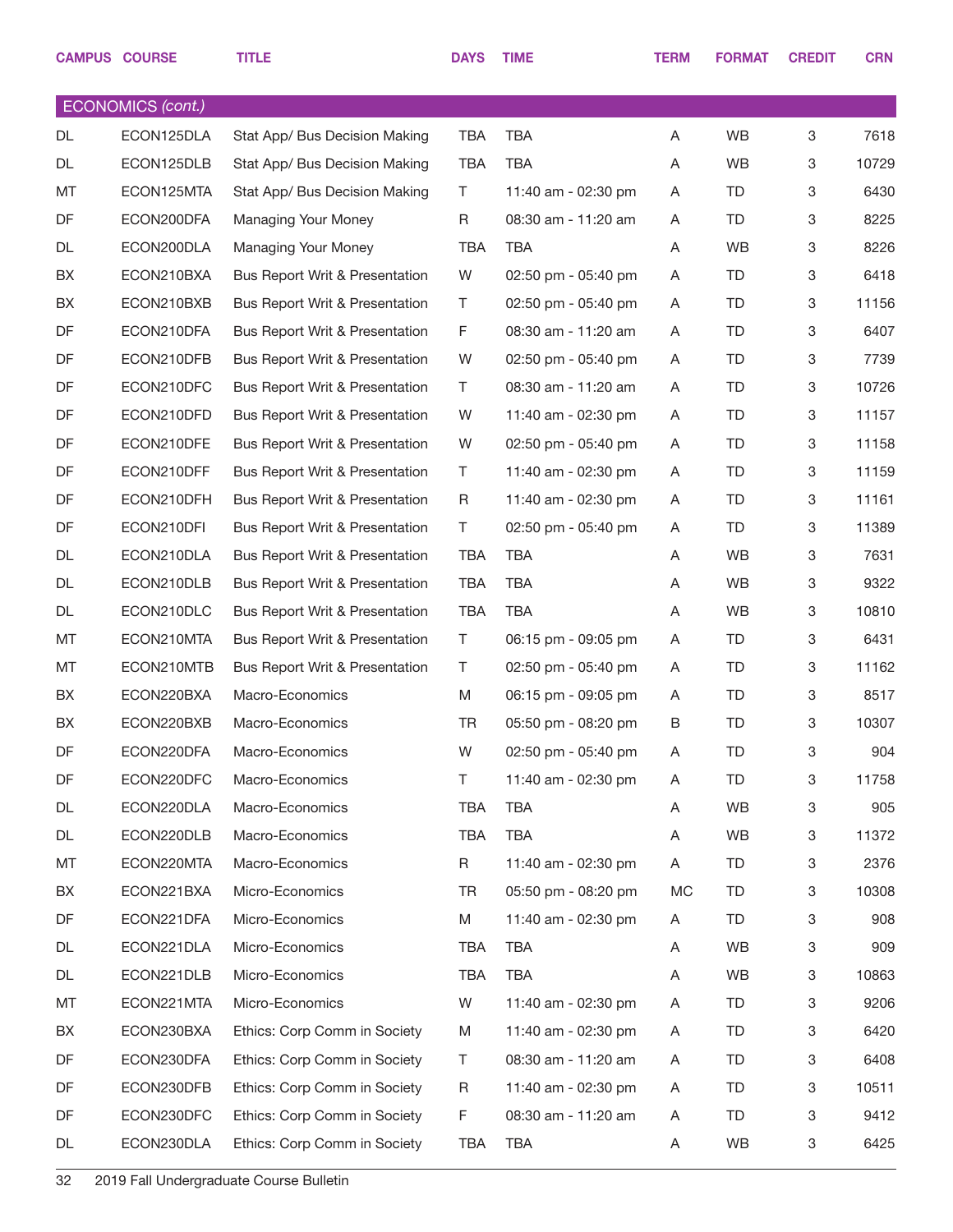|                   | <b>CAMPUS COURSE</b> | <b>TITLE</b>                 | <b>DAYS</b> | <b>TIME</b>         | <b>TERM</b> | <b>FORMAT</b> | <b>CREDIT</b> | <b>CRN</b> |  |
|-------------------|----------------------|------------------------------|-------------|---------------------|-------------|---------------|---------------|------------|--|
| ECONOMICS (cont.) |                      |                              |             |                     |             |               |               |            |  |
| <b>DL</b>         | ECON230DLB           | Ethics: Corp Comm in Society | <b>TBA</b>  | <b>TBA</b>          | Α           | <b>WB</b>     | 3             | 9323       |  |
| MT                | ECON230MTA           | Ethics: Corp Comm in Society | $\mathsf R$ | 06:15 pm - 09:05 pm | Α           | TD            | 3             | 6496       |  |
| DF                | ECON344DFA           | Money & Banking              | T.          | 11:40 am - 02:30 pm | A           | TD            | 3             | 6492       |  |
| DL                | ECON344DLA           | Money & Banking              | <b>TBA</b>  | <b>TBA</b>          | Α           | <b>WB</b>     | 3             | 12297      |  |
|                   |                      |                              |             |                     |             |               |               |            |  |
| <b>ENGLISH</b>    |                      |                              |             |                     |             |               |               |            |  |
| BX                | ENGL110BXA           | Elements of Exposition       | W           | 11:40 am - 02:30 pm | A           | TD            | 3             | 10407      |  |
| BX                | ENGL110BXB           | Elements of Exposition       | T.          | 11:40 am - 02:30 pm | Α           | TD            | 3             | 11474      |  |
| BX                | ENGL110BXC           | Elements of Exposition       | M           | 06:15 pm - 09:05 pm | A           | TD            | 3             | 11851      |  |
| DF                | ENGL110DFA           | Elements of Exposition       | T.          | 11:40 am - 02:30 pm | Α           | TD            | 3             | 10751      |  |
| DF                | ENGL110DFB           | Elements of Exposition       | R           | 02:50 pm - 05:40 pm | A           | TD            | 3             | 10406      |  |
| DF                | ENGL110DFC           | Elements of Exposition       | W           | 11:40 am - 02:30 pm | Α           | TD            | 3             | 10755      |  |
| DF                | ENGL110DFD           | Elements of Exposition       | M           | 08:30 am - 11:20 am | A           | TD            | 3             | 11472      |  |
| DF                | ENGL110DFE           | Elements of Exposition       | T.          | 08:30 am - 11:20 am | A           | TD            | 3             | 11949      |  |
| DL                | ENGL110DLA           | Elements of Exposition       | <b>TBA</b>  | <b>TBA</b>          | Α           | <b>WB</b>     | 3             | 10408      |  |
| MT                | ENGL110MTF           | Elements of Exposition       | $\mathsf R$ | 11:40 am - 02:30 pm | Α           | TD            | 3             | 10409      |  |
| BX                | ENGL111BXA           | Written Engl/Lit Studies I   | M           | 11:40 am - 02:30 pm | A           | TD            | 3             | 1982       |  |
| BX                | ENGL111BXB           | Written Engl/Lit Studies I   | S           | 11:40 am - 02:30 pm | A           | TD            | 3             | 9075       |  |
| BX                | ENGL111BXC           | Written Engl/Lit Studies I   | <b>MW</b>   | 10:05 am - 11:25 am | A           | TD            | 3             | 10359      |  |
| BX                | ENGL111BXD           | Written Engl/Lit Studies I   | F           | 08:30 am - 11:20 am | A           | TD            | 3             | 1988       |  |
| BX                | ENGL111BXF           | Written Engl/Lit Studies I   | T.          | 02:50 pm - 05:40 pm | A           | TD            | 3             | 10360      |  |
| BX                | ENGL111BXH           | Written Engl/Lit Studies I   | MW          | 01:15 pm - 02:35 pm | A           | TD            | 3             | 10381      |  |
| BX                | ENGL111BXI           | Written Engl/Lit Studies I   | R.          | 02:50 pm - 05:40 pm | A           | TD            | 3             | 10382      |  |
| BX                | ENGL111BXJ           | Written Engl/Lit Studies I   | W           | 11:40 am - 02:30 pm | A           | TD            | 3             | 2002       |  |
| BX                | ENGL111BXK           | Written Engl/Lit Studies I   | W           | 02:50 pm - 05:40 pm | A           | TD            | 3             | 10722      |  |
| BX                | ENGL111BXL           | Written Engl/Lit Studies I   | T.          | 11:40 am - 02:30 pm | A           | TD            | 3             | 10723      |  |
| BX                | ENGL111BXM           | Written Engl/Lit Studies I   | MW          | 11:40 am - 01:00 pm | A           | TD            | 3             | 11250      |  |
| BX                | ENGL111BXN           | Written Engl/Lit Studies I   | R           | 11:40 am - 02:30 pm | A           | TD            | 3             | 11475      |  |
| BX                | ENGL111BXO           | Written Engl/Lit Studies I   | W           | 06:15 pm - 09:05 pm | A           | TD            | 3             | 11852      |  |
| DF                | ENGL111DF1           | Written Engl/Lit Studies I   | R           | 11:40 am - 02:30 pm | A           | TD            | 3             | 10727      |  |
| DF                | ENGL111DF2           | Written Engl/Lit Studies I   | W           | 02:50 pm - 05:40 pm | A           | TD            | 3             | 10728      |  |
| DF                | ENGL111DF3           | Written Engl/Lit Studies I   | F           | 11:40 am - 02:30 pm | A           | TD            | 3             | 10741      |  |
| DF                | ENGL111DF4           | Written Engl/Lit Studies I   | $\mathsf R$ | 11:40 am - 02:30 pm | A           | TD            | 3             | 10752      |  |
| DF                | ENGL111DF5           | Written Engl/Lit Studies I   | F           | 11:40 am - 02:30 pm | A           | TD            | 3             | 10756      |  |
| DF                | ENGL111DF6           | Written Engl/Lit Studies I   | T.          | 08:30 am - 11:20 am | A           | TD            | 3             | 10779      |  |
| DF                | ENGL111DF7           | Written Engl/Lit Studies I   | W           | 02:50 pm - 05:40 pm | Α           | TD            | 3             | 10790      |  |
| DF                | ENGL111DF8           | Written Engl/Lit Studies I   | MW          | 01:15 pm - 02:35 pm | A           | TD            | 3             | 10791      |  |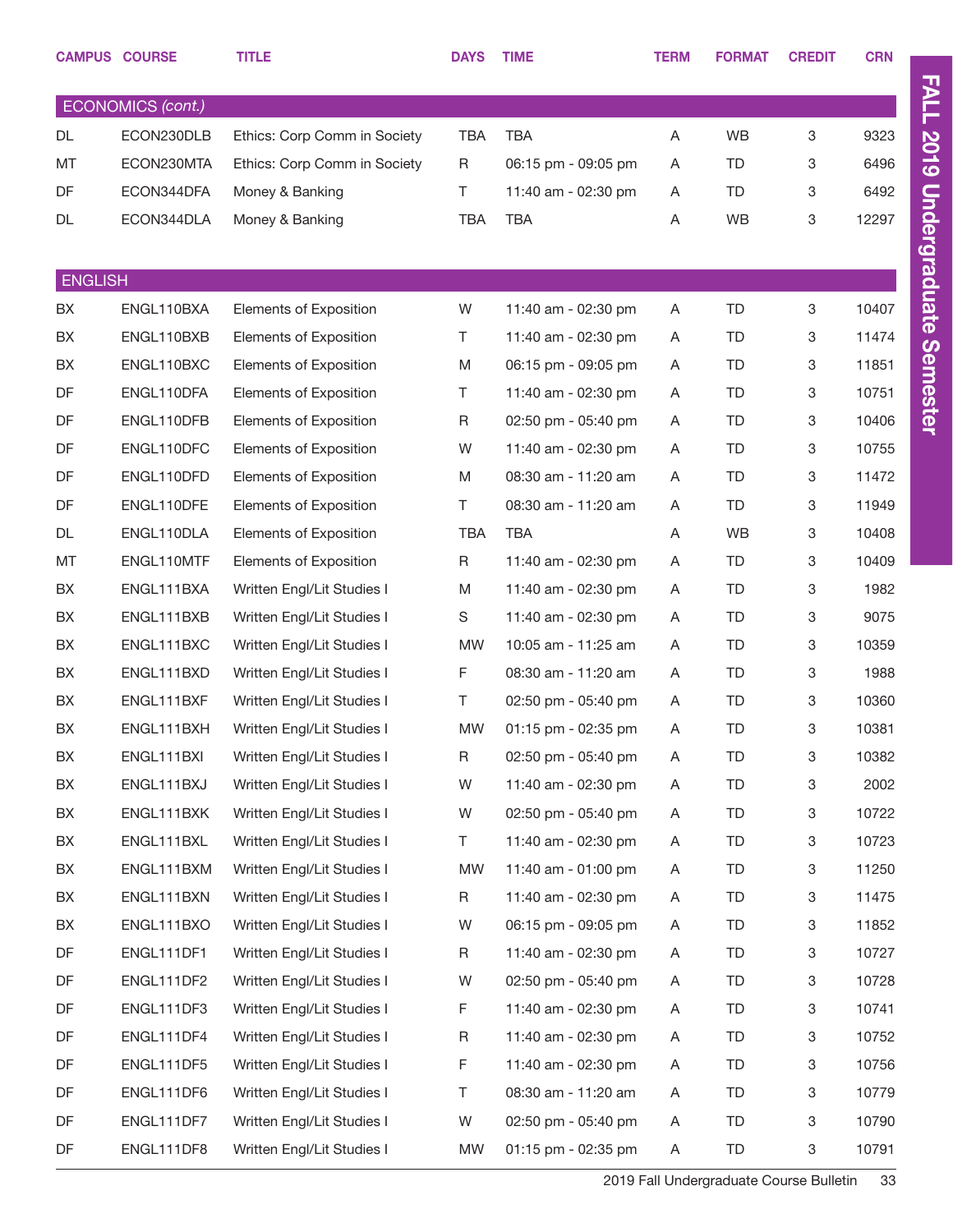|    | <b>CAMPUS COURSE</b>   | <b>TITLE</b>               | <b>DAYS</b> | <b>TIME</b>             | <b>TERM</b> | <b>FORMAT</b> | <b>CREDIT</b> | <b>CRN</b> |
|----|------------------------|----------------------------|-------------|-------------------------|-------------|---------------|---------------|------------|
|    | <b>ENGLISH</b> (cont.) |                            |             |                         |             |               |               |            |
| DF | ENGL111DF9             | Written Engl/Lit Studies I | W           | 02:50 pm - 05:40 pm     | A           | <b>TD</b>     | 3             | 10792      |
| DF | ENGL111DFA             | Written Engl/Lit Studies I | T.          | 02:50 pm - 05:40 pm     | Α           | <b>TD</b>     | 3             | 9866       |
| DF | ENGL111DFB             | Written Engl/Lit Studies I | T.          | 11:40 am - 02:30 pm     | A           | TD            | 3             | 9867       |
| DF | ENGL111DFC             | Written Engl/Lit Studies I | R           | $02:50$ pm - $05:40$ pm | A           | TD            | 3             | 9891       |
| DF | ENGL111DFD             | Written Engl/Lit Studies I | W           | 08:30 am - 11:20 am     | Α           | TD            | 3             | 2018       |
| DF | ENGL111DFE             | Written Engl/Lit Studies I | <b>MW</b>   | 10:05 am - 11:25 am     | A           | TD            | 3             | 12190      |
| DF | ENGL111DFF             | Written Engl/Lit Studies I | W           | 11:40 am - 02:30 pm     | A           | TD            | 3             | 3733       |
| DF | ENGL111DFG             | Written Engl/Lit Studies I | <b>MW</b>   | 04:20 pm - 05:40 pm     | A           | <b>TD</b>     | 3             | 9934       |
| DF | ENGL111DFH             | Written Engl/Lit Studies I | <b>MW</b>   | 01:15 pm - 02:35 pm     | Α           | TD            | 3             | 4713       |
| DF | ENGL111DFI             | Written Engl/Lit Studies I | TR          | 02:50 pm - 04:10 pm     | A           | TD            | 3             | 4799       |
| DF | ENGL111DFJ             | Written Engl/Lit Studies I | <b>MW</b>   | 11:40 am - 01:00 pm     | Α           | TD            | 3             | 10362      |
| DF | ENGL111DFK             | Written Engl/Lit Studies I | <b>TR</b>   | $02:50$ pm - $04:10$ pm | Α           | TD            | 3             | 12191      |
| DF | ENGL111DFL             | Written Engl/Lit Studies I | T.          | 02:50 pm - 05:40 pm     | Α           | TD            | 3             | 5912       |
| DF | ENGL111DFM             | Written Engl/Lit Studies I | <b>TR</b>   | 10:05 am - 11:25 am     | A           | TD            | 3             | 10364      |
| DF | ENGL111DFN             | Written Engl/Lit Studies I | <b>TR</b>   | 01:15 pm - 02:35 pm     | Α           | TD            | 3             | 10365      |
| DF | ENGL111DFO             | Written Engl/Lit Studies I | F           | 11:40 am - 02:30 pm     | Α           | TD            | 3             | 7697       |
| DF | ENGL111DFP             | Written Engl/Lit Studies I | R           | 08:30 am - 11:20 am     | Α           | TD            | 3             | 10366      |
| DF | ENGL111DFQ             | Written Engl/Lit Studies I | W           | 02:50 pm - 05:40 pm     | A           | TD            | 3             | 11939      |
| DF | ENGL111DFR             | Written Engl/Lit Studies I | F.          | 08:30 am - 11:20 am     | Α           | TD            | 3             | 10367      |
| DF | ENGL111DFS             | Written Engl/Lit Studies I | M           | 11:40 am - 02:30 pm     | A           | TD            | 3             | 11248      |
| DF | ENGL111DFT             | Written Engl/Lit Studies I | TR          | 11:40 am - 01:00 pm     | A           | TD            | 3             | 10369      |
| DF | ENGL111DFU             | Written Engl/Lit Studies I | <b>MW</b>   | 11:40 am - 01:00 pm     | A           | <b>TD</b>     | 3             | 11249      |
| DF | ENGL111DFV             | Written Engl/Lit Studies I | TR          | 02:50 pm - 04:10 pm     | Α           | TD            | $\mathbf 3$   | 11241      |
| DF | ENGL111DFW             | Written Engl/Lit Studies I | W           | 08:30 am - 11:20 am     | Α           | TD            | 3             | 11473      |
| DF | ENGL111DFZ             | Written Engl/Lit Studies I | R           | 08:30 am - 11:20 am     | Α           | TD            | 3             | 11950      |
| DL | ENGL111DLA             | Written Engl/Lit Studies I | TBA         | <b>TBA</b>              | Α           | WB            | 3             | 2025       |
| DL | ENGL111DLB             | Written Engl/Lit Studies I | TBA         | <b>TBA</b>              | Α           | WB            | 3             | 2026       |
| DL | ENGL111DLC             | Written Engl/Lit Studies I | TBA         | <b>TBA</b>              | Α           | WB            | 3             | 3710       |
| DL | ENGL111DLD             | Written Engl/Lit Studies I | <b>TBA</b>  | <b>TBA</b>              | Α           | WB            | 3             | 10374      |
| MT | ENGL111MTA             | Written Engl/Lit Studies I | T.          | 02:50 pm - 05:40 pm     | Α           | TD            | 3             | 2029       |
| MT | ENGL111MTB             | Written Engl/Lit Studies I | MW          | 10:05 am - 11:25 am     | Α           | TD            | 3             | 10377      |
| MT | ENGL111MTC             | Written Engl/Lit Studies I | <b>TR</b>   | 10:05 am - 11:25 am     | Α           | TD            | 3             | 10378      |
| MT | ENGL111MTD             | Written Engl/Lit Studies I | W           | 08:30 am - 11:20 am     | Α           | TD            | 3             | 4711       |
| MT | ENGL111MTE             | Written Engl/Lit Studies I | R           | 11:40 am - 02:30 pm     | Α           | TD            | 3             | 4917       |
| MT | ENGL111MTF             | Written Engl/Lit Studies I | W           | 11:40 am - 02:30 pm     | Α           | TD            | 3             | 5915       |
| MT | ENGL111MTG             | Written Engl/Lit Studies I | T           | 11:40 am - 02:30 pm     | Α           | TD            | 3             | 6809       |
| MT | ENGL111MTH             | Written Engl/Lit Studies I | M           | 02:50 pm - 05:40 pm     | Α           | TD            | 3             | 10379      |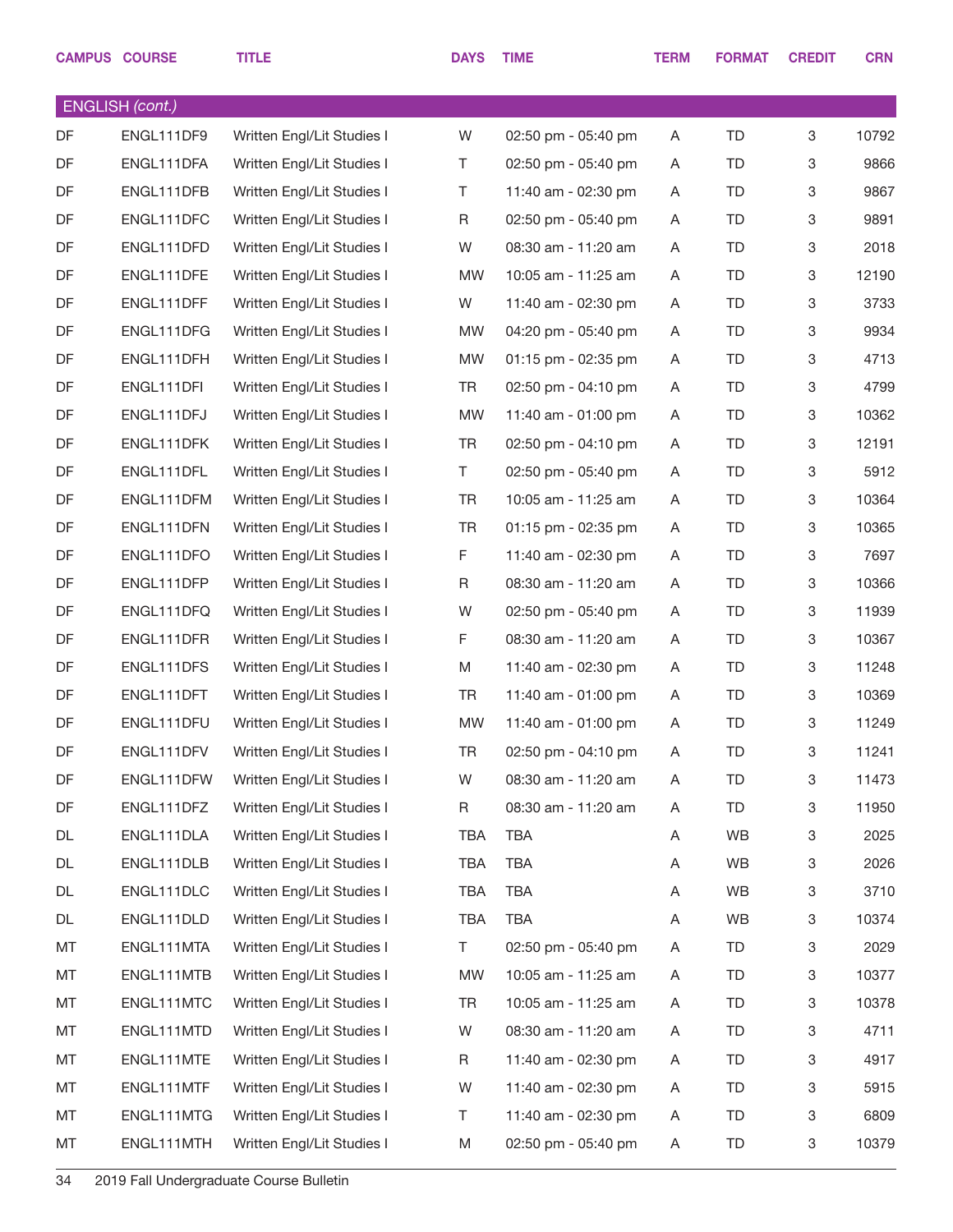|    | <b>CAMPUS COURSE</b>   | <b>TITLE</b>                    | <b>DAYS</b> | <b>TIME</b>           | <b>TERM</b> | <b>FORMAT</b> | <b>CREDIT</b> | <b>CRN</b> |
|----|------------------------|---------------------------------|-------------|-----------------------|-------------|---------------|---------------|------------|
|    | <b>ENGLISH</b> (cont.) |                                 |             |                       |             |               |               |            |
| MT | ENGL111MTJ             | Written Engl/Lit Studies I      | M           | 08:30 am - 11:20 am   | A           | TD            | 3             | 11901      |
| YH | ENGL111YHA             | Written Engl/Lit Studies I      | M           | 02:50 pm - 05:40 pm   | A           | TD            | 3             | 11742      |
| BX | ENGL112BXB             | Written Engl & Lit Studies II   | R           | 11:40 am - 02:30 pm   | A           | TD            | 3             | 2062       |
| BX | ENGL112BXE             | Written Engl & Lit Studies II   | M           | 06:15 pm - 09:05 pm   | A           | TD            | 3             | 2279       |
| BX | ENGL112BXJ             | Written Engl & Lit Studies II   | T.          | 08:30 am - 11:20 am   | Α           | TD            | 3             | 2282       |
| BX | ENGL112BXK             | Written Engl & Lit Studies II   | W           | 11:40 am - 02:30 pm   | A           | TD            | 3             | 4798       |
| DF | ENGL112DFB             | Written Engl & Lit Studies II   | <b>MW</b>   | $01:15$ pm - 02:35 pm | A           | TD            | 3             | 2284       |
| DF | ENGL112DFC             | Written Engl & Lit Studies II   | TR          | 10:05 am - 11:25 am   | A           | TD            | 3             | 2285       |
| DF | ENGL112DFD             | Written Engl & Lit Studies II   | TR          | 11:40 am - 01:00 pm   | A           | TD            | 3             | 2286       |
| DF | ENGL112DFE             | Written Engl & Lit Studies II   | W           | 02:50 pm - 05:40 pm   | A           | TD            | 3             | 2287       |
| DF | ENGL112DFG             | Written Engl & Lit Studies II   | S           | 02:50 pm - 05:40 pm   | Α           | TD            | 3             | 2293       |
| DF | ENGL112DFL             | Written Engl & Lit Studies II   | R           | 11:40 am - 02:30 pm   | A           | TD            | 3             | 6828       |
| DL | ENGL112DLA             | Written Engl & Lit Studies II   | TBA         | <b>TBA</b>            | A           | WB            | 3             | 2289       |
| DL | ENGL112DLB             | Written Engl & Lit Studies II   | <b>TBA</b>  | <b>TBA</b>            | A           | WB            | 3             | 2290       |
| DL | ENGL112DLC             | Written Engl & Lit Studies II   | <b>TBA</b>  | <b>TBA</b>            | Α           | WB            | 3             | 2291       |
| DL | ENGL112DLD             | Written Engl & Lit Studies II   | <b>TBA</b>  | <b>TBA</b>            | A           | WB            | 3             | 10861      |
| MT | ENGL112MTA             | Written Engl & Lit Studies II   | T.          | 06:15 pm - 09:05 pm   | Α           | TD            | 3             | 2292       |
| MT | ENGL112MTD             | Written Engl & Lit Studies II   | R           | 02:50 pm - 05:40 pm   | A           | TD            | 3             | 4918       |
| MT | ENGL112MTG             | Written Engl & Lit Studies II   | T.          | 08:30 am - 11:20 am   | A           | TD            | 3             | 11335      |
| DF | ENGL200DFA             | Poetics: Intro Literary Texts   | W           | 11:40 am - 02:30 pm   | A           | TD            | 3             | 2300       |
| DF | ENGL205DFA             | Survey English Lit I            | R           | 11:40 am - 02:30 pm   | Α           | TD            | 3             | 10395      |
| DL | ENGL206DLA             | Survey English Lit II           | <b>TBA</b>  | <b>TBA</b>            | A           | WB            | 3             | 10396      |
| DF | ENGL207DFA             | American Lit Survey I           | R           | 02:50 pm - 05:40 pm   | Α           | TD            | 3             | 12283      |
| DF | ENGL217DFA             | Creative Writing: Fiction       | Τ           | 02:50 pm - 05:40 pm   | Α           | TD            | 3             | 5314       |
| DF | ENGL217DFB             | Creative Writing: Fiction       | W           | 08:30 am - 11:20 am   | A           | TD            | 3             | 9785       |
| DF | ENGL217DFC             | Creative Writing: Fiction       | W           | 11:40 am - 02:30 pm   | Α           | TD            | 3             | 10398      |
| DF | ENGL217DFD             | Creative Writing: Fiction       | R           | 06:15 pm - 09:05 pm   | A           | TD            | 3             | 10691      |
| DF | ENGL217DFE             | Creative Writing: Fiction       | F           | 11:40 am - 02:30 pm   | Α           | TD            | 3             | 10523      |
| DL | ENGL217DLA             | Creative Writing: Fiction       | TBA         | TBA                   | A           | WB            | 3             | 7665       |
| DL | ENGL217DLB             | Creative Writing: Fiction       | TBA         | TBA                   | Α           | WB            | 3             | 10399      |
| DL | ENGL217DLC             | Creative Writing: Fiction       | <b>TBA</b>  | <b>TBA</b>            | A           | WB            | 3             | 12065      |
| BX | ENGL218BXA             | Creative Writing: Poetry        | M           | 11:40 am - 02:30 pm   | Α           | TD            | 3             | 9782       |
| DF | ENGL218DFA             | Creative Writing: Poetry        | M           | 11:40 am - 02:30 pm   | A           | TD            | 3             | 6360       |
| DL | ENGL218DLA             | Creative Writing: Poetry        | TBA         | TBA                   | Α           | WB            | 3             | 7361       |
| DL | ENGL218DLB             | Creative Writing: Poetry        | <b>TBA</b>  | <b>TBA</b>            | A           | WB            | 3             | 8248       |
| MT | ENGL218MTA             | <b>Creative Writing: Poetry</b> | M           | 06:15 pm - 09:05 pm   | Α           | TD            | 3             | 12289      |
| BX | ENGL219BXA             | Creative Writing: Nonfiction    | R           | 02:50 pm - 05:40 pm   | A           | TD            | 3             | 10583      |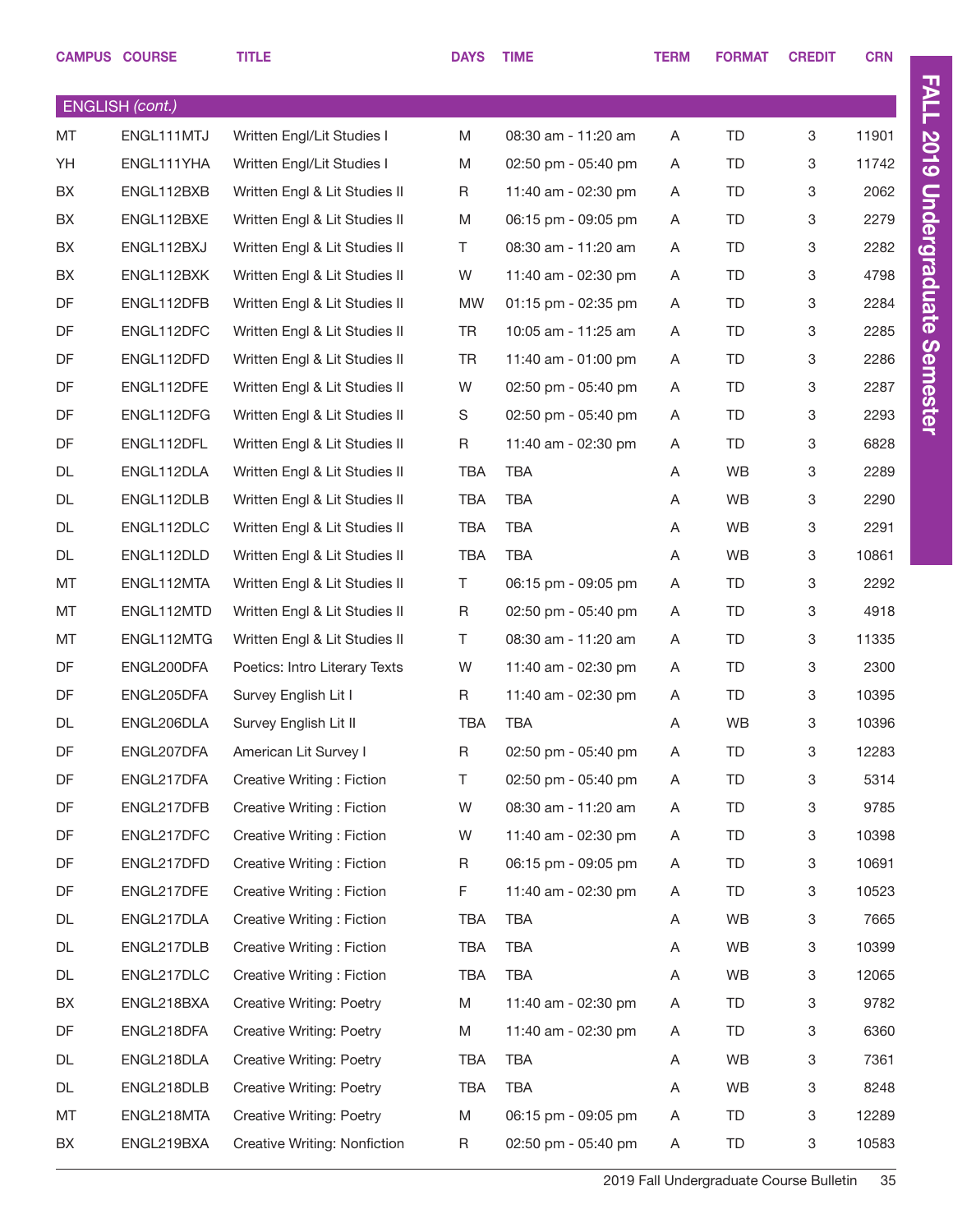|    | <b>CAMPUS COURSE</b>    | <b>TITLE</b>                     | <b>DAYS</b> | <b>TIME</b>         | TERM | <b>FORMAT</b> | <b>CREDIT</b>  | <b>CRN</b> |
|----|-------------------------|----------------------------------|-------------|---------------------|------|---------------|----------------|------------|
|    | <b>ENGLISH</b> (cont.)  |                                  |             |                     |      |               |                |            |
| DL | ENGL219DLA              | Creative Writing: Nonfiction     | <b>TBA</b>  | <b>TBA</b>          | Α    | <b>WB</b>     | 3              | 12043      |
| DL | ENGL219DLB              | Creative Writing: Nonfiction     | <b>TBA</b>  | <b>TBA</b>          | Α    | WB            | 3              | 10581      |
| MT | ENGL219MTA              | Creative Writing: Nonfiction     | M           | 11:40 am - 02:30 pm | Α    | TD            | 3              | 10582      |
| BX | ENGL220BXC              | The Short Story                  | T.          | 02:50 pm - 05:40 pm | A    | TD            | 3              | 11337      |
| DF | ENGL220DFA              | The Short Story                  | <b>MW</b>   | 10:05 am - 11:25 am | A    | TD            | 3              | 6827       |
| DF | ENGL220DFB              | The Short Story                  | F           | 11:40 am - 02:30 pm | Α    | TD            | 3              | 7604       |
| DF | ENGL220DFC              | The Short Story                  | W           | 02:50 pm - 05:40 pm | A    | TD            | 3              | 9077       |
| DF | ENGL220DFD              | The Short Story                  | W           | 08:30 am - 11:20 am | Α    | TD            | 3              | 6770       |
| DF | ENGL220DFF              | The Short Story                  | <b>TR</b>   | 10:05 am - 11:25 am | A    | TD            | 3              | 10400      |
| DF | ENGL220DFG              | The Short Story                  | R           | 11:40 am - 02:30 pm | Α    | TD            | 3              | 11336      |
| DL | ENGL220DLA              | The Short Story                  | <b>TBA</b>  | <b>TBA</b>          | Α    | <b>WB</b>     | 3              | 10642      |
| DL | ENGL220DLB              | The Short Story                  | <b>TBA</b>  | <b>TBA</b>          | Α    | WB            | 3              | 7744       |
| DL | ENGL220DLC              | The Short Story                  | <b>TBA</b>  | <b>TBA</b>          | Α    | <b>WB</b>     | 3              | 10765      |
| DL | ENGL220DLD              | The Short Story                  | <b>TBA</b>  | <b>TBA</b>          | A    | <b>WB</b>     | 3              | 12049      |
| DL | ENGL225DLA              | <b>Classical Literature</b>      | <b>TBA</b>  | <b>TBA</b>          | Α    | <b>WB</b>     | 3              | 12290      |
| BX | ENGL234BXA              | Literature by Women              | W           | 06:15 pm - 09:05 pm | Α    | TD            | 3              | 12286      |
| DF | ENGL240DFA              | Literature to Film               | T.          | 06:15 pm - 09:05 pm | A    | TD            | 3              | 12284      |
| DL | ENGL257DLA              | Latin American Literature        | <b>TBA</b>  | <b>TBA</b>          | Α    | WB            | 3              | 12285      |
| BX | ENGL265BXA              | Introduction to Playwriting      | T.          | 11:40 am - 02:30 pm | A    | TD            | 3              | 11873      |
| MT | ENGL295MTA              | World Lit Survey II              | R           | 11:40 am - 02:30 pm | Α    | TD            | 3              | 12288      |
| DF | ENGL304DFA              | Mod Engl Writing with Style      | M           | 11:40 am - 02:30 pm | A    | TD            | 3              | 12287      |
| DL | ENGL306DLA              | Secret Life Words & Sentences    | <b>TBA</b>  | <b>TBA</b>          | Α    | <b>WB</b>     | 3              | 11847      |
| DL | ENGL400DLA              | Seminar in Literary Research     | <b>TBA</b>  | <b>TBA</b>          | Α    | <b>WB</b>     | 3              | 10763      |
|    | <b>ENTREPRENEURSHIP</b> |                                  |             |                     |      |               |                |            |
| DF | ENTR250DFA              | Social Entrepreneurship          | R           | 02:50 pm - 05:40 pm | Α    | TD            | 3              | 11759      |
| MT | ENTR250MTA              | Social Entrepreneurship          | M           | 11:40 am - 02:30 pm | A    | TD            | 3              | 11849      |
| BX | ENTR310BXA              | <b>Entrepreneurial Marketing</b> | Τ           | 11:40 am - 02:30 pm | Α    | TD            | 3              | 12298      |
| BX | ENTR400BXA              | New Ventures I                   | W           | 11:40 am - 02:30 pm | Α    | TD            | 3              | 12299      |
|    | <b>EXERCISE SCIENCE</b> |                                  |             |                     |      |               |                |            |
| DF | EXSC105DFA              | Intro to Athletic Training       | W           | 08:30 am - 11:20 am | Α    | TD            | 3              | 8430       |
| DF | EXSC110DFA              | Found Exercise Sci & Health      | <b>MW</b>   | 10:05 am - 11:25 am | Α    | TD            | 3              | 6693       |
| DF | EXSC209DFA              | Emerg Care & Personal Safety     | $\mathsf R$ | 09:20 am - 11:20 am | Α    | TD            | $\overline{c}$ | 8450       |
| DF | EXSC209DFB              | Emerg Care & Personal Safety     | $\mathsf R$ | 11:40 am - 01:40 pm | A    | TD            | 2              | 10327      |
| DF | EXSC209DFC              | Emerg Care & Personal Safety     | T           | 12:00 pm - 02:00 pm | Α    | TD            | 2              | 12116      |
| DF | EXSC230DFA              | Motor Learning                   | M           | 11:40 am - 02:30 pm | A    | TD            | 3              | 8263       |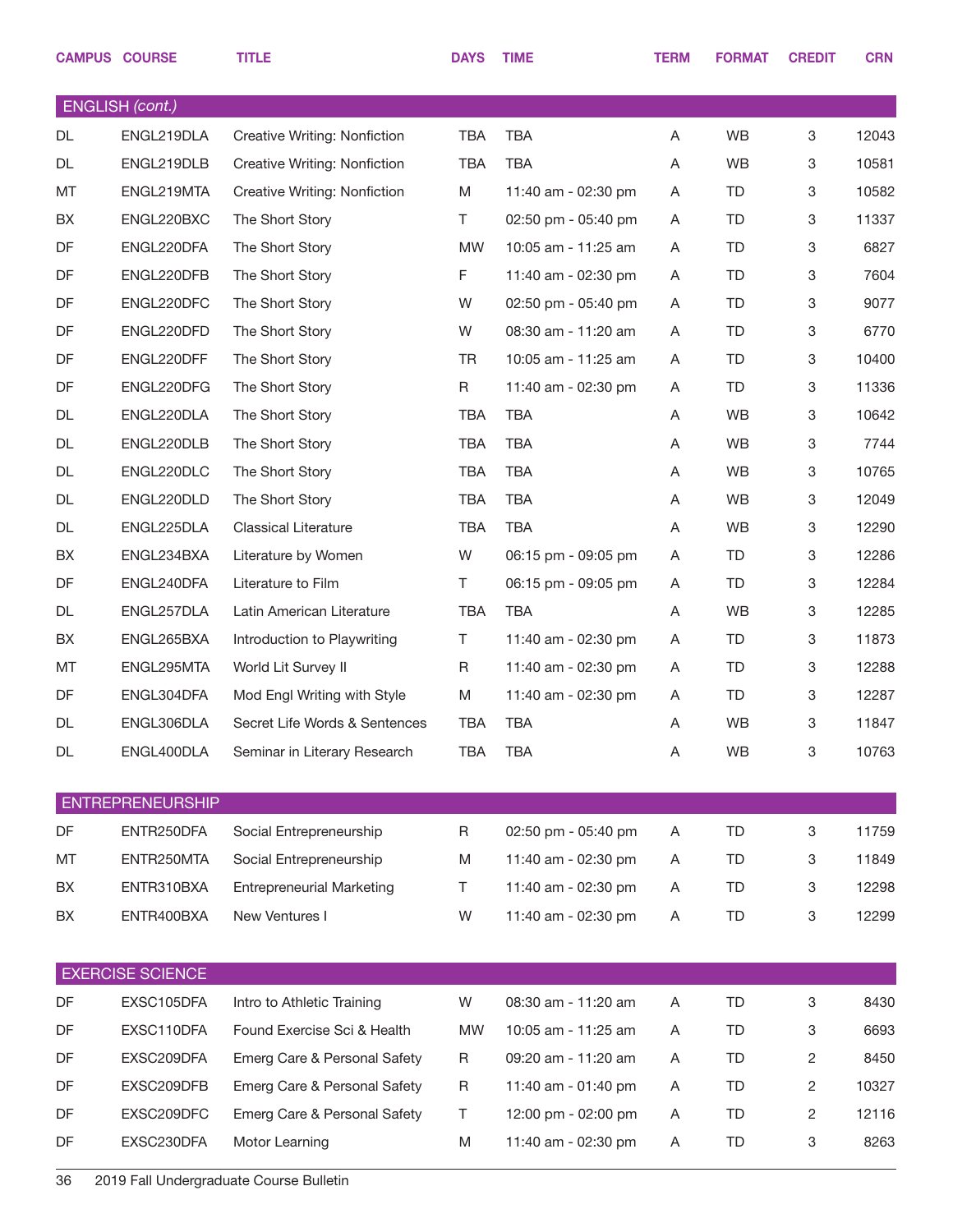|                | <b>CAMPUS COURSE</b>            | <b>TITLE</b>                        | <b>DAYS</b> | <b>TIME</b>         | <b>TERM</b> | <b>FORMAT</b> | <b>CREDIT</b> | <b>CRN</b> |
|----------------|---------------------------------|-------------------------------------|-------------|---------------------|-------------|---------------|---------------|------------|
|                |                                 |                                     |             |                     |             |               |               |            |
|                | <b>EXERCISE SCIENCE (cont.)</b> |                                     |             |                     |             |               |               |            |
| DF             | EXSC250DFA                      | Measure & Eval in Exercise Sci      | T.          | 08:30 am - 11:20 am | A           | <b>TD</b>     | 3             | 9054       |
| DF             | EXSC360DFA                      | <b>Exercise Kinesiology</b>         | W           | 08:30 am - 11:20 am | Α           | <b>TD</b>     | 3             | 9184       |
| DF             | EXSC385DFA                      | Strength and Conditioning           | W           | 11:40 am - 02:30 pm | A           | TD            | 3             | 9645       |
| DF             | EXSC397DFA                      | Independent Study Exercise Sci      | TBA         | <b>TBA</b>          | Α           | <b>TD</b>     | 1             | 11611      |
| DF             | EXSC490ADFA                     | Ex Testing & Prescription Lab       | R           | 08:30 am - 11:20 am | Α           | TD            | $\mathbf{1}$  | 10118      |
| DF             | EXSC490ADFB                     | Ex Testing & Prescription Lab       | R           | 11:40 am - 02:30 pm | A           | <b>TD</b>     | 1             | 10119      |
| DF             | EXSC490DFB                      | Exer Testing & Prescription         | Τ           | 11:40 am - 02:30 pm | A           | TD            | 3             | 10117      |
| DF             | EXSC495DFA                      | Exercise Science Internship         | TBA         | <b>TBA</b>          | A           | <b>TD</b>     | 3             | 9776       |
| DF             | EXSC496DFA                      | Exercise Science Internship         | <b>TBA</b>  | TBA                 | A           | TD            | 3             | 10325      |
| DF             | EXSC497DFA                      | Exercise Science Internship         | <b>TBA</b>  | <b>TBA</b>          | Α           | <b>TD</b>     | 3             | 10326      |
|                |                                 |                                     |             |                     |             |               |               |            |
| <b>FINANCE</b> |                                 |                                     |             |                     |             |               |               |            |
| BX             | FINC235BXA                      | <b>Financial Management</b>         | Τ           | 06:15 pm - 09:05 pm | Α           | <b>TD</b>     | 3             | 9237       |
| DF             | FINC235DFA                      | <b>Financial Management</b>         | Τ           | 08:30 am - 11:20 am | A           | TD            | 3             | 6410       |
| DF             | FINC235DFB                      | <b>Financial Management</b>         | W           | 08:30 am - 11:20 am | Α           | <b>TD</b>     | 3             | 6411       |
| DL             | FINC235DLA                      | <b>Financial Management</b>         | <b>TBA</b>  | <b>TBA</b>          | Α           | <b>WB</b>     | 3             | 6426       |
| DL             | FINC235DLB                      | <b>Financial Management</b>         | <b>TBA</b>  | <b>TBA</b>          | A           | <b>WB</b>     | 3             | 12300      |
| MT             | FINC235MTA                      | <b>Financial Management</b>         | R           | 11:40 am - 02:30 pm | Α           | <b>TD</b>     | 3             | 9031       |
| DF             | FINC295DFB                      | Alt Investments & Derivatives       | R           | 11:40 am - 02:30 pm | Α           | <b>TD</b>     | 3             | 11761      |
| <b>MT</b>      | FINC295MTA                      | Angel Investing                     | T.          | 06:15 pm - 09:05 pm | Α           | <b>TD</b>     | 3             | 12301      |
| DF             | FINC330DFA                      | Corporate Finance                   | Τ           | 06:15 pm - 09:05 pm | Α           | <b>TD</b>     | 3             | 8227       |
| MT             | FINC330MTA                      | Corporate Finance                   | M           | 02:50 pm - 05:40 pm | Α           | <b>TD</b>     | 3             | 11168      |
| DF             | FINC345DFA                      | <b>Financial Statement Analysis</b> | R           | 08:30 am - 11:20 am | Α           | TD            | 3             | 9032       |
| DL             | FINC345DLA                      | <b>Financial Statement Analysis</b> | <b>TBA</b>  | <b>TBA</b>          | Α           | WB            | 3             | 11385      |
| DF             | FINC346DFA                      | Student Manage Investment Fund      | M           | 06:15 pm - 09:05 pm | Α           | TD            | 3             | 11174      |
| DF             | FINC442DFA                      | Investment Management               | T.          | 11:40 am - 02:30 pm | Α           | <b>TD</b>     | 3             | 9750       |
| DF             | FINC450DFA                      | Applied Res Analysis Finance        | Τ           | 08:30 am - 11:20 am | Α           | <b>WB</b>     | 3             | 9740       |
|                |                                 |                                     |             |                     |             |               |               |            |
| <b>FRENCH</b>  |                                 |                                     |             |                     |             |               |               |            |
| BX             | FREN115BXA                      | French For Communication            | <b>TR</b>   | 10:05 am - 11:25 am | Α           | <b>TD</b>     | 3             | 10442      |
| DF             | FREN115DFA                      | French For Communication            | <b>MW</b>   | 10:05 am - 11:25 am | Α           | TD            | 3             | 10428      |
| DF             | FREN115DFB                      | French For Communication            | <b>MW</b>   | 11:40 am - 01:00 pm | Α           | <b>TD</b>     | 3             | 3478       |
| DL             | FREN115DLA                      | French For Communication            | TBA         | TBA                 | Α           | <b>WB</b>     | 3             | 5547       |
| MT             | FREN115MTA                      | French For Communication            | <b>MW</b>   | 11:40 am - 01:00 pm | Α           | <b>TD</b>     | 3             | 11829      |
| DF             | FREN116DFA                      | Communicating in French             | <b>MW</b>   | 02:50 pm - 04:10 pm | Α           | TD            | 3             | 6620       |
| DL             | FREN116DLA                      | Communicating in French             | <b>TBA</b>  | <b>TBA</b>          | Α           | <b>WB</b>     | 3             | 9708       |
| MT             | FREN116MTB                      | Communicating in French             | <b>MW</b>   | 01:15 pm - 02:35 pm | Α           | TD            | 3             | 8211       |
|                |                                 |                                     |             |                     |             |               |               |            |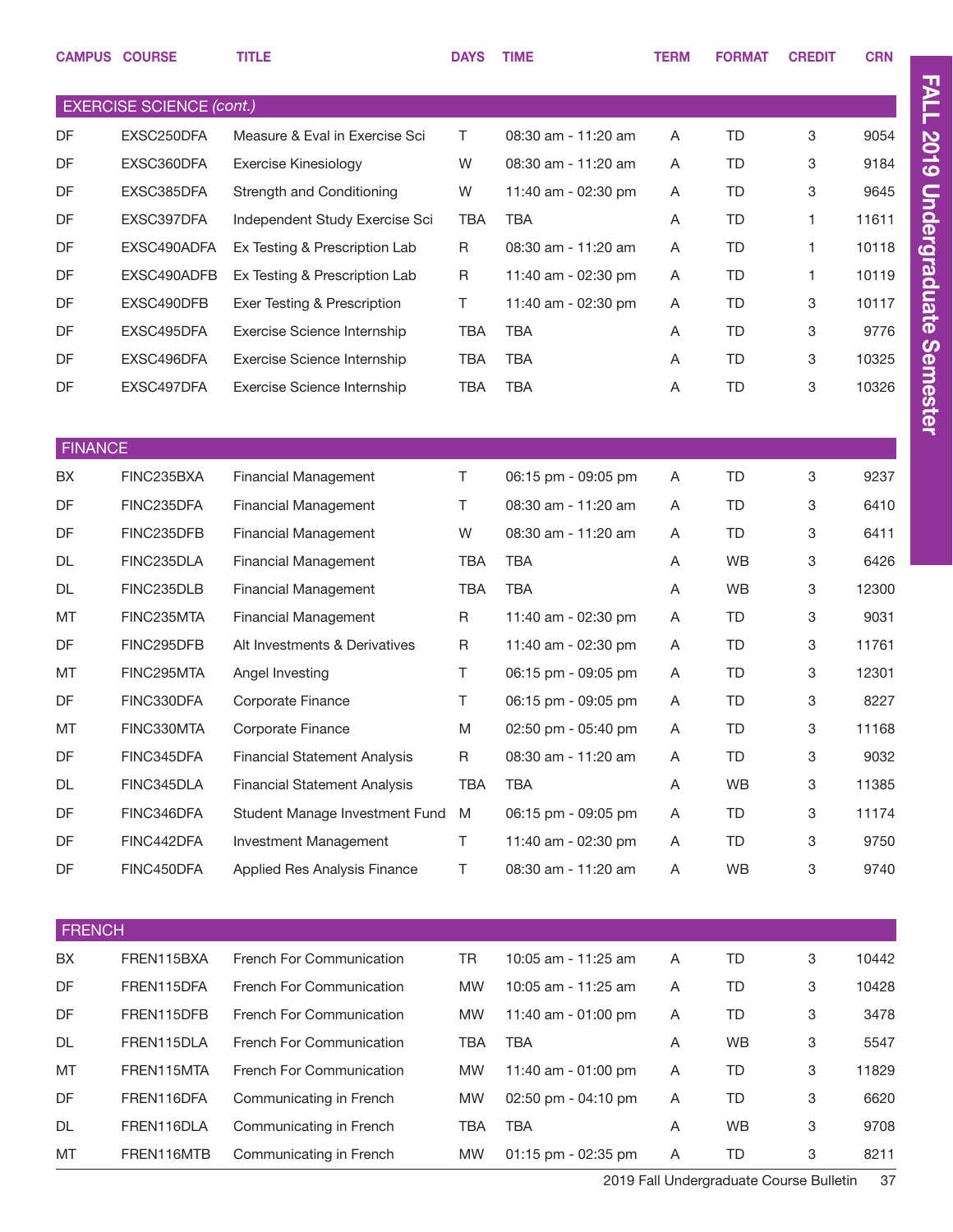|    | <b>CAMPUS COURSE</b>  | <b>TITLE</b>                          | <b>DAYS</b> | <b>TIME</b>         | <b>TERM</b> | <b>FORMAT</b> | <b>CREDIT</b>  | <b>CRN</b> |
|----|-----------------------|---------------------------------------|-------------|---------------------|-------------|---------------|----------------|------------|
|    | <b>HEALTH SCIENCE</b> |                                       |             |                     |             |               |                |            |
| BX | HLSC102BXA            | Intro to Health Professions           | M           | 11:40 am - 02:30 pm | A           | <b>TD</b>     | 3              | 11470      |
| DF | HLSC102DFA            | Intro to Health Professions           | <b>MW</b>   | 04:20 pm - 05:40 pm | A           | <b>TD</b>     | 3              | 8591       |
| DF | HLSC102DFC            | Intro to Health Professions           | M           | 06:15 pm - 09:05 pm | A           | TD            | 3              | 9345       |
| DF | HLSC102DFD            | Intro to Health Professions           | F           | 02:50 pm - 05:40 pm | A           | <b>TD</b>     | 3              | 9923       |
| DF | HLSC102DFF            | Intro to Health Professions           | M           | 06:15 pm - 09:05 pm | A           | TD            | 3              | 10847      |
| BX | HLSC200BXA            | Issues in Personal Health             | W           | 06:15 pm - 09:05 pm | A           | <b>TD</b>     | 3              | 11409      |
| DF | HLSC200DFA            | Issues in Personal Health             | <b>TR</b>   | 10:05 am - 11:25 am | A           | TD            | 3              | 2834       |
| DL | HLSC201DLA            | <b>Medical Terminology</b>            | <b>TBA</b>  | <b>TBA</b>          | Α           | <b>WB</b>     | 2              | 11176      |
| DL | HLSC201DLB            | <b>Medical Terminology</b>            | <b>TBA</b>  | <b>TBA</b>          | Α           | <b>WB</b>     | 2              | 11177      |
| DL | HLSC201DLC            | <b>Medical Terminology</b>            | <b>TBA</b>  | <b>TBA</b>          | Α           | <b>WB</b>     | $\overline{c}$ | 12002      |
| BX | HLSC205BXA            | Stnd Sfty Precaut/Hlth Care Pr        | T           | 06:15 pm - 08:45 pm | <b>MC</b>   | <b>TD</b>     | 1              | 3364       |
| DL | HLSC205DLA            | Stnd Sfty Precaut/Hith Care Pr        | <b>TBA</b>  | <b>TBA</b>          | B           | <b>WB</b>     | 1              | 4652       |
| DL | HLSC205DLB            | Stnd Sfty Precaut/Hith Care Pr        | <b>TBA</b>  | <b>TBA</b>          | <b>MC</b>   | <b>WB</b>     | 1              | 4653       |
| DL | HLSC205DLC            | Stnd Sfty Precaut/Hith Care Pr        | <b>TBA</b>  | <b>TBA</b>          | <b>MC</b>   | <b>WB</b>     | 1              | 10003      |
| DL | HLSC205DLD            | Stnd Sfty Precaut/Hith Care Pr        | <b>TBA</b>  | <b>TBA</b>          | Α           | <b>WB</b>     | 1              | 12070      |
| DL | HLSC205DLE            | Stnd Sfty Precaut/Hith Care Pr        | <b>TBA</b>  | <b>TBA</b>          | <b>MC</b>   | <b>WB</b>     | 1              | 12106      |
| DF | HLSC209DFA            | Emerg Care & Personal Safety          | R           | 09:20 am - 11:20 am | Α           | <b>TD</b>     | 2              | 8451       |
| DF | HLSC209DFB            | Emerg Care & Personal Safety          | R           | 11:40 am - 01:40 pm | A           | <b>TD</b>     | 2              | 10328      |
| DF | HLSC209DFC            | Emerg Care & Personal Safety          | Τ           | 12:00 pm - 02:00 pm | A           | TD            | 2              | 12117      |
| BX | HLSC210BXA            | <b>Ovrview Occup Therapy Practice</b> | S           | 09:00 am - 11:30 am | MC          | TD            | 1              | 2382       |
| DF | HLSC210DFA            | Ovrview Occup Therapy Practice        | Τ           | 05:50 pm - 08:20 pm | B           | TD            | 1              | 12067      |
| DF | HLSC210DFD            | Ovrview Occup Therapy Practice        | T           | 05:50 pm - 08:20 pm | MC          | <b>TD</b>     | 1              | 8642       |
| BX | HLSC215BXB            | Cultural Comp in Hithcare             | M           | 06:15 pm - 09:05 pm | Α           | TD            | 3              | 11471      |
| DF | HLSC215DFA            | Cultural Comp in Hithcare             | W           | 06:15 pm - 09:05 pm | A           | TD            | 3              | 10848      |
| DF | HLSC215DFC            | Cultural Comp in Hithcare             | Τ           | 06:15 pm - 09:05 pm | A           | TD            | 3              | 12000      |
| BX | HLSC225BXA            | Accessing Read Scholarly Lit          | S           | 09:00 am - 11:30 am | В           | TD            | 1              | 2384       |
| DF | HLSC225DFB            | Accessing Read Scholarly Lit          | R           | 05:50 pm - 08:20 pm | Β           | TD            | 1              | 2385       |
| DF | HLSC250DFA            | Global Health                         | <b>MW</b>   | 10:05 am - 11:25 am | Α           | TD            | 3              | 11097      |
| DF | HLSC302DFA            | Pathology for Rehabilitation          | TR          | 10:05 am - 11:25 am | A           | TD            | 3              | 11098      |
| DF | HLSC303ADFA           | Hum Anatomy w/Cadaver Lab             | M           | 06:15 pm - 09:05 pm | A           | TD            | 1              | 11225      |
| DF | HLSC303ADFB           | Hum Anatomy w/Cadaver Lab             | S           | 11:40 am - 02:30 pm | A           | TD            | 1              | 12004      |
| DF | HLSC303ADFC           | Hum Anatomy w/Cadaver Lab             | Τ           | 06:15 pm - 09:05 pm | A           | TD            | 1              | 12105      |
| DF | HLSC303DFA            | Human Anatomy w/Cadaver               | S           | 08:30 am - 11:20 am | A           | TD            | 3              | 12003      |
| DF | HLSC303DFB            | Human Anatomy w/Cadaver               | W           | 06:15 pm - 09:05 pm | A           | TD            | 3              | 11230      |
| DF | HLSC314DFA            | <b>Clinical Kines/Applied Physics</b> | Τ           | 05:45 pm - 09:45 pm | A           | TD            | 4              | 2782       |
| DF | HLSC344DFA            | Group Process Health Profes           | W           | 06:15 pm - 09:05 pm | A           | TD            | 3              | 2776       |
| DF | HLSC344DFC            | Group Process Health Profes           | W           | 06:15 pm - 09:05 pm | Α           | TD            | 3              | 12068      |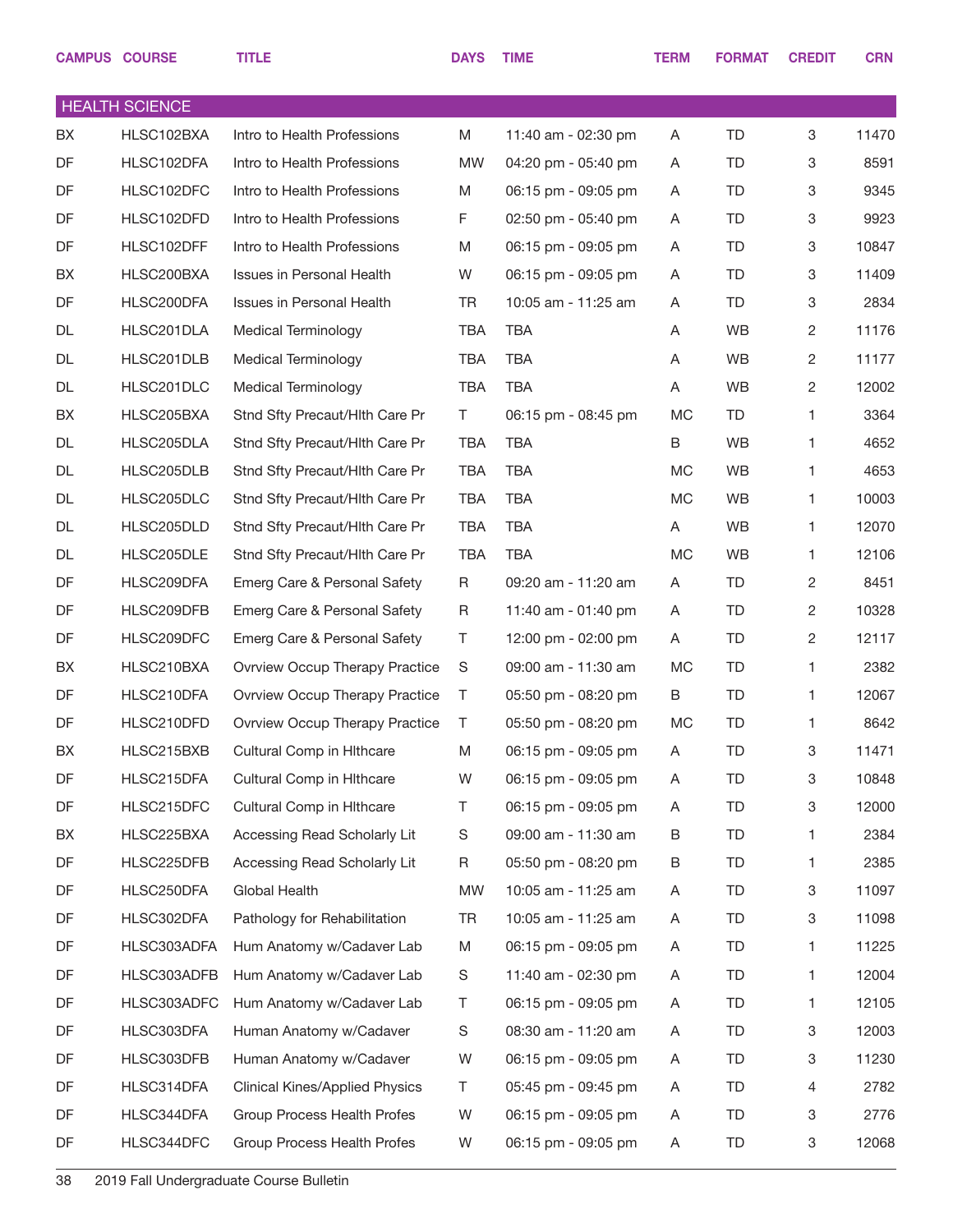|                | <b>CAMPUS COURSE</b>          | <b>TITLE</b>                  | <b>DAYS</b> | <b>TIME</b>         | <b>TERM</b> | <b>FORMAT</b> | <b>CREDIT</b> | <b>CRN</b> |
|----------------|-------------------------------|-------------------------------|-------------|---------------------|-------------|---------------|---------------|------------|
|                | <b>HEALTH SCIENCE (cont.)</b> |                               |             |                     |             |               |               |            |
| DF             | HLSC400DFA                    | Health Sciences Capstone      | W           | 06:15 pm - 09:05 pm | Α           | <b>TD</b>     | 3             | 10615      |
| DF             | HLSC402DFB                    | <b>Scientific Writing</b>     | R           | 05:50 pm - 08:20 pm | $MC$        | <b>TD</b>     | 2             | 2387       |
| DF             | HLSC402DFC                    | <b>Scientific Writing</b>     | R           | 05:50 pm - 08:20 pm | MC          | <b>TD</b>     | 2             | 12016      |
|                |                               |                               |             |                     |             |               |               |            |
| <b>HISTORY</b> |                               |                               |             |                     |             |               |               |            |
| BX             | HIST101BXA                    | European History to 1500      | R           | 11:40 am - 02:30 pm | A           | <b>TD</b>     | 3             | 10681      |
| DF             | HIST101DFA                    | European History to 1500      | M           | 10:05 am - 12:55 pm | A           | <b>TD</b>     | 3             | 388        |
| <b>DL</b>      | HIST101DLA                    | European History to 1500      | TBA         | <b>TBA</b>          | Α           | WB            | 3             | 12281      |
| MT             | HIST101MTA                    | European History to 1500      | W           | 02:50 pm - 05:40 pm | A           | <b>TD</b>     | 3             | 9671       |
| BX             | HIST102BXA                    | European History Since 1500   | M           | 02:50 pm - 05:40 pm | A           | <b>TD</b>     | 3             | 392        |
| DF             | HIST102DFA                    | European History Since 1500   | W           | 02:50 pm - 05:40 pm | A           | <b>TD</b>     | 3             | 12282      |
| <b>DL</b>      | HIST102DLA                    | European History Since 1500   | <b>TBA</b>  | <b>TBA</b>          | A           | WB            | 3             | 9672       |
| <b>DL</b>      | HIST102DLB                    | European History Since 1500   | <b>TBA</b>  | <b>TBA</b>          | Α           | WB            | 3             | 11753      |
| MT             | HIST102MTA                    | European History Since 1500   | T           | 11:40 am - 02:30 pm | Α           | <b>TD</b>     | 3             | 11323      |
| BX             | HIST105BXB                    | American History Through 1877 | T           | 02:50 pm - 05:40 pm | A           | <b>TD</b>     | 3             | 9674       |
| DF             | HIST105DFA                    | American History Through 1877 | F           | 11:40 am - 02:30 pm | A           | <b>TD</b>     | 3             | 401        |
| DF             | HIST105DFB                    | American History Through 1877 | TR          | 10:05 am - 11:25 am | A           | <b>TD</b>     | 3             | 10445      |
| <b>DL</b>      | HIST105DLA                    | American History Through 1877 | TBA         | <b>TBA</b>          | Α           | WB            | 3             | 3600       |
| DL             | HIST105DLB                    | American History Through 1877 | <b>TBA</b>  | <b>TBA</b>          | A           | WB            | 3             | 5323       |
| MT             | HIST105MTA                    | American History Through 1877 | M           | 11:40 am - 02:30 pm | Α           | <b>TD</b>     | 3             | 404        |
| BX             | HIST106BXA                    | American History Since 1877   | Τ           | 11:40 am - 02:30 pm | A           | <b>TD</b>     | 3             | 406        |
| BX             | HIST106BXE                    | American History Since 1877   | F           | 11:40 am - 02:30 pm | A           | TD            | 3             | 3644       |
| BX             | HIST106BXF                    | American History Since 1877   | W           | 06:15 pm - 09:05 pm | A           | <b>TD</b>     | 3             | 10841      |
| DF             | HIST106DFA                    | American History Since 1877   | W           | 02:50 pm - 05:40 pm | A           | <b>TD</b>     | 3             | 9941       |
| DF             | HIST106DFB                    | American History Since 1877   | MW          | 10:05 am - 11:25 am | A           | <b>TD</b>     | 3             | 411        |
| DF             | HIST106DFC                    | American History Since 1877   | F.          | 10:05 am - 12:55 pm | A           | TD            | 3             | 9381       |
| DF             | HIST106DFD                    | American History Since 1877   | TR          | 02:50 pm - 04:10 pm | A           | <b>TD</b>     | 3             | 10446      |
| DF             | HIST106DFE                    | American History Since 1877   | MW          | 02:50 pm - 04:10 pm | A           | <b>TD</b>     | 3             | 10449      |
| DL             | HIST106DLA                    | American History Since 1877   | <b>TBA</b>  | TBA                 | A           | WB            | 3             | 412        |
| DL             | HIST106DLB                    | American History Since 1877   | <b>TBA</b>  | TBA                 | A           | WB            | 3             | 413        |
| МT             | HIST106MTA                    | American History Since 1877   | Μ           | 10:05 am - 12:55 pm | A           | <b>TD</b>     | 3             | 414        |
| МT             | HIST106MTB                    | American History Since 1877   | R           | 11:40 am - 02:30 pm | A           | <b>TD</b>     | 3             | 415        |
| DL             | HIST117DLA                    | Introduction to Asian History | TBA         | TBA                 | A           | WB            | 3             | 11754      |
| МT             | HIST117MTA                    | Introduction to Asian History | W           | 11:40 am - 02:30 pm | A           | <b>TD</b>     | 3             | 10457      |
| DF             | HIST119DFA                    | Intro Latin American History  | Τ           | 11:40 am - 02:30 pm | A           | <b>TD</b>     | 3             | 436        |
| МT             | HIST119MTA                    | Intro Latin American History  | R           | 10:05 am - 12:55 pm | A           | <b>TD</b>     | 3             | 12280      |
| DF             | HIST220DFA                    | Intro Research Methods        | M           | 02:50 pm - 05:40 pm | A           | <b>TD</b>     | 3             | 11328      |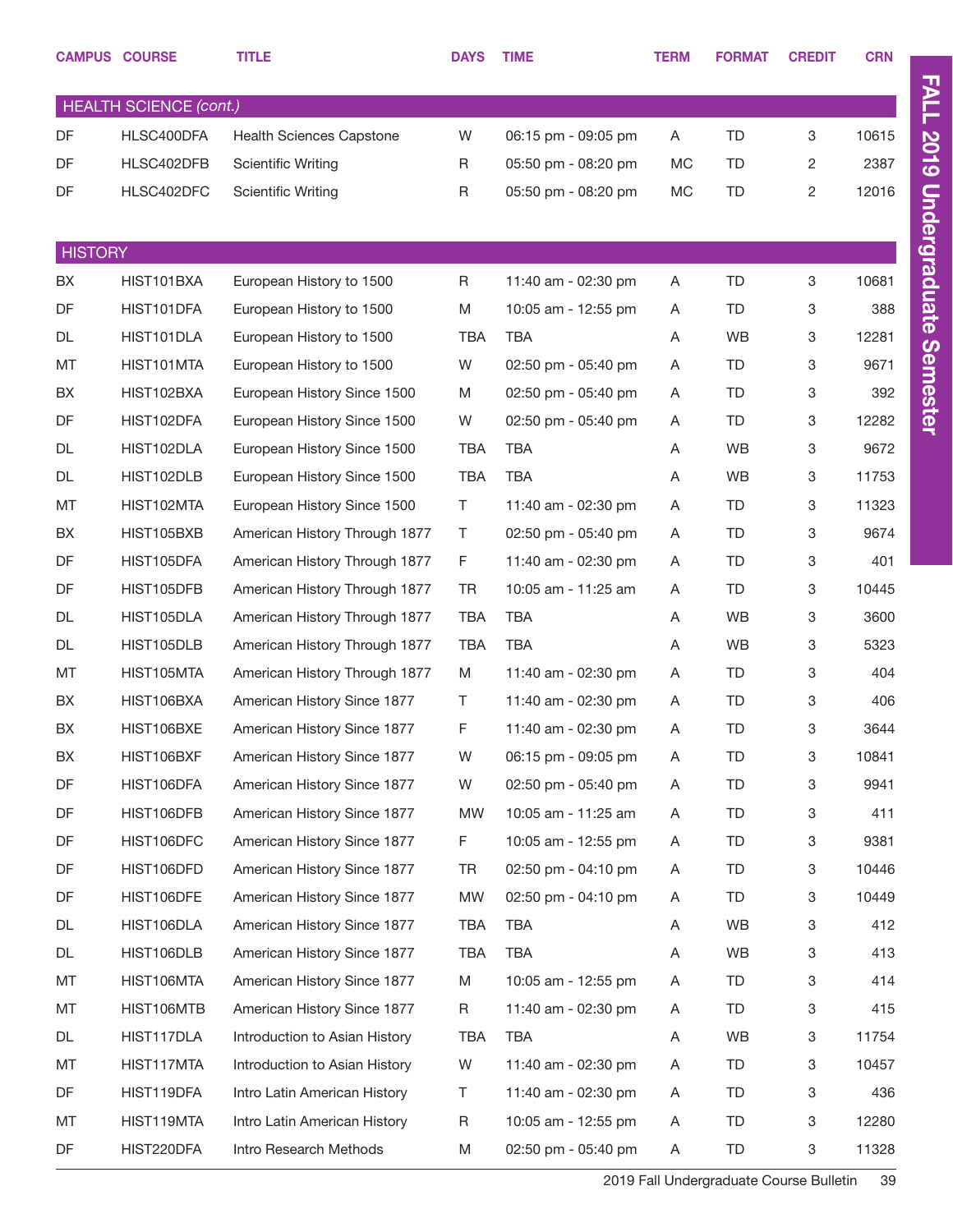|               | <b>CAMPUS COURSE</b>          | <b>TITLE</b>                   | <b>DAYS</b> | <b>TIME</b>         | <b>TERM</b> | <b>FORMAT</b> | <b>CREDIT</b> | <b>CRN</b> |
|---------------|-------------------------------|--------------------------------|-------------|---------------------|-------------|---------------|---------------|------------|
|               | HISTORY (cont.)               |                                |             |                     |             |               |               |            |
| MT            | HIST233MTA                    | History of the Middle East     | R           | 11:40 am - 02:30 pm | Α           | <b>TD</b>     | 3             | 12274      |
| DF            | HIST295DFA                    | Latin American Populisms       | W           | 11:40 am - 02:30 pm | Α           | <b>TD</b>     | 3             | 12275      |
| DF            | HIST308DFA                    | 19th Century Europe            | Τ           | 02:50 pm - 05:40 pm | A           | TD            | 3             | 12276      |
| DF            | HIST320DFA                    | Historiography/Historical Meth | M           | 02:50 pm - 05:40 pm | Α           | TD            | 3             | 12277      |
| DF            | HIST333DFA                    | Asia in Revolution             | R           | 02:50 pm - 05:40 pm | A           | TD            | 3             | 12278      |
| <b>DL</b>     | HIST379DLA                    | History of Family in America   | <b>TBA</b>  | <b>TBA</b>          | Α           | <b>WB</b>     | 3             | 12279      |
| <b>HONORS</b> |                               |                                |             |                     |             |               |               |            |
| DF            | CINQ190DFB                    | <b>Honors Critical Inquiry</b> | <b>TR</b>   | 10:05 am - 11:25 am | Α           | <b>TD</b>     | 3             | 11687      |
| DF            | ENGL191DFA                    | Honors English I               | Τ           | 11:40 am - 02:30 pm | A           | TD            | 3             | 9784       |
| DF            | HONR190DFB                    | <b>Honors Critical Inquiry</b> | <b>TR</b>   | 10:05 am - 11:25 am | Α           | <b>TD</b>     | 3             | 11686      |
| DF            | HONR191DFA                    | Honors English 1               | Τ           | 11:40 am - 02:30 pm | A           | TD            | 3             | 11688      |
| DF            | HONR193DFA                    | <b>Honors Mathematics</b>      | W           | 08:30 am - 11:20 am | Α           | <b>TD</b>     | 3             | 11711      |
| DF            | HONR194DFA                    | Honors Oral Communication      | <b>MW</b>   | 11:40 am - 01:00 pm | A           | TD            | 3             | 11714      |
| DF            | HONR490DF                     | Honors Capstone                | F           | 11:40 am - 02:30 pm | Α           | <b>TD</b>     | 3             | 12309      |
| DF            | HONR490DFA                    | Honors Capstone                | S           | 08:30 am - 11:20 am | A           | TD            | 3             | 11870      |
| DF            | MATH193DFA                    | <b>Honors Mathematics</b>      | W           | 08:30 am - 11:20 am | A           | TD            | 3             | 11710      |
| DF            | SPCM194DFA                    | Honors Oral Communication      | <b>MW</b>   | 11:40 am - 01:00 pm | Α           | <b>TD</b>     | 3             | 11713      |
|               | <b>INTERNATIONAL BUSINESS</b> |                                |             |                     |             |               |               |            |
| BX            | INBU250BXB                    | <b>International Business</b>  | M           | 06:15 pm - 09:05 pm | Α           | <b>TD</b>     | 3             | 9238       |
| DF            | INBU250DFA                    | <b>International Business</b>  | M           | 11:40 am - 02:30 pm | Α           | TD            | 3             | 9751       |
| DF            | INBU250DFB                    | <b>International Business</b>  | W           | 02:50 pm - 05:40 pm | Α           | TD            | 3             | 938        |
| DL            | INBU250DLA                    | <b>International Business</b>  | TBA         | <b>TBA</b>          | Α           | WB            | 3             | 940        |
| DL            | INBU250DLB                    | <b>International Business</b>  | <b>TBA</b>  | <b>TBA</b>          | A           | WB            | 3             | 10730      |
| MT            | INBU250MTB                    | <b>International Business</b>  | T           | 11:40 am - 02:30 pm | Α           | TD            | 3             | 7369       |
| DL            | INBU375DLA                    | <b>International Marketing</b> | TBA         | <b>TBA</b>          | A           | WB            | 3             | 6427       |
| DL            | INBU375DLB                    | <b>International Marketing</b> | TBA         | <b>TBA</b>          | A           | WB            | 3             | 10798      |
| DF            | INBU444DFA                    | International Management       | M           | 11:40 am - 02:30 pm | A           | TD            | 3             | 6415       |
| DL            | INBU447DLA                    | <b>International Finance</b>   | TBA         | <b>TBA</b>          | Α           | WB            | 3             | 928        |
| DL            | INBU447DLB                    | <b>International Finance</b>   | TBA         | <b>TBA</b>          | A           | WB            | 3             | 9883       |
| DL            | INBU450DLA                    | Applied Res Analysis-Int'l Bus | TBA         | <b>TBA</b>          | A           | WB            | 3             | 8236       |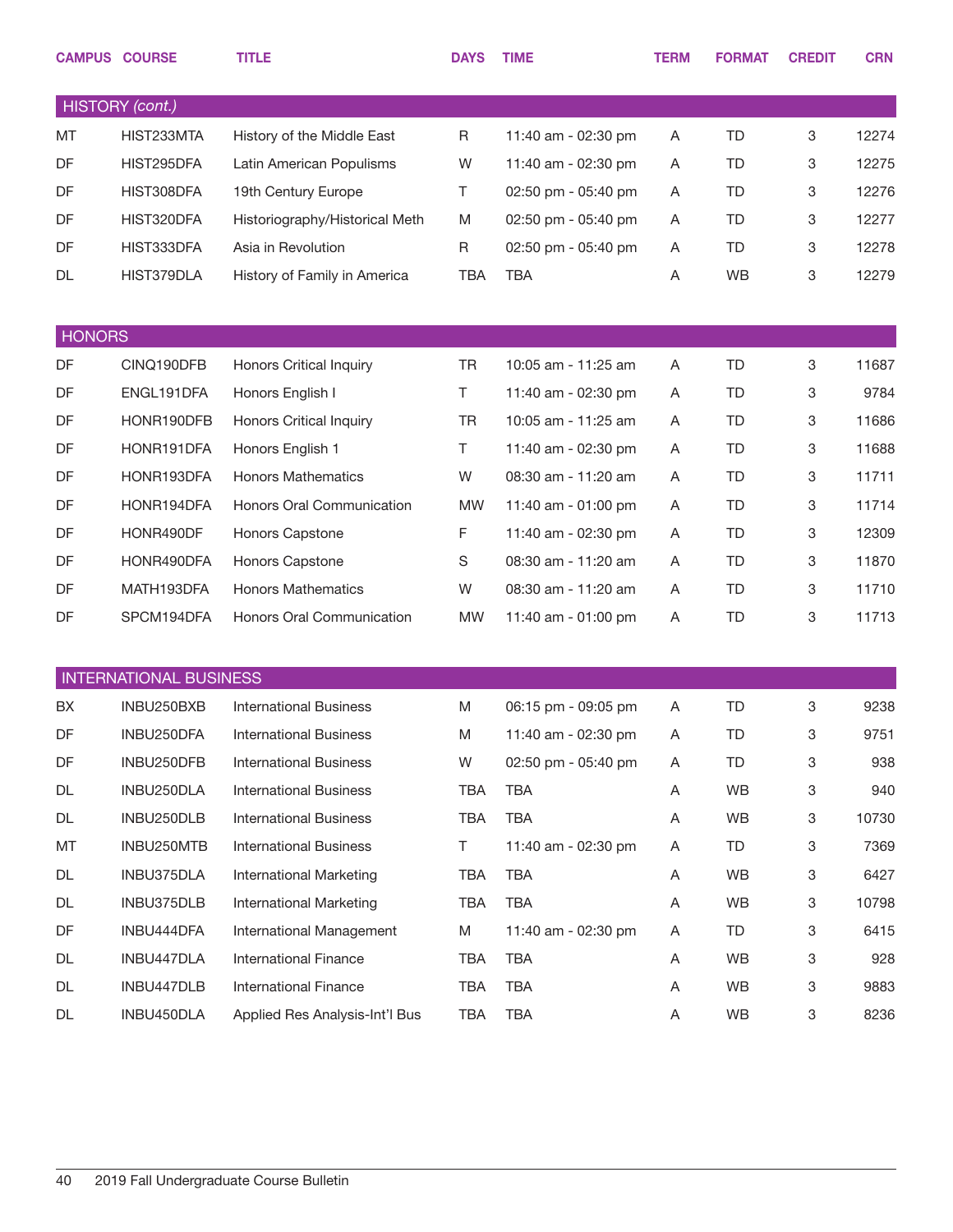|                | <b>CAMPUS COURSE</b>           | TITLE                          | <b>DAYS</b> | <b>TIME</b>           | <b>TERM</b> | <b>FORMAT</b> | <b>CREDIT</b>             | <b>CRN</b> |
|----------------|--------------------------------|--------------------------------|-------------|-----------------------|-------------|---------------|---------------------------|------------|
|                | <b>INTERNATIONAL RELATIONS</b> |                                |             |                       |             |               |                           |            |
| MT             | IRDP110MTA                     | <b>World Cultures</b>          | M           | 11:40 am - 02:30 pm   | A           | <b>TD</b>     | 3                         | 9125       |
| DF             | IRDP252DFA                     | Globalization                  | T.          | 11:40 am - 02:30 pm   | A           | <b>TD</b>     | 3                         | 12173      |
| DF             | IRDP295DFA                     | International Law              | F           | 08:30 am - 11:20 am   | A           | <b>TD</b>     | 3                         | 7263       |
| MT             | IRDP295MTA                     | International Law              | F           | 08:30 am - 11:20 am   | A           | <b>TD</b>     | 3                         | 11360      |
| DF             | IRDP340DFB                     | Art & Science Int'l Relations  | R           | 11:40 am - 02:30 pm   | A           | <b>TD</b>     | 3                         | 11436      |
| DF             | IRDP356DFB                     | Int'l Negotiations & Diplomacy | M           | 02:50 pm - 05:40 pm   | A           | TD            | 3                         | 11363      |
| DF             | IRDP372DFA                     | International Org Fundamentals | F           | 02:50 pm - 05:40 pm   | A           | <b>TD</b>     | 3                         | 9199       |
| MT             | IRDP372MTA                     | International Org Fundamentals | F           | 02:50 pm - 05:40 pm   | A           | TD            | 3                         | 11120      |
| DF             | IRDP471DFA                     | Capstone Project I             | F           | 11:40 am - 02:30 pm   | Α           | <b>TD</b>     | 3                         | 9739       |
|                |                                |                                |             |                       |             |               |                           |            |
| <b>ITALIAN</b> |                                |                                |             |                       |             |               |                           |            |
| BX             | ITAL115BXB                     | Italian for Communication      | TR          | 11:40 am - 01:00 pm   | A           | <b>TD</b>     | 3                         | 10440      |
| DF             | ITAL115DFA                     | Italian for Communication      | <b>MW</b>   | 11:40 am - 01:00 pm   | A           | <b>TD</b>     | 3                         | 542        |
| DF             | ITAL115DFB                     | Italian for Communication      | W           | 06:15 pm - 09:05 pm   | A           | <b>TD</b>     | 3                         | 10635      |
| DF             | ITAL115DFC                     | Italian for Communication      | <b>MW</b>   | 10:05 am - 11:25 am   | A           | <b>TD</b>     | 3                         | 6227       |
| <b>DL</b>      | ITAL115DLA                     | Italian for Communication      | TBA         | <b>TBA</b>            | Α           | <b>WB</b>     | 3                         | 7623       |
| MT             | ITAL115MTA                     | Italian for Communication      | <b>TR</b>   | 10:05 am - 11:25 am   | Α           | <b>TD</b>     | 3                         | 3937       |
| DF             | ITAL116DFA                     | Communicating in Italian       | <b>MW</b>   | 02:50 pm - 04:10 pm   | A           | <b>TD</b>     | 3                         | 544        |
| DF             | ITAL116DFB                     | Communicating in Italian       | <b>MW</b>   | 08:30 am - 09:50 am   | A           | <b>TD</b>     | 3                         | 12268      |
| <b>DL</b>      | ITAL116DLA                     | Communicating in Italian       | <b>TBA</b>  | <b>TBA</b>            | Α           | <b>WB</b>     | 3                         | 8292       |
| DF             | ITAL2150DF                     | Intermediate Italian I         | <b>MW</b>   | 08:30 am - 09:50 am   | A           | <b>TD</b>     | 3                         | 12267      |
|                |                                |                                |             |                       |             |               |                           |            |
|                | <b>JUNIOR SEMINAR</b>          |                                |             |                       |             |               |                           |            |
| BX             | JRSM301BXA                     | Junior Seminar                 | $\mathbb S$ | 10:05 am - 12:55 pm   | Α           | TD            | $\ensuremath{\mathsf{3}}$ | 2352       |
| BX             | JRSM301BXB                     | Junior Seminar                 | W           | 06:15 pm - 09:05 pm   | A           | <b>TD</b>     | 3                         | 2353       |
| BX             | JRSM301BXC                     | Junior Seminar                 | S           | 11:40 am - 02:30 pm   | Α           | TD            | 3                         | 2354       |
| BX             | JRSM301BXD                     | Junior Seminar                 | M           | 06:15 pm - 09:05 pm   | A           | TD            | 3                         | 2355       |
| BX             | JRSM301BXF                     | Junior Seminar                 | W           | 02:50 pm - 05:40 pm   | A           | TD            | 3                         | 7422       |
| BX             | JRSM301BXG                     | Junior Seminar                 | T.          | 06:15 pm - 09:05 pm   | A           | TD            | 3                         | 4067       |
| DF             | JRSM301DFA                     | Junior Seminar                 | <b>TR</b>   | $01:15$ pm - 02:35 pm | A           | TD            | 3                         | 2356       |
| DF             | JRSM301DFB                     | Junior Seminar                 | <b>TR</b>   | 10:05 am - 11:25 am   | A           | TD            | 3                         | 2357       |
| DF             | JRSM301DFD                     | Junior Seminar                 | R           | 06:15 pm - 09:05 pm   | A           | TD            | 3                         | 2359       |
| DF             | JRSM301DFE                     | Junior Seminar                 | R           | 11:40 am - 02:30 pm   | A           | TD            | 3                         | 3487       |
| DF             | JRSM301DFF                     | Junior Seminar                 | R           | 02:50 pm - 05:40 pm   | A           | TD            | 3                         | 4572       |
| DF             | JRSM301DFH                     | Junior Seminar                 | F           | 08:30 am - 11:20 am   | A           | TD            | 3                         | 4778       |
| DF             | JRSM301DFI                     | Junior Seminar                 | F           | 11:40 am - 02:30 pm   | A           | TD            | 3                         | 6761       |
| DF             | JRSM301DFK                     | Junior Seminar                 | W           | 11:40 am - 02:30 pm   | A           | TD            | 3                         | 8261       |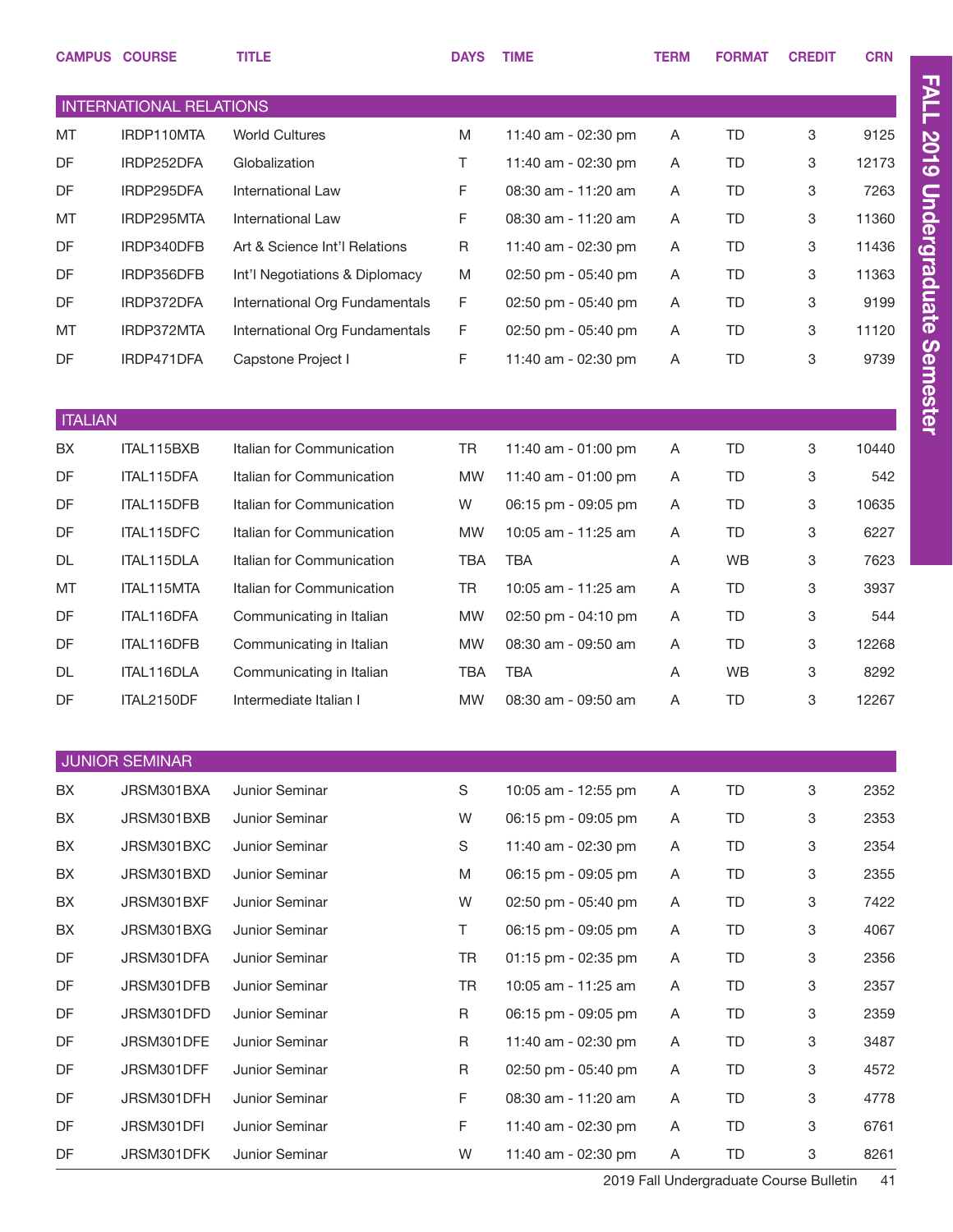|            | <b>CAMPUS COURSE</b>   | <b>TITLE</b>                   | <b>DAYS</b> | <b>TIME</b>         | <b>TERM</b> | <b>FORMAT</b> | <b>CREDIT</b> | <b>CRN</b> |
|------------|------------------------|--------------------------------|-------------|---------------------|-------------|---------------|---------------|------------|
|            | JUNIOR SEMINAR (cont.) |                                |             |                     |             |               |               |            |
| DF         | JRSM301DFM             | Junior Seminar                 | W           | 02:50 pm - 05:40 pm | Α           | <b>TD</b>     | 3             | 8262       |
| DF         | JRSM301DFO             | Junior Seminar                 | M           | 02:50 pm - 05:40 pm | A           | TD            | 3             | 10520      |
| DL         | JRSM301DLA             | Junior Seminar                 | <b>TBA</b>  | <b>TBA</b>          | Α           | WB            | 3             | 2360       |
| DL         | JRSM301DLB             | Junior Seminar                 | <b>TBA</b>  | <b>TBA</b>          | Α           | <b>WB</b>     | 3             | 2361       |
| DL         | JRSM301DLC             | Junior Seminar                 | <b>TBA</b>  | <b>TBA</b>          | Α           | WB            | 3             | 2362       |
| DL         | JRSM301DLD             | Junior Seminar                 | <b>TBA</b>  | <b>TBA</b>          | Α           | <b>WB</b>     | 3             | 2363       |
| DL         | JRSM301DLE             | Junior Seminar                 | <b>TBA</b>  | <b>TBA</b>          | Α           | WB            | 3             | 2364       |
| DL         | JRSM301DLF             | Junior Seminar                 | <b>TBA</b>  | <b>TBA</b>          | Α           | <b>WB</b>     | 3             | 9423       |
| DL         | JRSM301DLG             | Junior Seminar                 | <b>TBA</b>  | <b>TBA</b>          | Α           | WB            | 3             | 10987      |
| DL         | JRSM301DLH             | Junior Seminar                 | <b>TBA</b>  | <b>TBA</b>          | Α           | <b>WB</b>     | 3             | 9546       |
| DL         | JRSM301DLJ             | Junior Seminar                 | <b>TBA</b>  | <b>TBA</b>          | Α           | WB            | 3             | 4674       |
| DL         | JRSM301DLK             | Junior Seminar                 | TBA         | <b>TBA</b>          | Α           | <b>WB</b>     | 3             | 4675       |
| DL         | JRSM301DLM             | Junior Seminar                 | <b>TBA</b>  | <b>TBA</b>          | Α           | WB            | 3             | 6946       |
| DL         | JRSM301DLN             | Junior Seminar                 | TBA         | <b>TBA</b>          | Α           | <b>WB</b>     | 3             | 6947       |
| DL         | JRSM301DLO             | Junior Seminar                 | <b>TBA</b>  | <b>TBA</b>          | Α           | WB            | 3             | 7725       |
| DL         | JRSM301DLP             | Junior Seminar                 | <b>TBA</b>  | <b>TBA</b>          | Α           | <b>WB</b>     | 3             | 7900       |
| DL         | JRSM301DLQ             | Junior Seminar                 | <b>TBA</b>  | <b>TBA</b>          | Α           | WB            | 3             | 11616      |
| MT         | JRSM301MTB             | Junior Seminar                 | S           | 11:40 am - 02:30 pm | Α           | TD            | 3             | 2413       |
| MT         | JRSM301MTC             | Junior Seminar                 | W           | 06:15 pm - 09:05 pm | Α           | TD            | 3             | 4596       |
| YH         | JRSM301YHA             | Junior Seminar                 | $\mathsf R$ | 06:15 pm - 09:05 pm | Α           | <b>TD</b>     | 3             | 2367       |
|            |                        |                                |             |                     |             |               |               |            |
| <b>LAW</b> |                        |                                |             |                     |             |               |               |            |
| BX         | LAWS130BXA             | Intro Legal Studies            | T.          | 11:40 am - 02:30 pm | A           | <b>TD</b>     | 3             | 11130      |
| DF         | LAWS130DFA             | Intro Legal Studies            | F           | 08:30 am - 11:20 am | Α           | TD            | 3             | 5171       |
| DF         | LAWS203DFA             | Law of Evidence                | M           | 08:30 am - 11:20 am | Α           | TD            | 3             | 11675      |
| DF         | LAWS210DFA             | <b>Exploring the NY Courts</b> | W           | 08:30 am - 11:20 am | Α           | TD            | 3             | 8354       |
| BX         | LAWS220BXA             | The Art of Legal Reasoning     | S           | 11:40 am - 02:30 pm | A           | TD            | 3             | 1688       |
| MT         | LAWS234MTA             | Criminal Law                   | W           | 11:40 am - 02:30 pm | Α           | <b>TD</b>     | 3             | 12177      |
| DL         | LAWS250DLA             | <b>Criminal Procedure</b>      | <b>TBA</b>  | <b>TBA</b>          | Α           | WB            | 3             | 1882       |
| BX         | LAWS255BXA             | Managing Human Conflict I      | $\mathbb S$ | 08:30 am - 11:20 am | A           | TD            | 3             | 1714       |
| BX         | LAWS255BXB             | Managing Human Conflict I      | $\mathsf R$ | 08:30 am - 11:20 am | A           | <b>TD</b>     | 3             | 5380       |
| BX         | LAWS255BXC             | Managing Human Conflict I      | MW          | 05:50 pm - 08:20 pm | В           | TD            | 3             | 10818      |
| DF         | LAWS255DFA             | Managing Human Conflict I      | W           | 11:40 am - 02:30 pm | A           | TD            | 3             | 1720       |
| DF         | LAWS255DFB             | Managing Human Conflict I      | F           | 11:40 am - 02:30 pm | A           | TD            | 3             | 6321       |
| DF         | LAWS255DFC             | Managing Human Conflict I      | <b>TR</b>   | 08:30 am - 09:50 am | A           | TD            | 3             | 8350       |
| DL         | LAWS255DLA             | Managing Human Conflict I      | <b>TBA</b>  | <b>TBA</b>          | Α           | WB            | 3             | 1727       |
| DL         | LAWS255DLB             | Managing Human Conflict I      | <b>TBA</b>  | <b>TBA</b>          | Α           | WB            | $\mathbf 3$   | 5807       |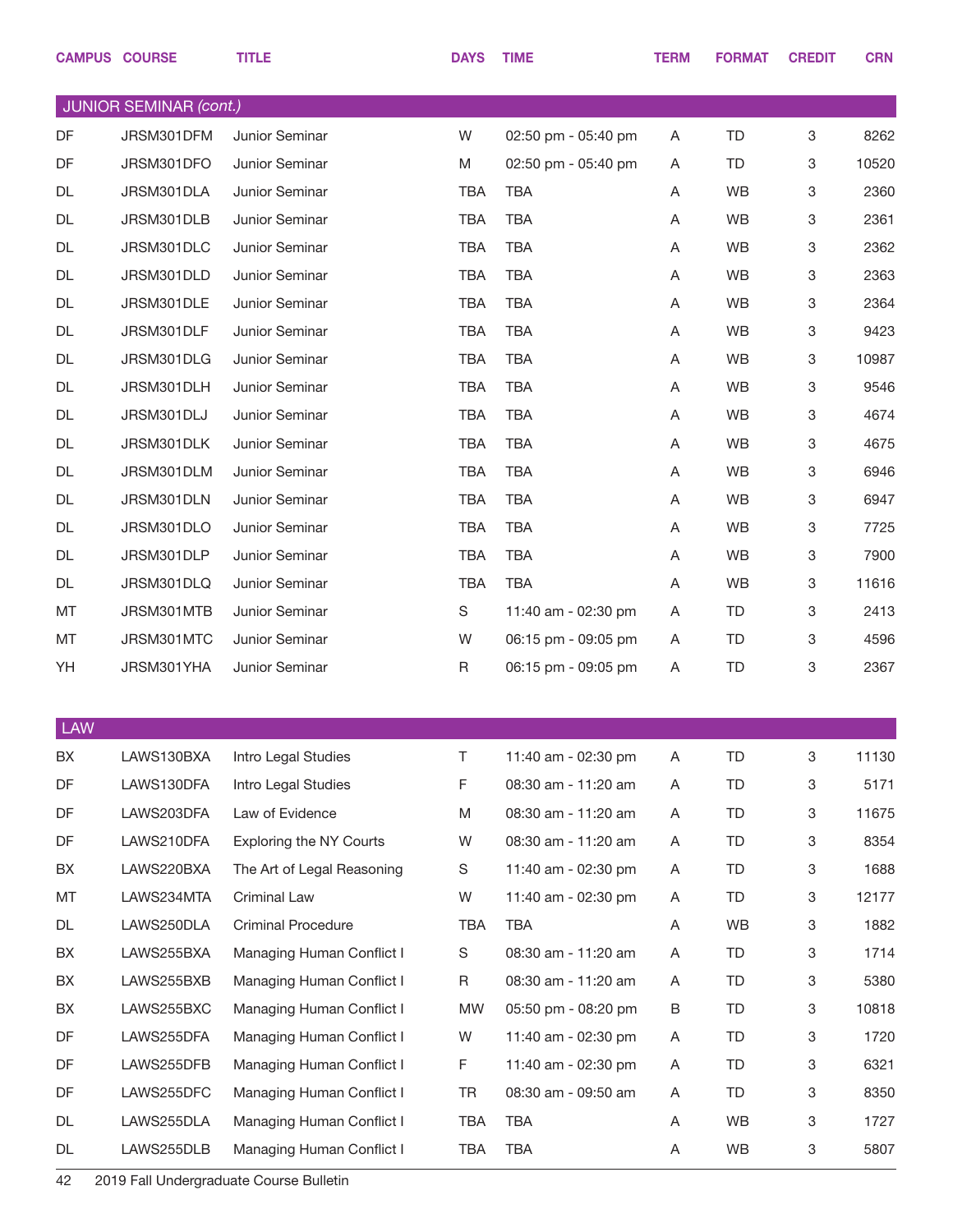|                   | <b>CAMPUS COURSE</b>       | <b>TITLE</b>                           | <b>DAYS</b> | <b>TIME</b>         | <b>TERM</b> | <b>FORMAT</b> | <b>CREDIT</b> | <b>CRN</b> |
|-------------------|----------------------------|----------------------------------------|-------------|---------------------|-------------|---------------|---------------|------------|
| LAW (cont.)       |                            |                                        |             |                     |             |               |               |            |
| <b>MT</b>         | LAWS255MTA                 | Managing Human Conflict I              | <b>TR</b>   | 05:50 pm - 08:20 pm | B           | <b>TD</b>     | 3             | 1731       |
| MT                | LAWS255MTB                 | Managing Human Conflict I              | M           | 11:40 am - 02:30 pm | Α           | <b>TD</b>     | 3             | 1904       |
| BX                | LAWS256BXA                 | Managing Human Conflict II             | <b>MW</b>   | 05:50 pm - 08:20 pm | MC          | <b>TD</b>     | 3             | 12181      |
| DF                | LAWS256DFA                 | Managing Human Conflict II             | W           | 06:15 pm - 09:05 pm | Α           | <b>TD</b>     | 3             | 10812      |
| MT                | LAWS256MTA                 | Managing Human Conflict II             | TR          | 05:50 pm - 08:20 pm | <b>MC</b>   | <b>TD</b>     | 3             | 7656       |
| DF                | LAWS295DFA                 | <b>International Law</b>               | F           | 08:30 am - 11:20 am | Α           | <b>TD</b>     | 3             | 7323       |
| DF                | LAWS295DFB                 | Ldrshp Skills & Soc Justice            | M           | 06:15 pm - 09:05 pm | Α           | <b>TD</b>     | 3             | 11115      |
| MT                | LAWS295MTA                 | International Law                      | F           | 08:30 am - 11:20 am | Α           | <b>TD</b>     | 3             | 11359      |
| DL                | LAWS310DLA                 | Intro Law School Experience            | <b>TBA</b>  | <b>TBA</b>          | A           | <b>WB</b>     | 3             | 9127       |
| DF                | LAWS361DFA                 | <b>Constitutional Law &amp; Policy</b> | Τ           | 11:40 am - 02:30 pm | Α           | <b>TD</b>     | 3             | 8355       |
|                   | LIFE ACHIEVEMENT PORTFOLIO |                                        |             |                     |             |               |               |            |
| DL                | LFAC301DLA                 | Life Achievement Portfolio             | <b>TBA</b>  | <b>TBA</b>          | A           | <b>WB</b>     | 3             | 10710      |
| DL                | LFAC301DLB                 | Life Achievement Portfolio             | <b>TBA</b>  | <b>TBA</b>          | Α           | <b>WB</b>     | 3             | 11938      |
|                   |                            |                                        |             |                     |             |               |               |            |
| <b>MANAGEMENT</b> |                            |                                        |             |                     |             |               |               |            |
| BX                | MGMT225BXA                 | Principles of Management               | R           | 08:30 am - 11:20 am | Α           | <b>TD</b>     | 3             | 959        |
| <b>BX</b>         | MGMT225BXB                 | Principles of Management               | W           | 06:15 pm - 09:05 pm | A           | TD            | 3             | 10309      |
| DF                | MGMT225DFA                 | Principles of Management               | W           | 08:30 am - 11:20 am | A           | <b>TD</b>     | 3             | 960        |
| DF                | MGMT225DFB                 | Principles of Management               | R           | 02:50 pm - 05:40 pm | A           | <b>TD</b>     | 3             | 8228       |
| DF                | MGMT225DFC                 | Principles of Management               | W           | 06:15 pm - 09:05 pm | Α           | TD            | 3             | 7615       |
| DF                | MGMT225DFD                 | Principles of Management               | M           | 11:40 am - 02:30 pm | Α           | TD            | 3             | 12302      |
| DF                | MGMT225DFI                 | Principles of Management               | W           | 08:30 am - 11:20 am | Α           | TD            | 3             | 9956       |
| DL                | MGMT225DLA                 | Principles of Management               | TBA         | TBA                 | Α           | WB            | 3             | 962        |
| DL                | MGMT225DLB                 | Principles of Management               | <b>TBA</b>  | TBA                 | Α           | WB            | 3             | 5954       |
| MT                | MGMT225MTA                 | Principles of Management               | T.          | 02:50 pm - 05:40 pm | Α           | TD            | 3             | 963        |
| MT                | MGMT225MTB                 | Principles of Management               | R           | 02:50 pm - 05:40 pm | A           | TD            | 3             | 11763      |
| MT                | MGMT225MTC                 | Principles of Management               | R           | 11:40 am - 02:30 pm | Α           | TD            | 3             | 11762      |
| BX                | MGMT255BXA                 | Info Systems for Mgmnt                 | R           | 11:40 am - 02:30 pm | Α           | TD            | 3             | 7372       |
| DF                | MGMT255DFA                 | Info Systems for Mgmnt                 | F           | 08:30 am - 11:20 am | Α           | <b>TD</b>     | 3             | 6414       |
| DF                | MGMT255DFB                 | Info Systems for Mgmnt                 | M           | 08:30 am - 11:20 am | Α           | TD            | 3             | 10513      |
| DF                | MGMT255DFC                 | Info Systems for Mgmnt                 | W           | 06:15 pm - 09:05 pm | Α           | TD            | 3             | 12313      |
| DL                | MGMT255DLA                 | Info Systems for Mgmnt                 | TBA         | TBA                 | Α           | WB            | 3             | 10704      |
| MT                | MGMT255MTA                 | Info Systems for Mgmnt                 | W           | 08:30 am - 11:20 am | Α           | TD            | 3             | 6560       |
| DF                | MGMT325DFA                 | <b>Business of Persuasion</b>          | M           | 11:40 am - 02:30 pm | Α           | TD            | 3             | 12312      |
| BX                | MGMT340BXA                 | Organizational Behavior                | Τ           | 08:30 am - 11:20 am | Α           | <b>TD</b>     | 3             | 12323      |
| DF                | MGMT340DFA                 | Organizational Behavior                | R           | 08:30 am - 11:20 am | A           | <b>TD</b>     | 3             | 966        |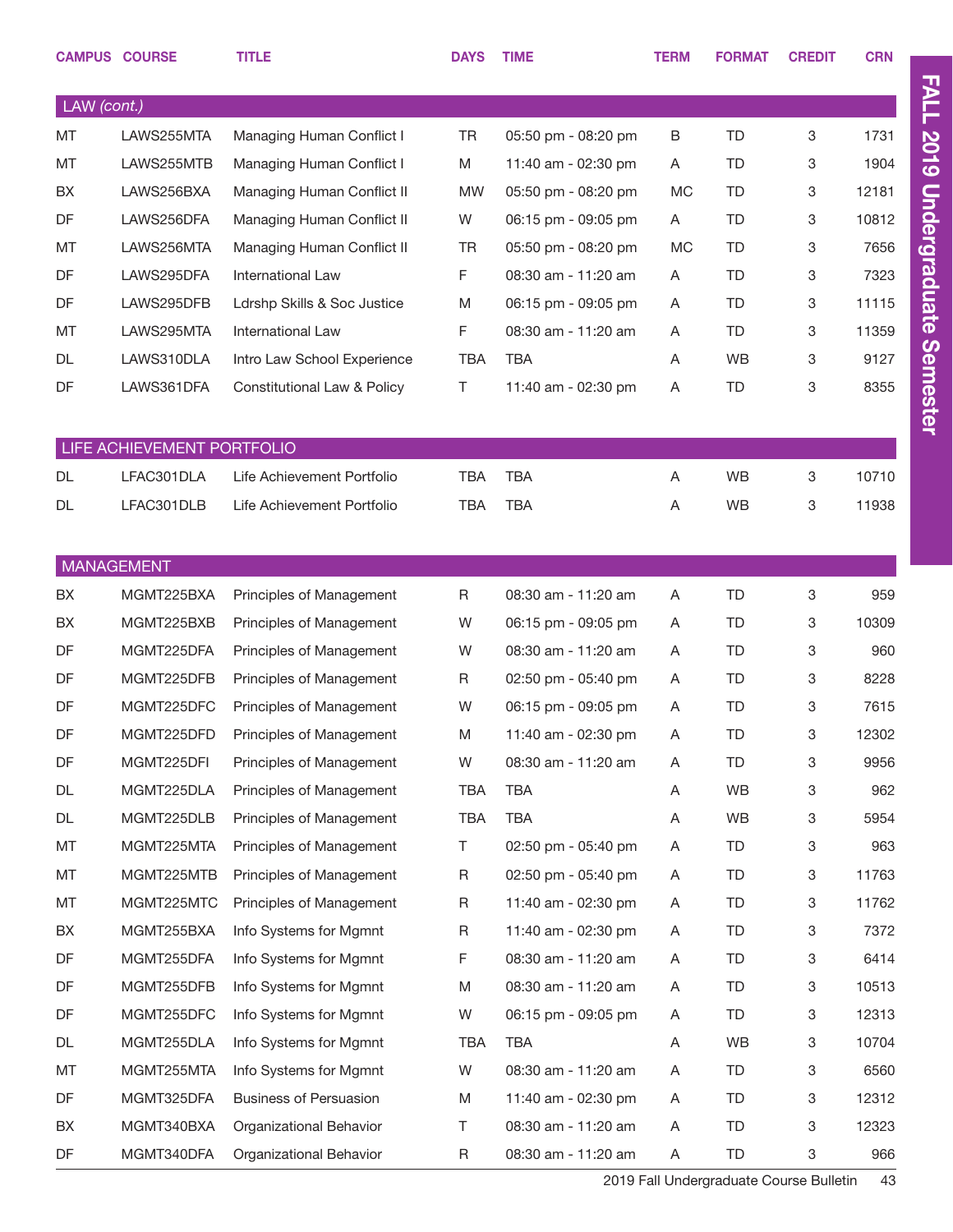|                  | <b>CAMPUS COURSE</b> | <b>TITLE</b>                   | <b>DAYS</b> | <b>TIME</b>         | <b>TERM</b> | <b>FORMAT</b> | <b>CREDIT</b>             | <b>CRN</b> |
|------------------|----------------------|--------------------------------|-------------|---------------------|-------------|---------------|---------------------------|------------|
|                  | MANAGEMENT (cont.)   |                                |             |                     |             |               |                           |            |
| DF               | MGMT340DFB           | Organizational Behavior        | M           | 06:15 pm - 09:05 pm | Α           | <b>TD</b>     | 3                         | 9990       |
| <b>DL</b>        | MGMT340DLA           | Organizational Behavior        | <b>TBA</b>  | <b>TBA</b>          | Α           | WB            | 3                         | 967        |
| DL               | MGMT340DLB           | Organizational Behavior        | <b>TBA</b>  | <b>TBA</b>          | A           | WB            | 3                         | 10705      |
| DL               | MGMT340DLC           | Organizational Behavior        | <b>TBA</b>  | <b>TBA</b>          | Α           | <b>WB</b>     | 3                         | 10725      |
| DL               | MGMT340DLD           | Organizational Behavior        | <b>TBA</b>  | <b>TBA</b>          | Α           | WB            | 3                         | 10808      |
| MT               | MGMT340MTB           | Organizational Behavior        | W           | 06:15 pm - 09:05 pm | A           | TD            | 3                         | 7642       |
| DL               | MGMT345DLA           | Organizational & Indust Psych. | <b>TBA</b>  | <b>TBA</b>          | A           | WB            | 3                         | 11170      |
| DL               | MGMT345DLB           | Organizational & Indust Psych. | <b>TBA</b>  | <b>TBA</b>          | Α           | WB            | 3                         | 7374       |
| DF               | MGMT446DFA           | Human Resource Management      | T           | 06:15 pm - 09:05 pm | Α           | <b>TD</b>     | 3                         | 10639      |
| DL               | MGMT446DLA           | Human Resource Management      | <b>TBA</b>  | <b>TBA</b>          | Α           | <b>WB</b>     | 3                         | 982        |
| BX               | MGMT450BXA           | App Res Analysis Management    | W           | 06:15 pm - 09:05 pm | Α           | <b>TD</b>     | 3                         | 10315      |
| DF               | MGMT450DFA           | App Res Analysis Management    | M           | 11:40 am - 02:30 pm | A           | TD            | 3                         | 9037       |
| DL               | MGMT450DLA           | App Res Analysis Management    | <b>TBA</b>  | <b>TBA</b>          | Α           | WB            | 3                         | 11267      |
| BX               | MGMT460BXA           | Strategic Management           | W           | 11:40 am - 02:30 pm | Α           | TD            | 3                         | 7610       |
| DF               | MGMT460DFA           | Strategic Management           | Τ           | 06:15 pm - 09:05 pm | Α           | <b>TD</b>     | 3                         | 12303      |
| DF               | MGMT460DFB           | Strategic Management           | W           | 08:30 am - 11:20 am | A           | <b>TD</b>     | 3                         | 10317      |
| DF               | MGMT460DFC           | Strategic Management           | Τ           | 02:50 pm - 05:40 pm | A           | <b>TD</b>     | 3                         | 10512      |
| DL               | MGMT460DLA           | Strategic Management           | <b>TBA</b>  | <b>TBA</b>          | A           | <b>WB</b>     | 3                         | 987        |
| DL               | MGMT460DLB           | Strategic Management           | <b>TBA</b>  | <b>TBA</b>          | Α           | WB            | 3                         | 9321       |
| MT               | MGMT460MTA           | Strategic Management           | M           | 11:40 am - 02:30 pm | Α           | TD            | 3                         | 12304      |
| <b>MARKETING</b> |                      |                                |             |                     |             |               |                           |            |
| BX               | MKTG220BXA           | Principles of Marketing        | R           | 11:40 am - 02:30 pm | Α           | <b>TD</b>     | $\ensuremath{\mathsf{3}}$ | 990        |
| DF               | MKTG220DFA           | Principles of Marketing        | W           | 11:40 am - 02:30 pm | Α           | <b>TD</b>     | 3                         | 992        |
| DF               | MKTG220DFB           | Principles of Marketing        | R           | 02:50 pm - 05:40 pm | Α           | TD            | 3                         | 10811      |
| DF               | MKTG220DFC           | Principles of Marketing        | M           | 11:40 am - 02:30 pm | A           | <b>TD</b>     | $\ensuremath{\mathsf{3}}$ | 11863      |
| DF               | MKTG220DFD           | Principles of Marketing        | M           | 02:50 pm - 05:40 pm | A           | TD            | 3                         | 11864      |
| DL               | MKTG220DLA           | Principles of Marketing        | TBA         | <b>TBA</b>          | Α           | WB            | 3                         | 993        |
| MT               | MKTG220MTA           | Principles of Marketing        | W           | 11:40 am - 02:30 pm | Α           | TD            | 3                         | 7455       |
| DF               | MKTG344DFA           | Advertising                    | T.          | 02:50 pm - 05:40 pm | A           | TD            | 3                         | 10707      |
| DL               | MKTG344DLA           | Advertising                    | <b>TBA</b>  | <b>TBA</b>          | Α           | WB            | 3                         | 3208       |
| MT               | MKTG344MTA           | Advertising                    | W           | 02:50 pm - 05:40 pm | A           | TD.           | 3                         | 11172      |
| DF               | MKTG345DFA           | Digital Marketing              | M           | 06:15 pm - 09:05 pm | Α           | TD            | 3                         | 9841       |
| DL               | MKTG345DLA           | Digital Marketing              | <b>TBA</b>  | <b>TBA</b>          | Α           | WB            | 3                         | 12306      |
| DF               | MKTG348DFA           | Art of Selling                 | T.          | 11:40 am - 02:30 pm | A           | TD            | 3                         | 9210       |
| DF               | MKTG350DFA           | Media and Entertainment        | W           | 11:40 am - 02:30 pm | Α           | TD.           | 3                         | 11175      |
| DF               | MKTG440DFA           | Marketing Research             | Τ           | 11:40 am - 02:30 pm | A           | TD            | $\mathbf 3$               | 7619       |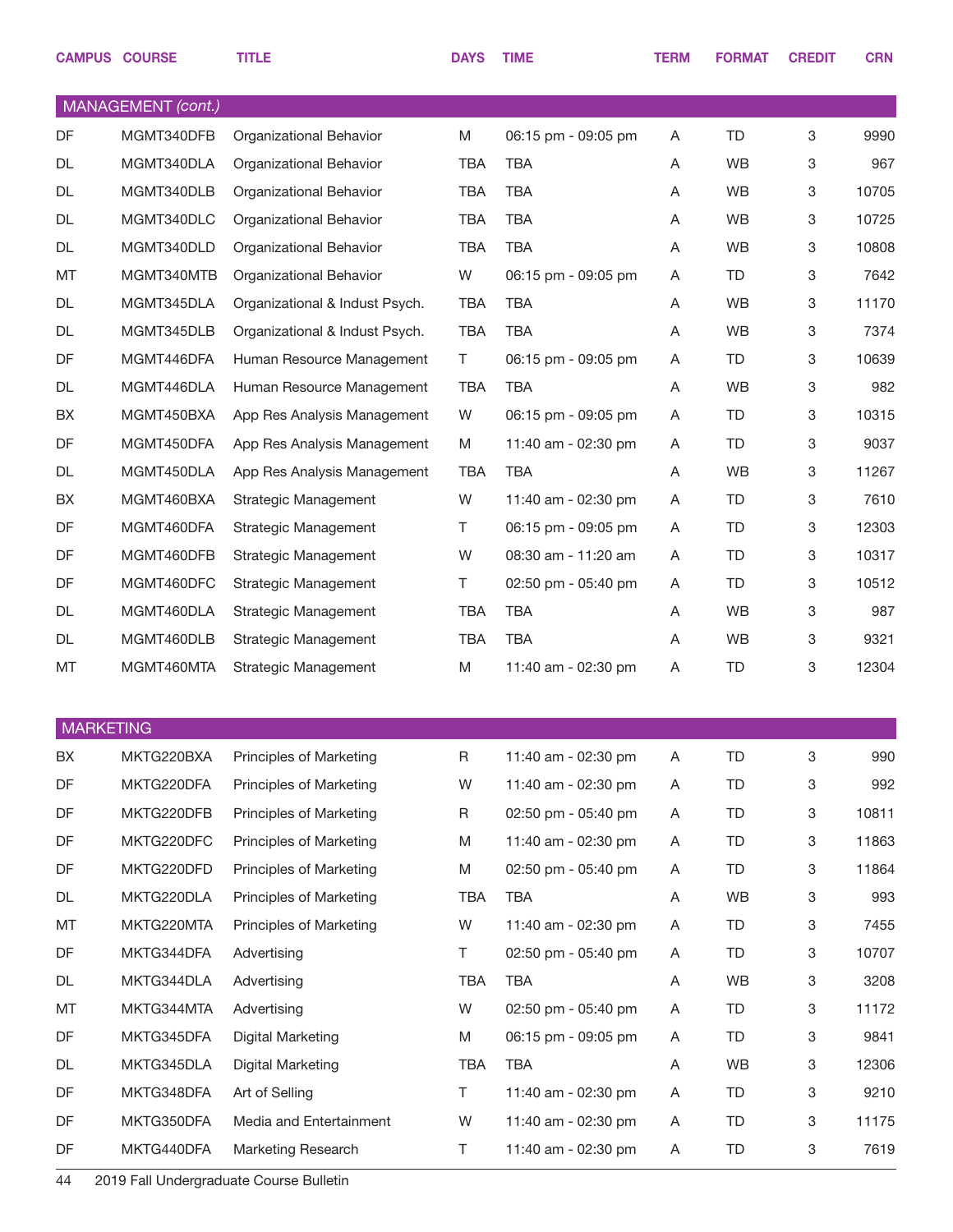|           | <b>CAMPUS COURSE</b>     | <b>TITLE</b>                       | <b>DAYS</b>     | <b>TIME</b>                                | <b>TERM</b> | <b>FORMAT</b>          | <b>CREDIT</b> | <b>CRN</b>   |
|-----------|--------------------------|------------------------------------|-----------------|--------------------------------------------|-------------|------------------------|---------------|--------------|
|           | MARKETING (cont.)        |                                    |                 |                                            |             |                        |               |              |
| DF        | MKTG442DFA               | Marketing Strategy & Branding      | M               | 02:50 pm - 05:40 pm                        | Α           | <b>TD</b>              | 3             | 9355         |
| DL        | MKTG442DLA               | Marketing Strategy & Branding      | <b>TBA</b>      | <b>TBA</b>                                 | Α           | <b>WB</b>              | 3             | 1006         |
| MT        | MKTG442MTA               | Marketing Strategy & Branding      | M               | 06:15 pm - 09:05 pm                        | Α           | <b>TD</b>              | 3             | 12314        |
| DF        | MKTG450DFA               | Applied Res Analysis in MKT        | W               | 11:40 am - 02:30 pm                        | Α           | <b>TD</b>              | 3             | 9038         |
|           |                          |                                    |                 |                                            |             |                        |               |              |
|           | <b>MATHEMATICS</b>       |                                    |                 |                                            |             |                        |               |              |
| BX        | MATH115BXC               | Math for Liberal Arts              | <b>TF</b>       | 11:40 am - 01:40 pm                        | Α           | <b>TD</b>              | 3             | 10570        |
| BX        | MATH115BXD               | Math for Liberal Arts              | TR              | 06:15 pm - 08:15 pm                        | Α           | <b>TD</b>              | 3             | 10738        |
| DF        | MATH115DFG               | Math for Liberal Arts              | <b>MR</b>       | 02:50 pm - 04:50 pm                        | A           | TD                     | 3             | 10734        |
| DF        | MATH115DFH               | Math for Liberal Arts              | <b>TF</b>       | 02:50 pm - 04:50 pm                        | Α           | <b>TD</b>              | 3             | 10733        |
| DF        | MATH115DFI               | Math for Liberal Arts              | <b>MW</b>       | 06:15 pm - 08:15 pm                        | A           | TD                     | 3             | 10739        |
| DF        | MATH115DFJ               | Math for Liberal Arts              | TR              | 06:15 pm - 08:15 pm                        | A           | <b>TD</b>              | 3             | 10386        |
| <b>DL</b> | MATH115DLA               | Math for Liberal Arts              | <b>TBA</b>      | <b>TBA</b>                                 | Α           | WB                     | 3             | 10711        |
| DL        | MATH115DLB               | Math for Liberal Arts              | <b>TBA</b>      | <b>TBA</b>                                 | Α           | WB                     | 3             | 10712        |
| DL        | MATH115DLC               | Math for Liberal Arts              | <b>TBA</b>      | <b>TBA</b>                                 | A           | WB                     | 3             | 10713        |
| MT        | MATH115MTB               | Math for Liberal Arts              | MR              | 08:30 am - 10:30 am                        | Α           | TD                     | 3             | 10571        |
| BX        | MATH116BXA               | College Algebra                    | TF              | 08:30 am - 10:30 am                        | A           | TD                     | 3             | 10574        |
| BX        | MATH116BXB               | College Algebra                    | <b>MR</b>       | 11:40 am - 01:40 pm                        | Α           | <b>TD</b>              | 3             | 10525        |
| BX        | MATH116BXC               | College Algebra                    | <b>MR</b>       | 02:50 pm - 04:50 pm                        | A           | <b>TD</b>              | 3             | 10575        |
| BX        | MATH116BXD               | College Algebra                    | <b>TF</b>       | 02:50 pm - 04:50 pm                        | Α           | <b>TD</b>              | 3             | 10876        |
| BX        | MATH116BXE               | College Algebra                    | <b>MW</b>       |                                            |             | TD                     | 3             | 10576        |
| BX        | MATH116BXF               |                                    | <b>MW</b>       | 06:15 pm - 08:15 pm<br>08:30 am - 10:30 am | A<br>Α      | TD                     | 3             | 11297        |
| DF        | MATH116DFA               | College Algebra<br>College Algebra | <b>MR</b>       | 08:30 am - 10:30 am                        |             | <b>TD</b>              | 3             | 700          |
| DF        | MATH116DFB               |                                    | <b>TF</b>       | 08:30 am - 10:30 am                        | Α           | <b>TD</b>              |               | 701          |
| DF        |                          | College Algebra<br>College Algebra |                 |                                            | Α           |                        | 3             |              |
| DF        | MATH116DFC<br>MATH116DFD |                                    | WS<br><b>MR</b> | 08:30 am - 10:30 am<br>11:40 am - 01:40 pm | Α           | <b>TD</b><br><b>TD</b> | 3             | 702<br>703   |
| DF        | MATH116DFE               | College Algebra<br>College Algebra | <b>TF</b>       | 11:40 am - 01:40 pm                        | Α           | <b>TD</b>              | 3             | 704          |
| DF        | MATH116DFF               |                                    |                 | 11:40 am - 01:40 pm                        | Α           | <b>TD</b>              | 3             |              |
| DF        | MATH116DFG               | College Algebra                    | WS              | 02:50 pm - 04:50 pm                        | Α           | <b>TD</b>              | 3             | 10388        |
| DF        | MATH116DFH               | College Algebra                    | MR<br>TF        | 02:50 pm - 04:50 pm                        | Α           | <b>TD</b>              | 3             | 4787<br>5746 |
| DF        | MATH116DFI               | College Algebra                    | <b>MW</b>       | 06:15 pm - 08:15 pm                        | A           | <b>TD</b>              | 3             | 6771         |
| DF        | MATH116DFJ               | College Algebra                    | TR              | 06:15 pm - 08:15 pm                        | Α           | <b>TD</b>              | 3             | 10735        |
|           |                          | College Algebra                    |                 |                                            | A           |                        | 3             |              |
| DF        | MATH116DFK               | College Algebra                    | <b>MR</b>       | 08:30 am - 10:30 am                        | Α           | <b>TD</b>              | 3             | 10736        |
| DF        | MATH116DFL               | College Algebra                    | TF              | 08:30 am - 10:30 am                        | A           | <b>TD</b>              | 3             | 6923         |
| DF        | MATH116DFM               | College Algebra                    | <b>MR</b>       | 11:40 am - 01:40 pm                        | Α           | <b>TD</b>              | 3             | 710          |
| DF        | MATH116DFN               | College Algebra                    | TF              | 11:40 am - 01:40 pm                        | Α           | <b>TD</b>              | 3             | 9870         |
| DF        | MATH116DFP               | College Algebra                    | TF              | 02:50 pm - 04:50 pm                        | A           | TD                     | 3             | 10740        |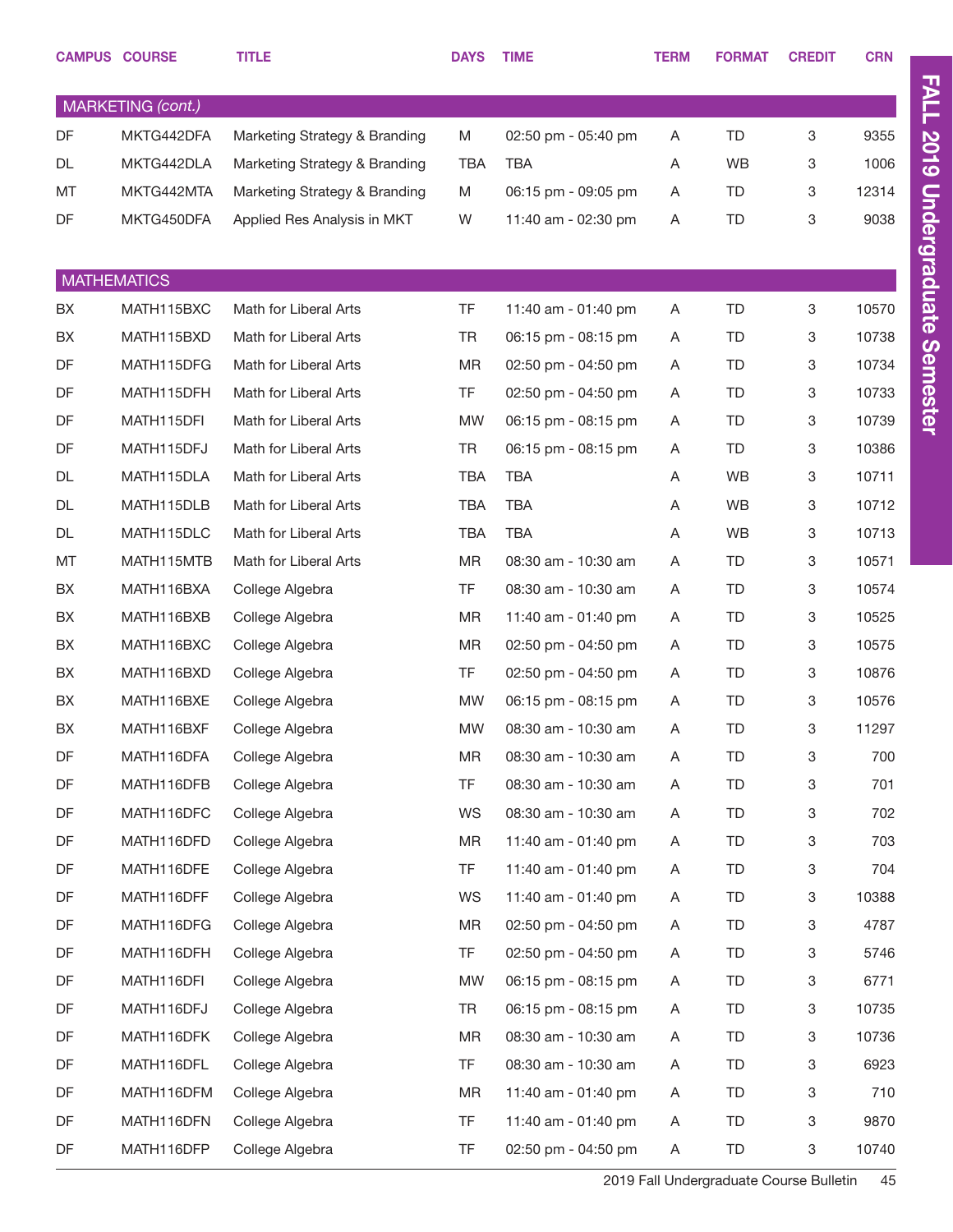|    | <b>CAMPUS COURSE</b> | <b>TITLE</b>                 | <b>DAYS</b> | <b>TIME</b>         | <b>TERM</b> | <b>FORMAT</b> | <b>CREDIT</b>             | <b>CRN</b> |
|----|----------------------|------------------------------|-------------|---------------------|-------------|---------------|---------------------------|------------|
|    | MATHEMATICS (cont.)  |                              |             |                     |             |               |                           |            |
| DF | MATH116DFQ           | College Algebra              | <b>TR</b>   | 06:15 pm - 08:15 pm | A           | TD            | $\ensuremath{\mathsf{3}}$ | 10778      |
| DF | MATH116DFS           | College Algebra              | <b>MR</b>   | 08:30 am - 10:30 am | A           | TD            | 3                         | 11298      |
| DF | MATH116DFT           | College Algebra              | <b>TF</b>   | 08:30 am - 10:30 am | Α           | TD            | 3                         | 11299      |
| DF | MATH116DFV           | College Algebra              | <b>MR</b>   | 11:40 am - 01:40 pm | A           | TD            | 3                         | 11302      |
| DF | MATH116DFW           | College Algebra              | <b>TF</b>   | 11:40 am - 01:40 pm | A           | TD            | 3                         | 11303      |
| DL | MATH116DLA           | College Algebra              | TBA         | <b>TBA</b>          | Α           | <b>WB</b>     | 3                         | 10714      |
| DL | MATH116DLB           | College Algebra              | TBA         | <b>TBA</b>          | Α           | <b>WB</b>     | 3                         | 10715      |
| DL | MATH116DLC           | College Algebra              | <b>TBA</b>  | <b>TBA</b>          | Α           | <b>WB</b>     | 3                         | 10716      |
| MT | MATH116MTA           | College Algebra              | MR          | 08:30 am - 10:30 am | Α           | TD            | 3                         | 11243      |
| MT | MATH116MTB           | College Algebra              | <b>TF</b>   | 08:30 am - 10:30 am | Α           | TD            | 3                         | 10577      |
| MT | MATH116MTC           | College Algebra              | <b>MR</b>   | 11:40 am - 01:40 pm | A           | TD            | 3                         | 10579      |
| MT | MATH116MTD           | College Algebra              | <b>TF</b>   | 11:40 am - 01:40 pm | A           | TD            | 3                         | 10578      |
| MT | MATH116MTF           | College Algebra              | MR          | 02:50 pm - 04:50 pm | A           | TD            | 3                         | 11305      |
| MT | MATH116MTG           | College Algebra              | <b>MW</b>   | 06:15 pm - 08:15 pm | A           | TD            | 3                         | 11306      |
| DF | MATH117DFB           | Intro Statistical Reasoning  | R           | 11:40 am - 02:30 pm | Α           | TD            | 3                         | 11315      |
| BX | MATH120BXA           | Intro Computers/App Software | M           | 11:40 am - 02:30 pm | A           | TD            | $\ensuremath{\mathsf{3}}$ | 588        |
| BX | MATH120BXB           | Intro Computers/App Software | R           | 02:50 pm - 05:40 pm | A           | TD            | 3                         | 590        |
| BX | MATH120BXC           | Intro Computers/App Software | F           | 11:40 am - 02:30 pm | A           | TD            | 3                         | 592        |
| BX | MATH120BXD           | Intro Computers/App Software | S           | 08:30 am - 11:20 am | A           | TD            | 3                         | 594        |
| BX | MATH120BXE           | Intro Computers/App Software | Τ           | 08:30 am - 11:20 am | A           | TD            | 3                         | 596        |
| BX | MATH120BXF           | Intro Computers/App Software | MW          | 08:30 pm - 11:00 pm | В           | TD            | 3                         | 598        |
| BX | MATH120BXG           | Intro Computers/App Software | Τ           | 08:30 am - 11:20 am | Α           | TD            | $\ensuremath{\mathsf{3}}$ | 600        |
| BX | MATH120BXH           | Intro Computers/App Software | TR          | 05:50 pm - 08:20 pm | В           | <b>TD</b>     | 3                         | 602        |
| DF | MATH120DFA           | Intro Computers/App Software | F           | 08:30 am - 11:20 am | Α           | TD            | 3                         | 604        |
| DF | MATH120DFB           | Intro Computers/App Software | MW          | 11:40 am - 01:00 pm | Α           | TD            | $\ensuremath{\mathsf{3}}$ | 606        |
| DF | MATH120DFC           | Intro Computers/App Software | MW          | 02:50 pm - 04:10 pm | Α           | TD            | 3                         | 608        |
| DF | MATH120DFD           | Intro Computers/App Software | W           | 06:15 pm - 09:05 pm | Α           | TD            | 3                         | 636        |
| DF | MATH120DFE           | Intro Computers/App Software | W           | 08:30 am - 11:20 am | Α           | TD            | 3                         | 612        |
| DF | MATH120DFF           | Intro Computers/App Software | T           | 08:30 am - 11:20 am | Α           | TD            | $\ensuremath{\mathsf{3}}$ | 614        |
| DF | MATH120DFG           | Intro Computers/App Software | F           | 11:40 am - 02:30 pm | Α           | TD            | 3                         | 10029      |
| DF | MATH120DFH           | Intro Computers/App Software | W           | 08:30 am - 11:20 am | Α           | TD            | $\ensuremath{\mathsf{3}}$ | 618        |
| DF | MATH120DFI           | Intro Computers/App Software | M           | 06:15 pm - 09:05 pm | Α           | TD            | 3                         | 620        |
| DF | MATH120DFJ           | Intro Computers/App Software | Τ           | 06:15 pm - 09:05 pm | Α           | TD            | 3                         | 3719       |
| DF | MATH120DFK           | Intro Computers/App Software | R           | 08:30 am - 11:20 am | Α           | TD            | 3                         | 4945       |
| DF | MATH120DFL           | Intro Computers/App Software | F           | 08:30 am - 11:20 am | Α           | TD            | $\ensuremath{\mathsf{3}}$ | 5747       |
| DF | MATH120DFN           | Intro Computers/App Software | F           | 02:50 pm - 05:40 pm | Α           | TD            | 3                         | 6865       |
| DF | MATH120DFP           | Intro Computers/App Software | TR          | 02:50 pm - 04:10 pm | Α           | TD            | 3                         | 7828       |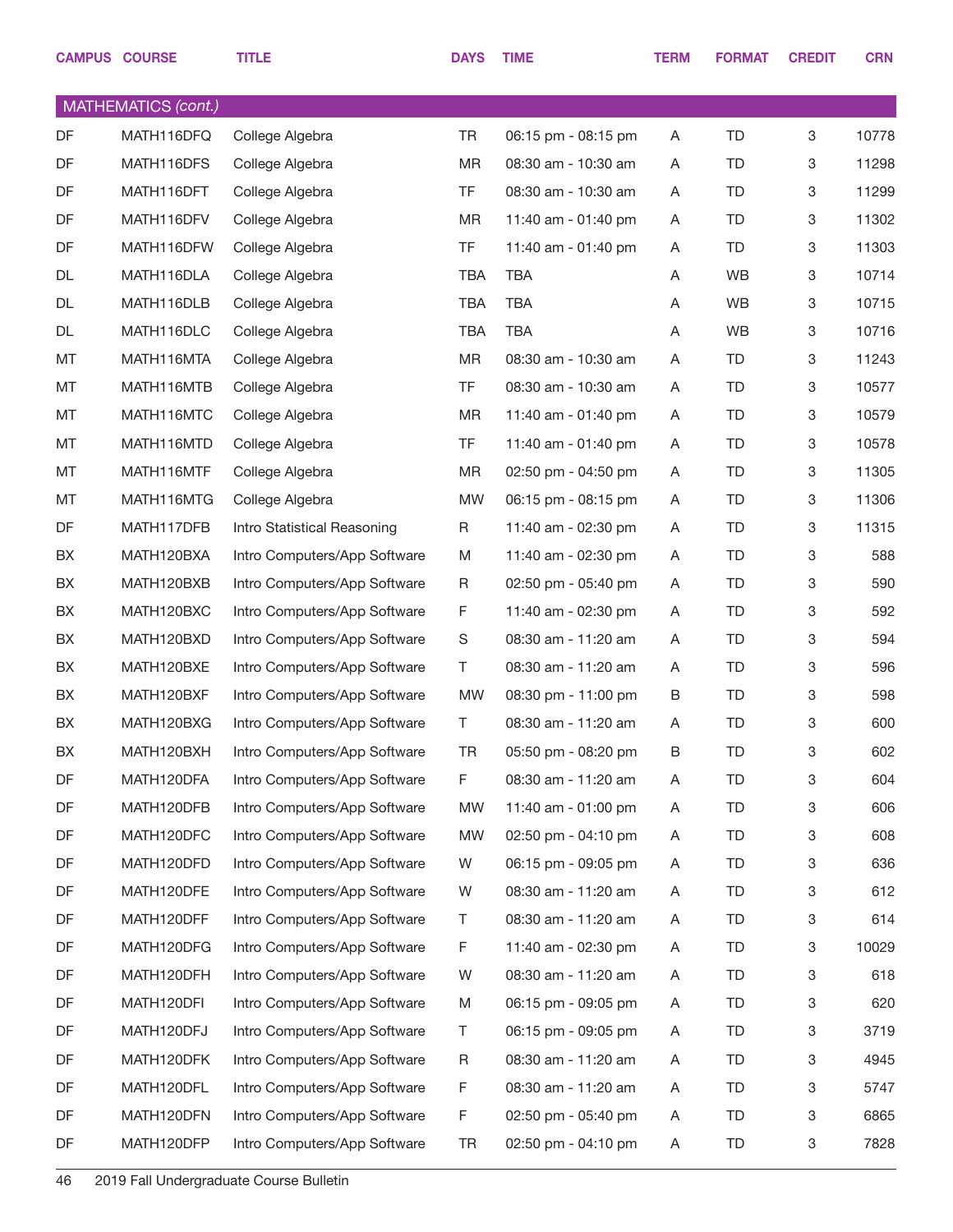|           | <b>CAMPUS COURSE</b>       | <b>TITLE</b>                 | <b>DAYS</b> | <b>TIME</b>         | <b>TERM</b> | <b>FORMAT</b> | <b>CREDIT</b> | <b>CRN</b> |
|-----------|----------------------------|------------------------------|-------------|---------------------|-------------|---------------|---------------|------------|
|           | <b>MATHEMATICS (cont.)</b> |                              |             |                     |             |               |               |            |
| DF        | MATH120DFQ                 | Intro Computers/App Software | F.          | 08:30 am - 11:20 am | Α           | <b>TD</b>     | 3             | 10826      |
| <b>DL</b> | MATH120DLA                 | Intro Computers/App Software | <b>TBA</b>  | <b>TBA</b>          | Α           | WB            | 3             | 622        |
| DL        | MATH120DLB                 | Intro Computers/App Software | <b>TBA</b>  | <b>TBA</b>          | Α           | WB            | 3             | 624        |
| DL        | MATH120DLC                 | Intro Computers/App Software | <b>TBA</b>  | <b>TBA</b>          | Α           | WB            | 3             | 3632       |
| DL        | MATH120DLD                 | Intro Computers/App Software | <b>TBA</b>  | <b>TBA</b>          | Α           | WB            | 3             | 5948       |
| DL        | MATH120DLE                 | Intro Computers/App Software | <b>TBA</b>  | <b>TBA</b>          | Α           | WB            | 3             | 7752       |
| DL        | MATH120DLF                 | Intro Computers/App Software | <b>TBA</b>  | <b>TBA</b>          | Α           | WB            | 3             | 7895       |
| DL        | MATH120DLG                 | Intro Computers/App Software | <b>TBA</b>  | <b>TBA</b>          | Α           | WB            | 3             | 8749       |
| MT        | MATH120MTA                 | Intro Computers/App Software | M           | 02:50 pm - 05:40 pm | Α           | TD            | 3             | 626        |
| MT        | MATH120MTB                 | Intro Computers/App Software | R           | 11:40 am - 02:30 pm | Α           | <b>TD</b>     | 3             | 628        |
| MT        | MATH120MTC                 | Intro Computers/App Software | W           | 11:40 am - 02:30 pm | Α           | <b>TD</b>     | 3             | 5801       |
| MT        | MATH120MTE                 | Intro Computers/App Software | T           | 11:40 am - 02:30 pm | Α           | <b>TD</b>     | 3             | 4943       |
| MT        | MATH120MTF                 | Intro Computers/App Software | Τ           | 08:30 am - 11:20 am | Α           | <b>TD</b>     | 3             | 6818       |
| MT        | MATH120MTG                 | Intro Computers/App Software | W           | 08:30 am - 11:20 am | Α           | <b>TD</b>     | 3             | 7830       |
| YH        | MATH120YHA                 | Intro Computers/App Software | T.          | 11:40 am - 02:30 pm | Α           | <b>TD</b>     | 3             | 638        |
| DF        | MATH122DFB                 | <b>Statistics</b>            | <b>TR</b>   | 10:05 am - 11:25 am | A           | <b>TD</b>     | 3             | 718        |
| DF        | MATH122DFC                 | <b>Statistics</b>            | Τ           | 06:15 pm - 09:05 pm | Α           | <b>TD</b>     | 3             | 720        |
| DL        | MATH122DLA                 | <b>Statistics</b>            | <b>TBA</b>  | <b>TBA</b>          | Α           | WB            | 3             | 722        |
| BX        | MATH131BXB                 | Foundations of Computing I   | <b>TR</b>   | 12:50 pm - 02:50 pm | Α           | TD            | 3             | 10758      |
| DF        | MATH131DFA                 | Foundations of Computing I   | <b>MW</b>   | 06:15 pm - 08:15 pm | Α           | <b>TD</b>     | 3             | 3537       |
| DF        | MATH131DFC                 | Foundations of Computing I   | WF          | 03:00 pm - 05:00 pm | Α           | <b>TD</b>     | 3             | 10762      |
| DL        | MATH131DLA                 | Foundations of Computing I   | <b>TBA</b>  | <b>TBA</b>          | Α           | WB            | 3             | 642        |
| BX        | MATH201BXA                 | Precalculus                  | <b>TR</b>   | 05:50 pm - 08:15 pm | Α           | <b>TD</b>     | 3             | 729        |
| DF        | MATH201DFA                 | Precalculus                  | T.          | 11:40 am - 02:05 pm | Α           | <b>TD</b>     | 3             | 730        |
| DF        | MATH201DFA                 | Precalculus                  | R           | 11:40 am - 02:05 pm | Α           | <b>TD</b>     | 3             | 730        |
| DF        | MATH201DFB                 | Precalculus                  | <b>MW</b>   | 06:15 pm - 08:40 pm | Α           | <b>TD</b>     | 3             | 731        |
| DF        | MATH201DFC                 | Precalculus                  | <b>TR</b>   | 08:30 am - 10:55 am | Α           | TD            | 3             | 7727       |
| DF        | MATH201DFD                 | Precalculus                  | <b>TR</b>   | 10:05 am - 12:30 pm | Α           | <b>TD</b>     | 3             | 11246      |
| DF        | MATH201DFE                 | Precalculus                  | <b>MW</b>   | 11:40 am - 02:05 pm | Α           | TD            | 3             | 11247      |
| DL        | MATH201DLA                 | Precalculus                  | TBA         | TBA                 | Α           | WB            | 3             | 732        |
| MT        | MATH201MTA                 | Precalculus                  | TR          | 11:40 am - 02:05 pm | Α           | TD            | 3             | 6750       |
| DF        | MATH231DFA                 | Foundations in Computing II  | MW          | 06:15 pm - 08:15 pm | Α           | <b>TD</b>     | 3             | 3138       |
| DF        | MATH231DFB                 | Foundations in Computing II  | TR          | 03:00 pm - 05:00 pm | Α           | TD            | 3             | 11396      |
| DL        | MATH231DLB                 | Foundations in Computing II  | TBA         | TBA                 | Α           | WB            | 3             | 8486       |
| BX        | MATH244BXA                 | <b>Discrete Structures</b>   | Τ           | 08:30 am - 11:20 am | Α           | TD            | 3             | 11868      |
| DF        | MATH244DFA                 | <b>Discrete Structures</b>   | R           | 06:15 pm - 09:05 pm | Α           | <b>TD</b>     | 3             | 733        |
| DF        | MATH244DFB                 | <b>Discrete Structures</b>   | T.          | 01:15 pm - 04:05 pm | A           | TD            | 3             | 7689       |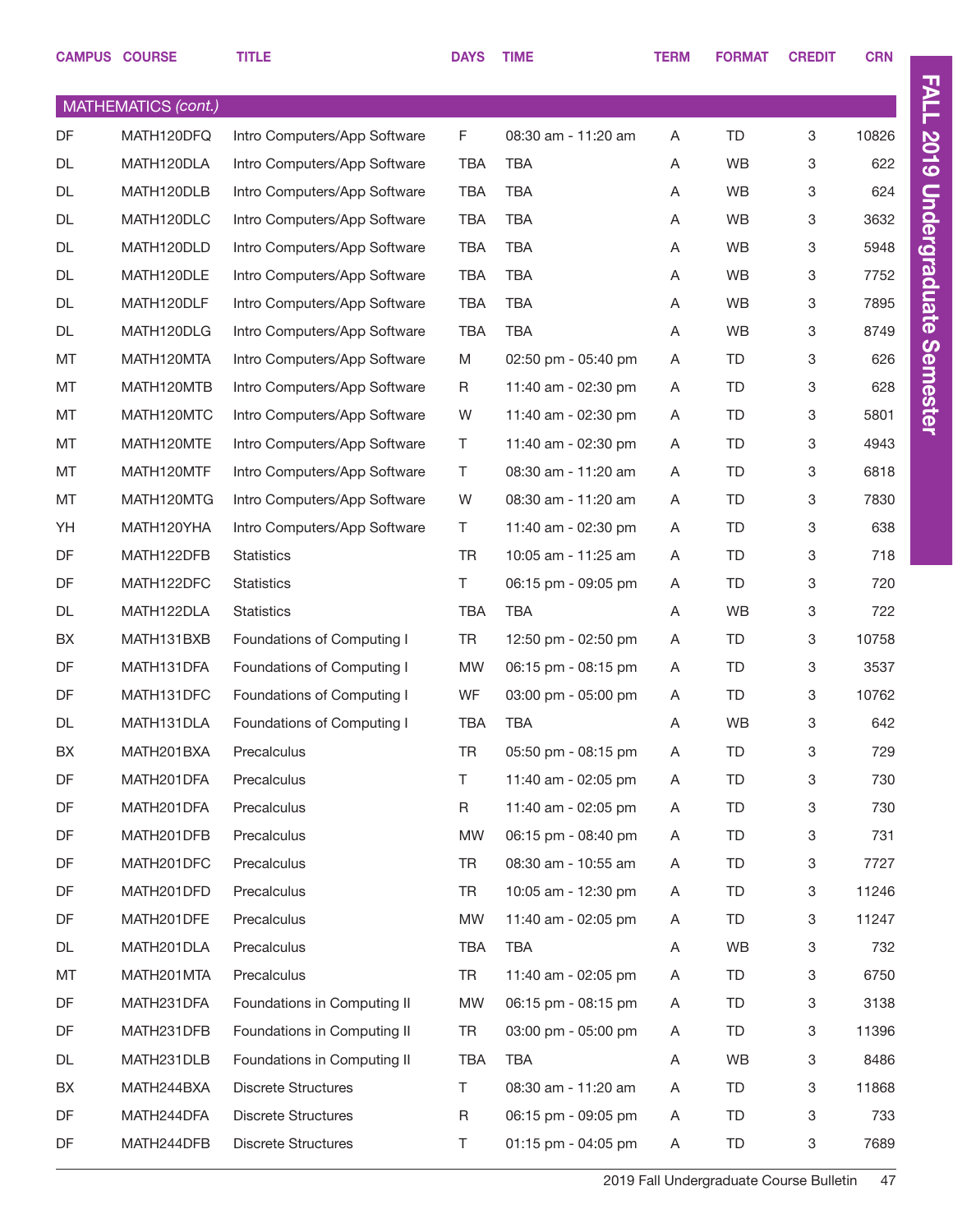|               | <b>CAMPUS COURSE</b> | <b>TITLE</b>                       | <b>DAYS</b> | <b>TIME</b>         | <b>TERM</b> | <b>FORMAT</b> | <b>CREDIT</b> | <b>CRN</b> |
|---------------|----------------------|------------------------------------|-------------|---------------------|-------------|---------------|---------------|------------|
|               | MATHEMATICS (cont.)  |                                    |             |                     |             |               |               |            |
| DF            | MATH260DFA           | Calculus I                         | <b>MW</b>   | 04:00 pm - 06:00 pm | Α           | TD            | 4             | 735        |
| DL            | MATH260DLA           | Calculus I                         | <b>TBA</b>  | <b>TBA</b>          | A           | <b>WB</b>     | 4             | 736        |
| DF            | MATH261DFA           | Calculus II                        | <b>MW</b>   | 04:10 pm - 06:10 pm | Α           | TD            | 4             | 9312       |
| DF            | MATH315DFA           | Linear Algebra                     | Τ           | 06:15 pm - 09:05 pm | A           | TD            | 3             | 737        |
| DF            | MATH350DFA           | Probability: Theory/Application    | R           | 06:15 pm - 09:05 pm | Α           | TD            | 3             | 739        |
| DF            | MATH352DFA           | Math Methods in Data Science       | M           | 01:15 pm - 04:05 pm | A           | TD            | 3             | 11346      |
| DF            | MATH360DFA           | Calculus III                       | M           | 06:15 pm - 08:15 pm | Α           | TD            | 4             | 741        |
| DF            | MATH360DFA           | Calculus III                       | W           | 06:15 pm - 08:15 pm | Α           | TD            | 4             | 741        |
|               |                      |                                    |             |                     |             |               |               |            |
| <b>MCNAIR</b> |                      |                                    |             |                     |             |               |               |            |
| DL            | MCNR370DLA           | Research Design and Statistics     | <b>TBA</b>  | <b>TBA</b>          | A           | <b>WB</b>     | 3             | 12014      |
|               | <b>MEDA STUDIES</b>  |                                    |             |                     |             |               |               |            |
| DF            | MEDA110DFA           | Radio Production I                 | W           | 11:40 am - 02:30 pm | A           | TD            | 3             | 10416      |
| DF            | MEDA115DFA           | <b>Fundamentals TV Production</b>  | M           | 11:40 am - 02:30 pm | A           | TD            | 3             | 575        |
| DF            | MEDA120DFA           | TV Studio Production               | Τ           | 02:50 pm - 05:40 pm | A           | TD            | 3             | 5643       |
| DF            | MEDA130DFA           | News Reporting I                   | M           | 11:40 am - 02:30 pm | A           | TD            | 3             | 12244      |
| DF            | MEDA134DFA           | The Feature Article I              | Τ           | 11:40 am - 02:30 pm | A           | TD            | 3             | 577        |
| BX            | MEDA145BXA           | Media in America                   | W           | 06:15 pm - 09:05 pm | A           | TD            | 3             | 10415      |
| DF            | MEDA145DFB           | Media in America                   | W           | 11:40 am - 02:30 pm | A           | TD            | 3             | 6744       |
| DF            | MEDA145DFC           | Media in America                   | W           | 02:50 pm - 05:40 pm | A           | TD            | 3             | 9270       |
| DF            | MEDA145DFD           | Media in America                   | T.          | 06:15 pm - 09:05 pm | A           | TD            | 3             | 8276       |
| DF            | MEDA145DFE           | Media in America                   | R           | 02:50 pm - 05:40 pm | A           | TD            | 3             | 9271       |
| DF            | MEDA145DFF           | Media in America                   | R           | 11:40 am - 02:30 pm | A           | TD            | 3             | 8522       |
| DF            | MEDA201DFA           | Intrvw Technique Today's Media     | M           | 02:50 pm - 05:40 pm | A           | TD            | 3             | 12245      |
| DF            | MEDA209DFA           | Film & Culture                     | Τ           | 02:50 pm - 05:40 pm | A           | TD            | 3             | 12246      |
| DF            | MEDA211DFA           | The Language of Film               | M           | 06:15 pm - 09:05 pm | A           | TD            | 3             | 9721       |
| DF            | MEDA213DFA           | Hollywood's Gldn Age: 1930-1950    | R           | 11:40 am - 02:30 pm | A           | TD            | 3             | 12247      |
| DF            | MEDA215DFA           | Video Editing Workshop             | Τ           | 11:40 am - 02:30 pm | A           | TD            | 3             | 11729      |
| DF            | MEDA222DFA           | Newspaper Publication Pract        | R           | 11:40 am - 02:30 pm | A           | TD            | 3             | 583        |
| DL            | MEDA234DLA           | The Feature Article II             | TBA         | TBA                 | A           | <b>WB</b>     | 3             | 6269       |
| DF            | MEDA246DFA           | <b>Elements of Theatre</b>         | W           | 02:50 pm - 05:40 pm | A           | TD            | 3             | 12249      |
| DF            | MEDA252DFA           | Practice of Public Relations       | W           | 06:15 pm - 09:05 pm | A           | TD            | 3             | 11203      |
| МT            | MEDA252MTA           | Practice of Public Relations       | R           | 02:50 pm - 05:40 pm | A           | TD            | 3             | 12257      |
| DF            | MEDA295DFA           | <b>Hitchcock Disciples</b>         | W           | 06:15 pm - 09:05 pm | A           | TD            | 3             | 12251      |
| DF            | MEDA321DFA           | <b>Television Field Production</b> | F           | 11:40 am - 02:30 pm | A           | TD            | 3             | 12248      |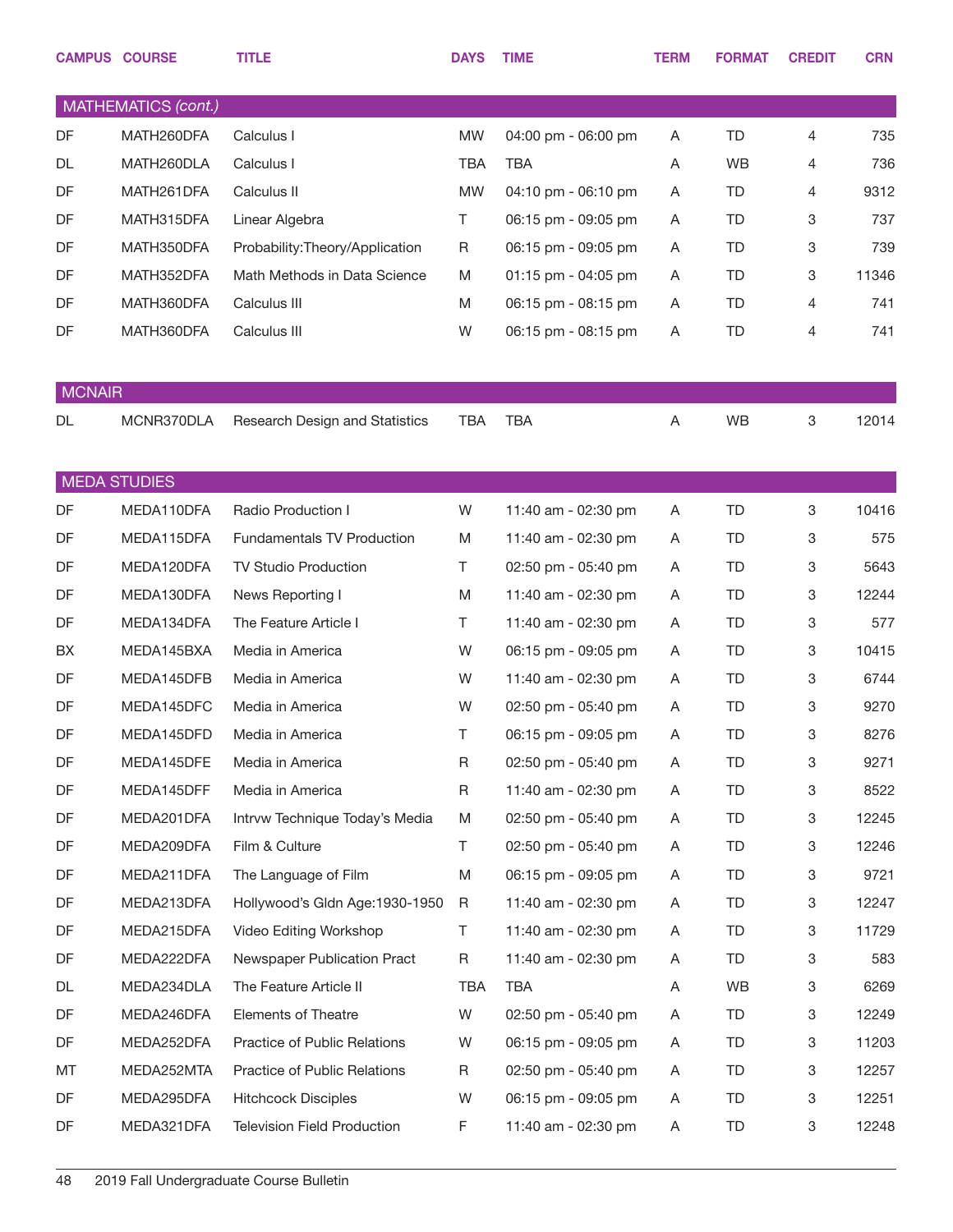|                              | <b>CAMPUS COURSE</b> | <b>TITLE</b>                         | <b>DAYS</b> | <b>TIME</b>         | <b>TERM</b> | <b>FORMAT</b> | <b>CREDIT</b>             | <b>CRN</b> |
|------------------------------|----------------------|--------------------------------------|-------------|---------------------|-------------|---------------|---------------------------|------------|
| <b>MEDIA STUDIES (cont.)</b> |                      |                                      |             |                     |             |               |                           |            |
| DF                           | MEDA359DFA           | Advanced Writing for Film/TV         | $\mathsf R$ | 02:50 pm - 05:40 pm | Α           | <b>TD</b>     | 3                         | 12252      |
| DF                           | MEDA399DFA           | Internship in Media Studies          | <b>TBA</b>  | <b>TBA</b>          | Α           | <b>TD</b>     | 3                         | 2475       |
| DF                           | MEDA399DFB           | Internship in Media Studies          | <b>TBA</b>  | <b>TBA</b>          | <b>MC</b>   | <b>TD</b>     | 3                         | 12155      |
|                              |                      |                                      |             |                     |             |               |                           |            |
| <b>MUSIC</b>                 |                      |                                      |             |                     |             |               |                           |            |
| DF                           | MUSI101DFA           | Elmts Music/Develp Musicianshp       | R           | 09:30 am - 01:00 pm | Α           | <b>TD</b>     | $\ensuremath{\mathsf{3}}$ | 11972      |
| DF                           | MUSI101DFB           | Elmts Music/Develp Musicianshp       | $\mathsf R$ | 02:50 pm - 06:20 pm | A           | <b>TD</b>     | 3                         | 10425      |
| DF                           | MUSI101DFC           | Elmts Music/Develp Musicianshp       | F           | 09:30 am - 01:00 pm | Α           | <b>TD</b>     | 3                         | 6699       |
| DF                           | MUSI104DFA           | Theory & Musicianship II             | Τ           | 09:30 am - 01:00 pm | Α           | <b>TD</b>     | 3                         | 10426      |
| DF                           | MUSI104DFB           | Theory & Musicianship II             | Τ           | 02:50 pm - 06:20 pm | Α           | <b>TD</b>     | 3                         | 10427      |
| BX                           | MUSI107BXA           | Music Appreciation                   | R           | 11:40 am - 02:30 pm | A           | <b>TD</b>     | 3                         | 468        |
| DF                           | MUSI107DFA           | Music Appreciation                   | <b>MW</b>   | 11:40 am - 01:00 pm | Α           | <b>TD</b>     | 3                         | 473        |
| DF                           | MUSI107DFC           | Music Appreciation                   | <b>MW</b>   | 01:15 pm - 02:35 pm | A           | <b>TD</b>     | 3                         | 6934       |
| DF                           | MUSI107DFD           | Music Appreciation                   | F           | 11:40 am - 02:30 pm | Α           | <b>TD</b>     | 3                         | 475        |
| DF                           | MUSI107DFE           | Music Appreciation                   | R           | 11:40 am - 02:30 pm | Α           | <b>TD</b>     | 3                         | 11712      |
| <b>DL</b>                    | MUSI107DLA           | Music Appreciation                   | <b>TBA</b>  | <b>TBA</b>          | Α           | <b>WB</b>     | 3                         | 477        |
| DL                           | MUSI107DLB           | Music Appreciation                   | <b>TBA</b>  | <b>TBA</b>          | A           | <b>WB</b>     | 3                         | 478        |
| DL                           | MUSI107DLC           | Music Appreciation                   | <b>TBA</b>  | <b>TBA</b>          | Α           | <b>WB</b>     | 3                         | 3242       |
| MT                           | MUSI107MTA           | Music Appreciation                   | M           | 11:40 am - 02:30 pm | Α           | TD            | 3                         | 479        |
|                              |                      |                                      |             |                     |             |               |                           |            |
|                              | MUSIC TECHNOLOGY     |                                      |             |                     |             |               |                           |            |
| DF                           | MTEC100DFA           | Music Business I                     | M           | 02:50 pm - 05:40 pm | A           | TD            |                           | 450        |
| DF                           | MTEC101DFA           | Audio Production I                   | W           | 09:30 am - 01:00 pm | A           | TD            | 3                         | 452        |
| DF                           | MTEC101DFB           | Audio Production I                   | W           | 02:50 pm - 06:20 pm | Α           | TD            | 3                         | 451        |
| DF                           | MTEC101DFC           | Audio Production I                   | F           | 02:50 pm - 06:20 pm | A           | TD            | 3                         | 11973      |
| DF                           | MTEC110DFA           | Electronic Music Production I        | M           | 09:30 am - 01:00 pm | A           | TD            | 3                         | 453        |
| DF                           | MTEC110DFB           | Electronic Music Production I        | M           | 02:50 pm - 06:20 pm | A           | TD            | 3                         | 454        |
| DF                           | MTEC220DFA           | Recording Studio Workshop I          | W           | 09:30 am - 01:00 pm | Α           | TD            | 3                         | 8260       |
| DF                           | MTEC220DFB           | Recording Studio Workshop I          | W           | 02:50 pm - 06:20 pm | A           | TD            | 3                         | 8421       |
| DF                           | MTEC230DFA           | Audio System Design & Install        | T.          | 02:50 pm - 06:20 pm | A           | TD            | 3                         | 3240       |
| DF                           | MTEC301DFA           | <b>Audio Production III</b>          | M           | 09:30 am - 01:00 pm | A           | TD            | 3                         | 10717      |
| DF                           | MTEC301DFB           | <b>Audio Production III</b>          | M           | 02:50 pm - 06:20 pm | A           | TD            | 3                         | 10718      |
| DF                           | MTEC310DFA           | Electronic Music Prod III            | W           | 09:30 am - 01:00 pm | A           | TD            | 3                         | 10719      |
| DF                           | MTEC310DFB           | Electronic Music Prod III            | W           | 02:50 pm - 06:20 pm | Α           | TD            | 3                         | 10720      |
| DF                           | MTEC340DFA           | Techniques of Underscoring           | Τ           | 09:30 am - 01:00 pm | Α           | <b>TD</b>     | 3                         | 9070       |
| DF                           | MTEC350DFA           | <b>Advanced Mixing &amp; Editing</b> | R           | 02:50 pm - 06:20 pm | A           | TD            | 3                         | 9949       |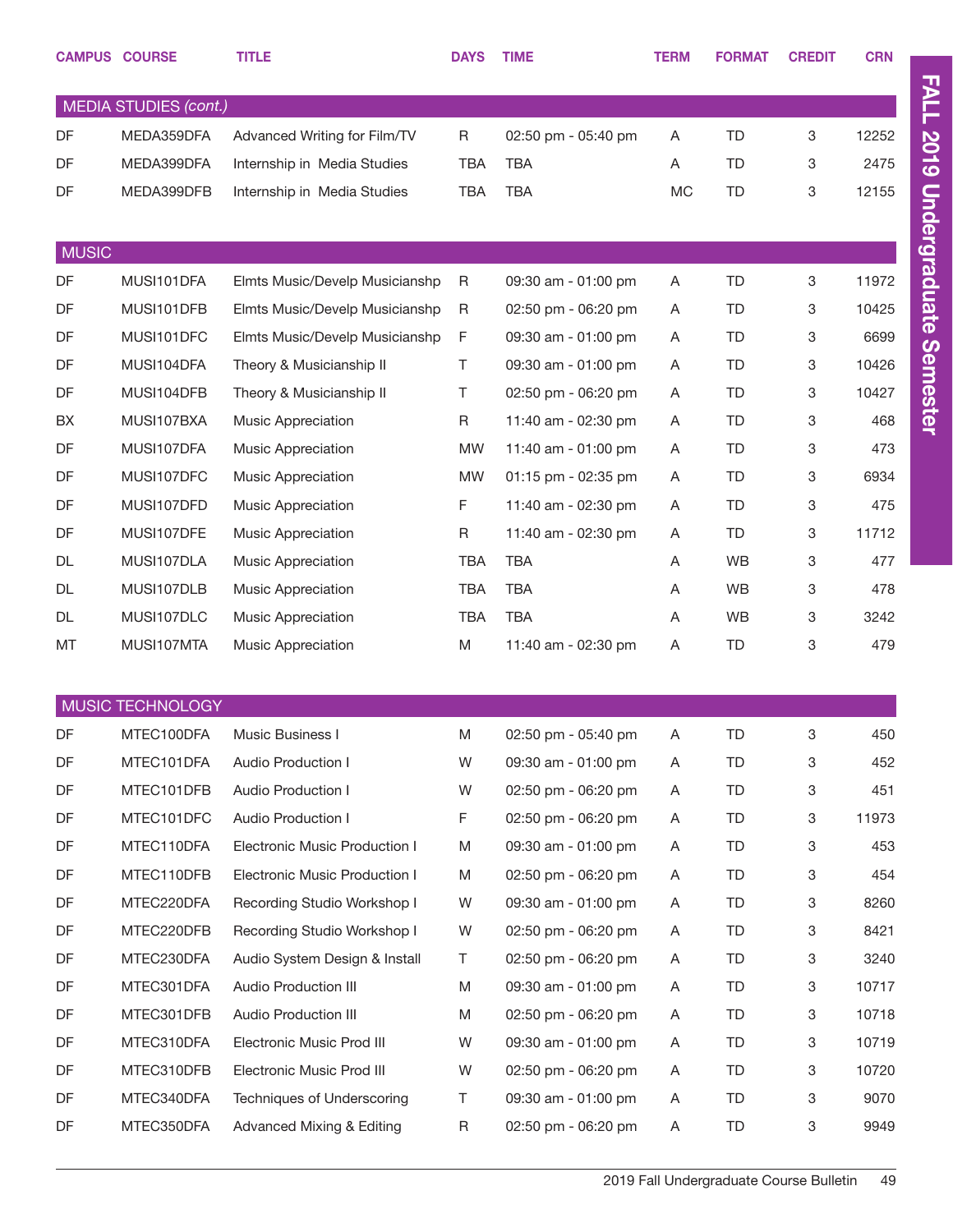|                | <b>CAMPUS COURSE</b>     | <b>TITLE</b>                             | <b>DAYS</b> | <b>TIME</b>         | <b>TERM</b> | <b>FORMAT</b> | <b>CREDIT</b>  | <b>CRN</b> |
|----------------|--------------------------|------------------------------------------|-------------|---------------------|-------------|---------------|----------------|------------|
|                | MUSIC TECHNOLOGY (cont.) |                                          |             |                     |             |               |                |            |
| DF             | MTEC397DFA               | Independent Study Music Tech             | <b>TBA</b>  | <b>TBA</b>          | MC          | TD            | 3              | 11660      |
| DF             | MTEC399DFA               | Internship Music Technology              | <b>TBA</b>  | <b>TBA</b>          | Α           | TD            | 3              | 10684      |
|                |                          |                                          |             |                     |             |               |                |            |
| <b>NURSING</b> |                          |                                          |             |                     |             |               |                |            |
| DF             | NURS198ADFA              | Hith Asses & Promotion Lab               | Τ           | 02:50 pm - 04:50 pm | Α           | <b>TD</b>     | 1              | 11794      |
| DF             | NURS198ADFB              | Hith Asses & Promotion Lab               | Τ           | 02:50 pm - 04:50 pm | Α           | <b>TD</b>     | 1              | 11795      |
| DF             | NURS198ADFC              | Hith Asses & Promotion Lab               | R           | 02:50 pm - 04:50 pm | A           | TD            | 1.             | 11796      |
| DF             | NURS198ADFD              | Hith Asses & Promotion Lab               | $\mathsf R$ | 02:50 pm - 04:50 pm | Α           | TD            | 1.             | 11797      |
| DF             | NURS198DFA               | <b>Hith Assessment &amp; Promotion</b>   | Τ           | 11:40 am - 01:40 pm | Α           | TD            | 2              | 11792      |
| DF             | NURS198DFB               | Hith Assessment & Promotion              | $\mathsf R$ | 11:40 am - 01:40 pm | Α           | <b>TD</b>     | 2              | 11793      |
| DF             | NURS225ADFA              | Pediatric & Parent Child Nurs            | Τ           | 11:40 am - 01:40 pm | A           | TD            | 1.             | 11790      |
| DF             | NURS225ADFB              | Pediatric & Parent Child Nurs            | Τ           | 11:40 am - 01:40 pm | Α           | TD            | 1.             | 11791      |
| DF             | NURS225ADFC              | Pediatric & Parent Child Nurs            | $\mathsf R$ | 12:00 pm - 02:00 pm | A           | <b>TD</b>     | 1.             | 12194      |
| DF             | NURS225ADFD              | Pediatric & Parent Child Nurs            | $\mathsf R$ | 12:00 pm - 02:00 pm | A           | TD            | 1.             | 12195      |
| DF             | NURS225DFA               | Pediatrics & Parent Child Nurs           | Τ           | 08:30 am - 11:20 am | A           | TD            | 3              | 11091      |
| DF             | NURS225DFB               | Pediatrics & Parent Child Nurs           | $\mathsf R$ | 08:30 am - 11:20 am | Α           | <b>TD</b>     | 3              | 12193      |
| DF             | NURS225SDFA              | Pediatric & Parent Child Sim             | M           | 08:00 am - 05:00 pm | A           | TD            | 2              | 11786      |
| DF             | NURS225SDFB              | Pediatric & Parent Child Sim             | M           | 08:00 am - 05:00 pm | A           | TD            | 2              | 11787      |
| DF             | NURS225SDFC              | Pediatric & Parent Child Sim             | W           | 08:00 am - 05:00 pm | A           | <b>TD</b>     | 2              | 11788      |
| DF             | NURS225SDFD              | Pediatric & Parent Child Sim             | F           | 08:00 am - 05:00 pm | Α           | TD            | 2              | 11789      |
| DF             | NURS225SDFE              | Pediatric & Parent Child Sim             | <b>TBA</b>  | <b>TBA</b>          | A           | <b>TD</b>     | 2              | 12196      |
| DF             | NURS225SDFF              | Pediatric & Parent Child Sim             | <b>TBA</b>  | <b>TBA</b>          | A           | TD            | 2              | 12197      |
| DF             |                          | NURS225SDFG Pediatric & Parent Child Sim | <b>TBA</b>  | <b>TBA</b>          | A           | TD            | $\overline{2}$ | 12198      |
| DF             | NURS225SDFH              | Pediatric & Parent Child Sim             | <b>TBA</b>  | <b>TBA</b>          | A           | TD            | 2              | 12199      |
| DF             | NURS241ADFA              | Med Surgical Nurs II Lab                 | Τ           | 03:00 pm - 05:00 pm | A           | TD            | 1.             | 11804      |
| DF             | NURS241ADFB              | Med Surgical Nurs II Lab                 | $\mathsf R$ | 09:00 am - 11:00 am | A           | TD            | 1.             | 11805      |
| DF             | NURS241DFA               | <b>Med Surgical Nurs II</b>              | R           | 02:50 pm - 05:40 pm | A           | TD            | 3              | 11798      |
| DF             | NURS241DFB               | Med Surgical Nurs II                     | Τ           | 02:50 pm - 05:40 pm | A           | TD            | 3              | 12200      |
| DF             | NURS241SDFA              | Med Surgical Nurs Sim                    | M           | <b>TBA</b>          | A           | TD            | $\overline{c}$ | 11799      |
| DF             | NURS241SDFB              | Med Surgical Nurs Sim                    | M           | <b>TBA</b>          | A           | TD            | $\overline{2}$ | 11800      |
| DF             | NURS241SDFC              | Med Surgical Nurs Sim                    | W           | <b>TBA</b>          | A           | TD            | 2              | 11801      |
| DF             | NURS241SDFD              | Med Surgical Nurs Sim                    | TBA         | <b>TBA</b>          | A           | TD            | $\overline{2}$ | 11802      |
| DL             | NURS361DLA               | <b>Contmp Topics Prof Nursing</b>        | TBA         | <b>TBA</b>          | A           | WB            | 3              | 1259       |
| DL             | NURS362DLA               | <b>Transcultural Nursing</b>             | TBA         | <b>TBA</b>          | A           | WB            | 3              | 12202      |
| DL             | NURS363DLA               | Nurs Resrch Evdnc Bsd Prof Nur           | TBA         | <b>TBA</b>          | Α           | WB            | 3              | 12203      |
| DF             | NURS365DFA               | Intro to Health Policy                   | R           | 11:40 am - 02:30 pm | A           | TD            | 3              | 11094      |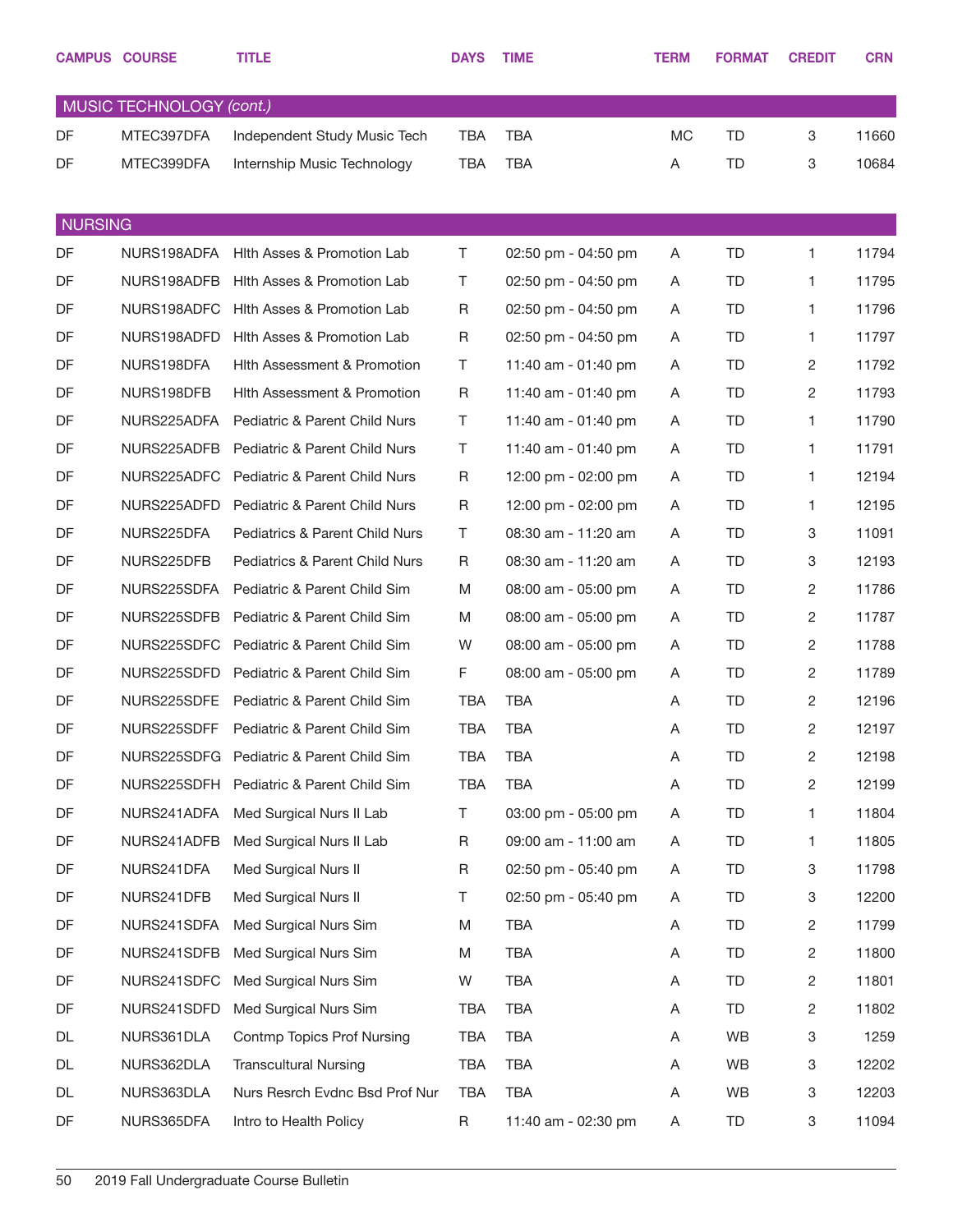|                 | <b>CAMPUS COURSE</b>      | <b>TITLE</b>                        | <b>DAYS</b> | <b>TIME</b>         | <b>TERM</b>    | <b>FORMAT</b> | <b>CREDIT</b> | <b>CRN</b> |  |
|-----------------|---------------------------|-------------------------------------|-------------|---------------------|----------------|---------------|---------------|------------|--|
| NURSING (cont.) |                           |                                     |             |                     |                |               |               |            |  |
| DF              | NURS365DFB                | Intro to Health Policy              | T.          | 11:40 am - 02:30 pm | A              | <b>TD</b>     | 3             | 12201      |  |
| DL              | NURS365DLA                | Intro to Health Policy              | <b>TBA</b>  | TBA                 | A              | <b>WB</b>     | 3             | 7678       |  |
| DL              | NURS366DLA                | Leadership & Management             | <b>TBA</b>  | <b>TBA</b>          | Α              | <b>WB</b>     | 3             | 1264       |  |
| DF              | NURS367DFA                | Path/Clinic Reasoning Nursing       | M           | 11:40 am - 02:30 pm | A              | <b>TD</b>     | 3             | 11312      |  |
| DF              | NURS367DFB                | Path/Clinic Reasoning Nursing       | R           | 11:40 am - 02:30 pm | A              | <b>TD</b>     | 3             | 11313      |  |
| DL              | NURS368DLA                | Hith Assessment/Hith Promotion      | <b>TBA</b>  | TBA                 | A              | <b>WB</b>     | 3             | 11807      |  |
| DL              | NURS371DLA                | <b>Statistics for Nurses</b>        | <b>TBA</b>  | <b>TBA</b>          | A              | <b>WB</b>     | 3             | 2455       |  |
| DL              | NURS401DLA                | <b>Community Health Nursing</b>     | TBA         | <b>TBA</b>          | Α              | <b>WB</b>     | 6             | 8584       |  |
|                 |                           |                                     |             |                     |                |               |               |            |  |
|                 | OCCUPATIONAL THERAPY      |                                     |             |                     |                |               |               |            |  |
| DF              | OCTR201DFA                | OT Practice Assistnt: Overview      | M           | 06:15 pm - 09:05 pm | A              | <b>TD</b>     | 3             | 1252       |  |
| DF              | OCTR203DFA                | OT Practice Assist/Ther Mod I       | R           | 06:15 pm - 09:05 pm | A              | <b>TD</b>     | 3             | 1253       |  |
| DF              | OCTR204DFA                | OT Practice Assistnt: Med Cond      | W           | 06:15 pm - 09:05 pm | A              | <b>TD</b>     | 3             | 1254       |  |
| DF              | OCTR210ADFA               | <b>OTA Clinical Hours</b>           | <b>TBA</b>  | <b>TBA</b>          | A              | <b>TD</b>     | 3             | 5872       |  |
| DF              | OCTR210ADFB               | <b>OTA Clinical Hours</b>           | <b>TBA</b>  | TBA                 | A              | <b>TD</b>     | 3             | 11779      |  |
| DF              | OCTR210DFA                | OTP Assist: Advnced Clin Ed II      | <b>TBA</b>  | <b>TBA</b>          | A              | <b>TD</b>     | 3             | 11780      |  |
| DF              | OCTR210DFB                | OTP Assist: Advnced Clin Ed II      | <b>TBA</b>  | <b>TBA</b>          | A              | <b>TD</b>     | 3             | 10993      |  |
| DF              | OCTR260DFA                | OT Practice Assistn/Child Adol      | T.          | 05:00 pm - 09:00 pm | Α              | <b>TD</b>     | 7             | 1257       |  |
|                 | ORGANIZATIONAL MANAGEMENT |                                     |             |                     |                |               |               |            |  |
| DL              | BHSC280DLA                | Philosophy & Social Sciences        | <b>TBA</b>  | <b>TBA</b>          | E <sub>3</sub> | <b>WB</b>     | 3             | 9759       |  |
| DL              |                           | ECON225DLA Hist Mcro Econ Thry      | TBA         | <b>TBA</b>          | E1             | WB            | $\mathbf{3}$  | 11233      |  |
| DL              | ECON430DLA                | The International Dimension         | <b>TBA</b>  | <b>TBA</b>          | E <sub>3</sub> | <b>WB</b>     | 3             | 11234      |  |
| DL              | FINC340DLA                | Information Sources & Systems       | TBA         | <b>TBA</b>          | E4             | WB            | 3             | 3342       |  |
| DL              | HUMN320DLA                | <b>Interdisciplinary Humanities</b> | TBA         | <b>TBA</b>          | E1             | <b>WB</b>     | 3             | 11766      |  |
| DL              | MGMT425DLA                | Managerial Behav-Lead Mod Org       | TBA         | <b>TBA</b>          | E <sub>2</sub> | WB            | 3             | 11767      |  |
| DL              | MGMT465DLA                | Entrepreneurship                    | TBA         | <b>TBA</b>          | E <sub>3</sub> | WB            | 3             | 11768      |  |
| DL              | MGMT490DLA                | Integrative Project Pt. I           | TBA         | <b>TBA</b>          | E <sub>3</sub> | WB            | 3             | 9273       |  |
| DL              | MGMT495DLB                | Integrative Project Pt. II          | <b>TBA</b>  | <b>TBA</b>          | E4             | WB            | 3             | 10806      |  |
| DL              | MKTG445DLA                | Market Assessment                   | TBA         | <b>TBA</b>          | E4             | WB            | 3             | 11235      |  |
| DL              | PSYN250DLA                | Psychology of Communication         | TBA         | <b>TBA</b>          | E <sub>2</sub> | <b>WB</b>     | 3             | 1698       |  |
| DL              | PSYN280DLA                | Philosophy & Social Sciences        | TBA         | <b>TBA</b>          | E <sub>3</sub> | WB            | 3             | 1702       |  |
| DL              | PSYN310DLA                | Career/Life Assessmnt & Ethics      | TBA         | <b>TBA</b>          | E1             | <b>WB</b>     | 3             | 1697       |  |
| DL              | SOCL280DLA                | Philosophy & Social Sciences        | TBA         | <b>TBA</b>          | E <sub>3</sub> | WB            | 3             | 9758       |  |
| DL              | SOCL420DLA                | Society/Social Change/Sci/Tech      | TBA         | <b>TBA</b>          | E <sub>2</sub> | <b>WB</b>     | 3             | 11236      |  |
| DL              | SPCM250DLA                | Psychology of Communication         | TBA         | <b>TBA</b>          | E <sub>2</sub> | WB            | 3             | 8392       |  |

2019 Fall Undergraduate Course Bulletin 51

FALL 2019 Undergraduate Semester

FALL 2019 Undergraduate Semester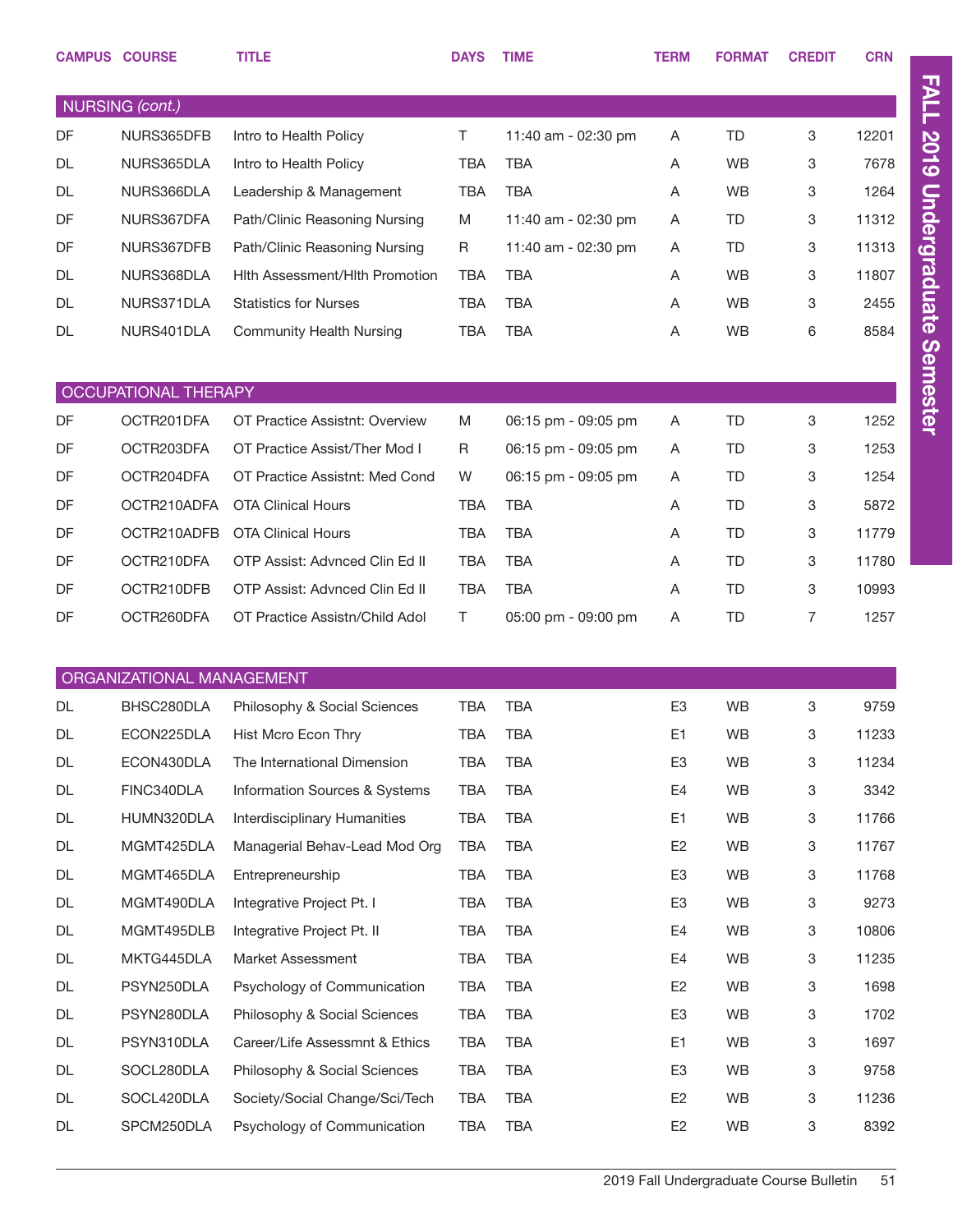|            | <b>CAMPUS COURSE</b> | <b>TITLE</b>                   | <b>DAYS</b> | <b>TIME</b>         | <b>TERM</b> | <b>FORMAT</b> | <b>CREDIT</b> | <b>CRN</b> |
|------------|----------------------|--------------------------------|-------------|---------------------|-------------|---------------|---------------|------------|
| PARALEGAL  |                      |                                |             |                     |             |               |               |            |
| DF         | PARA206DFA           | Substantive Law/Document Draft | <b>TR</b>   | 05:50 pm - 08:20 pm | B           | <b>TD</b>     | 3             | 1773       |
| DF         | PARA260DFB           | Legal Research/Writing I       | R           | 08:30 am - 11:20 am | A           | TD            | 3             | 11284      |
| DF         | PARA302DFA           | Litigation                     | <b>MW</b>   | 05:50 pm - 08:20 pm | <b>MC</b>   | TD            | 3             | 1781       |
| DF         | PARA303DFA           | Probate, Estates & Trusts      | <b>MW</b>   | 05:50 pm - 08:20 pm | B           | TD            | 3             | 11391      |
|            |                      |                                |             |                     |             |               |               |            |
| PHILOSOPHY |                      |                                |             |                     |             |               |               |            |
| BX         | PHIL110BXA           | Introduction to Philosophy     | M           | 02:50 pm - 05:40 pm | Α           | TD            | 3             | 486        |
| BX         | PHIL110BXB           | Introduction to Philosophy     | <b>TR</b>   | 10:05 am - 11:25 am | Α           | TD            | 3             | 10461      |
| DF         | PHIL110DFA           | Introduction to Philosophy     | R           | 11:40 am - 02:30 pm | A           | TD            | 3             | 488        |
| DF         | PHIL110DFB           | Introduction to Philosophy     | M           | 06:15 pm - 09:05 pm | Α           | TD            | 3             | 6745       |
| DF         | PHIL110DFC           | Introduction to Philosophy     | T.          | 02:50 pm - 05:40 pm | A           | TD            | 3             | 9948       |
| DF         | PHIL110DFD           | Introduction to Philosophy     | <b>MW</b>   | 10:05 am - 11:25 am | Α           | TD            | 3             | 9950       |
| DL         | PHIL110DLA           | Introduction to Philosophy     | <b>TBA</b>  | <b>TBA</b>          | Α           | <b>WB</b>     | 3             | 489        |
| DL         | PHIL110DLB           | Introduction to Philosophy     | <b>TBA</b>  | <b>TBA</b>          | Α           | <b>WB</b>     | 3             | 3601       |
| DL         | PHIL110DLC           | Introduction to Philosophy     | <b>TBA</b>  | <b>TBA</b>          | Α           | <b>WB</b>     | 3             | 7396       |
| DL         | PHIL110DLD           | Introduction to Philosophy     | <b>TBA</b>  | <b>TBA</b>          | Α           | <b>WB</b>     | 3             | 9961       |
| MT         | PHIL110MTA           | Introduction to Philosophy     | M           | 11:40 am - 02:30 pm | Α           | TD            | 3             | 490        |
| MT         | PHIL110MTB           | Introduction to Philosophy     | R           | 02:50 pm - 05:40 pm | Α           | TD            | 3             | 491        |
| BX         | PHIL112BXB           | Logical Thinking               | <b>TR</b>   | 05:50 pm - 08:20 pm | <b>MC</b>   | TD            | 3             | 495        |
| DF         | PHIL112DFB           | Logical Thinking               | <b>TR</b>   | 01:15 pm - 02:35 pm | A           | TD            | 3             | 9951       |
| DL         | PHIL112DLA           | Logical Thinking               | <b>TBA</b>  | <b>TBA</b>          | A           | <b>WB</b>     | 3             | 12324      |
| MT         | PHIL112MTA           | Logical Thinking               | W           | 11:40 am - 02:30 pm | Α           | TD            | 3             | 12253      |
| DL         | PHIL207DLA           | <b>Business Ethics</b>         | <b>TBA</b>  | <b>TBA</b>          | Α           | <b>WB</b>     | 3             | 6450       |
| DF         | PHIL294DFA           | Science Fiction & Philosophy   | T           | 02:50 pm - 05:40 pm | Α           | TD            | 3             | 11871      |
| DL         | PHIL317DLA           | Perspectives on Death          | TBA         | <b>TBA</b>          | Α           | WB            | 3             | 11480      |
|            |                      |                                |             |                     |             |               |               |            |
| PHYSICS    |                      |                                |             |                     |             |               |               |            |
| DL         | PHYS110DLA           | Introduction to Physics        | <b>TBA</b>  | <b>TBA</b>          | Α           | <b>WB</b>     | 3             | 8202       |
| DL         | PHYS110DLB           | Introduction to Physics        | <b>TBA</b>  | <b>TBA</b>          | Α           | WB            | 3             | 2211       |
| DF         | PHYS120DFA           | Physics of the Human Body      | $\mathsf R$ | 06:15 pm - 09:05 pm | A           | TD            | 3             | 9059       |
| DF         | PHYS120DFB           | Physics of the Human Body      | W           | 06:15 pm - 09:05 pm | A           | TD            | 3             | 12311      |
| DF         | PHYS160DFA           | Physics for Life Science I     | <b>MW</b>   | 02:50 pm - 05:40 pm | A           | TD            | 4             | 3725       |
| DF         | PHYS160DFB           | Physics for Life Science I     | <b>MW</b>   | 06:15 pm - 09:05 pm | A           | TD            | 4             | 2221       |
| DF         | PHYS160DFC           | Physics for Life Science I     | <b>TR</b>   | 11:40 am - 02:30 pm | A           | TD            | 4             | 9313       |
| DF         | PHYS161DFA           | Physics for Life Science II    | <b>TR</b>   | 02:50 pm - 05:40 pm | A           | TD            | 4             | 2224       |
| DF         | PHYS161DFB           | Physics for Life Science II    | TR          | 06:15 pm - 09:05 pm | A           | TD            | 4             | 12310      |
| DF         | PHYS161DFC           | Physics for Life Science II    | <b>MW</b>   | 08:30 am - 11:20 am | Α           | TD            | 4             | 10749      |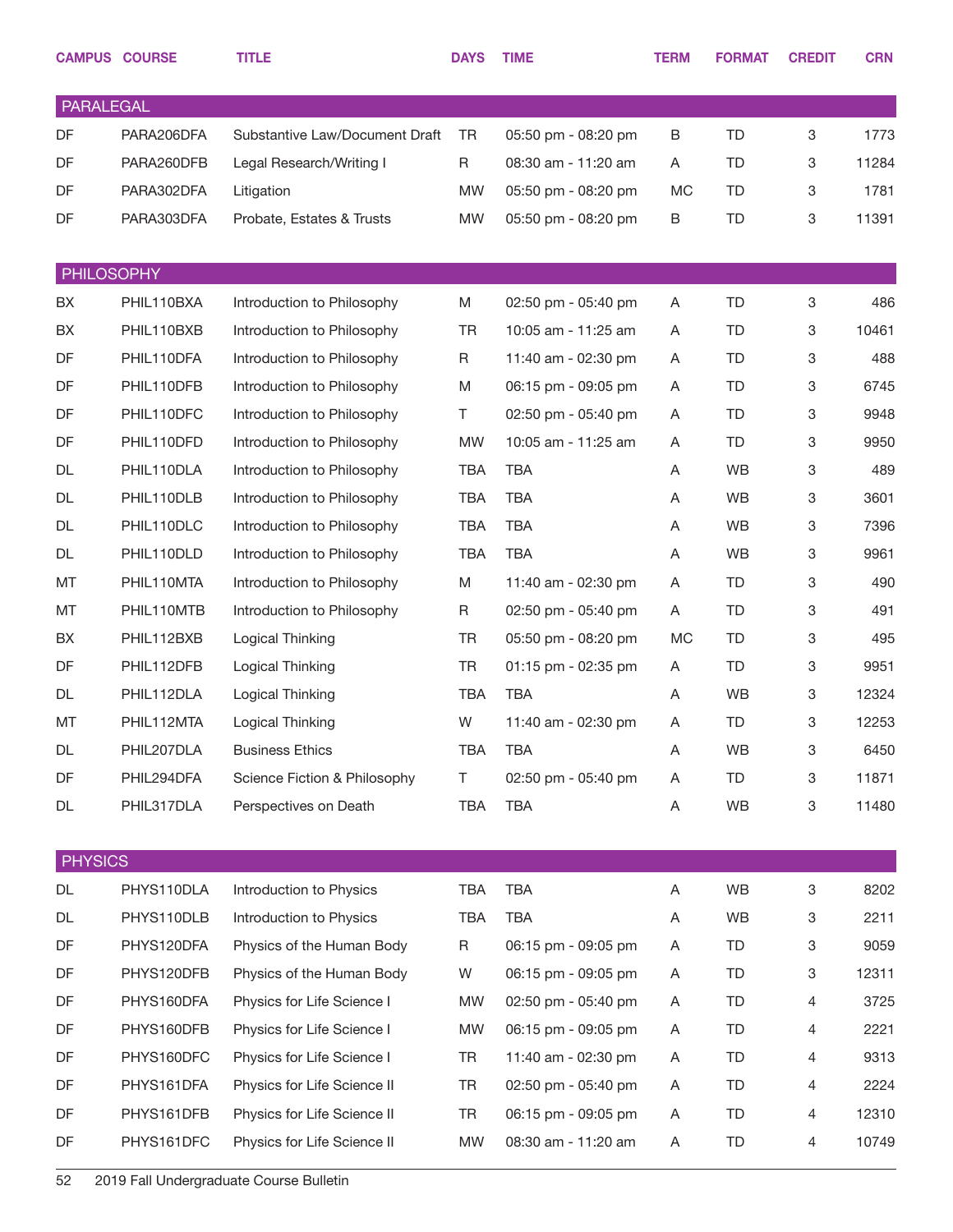|           | <b>CAMPUS COURSE</b> | <b>TITLE</b>                         | <b>DAYS</b> | <b>TIME</b>         | <b>TERM</b> | <b>FORMAT</b> | <b>CREDIT</b> | <b>CRN</b> |
|-----------|----------------------|--------------------------------------|-------------|---------------------|-------------|---------------|---------------|------------|
|           | POLITICAL SCIENCE    |                                      |             |                     |             |               |               |            |
| BX        | POLS101BXA           | Political Power in America           | T.          | 02:50 pm - 05:40 pm | A           | TD            | 3             | 9688       |
| <b>DF</b> | POLS101DFA           | Political Power in America           | <b>TR</b>   | 02:50 pm - 04:10 pm | A           | TD            | 3             | 502        |
| DF        | POLS101DFB           | Political Power in America           | F.          | 11:40 am - 02:30 pm | A           | TD            | 3             | 503        |
| DF        | POLS101DFC           | Political Power in America           | W           | 08:30 am - 11:20 am | A           | TD            | 3             | 9942       |
| DL        | POLS101DLA           | Political Power in America           | <b>TBA</b>  | <b>TBA</b>          | Α           | <b>WB</b>     | 3             | 506        |
| MT        | POLS101MTA           | Political Power in America           | M           | 02:50 pm - 05:40 pm | A           | TD            | 3             | 507        |
| BX        | POLS255BXA           | Managing Human Conflict I            | S           | 08:30 am - 11:20 am | A           | TD            | 3             | 1716       |
| BX        | POLS255BXB           | Managing Human Conflict I            | R           | 08:30 am - 11:20 am | A           | TD            | 3             | 5381       |
| BX        | POLS255BXC           | Managing Human Conflict I            | <b>MW</b>   | 05:50 pm - 08:20 pm | B           | TD            | 3             | 10821      |
| DF        | POLS255DFA           | Managing Human Conflict I            | W           | 11:40 am - 02:30 pm | A           | TD            | 3             | 1723       |
| DF        | POLS255DFB           | Managing Human Conflict I            | F.          | 11:40 am - 02:30 pm | A           | TD            | 3             | 6325       |
| DF        | POLS255DFC           | Managing Human Conflict I            | <b>TR</b>   | 08:30 am - 09:50 am | A           | TD            | 3             | 8353       |
| <b>DL</b> | POLS255DLA           | Managing Human Conflict I            | <b>TBA</b>  | <b>TBA</b>          | A           | <b>WB</b>     | 3             | 1730       |
| DL        | POLS255DLB           | Managing Human Conflict I            | <b>TBA</b>  | <b>TBA</b>          | A           | <b>WB</b>     | 3             | 5810       |
| MT        | POLS255MTA           | Managing Human Conflict I            | <b>TR</b>   | 05:50 pm - 08:20 pm | B           | TD            | 3             | 1732       |
| MT        | POLS255MTB           | Managing Human Conflict I            | M           | 11:40 am - 02:30 pm | A           | TD            | 3             | 1903       |
| BX        | POLS256BXA           | Managing Human Conflict II           | <b>MW</b>   | 05:50 pm - 08:20 pm | <b>MC</b>   | <b>TD</b>     | 3             | 12183      |
| DF        | POLS256DFA           | Managing Human Conflict II           | W           | 06:15 pm - 09:05 pm | A           | TD            | 3             | 10815      |
| MT        | POLS256MTA           | Managing Human Conflict II           | TR          | 05:50 pm - 08:20 pm | <b>MC</b>   | TD            | 3             | 7657       |
| DF        | POLS295DFB           | Ldrshp Skills & Soc Justice          | M           | 06:15 pm - 09:05 pm | A           | TD            | 3             | 11114      |
| DF        | POLS301DFA           | <b>Constitution Law/Crim Justice</b> | R           | 11:40 am - 02:30 pm | A           | TD            | 3             | 1989       |
| DF        | POLS340DFB           | Art & Science Int'l Relations        | R           | 11:40 am - 02:30 pm | Α           | <b>TD</b>     | 3             | 11437      |
| DF        | POLS356DFB           | Int'l Negotiations & Diplomacy       | M           | 02:50 pm - 05:40 pm | Α           | TD            | 3             | 11364      |
| DF        | POLS361DFA           | Constitutional Law & Policy          | Τ           | 11:40 am - 02:30 pm | A           | TD            | 3             | 8356       |
| DL        | POLS370DLA           | <b>International Relations</b>       | <b>TBA</b>  | <b>TBA</b>          | Α           | WB            | 3             | 3207       |
| DF        | POLS372DFA           | International Organizatns/U.N.       | F           | 02:50 pm - 05:40 pm | Α           | TD            | 3             | 9198       |
| MT        | POLS372MTA           | International Organizatns/U.N.       | F           | 02:50 pm - 05:40 pm | Α           | TD            | 3             | 11121      |
|           |                      |                                      |             |                     |             |               |               |            |
|           | <b>PSYCHOLOGY</b>    |                                      |             |                     |             |               |               |            |
| BX        | PSYN101BXA           | Introduction to Psychology           | W           | 08:30 am - 11:20 am | A           | TD            | 3             | 1328       |
| BX        | PSYN101BXB           | Introduction to Psychology           | Τ           | 11:40 am - 02:30 pm | A           | TD            | 3             | 1329       |
| BX        | PSYN101BXC           | Introduction to Psychology           | <b>MW</b>   | 05:50 pm - 08:20 pm | B           | TD            | 3             | 10552      |
| BX        | PSYN101BXD           | Introduction to Psychology           | F           | 08:30 am - 11:20 am | A           | TD            | 3             | 10553      |
| BX        | PSYN101BXJ           | Introduction to Psychology           | W           | 11:40 am - 02:30 pm | A           | TD            | 3             | 6332       |
| BX        | PSYN101BXK           | Introduction to Psychology           | R           | 08:30 am - 11:20 am | A           | TD            | 3             | 5732       |
| BX        | PSYN101BXL           | Introduction to Psychology           | W           | 02:50 pm - 05:40 pm | A           | TD            | 3             | 6333       |

DF PSYN101DFA Introduction to Psychology MW 01:15 pm - 02:35 pm A TD 3 1349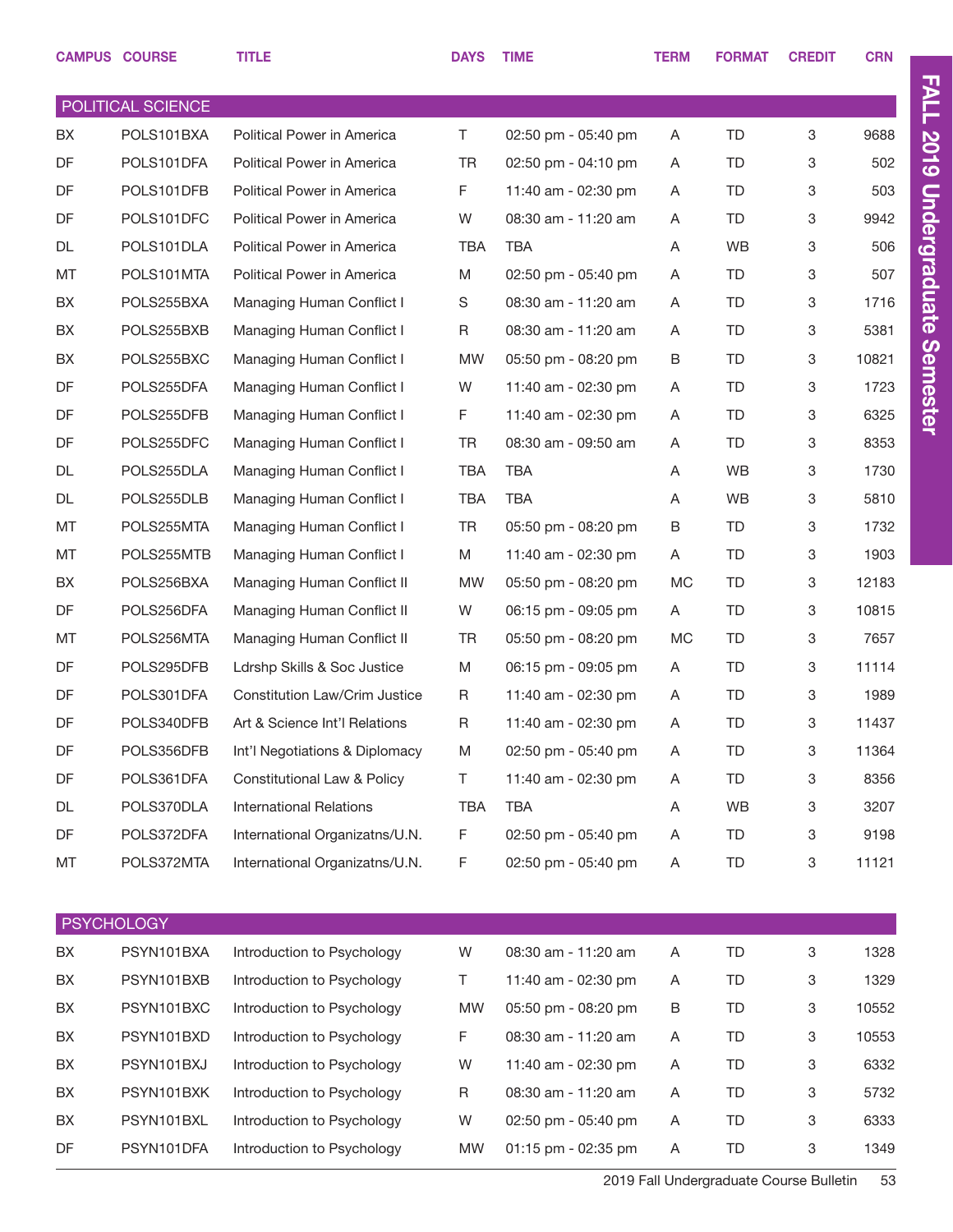|           | <b>CAMPUS COURSE</b> | <b>TITLE</b>                 | <b>DAYS</b> | <b>TIME</b>         | <b>TERM</b> | <b>FORMAT</b> | <b>CREDIT</b> | <b>CRN</b> |
|-----------|----------------------|------------------------------|-------------|---------------------|-------------|---------------|---------------|------------|
|           | PSYCHOLOGY (cont.)   |                              |             |                     |             |               |               |            |
| DF        | PSYN101DFB           | Introduction to Psychology   | TR          | 11:40 am - 01:00 pm | A           | <b>TD</b>     | 3             | 1336       |
| DF        | PSYN101DFD           | Introduction to Psychology   | <b>MW</b>   | 10:05 am - 11:25 am | A           | <b>TD</b>     | 3             | 1338       |
| DF        | PSYN101DFE           | Introduction to Psychology   | <b>MW</b>   | 08:30 am - 09:50 am | A           | TD            | 3             | 1339       |
| DF        | PSYN101DFF           | Introduction to Psychology   | <b>TR</b>   | 10:05 am - 11:25 am | A           | <b>TD</b>     | 3             | 1340       |
| DF        | PSYN101DFG           | Introduction to Psychology   | T.          | 02:50 pm - 05:40 pm | A           | TD            | 3             | 6334       |
| DF        | PSYN101DFH           | Introduction to Psychology   | <b>TR</b>   | 11:40 am - 01:00 pm | Α           | <b>TD</b>     | 3             | 11531      |
| DF        | PSYN101DFI           | Introduction to Psychology   | F           | 11:40 am - 02:30 pm | Α           | TD            | 3             | 9986       |
| DF        | PSYN101DFK           | Introduction to Psychology   | <b>MW</b>   | 11:40 am - 01:00 pm | A           | TD            | 3             | 4699       |
| DF        | PSYN101DFL           | Introduction to Psychology   | F           | 08:30 am - 11:20 am | Α           | TD            | 3             | 4785       |
| DF        | PSYN101DFM           | Introduction to Psychology   | <b>MW</b>   | 08:30 am - 09:50 am | A           | <b>TD</b>     | 3             | 5733       |
| DF        | PSYN101DFN           | Introduction to Psychology   | F           | 08:30 am - 11:20 am | A           | TD            | 3             | 5734       |
| DF        | PSYN101DFP           | Introduction to Psychology   | T.          | 08:30 am - 11:20 am | A           | TD            | 3             | 5736       |
| DF        | PSYN101DFQ           | Introduction to Psychology   | <b>TR</b>   | 04:20 pm - 05:40 pm | Α           | TD            | 3             | 6335       |
| <b>DL</b> | PSYN101DLA           | Introduction to Psychology   | <b>TBA</b>  | <b>TBA</b>          | Α           | WB            | 3             | 1344       |
| <b>DL</b> | PSYN101DLB           | Introduction to Psychology   | <b>TBA</b>  | <b>TBA</b>          | Α           | WB            | 3             | 1345       |
| <b>DL</b> | PSYN101DLC           | Introduction to Psychology   | <b>TBA</b>  | <b>TBA</b>          | Α           | WB            | 3             | 4875       |
| MT        | PSYN101MTA           | Introduction to Psychology   | T.          | 11:40 am - 02:30 pm | Α           | TD            | 3             | 1346       |
| MT        | PSYN101MTB           | Introduction to Psychology   | S           | 08:30 am - 11:20 am | Α           | TD            | 3             | 1347       |
| MT        | PSYN101MTD           | Introduction to Psychology   | W           | 11:40 am - 02:30 pm | Α           | TD            | 3             | 2969       |
| MT        | PSYN101MTE           | Introduction to Psychology   | R           | 11:40 am - 02:30 pm | A           | TD            | 3             | 4677       |
| MT        | PSYN101MTG           | Introduction to Psychology   | M           | 08:30 am - 11:20 am | Α           | TD            | 3             | 6337       |
| BX        | PSYN120BXB           | Career & Life Planning       | <b>TR</b>   | 08:30 pm - 11:00 pm | <b>MC</b>   | <b>TD</b>     | 3             | 2459       |
| DF        | PSYN120DFA           | Career & Life Planning       | M           | 11:40 am - 02:30 pm | Α           | TD            | 3             | 5218       |
| DF        | PSYN120DFB           | Career & Life Planning       | R           | 02:50 pm - 05:40 pm | Α           | TD            | 3             | 9988       |
| DL        | PSYN120DLA           | Career & Life Planning       | TBA         | <b>TBA</b>          | Α           | WB            | 3             | 1352       |
| DL        | PSYN120DLB           | Career & Life Planning       | <b>TBA</b>  | <b>TBA</b>          | Α           | WB            | 3             | 6239       |
| BX        | PSYN207BXB           | Psychology of Learning       | R           | 02:50 pm - 05:40 pm | Α           | TD            | 3             | 1387       |
| DF        | PSYN207DFA           | Psychology of Learning       | TR          | 01:15 pm - 02:35 pm | A           | TD            | 3             | 1389       |
| BX        | PSYN209BXA           | Intro to Forensic Psychology | MW          | 08:30 pm - 11:00 pm | МC          | TD            | 3             | 9248       |
| DF        | PSYN209DFA           | Intro to Forensic Psychology | TR          | 02:50 pm - 04:10 pm | A           | TD            | 3             | 6340       |
| DL        | PSYN209DLA           | Intro to Forensic Psychology | <b>TBA</b>  | <b>TBA</b>          | A           | WB            | 3             | 6341       |
| MT        | PSYN209MTA           | Intro to Forensic Psychology | TR          | 05:50 pm - 08:20 pm | B           | TD            | 3             | 6342       |
| BX        | PSYN213BXA           | Psychology of Personality    | W           | 11:40 am - 02:30 pm | Α           | TD            | 3             | 5265       |
| DF        | PSYN213DFB           | Psychology of Personality    | MW          | 11:40 am - 01:00 pm | A           | TD            | 3             | 1519       |
| DF        | PSYN213DFC           | Psychology of Personality    | M           | 06:15 pm - 09:05 pm | A           | TD            | 3             | 1529       |
| DL        | PSYN213DLA           | Psychology of Personality    | TBA         | <b>TBA</b>          | Α           | WB            | 3             | 6344       |
| MT        | PSYN213MTA           | Psychology of Personality    | M           | 08:30 am - 11:20 am | A           | TD            | 3             | 5266       |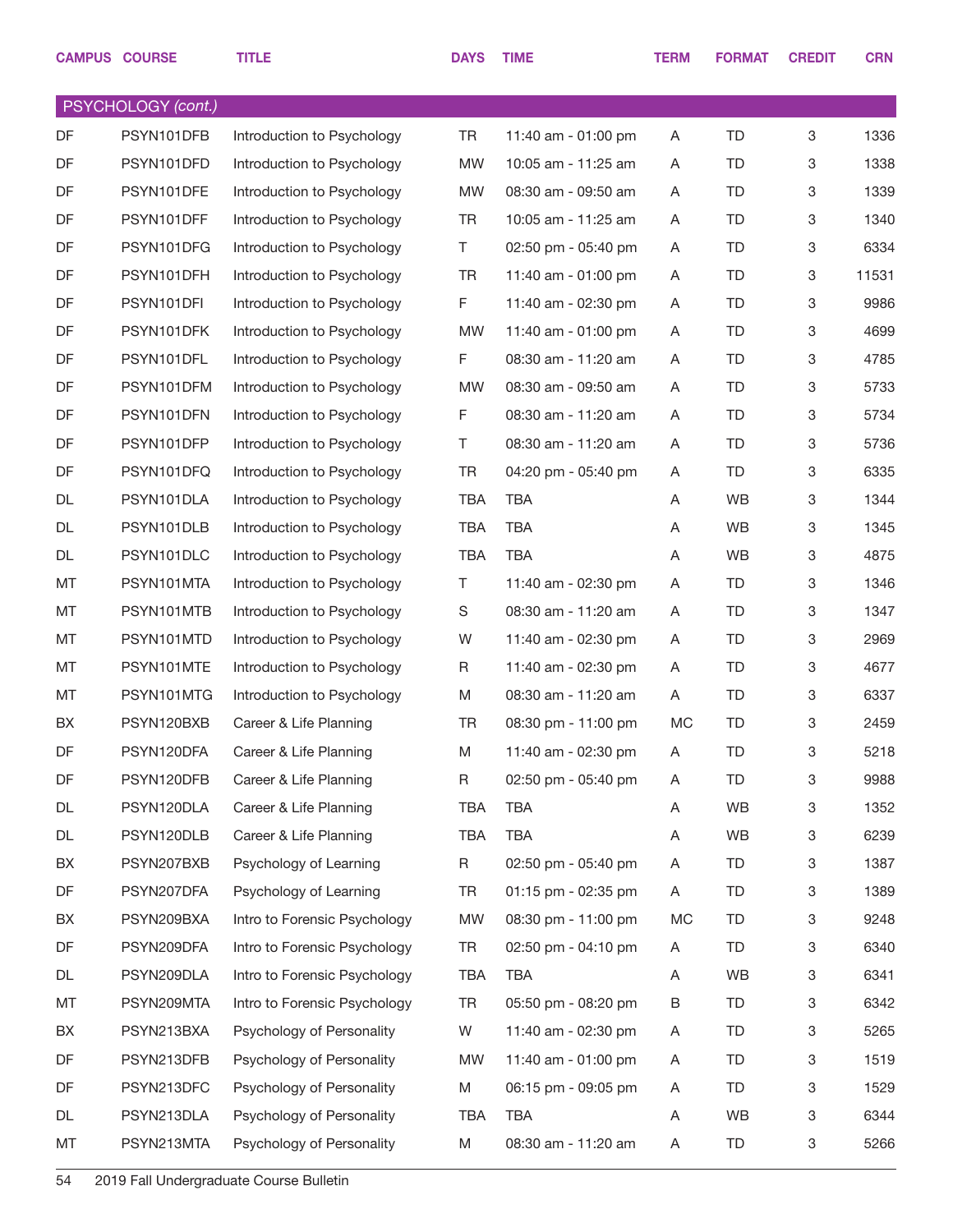|           | <b>CAMPUS COURSE</b> | <b>TITLE</b>                       | <b>DAYS</b> | <b>TIME</b>         | <b>TERM</b> | <b>FORMAT</b> | <b>CREDIT</b> | <b>CRN</b> |
|-----------|----------------------|------------------------------------|-------------|---------------------|-------------|---------------|---------------|------------|
|           | PSYCHOLOGY (cont.)   |                                    |             |                     |             |               |               |            |
| BX        | PSYN226BXA           | <b>Computers Soc/Behv Sciences</b> | M           | 02:50 pm - 05:40 pm | A           | <b>TD</b>     | 3             | 1612       |
| BX        | PSYN226BXD           | <b>Computers Soc/Behv Sciences</b> | S           | 11:40 am - 02:30 pm | A           | <b>TD</b>     | 3             | 1619       |
| BX        | PSYN226BXE           | <b>Computers Soc/Behv Sciences</b> | <b>MW</b>   | 05:50 pm - 08:20 pm | Β           | <b>TD</b>     | 3             | 1622       |
| BX        | PSYN226BXF           | <b>Computers Soc/Behv Sciences</b> | <b>MW</b>   | 05:50 pm - 08:20 pm | MC          | <b>TD</b>     | 3             | 1625       |
| BX        | PSYN226BXG           | <b>Computers Soc/Behv Sciences</b> | R           | 08:30 am - 11:20 am | A           | <b>TD</b>     | 3             | 6245       |
| DF        | PSYN226DFA           | <b>Computers Soc/Behv Sciences</b> | <b>TR</b>   | 11:40 am - 01:00 pm | A           | <b>BLD</b>    | 3             | 1634       |
| DF        | PSYN226DFB           | <b>Computers Soc/Behv Sciences</b> | T.          | 04:20 pm - 05:40 pm | A           | <b>BLD</b>    | 3             | 1637       |
| DF        | PSYN226DFC           | <b>Computers Soc/Behv Sciences</b> | W           | 06:15 pm - 09:05 pm | Α           | TD            | 3             | 1640       |
| DF        | PSYN226DFE           | <b>Computers Soc/Behv Sciences</b> | F           | 11:40 am - 01:00 pm | A           | <b>TD</b>     | 3             | 6262       |
| DF        | PSYN226DFF           | <b>Computers Soc/Behv Sciences</b> | F           | 08:30 am - 11:20 am | A           | TD            | 3             | 6266       |
| <b>DL</b> | PSYN226DLB           | <b>Computers Soc/Behv Sciences</b> | <b>TBA</b>  | <b>TBA</b>          | A           | <b>WB</b>     | 3             | 1646       |
| <b>DL</b> | PSYN226DLC           | <b>Computers Soc/Behv Sciences</b> | <b>TBA</b>  | <b>TBA</b>          | A           | WB            | 3             | 4895       |
| <b>DL</b> | PSYN226DLD           | <b>Computers Soc/Behv Sciences</b> | <b>TBA</b>  | <b>TBA</b>          | A           | <b>WB</b>     | 3             | 7862       |
| MT        | PSYN226MTA           | <b>Computers Soc/Behv Sciences</b> | <b>TR</b>   | 05:50 pm - 08:20 pm | В           | TD            | 3             | 1649       |
| MT        | PSYN226MTB           | <b>Computers Soc/Behv Sciences</b> | F           | 11:40 am - 02:30 pm | A           | <b>TD</b>     | 3             | 8316       |
| YH        | PSYN226YHA           | <b>Computers Soc/Behv Sciences</b> | <b>TR</b>   | 02:50 pm - 04:10 pm | Α           | <b>TD</b>     | 3             | 11826      |
| BX        | PSYN230BXA           | Cognitive Psychology               | T           | 11:40 am - 02:30 pm | A           | <b>TD</b>     | 3             | 4048       |
| <b>DL</b> | PSYN230DLA           | Cognitive Psychology               | <b>TBA</b>  | <b>TBA</b>          | A           | <b>WB</b>     | 3             | 6345       |
| DF        | PSYN232DFA           | Health Psychology                  | <b>MW</b>   | 10:05 am - 11:25 am | A           | <b>TD</b>     | 3             | 1667       |
| <b>DL</b> | PSYN232DLA           | <b>Health Psychology</b>           | <b>TBA</b>  | <b>TBA</b>          | A           | WB            | 3             | 1668       |
| DL        | PSYN232DLB           | Health Psychology                  | <b>TBA</b>  | <b>TBA</b>          | A           | <b>WB</b>     | 3             | 5269       |
| MT        | PSYN232MTB           | <b>Health Psychology</b>           | W           | 02:50 pm - 05:40 pm | Α           | <b>TD</b>     | 3             | 7464       |
| BX        | PSYN233BXA           | Dvlpmntl Psych Across Lifespan     | M           | 08:30 am - 11:20 am | A           | TD            | 3             | 1669       |
| BX        | PSYN233BXC           | Dvlpmntl Psych Across Lifespan     | M           | 05:50 pm - 08:20 pm | MC          | <b>BLD</b>    | 3             | 1680       |
| DF        | PSYN233DFA           | Dvlpmntl Psych Across Lifespan     | <b>MW</b>   | 08:30 am - 09:50 am | A           | TD            | 3             | 1719       |
| DF        | PSYN233DFC           | Dvlpmntl Psych Across Lifespan     | R           | 06:15 pm - 09:05 pm | A           | <b>TD</b>     | 3             | 3278       |
| DF        | PSYN233DFD           | Dvlpmntl Psych Across Lifespan     | F           | 11:40 am - 02:30 pm | A           | <b>TD</b>     | 3             | 12328      |
| DL        | PSYN233DLA           | Dvlpmntl Psych Across Lifespan     | TBA         | TBA                 | A           | WB            | 3             | 1737       |
| DL        | PSYN233DLB           | Dvlpmntl Psych Across Lifespan     | <b>TBA</b>  | TBA                 | Α           | WB            | 3             | 1741       |
| DL        | PSYN233DLC           | Dvlpmntl Psych Across Lifespan     | TBA         | TBA                 | Α           | WB            | 3             | 6346       |
| MT        | PSYN233MTA           | Dvlpmntl Psych Across Lifespan     | R           | 02:50 pm - 05:40 pm | A           | TD            | 3             | 3698       |
| BX        | PSYN234BXB           | Perspectives on Parenting          | W           | 02:50 pm - 05:40 pm | A           | <b>TD</b>     | 3             | 4468       |
| DL        | PSYN234DLA           | Perspectives on Parenting          | TBA         | TBA                 | A           | WB            | 3             | 4474       |
| DL        | PSYN234DLB           | Perspectives on Parenting          | <b>TBA</b>  | TBA                 | Α           | WB            | 3             | 4472       |
| DF        | PSYN235DFA           | Sports Psychology                  | <b>TR</b>   | 02:50 pm - 04:10 pm | A           | <b>TD</b>     | 3             | 10598      |
| DF        | PSYN236DFA           | Introduction to Counseling         | W           | 02:50 pm - 05:40 pm | A           | TD            | 3             | 11676      |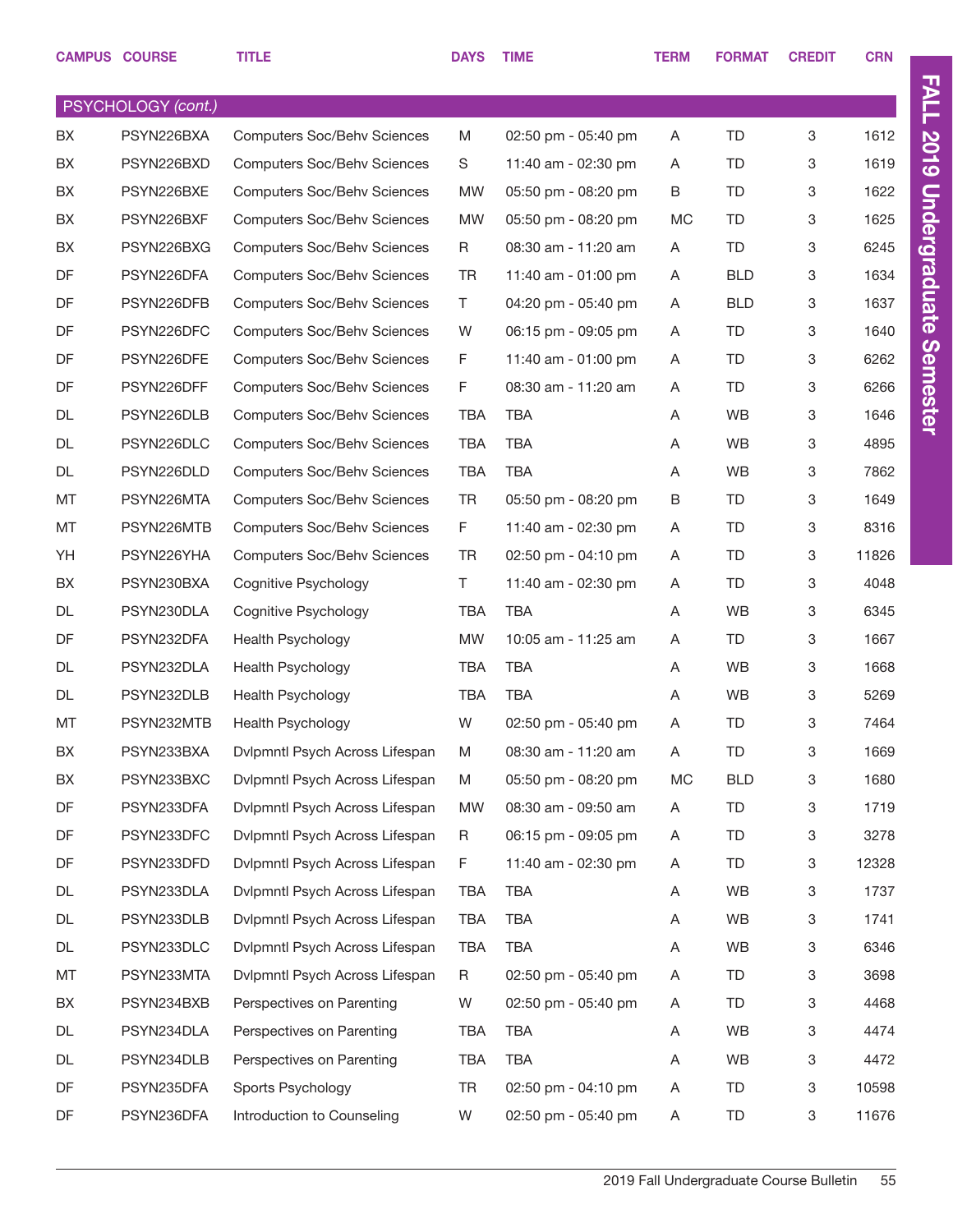|           | <b>CAMPUS COURSE</b> | <b>TITLE</b>                   | <b>DAYS</b> | <b>TIME</b>         | <b>TERM</b> | <b>FORMAT</b> | <b>CREDIT</b>             | <b>CRN</b> |
|-----------|----------------------|--------------------------------|-------------|---------------------|-------------|---------------|---------------------------|------------|
|           | PSYCHOLOGY (cont.)   |                                |             |                     |             |               |                           |            |
| <b>BX</b> | PSYN237BXA           | Human Sexual Behavior          | F           | 08:30 am - 11:20 am | A           | <b>TD</b>     | 3                         | 10558      |
| BX        | PSYN237BXB           | Human Sexual Behavior          | <b>TR</b>   | 08:30 pm - 11:00 pm | МC          | TD            | 3                         | 1756       |
| <b>DF</b> | PSYN237DFA           | Human Sexual Behavior          | <b>TR</b>   | 08:30 am - 09:50 am | A           | TD            | 3                         | 1744       |
| DF        | PSYN237DFB           | Human Sexual Behavior          | T.          | 04:15 pm - 07:05 pm | A           | TD            | 3                         | 8361       |
| DL        | PSYN237DLA           | Human Sexual Behavior          | <b>TBA</b>  | <b>TBA</b>          | Α           | WB            | 3                         | 6347       |
| DL        | PSYN237DLB           | Human Sexual Behavior          | <b>TBA</b>  | <b>TBA</b>          | A           | WB            | $\ensuremath{\mathsf{3}}$ | 8140       |
| DL        | PSYN238DLA           | Gender Role Dynamics           | <b>TBA</b>  | <b>TBA</b>          | A           | WB            | 3                         | 4951       |
| DF        | PSYN239DFA           | Adult Development and Aging    | <b>MW</b>   | 10:05 am - 11:25 am | A           | WB            | $\mathbf 3$               | 5279       |
| BX        | PSYN241BXA           | Religion & Psychology          | <b>MW</b>   | 05:50 pm - 08:20 pm | MC          | TD            | 3                         | 12189      |
| DL        | PSYN243DLA           | Psychological Tests & Mesurmnt | <b>TBA</b>  | <b>TBA</b>          | A           | WB            | $\ensuremath{\mathsf{3}}$ | 1809       |
| BX        | PSYN244BXA           | Social Psychology              | T           | 08:30 am - 11:20 am | A           | TD            | 3                         | 1818       |
| BX        | PSYN244BXB           | Social Psychology              | S           | 02:50 pm - 05:40 pm | A           | TD            | $\ensuremath{\mathsf{3}}$ | 1821       |
| BX        | PSYN244BXD           | Social Psychology              | <b>MW</b>   | 05:50 pm - 08:20 pm | B           | TD            | 3                         | 1827       |
| DF        | PSYN244DFA           | Social Psychology              | W           | 06:15 pm - 09:05 pm | A           | TD            | 3                         | 1832       |
| DF        | PSYN244DFB           | Social Psychology              | F           | 08:30 am - 11:20 am | A           | TD            | 3                         | 6351       |
| DF        | PSYN244DFC           | Social Psychology              | TR          | 08:30 am - 09:50 am | A           | TD            | $\ensuremath{\mathsf{3}}$ | 1841       |
| DL        | PSYN244DLA           | Social Psychology              | <b>TBA</b>  | <b>TBA</b>          | A           | WB            | 3                         | 1844       |
| DL        | PSYN244DLB           | Social Psychology              | <b>TBA</b>  | <b>TBA</b>          | A           | WB            | $\mathbf 3$               | 4647       |
| MT        | PSYN244MTA           | Social Psychology              | <b>MW</b>   | 08:30 pm - 09:45 pm | MC          | <b>BLD</b>    | 3                         | 1850       |
| BX        | PSYN254BXA           | Child Psychology               | R           | 08:30 am - 11:20 am | A           | TD            | 3                         | 1884       |
| DF        | PSYN254DFB           | Child Psychology               | F           | 11:40 am - 02:30 pm | A           | TD            | 3                         | 3277       |
| DL        | PSYN254DLA           | Child Psychology               | <b>TBA</b>  | <b>TBA</b>          | A           | <b>WB</b>     | $\ensuremath{\mathsf{3}}$ | 1896       |
| DL        | PSYN254DLB           | Child Psychology               | TBA         | TBA                 | Α           | WB            | $\ensuremath{\mathsf{3}}$ | 5281       |
| МT        | PSYN254MTB           | Child Psychology               | <b>MW</b>   | 05:50 pm - 08:20 pm | MC          | TD            | $\mathbf 3$               | 4051       |
| BX        | PSYN255BXA           | Managing Human Conflict I      | S           | 08:30 am - 11:20 am | A           | TD            | $\mathbf 3$               | 1717       |
| BX        | PSYN255BXB           | Managing Human Conflict I      | R           | 08:30 am - 11:20 am | A           | TD.           | $\mathbf 3$               | 5382       |
| BX        | PSYN255BXC           | Managing Human Conflict I      | MW          | 05:50 pm - 08:20 pm | В           | TD            | $\mathbf 3$               | 10819      |
| DF        | PSYN255DFA           | Managing Human Conflict I      | W           | 11:40 am - 02:30 pm | A           | TD            | $\mathbf 3$               | 1722       |
| DF        | PSYN255DFB           | Managing Human Conflict I      | F           | 11:40 am - 02:30 pm | A           | TD            | $\mathbf 3$               | 6324       |
| DF        | PSYN255DFC           | Managing Human Conflict I      | TR          | 08:30 am - 09:50 am | A           | TD.           | $\mathbf 3$               | 8351       |
| DL        | PSYN255DLA           | Managing Human Conflict I      | TBA         | <b>TBA</b>          | Α           | WB            | $\mathbf 3$               | 1729       |
| DL        | PSYN255DLB           | Managing Human Conflict I      | <b>TBA</b>  | <b>TBA</b>          | A           | WB            | $\mathbf 3$               | 5808       |
| МT        | PSYN255MTA           | Managing Human Conflict I      | TR          | 05:50 pm - 08:20 pm | В           | TD.           | $\mathbf 3$               | 1733       |
| МT        | PSYN255MTB           | Managing Human Conflict I      | M           | 11:40 am - 02:30 pm | A           | TD            | $\mathbf 3$               | 1902       |
| BX        | PSYN256BXA           | Managing Human Conflict II     | MW          | 05:50 pm - 08:20 pm | МC          | TD            | $\mathbf 3$               | 12182      |
| DF        | PSYN256DFA           | Managing Human Conflict II     | W           | 06:15 pm - 09:05 pm | A           | TD            | 3                         | 10814      |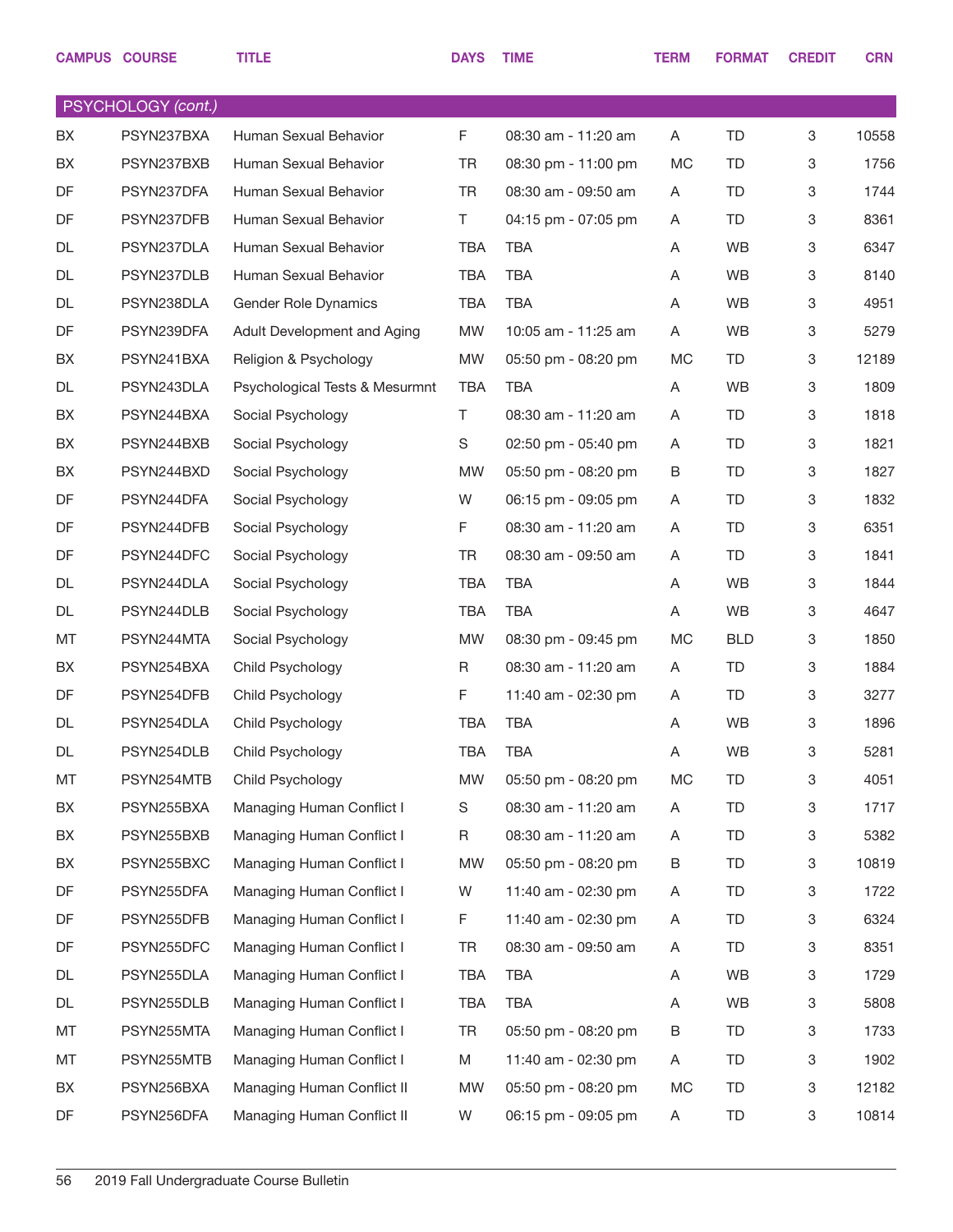|           | <b>CAMPUS COURSE</b> | <b>TITLE</b>                   | <b>DAYS</b> | <b>TIME</b>           | <b>TERM</b> | <b>FORMAT</b> | <b>CREDIT</b> | <b>CRN</b> |
|-----------|----------------------|--------------------------------|-------------|-----------------------|-------------|---------------|---------------|------------|
|           | PSYCHOLOGY (cont.)   |                                |             |                       |             |               |               |            |
| MT        | PSYN256MTA           | Managing Human Conflict II     | <b>TR</b>   | 05:50 pm - 08:20 pm   | MC          | <b>TD</b>     | 3             | 7659       |
| BX        | PSYN257BXA           | Psych of the Exceptional Child | <b>TR</b>   | 05:50 pm - 08:20 pm   | B           | TD            | 3             | 11677      |
| <b>DF</b> | PSYN257DFA           | Psych of the Exceptional Child | <b>TR</b>   | 11:40 am - 01:00 pm   | Α           | <b>TD</b>     | 3             | 1922       |
| DL        | PSYN257DLA           | Psych of the Exceptional Child | <b>TBA</b>  | TBA                   | A           | WB            | 3             | 1927       |
| DF        | PSYN260DFA           | OT Practice Assistn/Child Adol | T.          | 05:00 pm - 09:00 pm   | Α           | <b>TD</b>     | 7             | 1258       |
| BX        | PSYN262BXA           | Alcohol, Drugs & Behavior      | M           | 11:40 am - 02:30 pm   | Α           | <b>TD</b>     | 3             | 1909       |
| BX        | PSYN262BXD           | Alcohol, Drugs & Behavior      | TR          | 05:50 pm - 08:20 pm   | МC          | <b>TD</b>     | 3             | 1932       |
| BX        | PSYN262BXE           | Alcohol, Drugs & Behavior      | S           | 11:40 am - 02:30 pm   | A           | <b>TD</b>     | 3             | 5228       |
| <b>DF</b> | PSYN262DFA           | Alcohol, Drugs & Behavior      | <b>MW</b>   | $01:15$ pm - 02:35 pm | Α           | <b>TD</b>     | 3             | 1937       |
| DF        | PSYN262DFC           | Alcohol, Drugs & Behavior      | M           | 06:15 pm - 09:05 pm   | A           | <b>TD</b>     | 3             | 5238       |
| DL        | PSYN262DLA           | Alcohol, Drugs & Behavior      | <b>TBA</b>  | <b>TBA</b>            | Α           | WB            | 3             | 1944       |
| DL        | PSYN262DLB           | Alcohol, Drugs & Behavior      | <b>TBA</b>  | TBA                   | A           | <b>WB</b>     | 3             | 6272       |
| MT        | PSYN262MTA           | Alcohol, Drugs & Behavior      | T.          | 08:30 am - 11:20 am   | Α           | <b>TD</b>     | 3             | 6021       |
| <b>DF</b> | PSYN263DFA           | Psychology of Adolescence      | <b>TR</b>   | 10:05 am - 11:25 am   | A           | <b>TD</b>     | 3             | 1962       |
| BX        | PSYN295BXC           | Sociology of Education         | M           | 02:50 pm - 05:40 pm   | Α           | <b>TD</b>     | 3             | 10656      |
| <b>DF</b> | PSYN295DFA           | Evolutionary Psychology        | M           | 02:50 pm - 05:40 pm   | A           | <b>TD</b>     | 3             | 11289      |
| DL        | PSYN295DLA           | Positive Psychology            | <b>TBA</b>  | <b>TBA</b>            | Α           | <b>WB</b>     | 3             | 5253       |
| DL        | PSYN295DLB           | Cultural Anthropology          | <b>TBA</b>  | TBA                   | A           | WB            | 3             | 2045       |
| DL        | PSYN295DLC           | Environmental Psychology       | <b>TBA</b>  | <b>TBA</b>            | Α           | WB            | 3             | 12185      |
| DL        | PSYN295DLD           | Sociology of Music             | <b>TBA</b>  | <b>TBA</b>            | A           | WB            | 3             | 10542      |
| DL        | PSYN295DLF           | Spiritual Psychology           | <b>TBA</b>  | <b>TBA</b>            | Α           | <b>WB</b>     | 3             | 11107      |
| MT        | PSYN295MTA           | Sociology of Immigration       | M           | 11:40 am - 02:30 pm   | Α           | <b>TD</b>     | 3             | 2065       |
| MT        | PSYN295MTB           | Psychology and the Law         | T.          | 02:50 pm - 05:40 pm   | Α           | <b>TD</b>     | 3             | 8341       |
| BX        | PSYN311BXA           | Psych Disords/Chldhd & Adolesc | <b>MW</b>   | 05:50 pm - 08:20 pm   | MC          | <b>TD</b>     | 3             | 6354       |
| DL        | PSYN311DLA           | Psych Disords/Chldhd & Adolesc | TBA         | <b>TBA</b>            | Α           | WB            | 3             | 2076       |
| BX        | PSYN312BXC           | Abnormal Psychology            | S           | 11:40 am - 02:30 pm   | Α           | <b>TD</b>     | 3             | 7411       |
| DF        | PSYN312DFA           | Abnormal Psychology            | <b>MW</b>   | 01:15 pm - 02:35 pm   | Α           | <b>TD</b>     | 3             | 2085       |
| DF        | PSYN312DFB           | Abnormal Psychology            | R           | 06:15 pm - 09:05 pm   | Α           | <b>TD</b>     | 3             | 4053       |
| DL        | PSYN312DLA           | Abnormal Psychology            | TBA         | TBA                   | Α           | WB            | 3             | 2087       |
| DL        | PSYN312DLB           | Abnormal Psychology            | TBA         | TBA                   | Α           | WB            | 3             | 7864       |
| MT        | PSYN312MTA           | Abnormal Psychology            | W           | 08:30 am - 11:20 am   | Α           | TD            | 3             | 9249       |
| DL        | PSYN315DLA           | Aging & Mental Health          | TBA         | TBA                   | Α           | WB            | 3             | 2089       |
| DL        | PSYN317DLA           | Perspectives on Death          | TBA         | <b>TBA</b>            | Α           | WB            | 3             | 11479      |
| BX        | PSYN320BXA           | Psychobiology                  | W           | 02:50 pm - 05:40 pm   | Α           | <b>TD</b>     | 3             | 3261       |
| DF        | PSYN320DFA           | Psychobiology                  | TR          | 10:05 am - 11:25 am   | Α           | <b>TD</b>     | 3             | 2113       |
| DL        | PSYN320DLA           | Psychobiology                  | TBA         | TBA                   | Α           | WB            | 3             | 2117       |
| DL        | PSYN320DLB           | Psychobiology                  | TBA         | TBA                   | Α           | WB            | 3             | 2118       |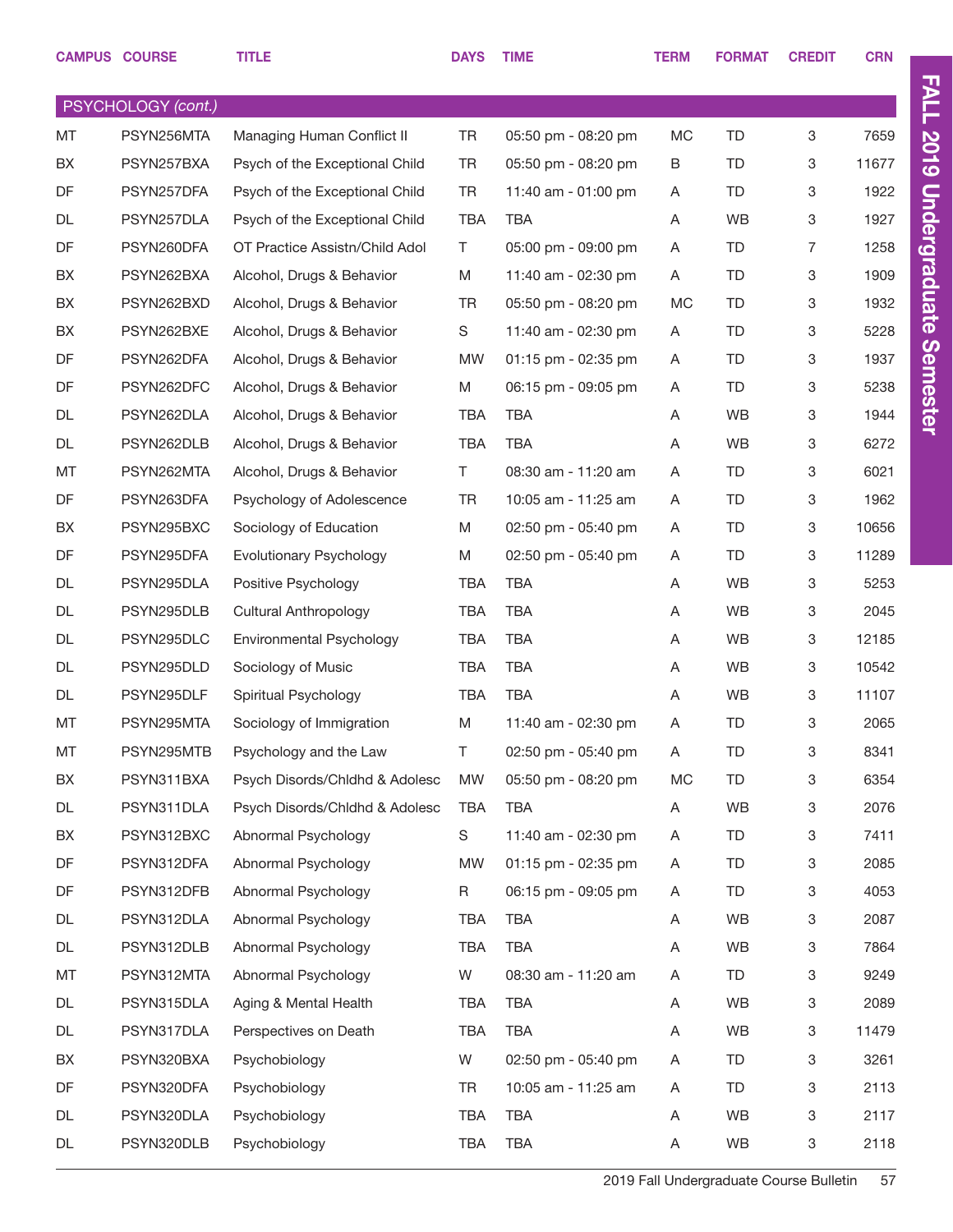|                 | <b>CAMPUS COURSE</b> | <b>TITLE</b>                         | <b>DAYS</b> | <b>TIME</b>         | <b>TERM</b> | <b>FORMAT</b> | <b>CREDIT</b> | <b>CRN</b> |
|-----------------|----------------------|--------------------------------------|-------------|---------------------|-------------|---------------|---------------|------------|
|                 | PSYCHOLOGY (cont.)   |                                      |             |                     |             |               |               |            |
| MT              | PSYN320MTB           | Psychobiology                        | T.          | 11:40 am - 02:30 pm | A           | <b>TD</b>     | 3             | 7462       |
| DF              | PSYN340DFB           | Psychology of Crisis                 | <b>TR</b>   | 02:50 pm - 05:40 pm | <b>MC</b>   | TD            | 3             | 11886      |
| BX              | PSYN370BXA           | Stats Socl/Behv Sciences             | Τ           | 02:50 pm - 05:40 pm | A           | TD            | 3             | 8568       |
| BX              | PSYN370BXB           | <b>Stats Socl/Behv Sciences</b>      | $\mathbb S$ | 11:40 am - 02:30 pm | Α           | <b>TD</b>     | 3             | 2138       |
| BX              | PSYN370BXC           | Stats Socl/Behv Sciences             | Τ           | 06:15 pm - 09:05 pm | A           | TD            | 3             | 2149       |
| DF              | PSYN370DFA           | <b>Stats Socl/Behv Sciences</b>      | Τ           | 11:40 am - 02:30 pm | Α           | <b>TD</b>     | 3             | 2155       |
| DF              | PSYN370DFB           | <b>Stats Socl/Behv Sciences</b>      | R           | 06:15 pm - 09:05 pm | A           | TD            | 3             | 2161       |
| DF              | PSYN370DFC           | <b>Stats Socl/Behv Sciences</b>      | Τ           | 06:15 pm - 09:05 pm | Α           | TD            | 3             | 7717       |
| DF              | PSYN370DFD           | <b>Stats Socl/Behv Sciences</b>      | W           | 02:50 pm - 05:40 pm | A           | TD            | 3             | 7865       |
| DF              | PSYN370DFF           | <b>Stats Socl/Behv Sciences</b>      | F           | 11:40 am - 02:30 pm | Α           | TD            | 3             | 10564      |
| DL              | PSYN370DLA           | Stats Socl/Behv Sciences             | <b>TBA</b>  | <b>TBA</b>          | Α           | WB            | 3             | 2166       |
| MT              | PSYN370MTA           | <b>Stats Socl/Behv Sciences</b>      | W           | 11:40 am - 02:30 pm | Α           | TD            | 3             | 7463       |
| MT              | PSYN370MTB           | Stats Socl/Behv Sciences             | M           | 06:15 pm - 09:05 pm | A           | TD            | 3             | 2177       |
| MT              | PSYN370MTC           | <b>Stats Socl/Behy Sciences</b>      | R           | 08:30 am - 11:20 am | Α           | TD            | 3             | 8574       |
| YH              | PSYN370YHA           | <b>Stats Socl/Behv Sciences</b>      | W           | 06:15 pm - 09:05 pm | A           | TD            | 3             | 4057       |
| BX              | PSYN372BXB           | Experimnt Psych I: Methodology       | R           | 06:15 pm - 09:05 pm | Α           | TD            | 3             | 2184       |
| DF              | PSYN372DFA           | Experimnt Psych I: Methodology       | Τ           | 01:15 pm - 04:05 pm | A           | TD            | 3             | 2185       |
| DL              | PSYN372DLA           | Experimnt Psych I: Methodology       | <b>TBA</b>  | <b>TBA</b>          | Α           | <b>WB</b>     | 3             | 2188       |
| MT              | PSYN372MTA           | Experimnt Psych I: Methodology       | W           | 06:15 pm - 09:05 pm | Α           | TD            | 3             | 8364       |
| DF              | PSYN374DFA           | <b>Experimnt Psy II:Applications</b> | R           | 01:15 pm - 04:05 pm | Α           | TD            | 3             | 12291      |
| DL              | PSYN399DLA           | Internship Soc/Beh Sciences          | TBA         | <b>TBA</b>          | A           | <b>WB</b>     | 3             | 2212       |
| BX              | PSYN426BXA           | <b>Classics Soc/Beh Sciences</b>     | Τ           | 11:40 am - 02:30 pm | Α           | TD            | 3             | 8481       |
| BX              | PSYN426BXB           | <b>Classics Soc/Beh Sciences</b>     | TR          | 05:50 pm - 08:20 pm | МC          | TD            | 3             | 8581       |
| DF              | PSYN426DFA           | <b>Classics Soc/Beh Sciences</b>     | F           | 11:40 am - 02:30 pm | A           | TD            | 3             | 12325      |
| DF              | PSYN426DFB           | <b>Classics Soc/Beh Sciences</b>     | TR          | 08:30 am - 09:50 am | Α           | TD            | 3             | 8577       |
| DF              | PSYN426DFC           | <b>Classics Soc/Beh Sciences</b>     | M           | 06:15 pm - 09:05 pm | Α           | TD            | 3             | 11914      |
| DL              | PSYN426DLA           | <b>Classics Soc/Beh Sciences</b>     | <b>TBA</b>  | <b>TBA</b>          | Α           | WB            | 3             | 2259       |
| DL              | PSYN426DLB           | <b>Classics Soc/Beh Sciences</b>     | <b>TBA</b>  | <b>TBA</b>          | Α           | WB            | 3             | 2262       |
| MT              | PSYN426MTA           | <b>Classics Soc/Beh Sciences</b>     | W           | 11:40 am - 02:30 pm | Α           | TD            | 3             | 8347       |
| <b>RELIGION</b> |                      |                                      |             |                     |             |               |               |            |
| BX              | RELG109BXA           | Introduction to Religions            | M           | 08:30 am - 11:20 am | Α           | TD            | 3             | 514        |
| BX              | RELG109BXB           | Introduction to Religions            | R           | 11:40 am - 02:30 pm | A           | TD            | 3             | 515        |
| BX              | RELG109BXC           | Introduction to Religions            | S           | 11:40 am - 02:30 pm | A           | TD            | 3             | 516        |
| BX              | RELG109BXD           | Introduction to Religions            | TR          | 05:50 pm - 08:20 pm | B           | TD            | 3             | 517        |
| DF              | RELG109DFA           | Introduction to Religions            | M           | 10:05 am - 12:55 pm | Α           | <b>TD</b>     | 3             | 520        |
| DF              | RELG109DFB           | Introduction to Religions            | W           | 06:15 pm - 09:05 pm | Α           | TD            | 3             | 521        |
|                 |                      |                                      |             |                     |             |               |               |            |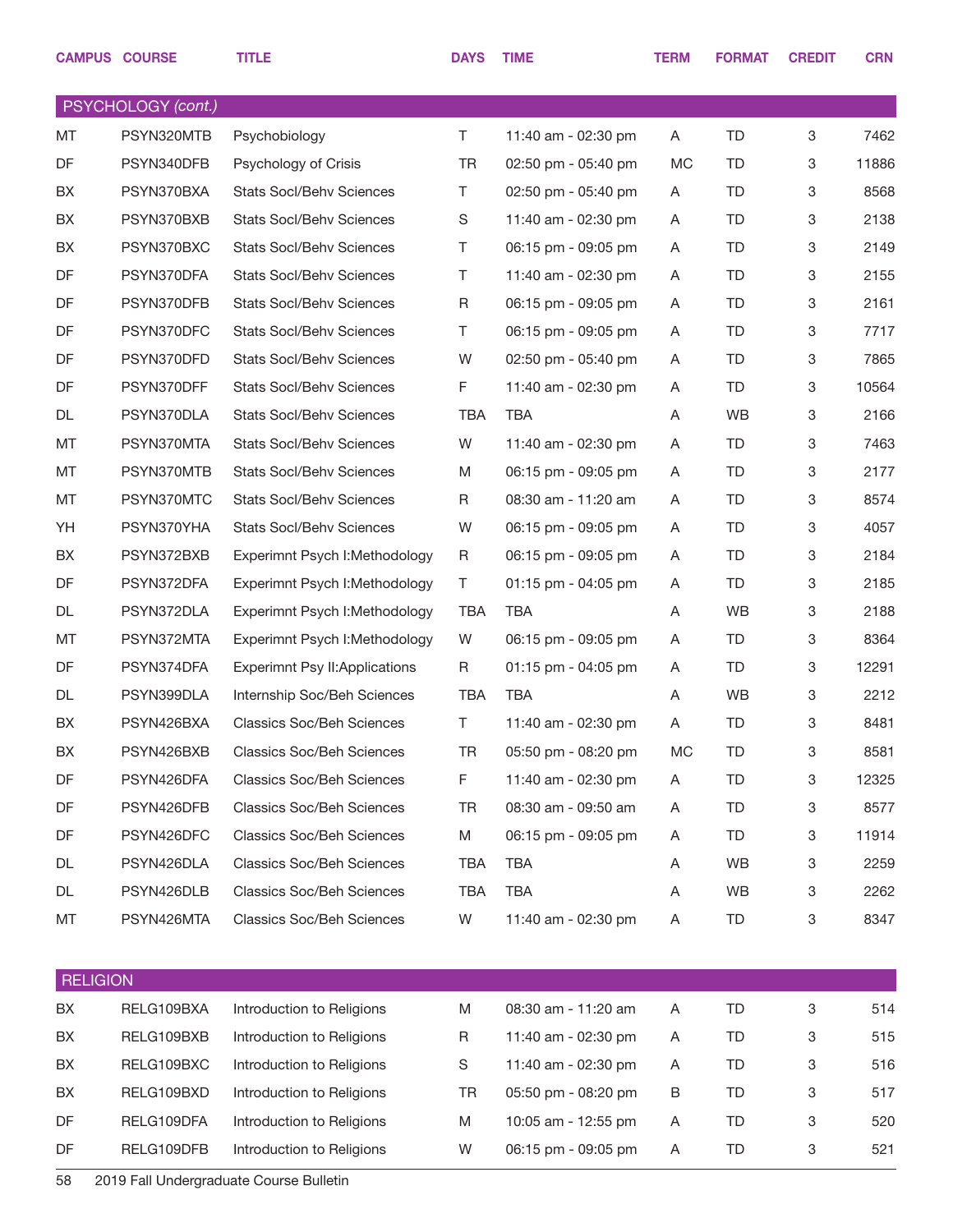| <b>RELIGION</b> (cont.)<br>DF<br>F.<br><b>TD</b><br>3<br>RELG109DFC<br>Introduction to Religions<br>11:40 am - 02:30 pm<br>Α<br>4819<br>DF<br><b>TD</b><br>5755<br>RELG109DFD<br>Introduction to Religions<br><b>TR</b><br>08:30 am - 09:50 am<br>Α<br>3<br><b>TBA</b><br><b>WB</b><br>3<br>DL<br>RELG109DLA<br>Introduction to Religions<br><b>TBA</b><br>523<br>A<br><b>TBA</b><br>WB<br>DL<br>RELG109DLB<br>Introduction to Religions<br><b>TBA</b><br>Α<br>3<br>524<br><b>TBA</b><br><b>TBA</b><br>WB<br>DL<br>RELG109DLC<br>Introduction to Religions<br>3<br>11432<br>A<br><b>TD</b><br>2976<br>MT<br>RELG109MTB<br>Introduction to Religions<br>R<br>08:30 am - 11:20 am<br>Α<br>3<br>3811<br>MT<br>RELG109MTC<br>Introduction to Religions<br>Τ<br>08:30 am - 11:20 am<br>TD<br>3<br>A<br>MT<br><b>TD</b><br>12254<br>RELG109MTD<br>Introduction to Religions<br>W<br>02:50 pm - 05:40 pm<br>Α<br>3<br>BX<br><b>TD</b><br>3<br>RELG111BXA<br>Judaism, Christianty, Islam<br>W<br>11:40 am - 02:30 pm<br>529<br>A<br>DF<br>F<br><b>TD</b><br>RELG111DFA<br>Judaism, Christianty, Islam<br>08:30 am - 11:20 am<br>Α<br>3<br>10450<br><b>TBA</b><br>DL<br>RELG111DLA<br>Judaism, Christianty, Islam<br><b>TBA</b><br><b>WB</b><br>3<br>12255<br>Α<br><b>TBA</b><br>WB<br>6502<br>DL<br>RELG220DLA<br>Myth Ritual Symbol in Religion<br><b>TBA</b><br>Α<br>3<br><b>SCIENCE</b><br>DF<br>SINC110DFA<br>F.<br>2229<br>The Principles of Science I<br>11:40 am - 02:30 pm<br>TD<br>3<br>A<br>DF<br>SINC161DFB<br>Forensic Science I<br>W<br><b>TD</b><br>3<br>11865<br>02:50 pm - 05:40 pm<br>Α<br><b>SOCIAL WORK</b><br>BX<br>Introduction to Social Work<br>Τ<br><b>TD</b><br>SOWK201BXA<br>06:15 pm - 09:05 pm<br>3<br>8367<br>A<br>DF<br>Introduction to Social Work<br>11:40 am - 02:30 pm<br>7736<br>SOWK201DFD<br>R<br>TD<br>3<br>A<br>SOWK201DLA<br>Introduction to Social Work<br><b>TBA</b><br><b>TBA</b><br>WB<br>3<br>11411<br>DL<br>Α<br>M<br>SOWK295BXC<br>Sociology of Education<br>02:50 pm - 05:40 pm<br>A<br>TD<br>3<br>BX<br>10658<br>DF<br>SOWK295DFA<br>M<br>02:50 pm - 05:40 pm<br><b>TD</b><br>11292<br>Contemporary Issues<br>Α<br>3<br>WB<br>5255<br>DL<br>SOWK295DLA<br>Positive Psychology<br>TBA<br>TBA<br>Α<br>3<br>SOWK295DLB<br>WB<br>3<br>2046<br>DL<br><b>Cultural Anthropology</b><br><b>TBA</b><br>TBA<br>Α<br>12188<br>SOWK295DLC<br>Environmental Psychology<br><b>TBA</b><br>WB<br>DL<br><b>TBA</b><br>Α<br>3<br>SOWK295DLD<br>Sociology of Music<br>WB<br>3<br>10544<br>DL<br><b>TBA</b><br>TBA<br>Α |    | <b>CAMPUS COURSE</b> | <b>TITLE</b>         | <b>DAYS</b> | <b>TIME</b> | <b>TERM</b> | <b>FORMAT</b> | <b>CREDIT</b> | <b>CRN</b> |
|----------------------------------------------------------------------------------------------------------------------------------------------------------------------------------------------------------------------------------------------------------------------------------------------------------------------------------------------------------------------------------------------------------------------------------------------------------------------------------------------------------------------------------------------------------------------------------------------------------------------------------------------------------------------------------------------------------------------------------------------------------------------------------------------------------------------------------------------------------------------------------------------------------------------------------------------------------------------------------------------------------------------------------------------------------------------------------------------------------------------------------------------------------------------------------------------------------------------------------------------------------------------------------------------------------------------------------------------------------------------------------------------------------------------------------------------------------------------------------------------------------------------------------------------------------------------------------------------------------------------------------------------------------------------------------------------------------------------------------------------------------------------------------------------------------------------------------------------------------------------------------------------------------------------------------------------------------------------------------------------------------------------------------------------------------------------------------------------------------------------------------------------------------------------------------------------------------------------------------------------------------------------------------------------------------------------------------------------------------------------------------------------------------------------------------------------------------------------------------------------------------------------------------------------|----|----------------------|----------------------|-------------|-------------|-------------|---------------|---------------|------------|
|                                                                                                                                                                                                                                                                                                                                                                                                                                                                                                                                                                                                                                                                                                                                                                                                                                                                                                                                                                                                                                                                                                                                                                                                                                                                                                                                                                                                                                                                                                                                                                                                                                                                                                                                                                                                                                                                                                                                                                                                                                                                                                                                                                                                                                                                                                                                                                                                                                                                                                                                              |    |                      |                      |             |             |             |               |               |            |
|                                                                                                                                                                                                                                                                                                                                                                                                                                                                                                                                                                                                                                                                                                                                                                                                                                                                                                                                                                                                                                                                                                                                                                                                                                                                                                                                                                                                                                                                                                                                                                                                                                                                                                                                                                                                                                                                                                                                                                                                                                                                                                                                                                                                                                                                                                                                                                                                                                                                                                                                              |    |                      |                      |             |             |             |               |               |            |
|                                                                                                                                                                                                                                                                                                                                                                                                                                                                                                                                                                                                                                                                                                                                                                                                                                                                                                                                                                                                                                                                                                                                                                                                                                                                                                                                                                                                                                                                                                                                                                                                                                                                                                                                                                                                                                                                                                                                                                                                                                                                                                                                                                                                                                                                                                                                                                                                                                                                                                                                              |    |                      |                      |             |             |             |               |               |            |
|                                                                                                                                                                                                                                                                                                                                                                                                                                                                                                                                                                                                                                                                                                                                                                                                                                                                                                                                                                                                                                                                                                                                                                                                                                                                                                                                                                                                                                                                                                                                                                                                                                                                                                                                                                                                                                                                                                                                                                                                                                                                                                                                                                                                                                                                                                                                                                                                                                                                                                                                              |    |                      |                      |             |             |             |               |               |            |
|                                                                                                                                                                                                                                                                                                                                                                                                                                                                                                                                                                                                                                                                                                                                                                                                                                                                                                                                                                                                                                                                                                                                                                                                                                                                                                                                                                                                                                                                                                                                                                                                                                                                                                                                                                                                                                                                                                                                                                                                                                                                                                                                                                                                                                                                                                                                                                                                                                                                                                                                              |    |                      |                      |             |             |             |               |               |            |
|                                                                                                                                                                                                                                                                                                                                                                                                                                                                                                                                                                                                                                                                                                                                                                                                                                                                                                                                                                                                                                                                                                                                                                                                                                                                                                                                                                                                                                                                                                                                                                                                                                                                                                                                                                                                                                                                                                                                                                                                                                                                                                                                                                                                                                                                                                                                                                                                                                                                                                                                              |    |                      |                      |             |             |             |               |               |            |
|                                                                                                                                                                                                                                                                                                                                                                                                                                                                                                                                                                                                                                                                                                                                                                                                                                                                                                                                                                                                                                                                                                                                                                                                                                                                                                                                                                                                                                                                                                                                                                                                                                                                                                                                                                                                                                                                                                                                                                                                                                                                                                                                                                                                                                                                                                                                                                                                                                                                                                                                              |    |                      |                      |             |             |             |               |               |            |
|                                                                                                                                                                                                                                                                                                                                                                                                                                                                                                                                                                                                                                                                                                                                                                                                                                                                                                                                                                                                                                                                                                                                                                                                                                                                                                                                                                                                                                                                                                                                                                                                                                                                                                                                                                                                                                                                                                                                                                                                                                                                                                                                                                                                                                                                                                                                                                                                                                                                                                                                              |    |                      |                      |             |             |             |               |               |            |
|                                                                                                                                                                                                                                                                                                                                                                                                                                                                                                                                                                                                                                                                                                                                                                                                                                                                                                                                                                                                                                                                                                                                                                                                                                                                                                                                                                                                                                                                                                                                                                                                                                                                                                                                                                                                                                                                                                                                                                                                                                                                                                                                                                                                                                                                                                                                                                                                                                                                                                                                              |    |                      |                      |             |             |             |               |               |            |
|                                                                                                                                                                                                                                                                                                                                                                                                                                                                                                                                                                                                                                                                                                                                                                                                                                                                                                                                                                                                                                                                                                                                                                                                                                                                                                                                                                                                                                                                                                                                                                                                                                                                                                                                                                                                                                                                                                                                                                                                                                                                                                                                                                                                                                                                                                                                                                                                                                                                                                                                              |    |                      |                      |             |             |             |               |               |            |
|                                                                                                                                                                                                                                                                                                                                                                                                                                                                                                                                                                                                                                                                                                                                                                                                                                                                                                                                                                                                                                                                                                                                                                                                                                                                                                                                                                                                                                                                                                                                                                                                                                                                                                                                                                                                                                                                                                                                                                                                                                                                                                                                                                                                                                                                                                                                                                                                                                                                                                                                              |    |                      |                      |             |             |             |               |               |            |
|                                                                                                                                                                                                                                                                                                                                                                                                                                                                                                                                                                                                                                                                                                                                                                                                                                                                                                                                                                                                                                                                                                                                                                                                                                                                                                                                                                                                                                                                                                                                                                                                                                                                                                                                                                                                                                                                                                                                                                                                                                                                                                                                                                                                                                                                                                                                                                                                                                                                                                                                              |    |                      |                      |             |             |             |               |               |            |
|                                                                                                                                                                                                                                                                                                                                                                                                                                                                                                                                                                                                                                                                                                                                                                                                                                                                                                                                                                                                                                                                                                                                                                                                                                                                                                                                                                                                                                                                                                                                                                                                                                                                                                                                                                                                                                                                                                                                                                                                                                                                                                                                                                                                                                                                                                                                                                                                                                                                                                                                              |    |                      |                      |             |             |             |               |               |            |
|                                                                                                                                                                                                                                                                                                                                                                                                                                                                                                                                                                                                                                                                                                                                                                                                                                                                                                                                                                                                                                                                                                                                                                                                                                                                                                                                                                                                                                                                                                                                                                                                                                                                                                                                                                                                                                                                                                                                                                                                                                                                                                                                                                                                                                                                                                                                                                                                                                                                                                                                              |    |                      |                      |             |             |             |               |               |            |
|                                                                                                                                                                                                                                                                                                                                                                                                                                                                                                                                                                                                                                                                                                                                                                                                                                                                                                                                                                                                                                                                                                                                                                                                                                                                                                                                                                                                                                                                                                                                                                                                                                                                                                                                                                                                                                                                                                                                                                                                                                                                                                                                                                                                                                                                                                                                                                                                                                                                                                                                              |    |                      |                      |             |             |             |               |               |            |
|                                                                                                                                                                                                                                                                                                                                                                                                                                                                                                                                                                                                                                                                                                                                                                                                                                                                                                                                                                                                                                                                                                                                                                                                                                                                                                                                                                                                                                                                                                                                                                                                                                                                                                                                                                                                                                                                                                                                                                                                                                                                                                                                                                                                                                                                                                                                                                                                                                                                                                                                              |    |                      |                      |             |             |             |               |               |            |
|                                                                                                                                                                                                                                                                                                                                                                                                                                                                                                                                                                                                                                                                                                                                                                                                                                                                                                                                                                                                                                                                                                                                                                                                                                                                                                                                                                                                                                                                                                                                                                                                                                                                                                                                                                                                                                                                                                                                                                                                                                                                                                                                                                                                                                                                                                                                                                                                                                                                                                                                              |    |                      |                      |             |             |             |               |               |            |
|                                                                                                                                                                                                                                                                                                                                                                                                                                                                                                                                                                                                                                                                                                                                                                                                                                                                                                                                                                                                                                                                                                                                                                                                                                                                                                                                                                                                                                                                                                                                                                                                                                                                                                                                                                                                                                                                                                                                                                                                                                                                                                                                                                                                                                                                                                                                                                                                                                                                                                                                              |    |                      |                      |             |             |             |               |               |            |
|                                                                                                                                                                                                                                                                                                                                                                                                                                                                                                                                                                                                                                                                                                                                                                                                                                                                                                                                                                                                                                                                                                                                                                                                                                                                                                                                                                                                                                                                                                                                                                                                                                                                                                                                                                                                                                                                                                                                                                                                                                                                                                                                                                                                                                                                                                                                                                                                                                                                                                                                              |    |                      |                      |             |             |             |               |               |            |
|                                                                                                                                                                                                                                                                                                                                                                                                                                                                                                                                                                                                                                                                                                                                                                                                                                                                                                                                                                                                                                                                                                                                                                                                                                                                                                                                                                                                                                                                                                                                                                                                                                                                                                                                                                                                                                                                                                                                                                                                                                                                                                                                                                                                                                                                                                                                                                                                                                                                                                                                              |    |                      |                      |             |             |             |               |               |            |
|                                                                                                                                                                                                                                                                                                                                                                                                                                                                                                                                                                                                                                                                                                                                                                                                                                                                                                                                                                                                                                                                                                                                                                                                                                                                                                                                                                                                                                                                                                                                                                                                                                                                                                                                                                                                                                                                                                                                                                                                                                                                                                                                                                                                                                                                                                                                                                                                                                                                                                                                              |    |                      |                      |             |             |             |               |               |            |
|                                                                                                                                                                                                                                                                                                                                                                                                                                                                                                                                                                                                                                                                                                                                                                                                                                                                                                                                                                                                                                                                                                                                                                                                                                                                                                                                                                                                                                                                                                                                                                                                                                                                                                                                                                                                                                                                                                                                                                                                                                                                                                                                                                                                                                                                                                                                                                                                                                                                                                                                              |    |                      |                      |             |             |             |               |               |            |
|                                                                                                                                                                                                                                                                                                                                                                                                                                                                                                                                                                                                                                                                                                                                                                                                                                                                                                                                                                                                                                                                                                                                                                                                                                                                                                                                                                                                                                                                                                                                                                                                                                                                                                                                                                                                                                                                                                                                                                                                                                                                                                                                                                                                                                                                                                                                                                                                                                                                                                                                              |    |                      |                      |             |             |             |               |               |            |
|                                                                                                                                                                                                                                                                                                                                                                                                                                                                                                                                                                                                                                                                                                                                                                                                                                                                                                                                                                                                                                                                                                                                                                                                                                                                                                                                                                                                                                                                                                                                                                                                                                                                                                                                                                                                                                                                                                                                                                                                                                                                                                                                                                                                                                                                                                                                                                                                                                                                                                                                              |    |                      |                      |             |             |             |               |               |            |
|                                                                                                                                                                                                                                                                                                                                                                                                                                                                                                                                                                                                                                                                                                                                                                                                                                                                                                                                                                                                                                                                                                                                                                                                                                                                                                                                                                                                                                                                                                                                                                                                                                                                                                                                                                                                                                                                                                                                                                                                                                                                                                                                                                                                                                                                                                                                                                                                                                                                                                                                              |    |                      |                      |             |             |             |               |               |            |
|                                                                                                                                                                                                                                                                                                                                                                                                                                                                                                                                                                                                                                                                                                                                                                                                                                                                                                                                                                                                                                                                                                                                                                                                                                                                                                                                                                                                                                                                                                                                                                                                                                                                                                                                                                                                                                                                                                                                                                                                                                                                                                                                                                                                                                                                                                                                                                                                                                                                                                                                              |    |                      |                      |             |             |             |               |               |            |
|                                                                                                                                                                                                                                                                                                                                                                                                                                                                                                                                                                                                                                                                                                                                                                                                                                                                                                                                                                                                                                                                                                                                                                                                                                                                                                                                                                                                                                                                                                                                                                                                                                                                                                                                                                                                                                                                                                                                                                                                                                                                                                                                                                                                                                                                                                                                                                                                                                                                                                                                              |    |                      |                      |             |             |             |               |               |            |
|                                                                                                                                                                                                                                                                                                                                                                                                                                                                                                                                                                                                                                                                                                                                                                                                                                                                                                                                                                                                                                                                                                                                                                                                                                                                                                                                                                                                                                                                                                                                                                                                                                                                                                                                                                                                                                                                                                                                                                                                                                                                                                                                                                                                                                                                                                                                                                                                                                                                                                                                              |    |                      |                      |             |             |             |               |               |            |
|                                                                                                                                                                                                                                                                                                                                                                                                                                                                                                                                                                                                                                                                                                                                                                                                                                                                                                                                                                                                                                                                                                                                                                                                                                                                                                                                                                                                                                                                                                                                                                                                                                                                                                                                                                                                                                                                                                                                                                                                                                                                                                                                                                                                                                                                                                                                                                                                                                                                                                                                              | DL | SOWK295DLF           | Spiritual Psychology | TBA         | <b>TBA</b>  | Α           | WB            | 3             | 11105      |
| MT<br>SOWK295MTA<br>Sociology of Immigration<br>TD<br>2070<br>M<br>11:40 am - 02:30 pm<br>Α<br>3                                                                                                                                                                                                                                                                                                                                                                                                                                                                                                                                                                                                                                                                                                                                                                                                                                                                                                                                                                                                                                                                                                                                                                                                                                                                                                                                                                                                                                                                                                                                                                                                                                                                                                                                                                                                                                                                                                                                                                                                                                                                                                                                                                                                                                                                                                                                                                                                                                             |    |                      |                      |             |             |             |               |               |            |
| MT<br>Psychology and the Law<br>T.<br>02:50 pm - 05:40 pm<br><b>TD</b><br>8343<br>SOWK295MTB<br>Α<br>3                                                                                                                                                                                                                                                                                                                                                                                                                                                                                                                                                                                                                                                                                                                                                                                                                                                                                                                                                                                                                                                                                                                                                                                                                                                                                                                                                                                                                                                                                                                                                                                                                                                                                                                                                                                                                                                                                                                                                                                                                                                                                                                                                                                                                                                                                                                                                                                                                                       |    |                      |                      |             |             |             |               |               |            |
| BX<br>SOWK311BXA<br>Human Beh/Social Environmt I<br>W<br>06:15 pm - 09:05 pm<br>TD<br>3<br>1544<br>Α                                                                                                                                                                                                                                                                                                                                                                                                                                                                                                                                                                                                                                                                                                                                                                                                                                                                                                                                                                                                                                                                                                                                                                                                                                                                                                                                                                                                                                                                                                                                                                                                                                                                                                                                                                                                                                                                                                                                                                                                                                                                                                                                                                                                                                                                                                                                                                                                                                         |    |                      |                      |             |             |             |               |               |            |
| DF<br>SOWK311DFA<br>Human Beh/Social Environmt I<br>02:50 pm - 05:40 pm<br><b>TD</b><br>1546<br>W<br>Α<br>3                                                                                                                                                                                                                                                                                                                                                                                                                                                                                                                                                                                                                                                                                                                                                                                                                                                                                                                                                                                                                                                                                                                                                                                                                                                                                                                                                                                                                                                                                                                                                                                                                                                                                                                                                                                                                                                                                                                                                                                                                                                                                                                                                                                                                                                                                                                                                                                                                                  |    |                      |                      |             |             |             |               |               |            |
| BX<br>SOWK332BXA<br>06:15 pm - 09:05 pm<br>TD<br>1547<br>Social Work Research<br>M<br>Α<br>3                                                                                                                                                                                                                                                                                                                                                                                                                                                                                                                                                                                                                                                                                                                                                                                                                                                                                                                                                                                                                                                                                                                                                                                                                                                                                                                                                                                                                                                                                                                                                                                                                                                                                                                                                                                                                                                                                                                                                                                                                                                                                                                                                                                                                                                                                                                                                                                                                                                 |    |                      |                      |             |             |             |               |               |            |
| DF<br>11:40 am - 02:30 pm<br><b>TD</b><br>1549<br>SOWK332DFA<br>Social Work Research<br>W<br>Α<br>3                                                                                                                                                                                                                                                                                                                                                                                                                                                                                                                                                                                                                                                                                                                                                                                                                                                                                                                                                                                                                                                                                                                                                                                                                                                                                                                                                                                                                                                                                                                                                                                                                                                                                                                                                                                                                                                                                                                                                                                                                                                                                                                                                                                                                                                                                                                                                                                                                                          |    |                      |                      |             |             |             |               |               |            |
| BX<br>SOWK342BXA<br>06:15 pm - 09:05 pm<br>TD<br>3<br>1551<br>Social Welfare Policy/Services<br>R<br>Α                                                                                                                                                                                                                                                                                                                                                                                                                                                                                                                                                                                                                                                                                                                                                                                                                                                                                                                                                                                                                                                                                                                                                                                                                                                                                                                                                                                                                                                                                                                                                                                                                                                                                                                                                                                                                                                                                                                                                                                                                                                                                                                                                                                                                                                                                                                                                                                                                                       |    |                      |                      |             |             |             |               |               |            |
| $\top$<br>6383<br>DF<br>Social Welfare Policy/Services<br>11:40 am - 02:30 pm<br>TD<br>SOWK342DFB<br>Α<br>3                                                                                                                                                                                                                                                                                                                                                                                                                                                                                                                                                                                                                                                                                                                                                                                                                                                                                                                                                                                                                                                                                                                                                                                                                                                                                                                                                                                                                                                                                                                                                                                                                                                                                                                                                                                                                                                                                                                                                                                                                                                                                                                                                                                                                                                                                                                                                                                                                                  |    |                      |                      |             |             |             |               |               |            |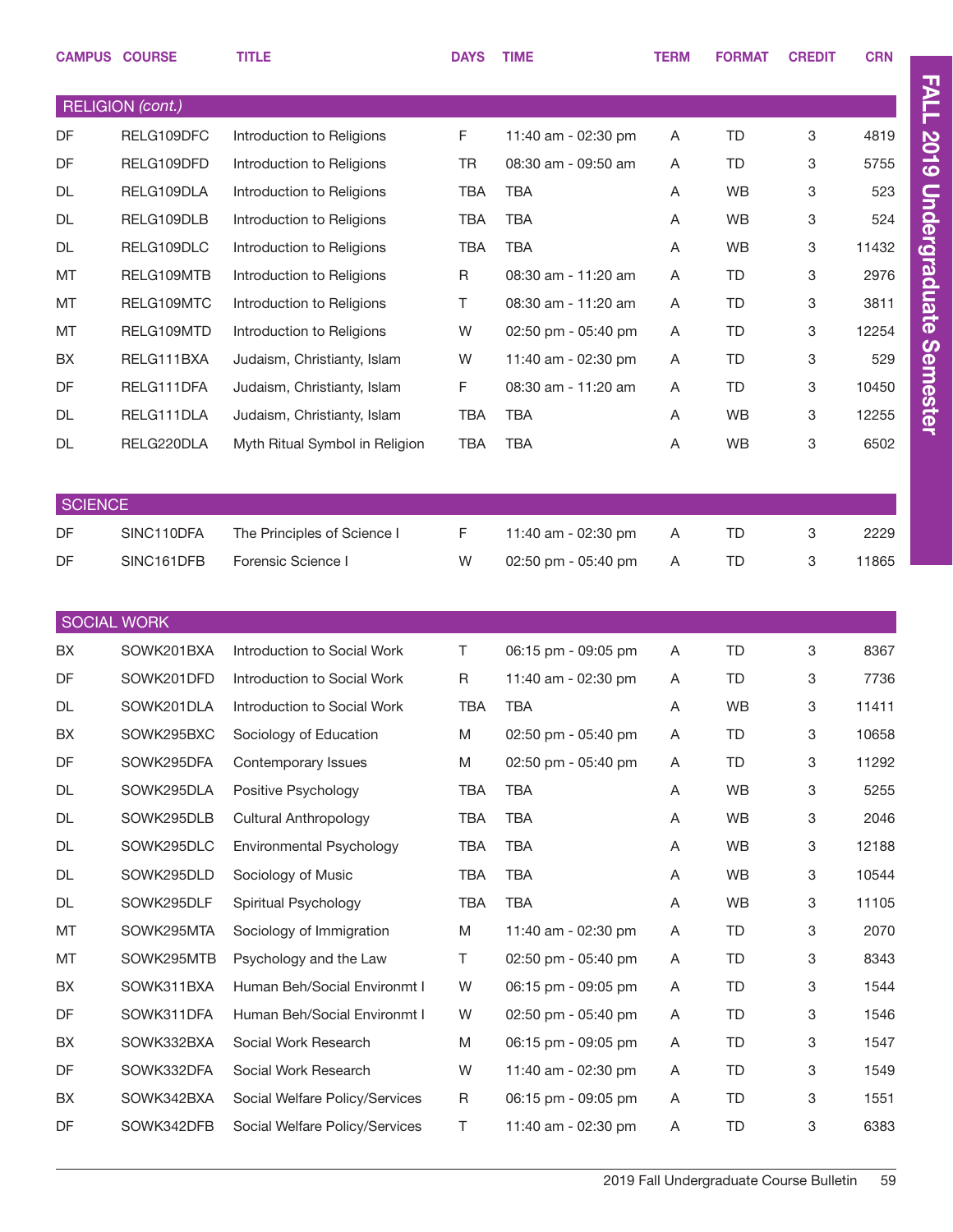|                  | <b>CAMPUS COURSE</b> | <b>TITLE</b>                   | <b>DAYS</b> | <b>TIME</b>         | <b>TERM</b> | <b>FORMAT</b> | <b>CREDIT</b> | <b>CRN</b> |
|------------------|----------------------|--------------------------------|-------------|---------------------|-------------|---------------|---------------|------------|
|                  | SOCIAL WORK (cont.)  |                                |             |                     |             |               |               |            |
| BX               | SOWK423BXA           | Social Work Practice II        | R           | 06:15 pm - 09:05 pm | A           | TD            | 3             | 8368       |
| DF               | SOWK423DFA           | Social Work Practice II        | F           | 11:40 am - 02:30 pm | A           | TD            | 3             | 1553       |
| BX               | SOWK431BXA           | Field Practicum I              | <b>TBA</b>  | <b>TBA</b>          | A           | TD            | 6             | 8369       |
| BX               | SOWK431BXB           | Field Practicum I              | <b>TBA</b>  | <b>TBA</b>          | A           | TD            | 6             | 9876       |
| DF               | SOWK431DFA           | Field Practicum I              | <b>TBA</b>  | <b>TBA</b>          | A           | TD            | 6             | 1562       |
| DF               | SOWK431DFB           | Field Practicum I              | <b>TBA</b>  | <b>TBA</b>          | A           | TD            | 6             | 9875       |
| BX               | SOWK435BXA           | Soc Wrk w/Children & Adolescnt | W           | 06:15 pm - 09:05 pm | Α           | TD            | 3             | 8370       |
| DF               | SOWK435DFC           | Soc Wrk w/Children & Adolescnt | Τ           | 06:15 pm - 09:05 pm | A           | TD            | 3             | 6385       |
| BX               | SOWK436BXA           | Soc Wrk Hith & Mntl Hith Srvce | T           | 06:15 pm - 09:05 pm | A           | TD            | 3             | 8371       |
| DF               | SOWK436DFB           | Soc Wrk Hith & Mntl Hith Srvce | T           | 06:15 pm - 09:05 pm | A           | TD            | $\,3$         | 2780       |
|                  |                      |                                |             |                     |             |               |               |            |
| <b>SOCIOLOGY</b> |                      |                                |             |                     |             |               |               |            |
| BX               | SOCL101BXA           | Introduction to Sociology      | M           | 11:40 am - 02:30 pm | A           | <b>TD</b>     | $\,3$         | 1451       |
| BX               | SOCL101BXB           | Introduction to Sociology      | R           | 11:40 am - 02:30 pm | A           | TD            | 3             | 1452       |
| BX               | SOCL101BXC           | Introduction to Sociology      | Τ           | 08:30 am - 11:20 am | A           | TD            | 3             | 6363       |
| BX               | SOCL101BXD           | Introduction to Sociology      | W           | 02:50 pm - 05:40 pm | A           | TD            | 3             | 1454       |
| BX               | SOCL101BXG           | Introduction to Sociology      | <b>TR</b>   | 05:50 pm - 08:20 pm | МC          | TD            | 3             | 1459       |
| DF               | SOCL101DFA           | Introduction to Sociology      | M           | 11:40 am - 02:30 pm | Α           | TD            | 3             | 1464       |
| DF               | SOCL101DFB           | Introduction to Sociology      | TR          | 11:40 am - 01:00 pm | A           | TD            | 3             | 1466       |
| DF               | SOCL101DFD           | Introduction to Sociology      | <b>MW</b>   | 10:05 am - 11:25 am | A           | TD            | 3             | 1470       |
| DF               | SOCL101DFF           | Introduction to Sociology      | F           | 08:30 am - 11:20 am | A           | TD            | 3             | 1472       |
| DF               | SOCL101DFH           | Introduction to Sociology      | <b>MW</b>   | 01:15 pm - 02:35 pm | A           | <b>TD</b>     | 3             | 4701       |
| DF               | SOCL101DFI           | Introduction to Sociology      | <b>TR</b>   | 10:05 am - 11:25 am | A           | TD            | 3             | 4786       |
| DF               | SOCL101DFJ           | Introduction to Sociology      | F           | 11:40 am - 02:30 pm | A           | TD            | 3             | 5292       |
| DF               | SOCL101DFL           | Introduction to Sociology      | Τ           | 06:15 pm - 09:05 pm | A           | TD            | 3             | 5738       |
| DF               | SOCL101DFM           | Introduction to Sociology      | R           | 08:30 am - 11:20 am | A           | TD            | 3             | 5739       |
| DL               | SOCL101DLA           | Introduction to Sociology      | TBA         | TBA                 | Α           | WB            | 3             | 1473       |
| DL               | SOCL101DLB           | Introduction to Sociology      | TBA         | <b>TBA</b>          | A           | <b>WB</b>     | 3             | 1474       |
| DL               | SOCL101DLC           | Introduction to Sociology      | TBA         | <b>TBA</b>          | A           | <b>WB</b>     | 3             | 3587       |
| МT               | SOCL101MTA           | Introduction to Sociology      | W           | 11:40 am - 02:30 pm | A           | TD            | 3             | 1476       |
| МT               | SOCL101MTB           | Introduction to Sociology      | R           | 02:50 pm - 05:40 pm | A           | TD            | 3             | 1478       |
| МT               | SOCL101MTE           | Introduction to Sociology      | W           | 08:30 am - 11:20 am | A           | TD            | 3             | 6366       |
| YH               | SOCL101YHA           | Introduction to Sociology      | M           | 08:30 am - 11:20 am | A           | TD            | 3             | 11679      |
| МT               | SOCL110MTA           | Diversity Politics & Tolerance | M           | 11:40 am - 02:30 pm | A           | TD            | 3             | 10526      |
| BX               | SOCL120BXB           | Career & Life Planning         | <b>TR</b>   | 08:30 pm - 11:00 pm | MC          | TD            | 3             | 2460       |
| DF               | SOCL120DFA           | Career & Life Planning         | M           | 11:40 am - 02:30 pm | A           | TD            | 3             | 5219       |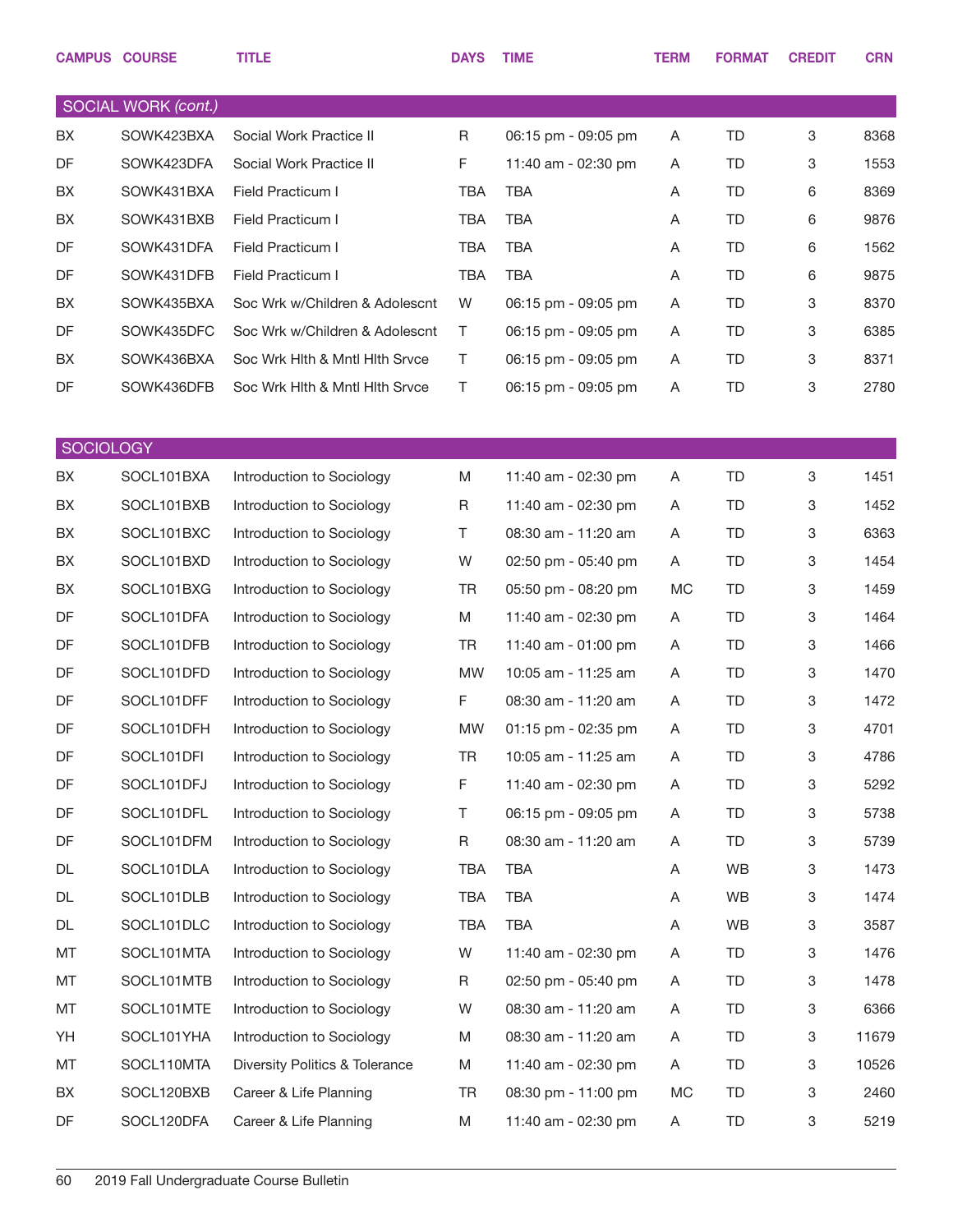|           | <b>CAMPUS COURSE</b> | <b>TITLE</b>                       | <b>DAYS</b> | <b>TIME</b>         | <b>TERM</b> | <b>FORMAT</b> | <b>CREDIT</b> | <b>CRN</b> |
|-----------|----------------------|------------------------------------|-------------|---------------------|-------------|---------------|---------------|------------|
|           | SOCIOLOGY (cont.)    |                                    |             |                     |             |               |               |            |
| DF        | SOCL120DFB           | Career & Life Planning             | R           | 02:50 pm - 05:40 pm | A           | TD            | 3             | 9989       |
| <b>DL</b> | SOCL120DLA           | Career & Life Planning             | <b>TBA</b>  | <b>TBA</b>          | A           | <b>WB</b>     | 3             | 1354       |
| DL        | SOCL120DLB           | Career & Life Planning             | <b>TBA</b>  | <b>TBA</b>          | A           | <b>WB</b>     | 3             | 6241       |
| BX        | SOCL202BXA           | Ethics & the Family                | <b>TR</b>   | 05:50 pm - 08:20 pm | MC          | TD            | 3             | 10532      |
| MT        | SOCL202MTA           | Ethics & the Family                | W           | 11:40 am - 02:30 pm | A           | TD            | 3             | 1383       |
| BX        | SOCL212BXA           | Criminology                        | M           | 11:40 am - 02:30 pm | A           | TD            | 3             | 6303       |
| DF        | SOCL212DFA           | Criminology                        | W           | 11:40 am - 02:30 pm | A           | TD            | 3             | 1491       |
| DL        | SOCL212DLA           | Criminology                        | <b>TBA</b>  | <b>TBA</b>          | A           | <b>WB</b>     | 3             | 5166       |
| MT        | SOCL212MTA           | Criminology                        | M           | 02:50 pm - 05:40 pm | A           | TD            | 3             | 5814       |
| DF        | SOCL222DFA           | The Family in Transition           | <b>TR</b>   | 02:50 pm - 05:40 pm | A           | TD            | 3             | 12184      |
| BX        | SOCL226BXA           | <b>Computers Soc/Behv Sciences</b> | M           | 02:50 pm - 05:40 pm | A           | TD            | 3             | 4121       |
| BX        | SOCL226BXD           | <b>Computers Soc/Behv Sciences</b> | S           | 11:40 am - 02:30 pm | A           | TD            | 3             | 1621       |
| BX        | SOCL226BXE           | <b>Computers Soc/Behv Sciences</b> | <b>MW</b>   | 05:50 pm - 08:20 pm | B           | TD            | 3             | 1624       |
| BX        | SOCL226BXF           | <b>Computers Soc/Behv Sciences</b> | <b>MW</b>   | 05:50 pm - 08:20 pm | <b>MC</b>   | TD            | 3             | 1627       |
| BX        | SOCL226BXG           | <b>Computers Soc/Behv Sciences</b> | R           | 08:30 am - 11:20 am | A           | TD            | 3             | 6247       |
| DF        | SOCL226DFA           | <b>Computers Soc/Behv Sciences</b> | TR          | 11:40 am - 01:00 pm | A           | <b>BLD</b>    | 3             | 1636       |
| DF        | SOCL226DFB           | <b>Computers Soc/Behv Sciences</b> | T.          | 04:20 pm - 05:40 pm | A           | <b>BLD</b>    | 3             | 1639       |
| DF        | SOCL226DFC           | <b>Computers Soc/Behv Sciences</b> | W           | 06:15 pm - 09:05 pm | A           | TD            | 3             | 1642       |
| DF        | SOCL226DFE           | <b>Computers Soc/Behv Sciences</b> | F           | 11:40 am - 01:00 pm | A           | TD            | 3             | 6263       |
| DF        | SOCL226DFF           | <b>Computers Soc/Behv Sciences</b> | F           | 08:30 am - 11:20 am | A           | TD            | 3             | 6267       |
| DL        | SOCL226DLB           | <b>Computers Soc/Behv Sciences</b> | <b>TBA</b>  | <b>TBA</b>          | A           | <b>WB</b>     | 3             | 1647       |
| DL        | SOCL226DLC           | <b>Computers Soc/Behv Sciences</b> | <b>TBA</b>  | <b>TBA</b>          | A           | WB            | 3             | 4989       |
| DL        | SOCL226DLD           | <b>Computers Soc/Behv Sciences</b> | <b>TBA</b>  | TBA                 | Α           | WB            | 3             | 7863       |
| MT        | SOCL226MTA           | <b>Computers Soc/Behv Sciences</b> | TR          | 05:50 pm - 08:20 pm | B           | TD            | 3             | 1650       |
| МT        | SOCL226MTB           | <b>Computers Soc/Behv Sciences</b> | F.          | 11:40 am - 02:30 pm | A           | TD            | 3             | 8317       |
| YH        | SOCL226YHA           | <b>Computers Soc/Behv Sciences</b> | TR          | 02:50 pm - 04:10 pm | A           | TD            | 3             | 11828      |
| BX        | SOCL234BXB           | Perspectives on Parenting          | W           | 02:50 pm - 05:40 pm | A           | TD            | 3             | 4469       |
| DL        | SOCL234DLA           | Perspectives on Parenting          | TBA         | TBA                 | A           | WB            | 3             | 4475       |
| DL        | SOCL234DLB           | Perspectives on Parenting          | TBA         | TBA                 | A           | WB            | 3             | 4473       |
| BX        | SOCL236BXA           | Social Deviance                    | R           | 11:40 am - 02:30 pm | A           | TD            | 3             | 10537      |
| DF        | SOCL236DFA           | Social Deviance                    | MW          | 10:05 am - 11:25 am | A           | TD            | 3             | 11681      |
| BX        | SOCL237BXA           | Human Sexual Behavior              | F.          | 08:30 am - 11:20 am | A           | TD            | 3             | 10559      |
| BX        | SOCL237BXB           | Human Sexual Behavior              | TR          | 08:30 pm - 11:00 pm | МC          | TD            | 3             | 1758       |
| DF        | SOCL237DFA           | Human Sexual Behavior              | <b>TR</b>   | 08:30 am - 09:50 am | A           | TD            | 3             | 1747       |
| DF        | SOCL237DFB           | Human Sexual Behavior              | T.          | 04:15 pm - 07:05 pm | A           | TD            | 3             | 8362       |
| DL        | SOCL237DLA           | Human Sexual Behavior              | TBA         | TBA                 | A           | WB            | 3             | 6376       |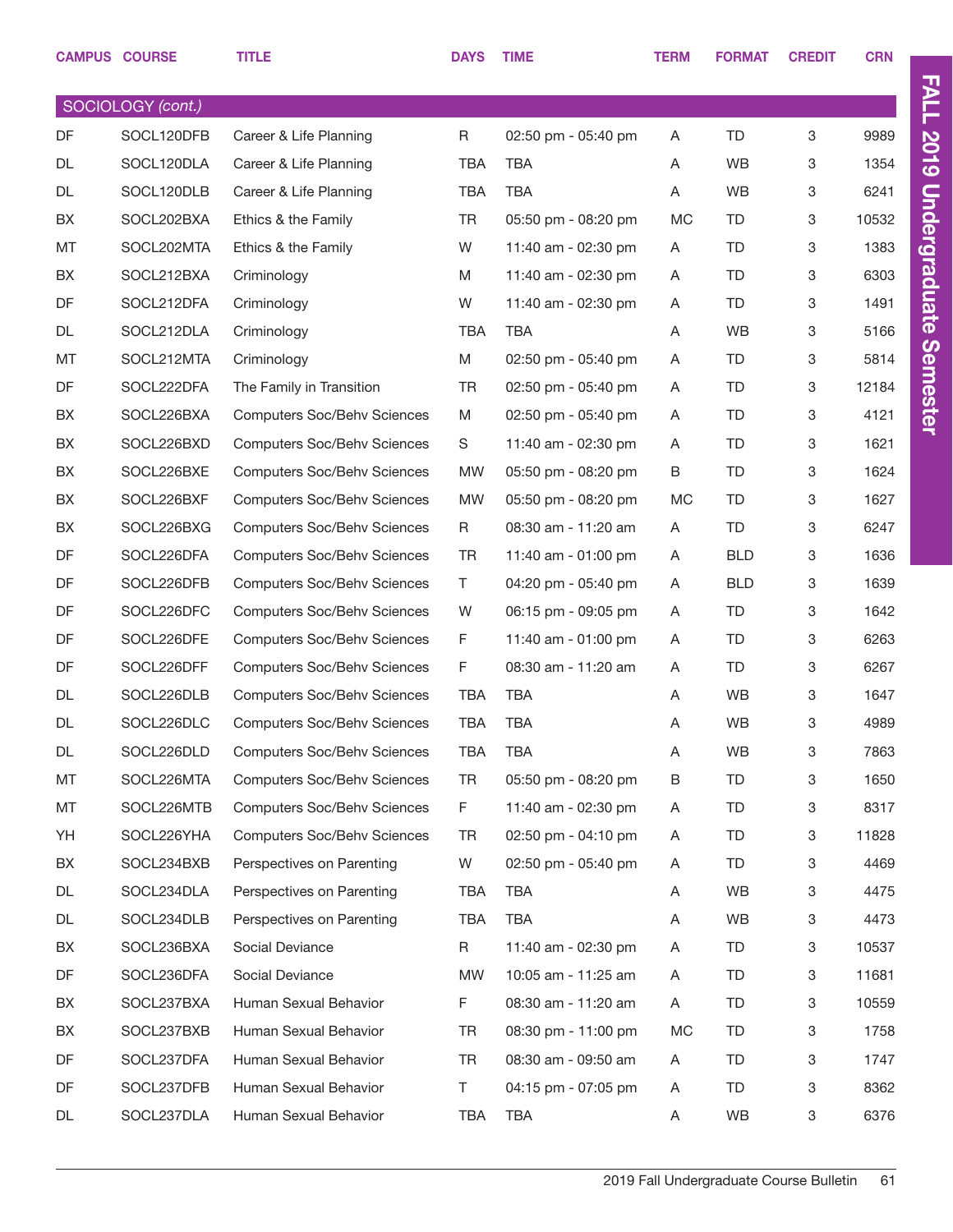|    | <b>CAMPUS COURSE</b> | <b>TITLE</b>                   | <b>DAYS</b> | <b>TIME</b>         | <b>TERM</b> | <b>FORMAT</b> | <b>CREDIT</b> | <b>CRN</b> |
|----|----------------------|--------------------------------|-------------|---------------------|-------------|---------------|---------------|------------|
|    | SOCIOLOGY (cont.)    |                                |             |                     |             |               |               |            |
| DL | SOCL237DLB           | Human Sexual Behavior          | <b>TBA</b>  | <b>TBA</b>          | Α           | WB            | 3             | 8141       |
| DL | SOCL238DLA           | Gender Role Dynamics           | <b>TBA</b>  | <b>TBA</b>          | A           | WB            | 3             | 4952       |
| DL | SOCL241DLA           | Urban Sociology:City/Community | <b>TBA</b>  | <b>TBA</b>          | A           | WB            | 3             | 8366       |
| BX | SOCL244BXA           | Social Psychology              | Τ           | 08:30 am - 11:20 am | A           | TD            | 3             | 2781       |
| BX | SOCL244BXB           | Social Psychology              | S           | 02:50 pm - 05:40 pm | A           | TD            | 3             | 2981       |
| BX | SOCL244BXD           | Social Psychology              | MW          | 05:50 pm - 08:20 pm | В           | TD            | 3             | 1830       |
| DF | SOCL244DFA           | Social Psychology              | W           | 06:15 pm - 09:05 pm | Α           | TD            | 3             | 1835       |
| DF | SOCL244DFB           | Social Psychology              | F           | 08:30 am - 11:20 am | A           | TD            | 3             | 6352       |
| DF | SOCL244DFC           | Social Psychology              | <b>TR</b>   | 08:30 am - 09:50 am | Α           | TD            | 3             | 1842       |
| DL | SOCL244DLA           | Social Psychology              | <b>TBA</b>  | <b>TBA</b>          | A           | WB            | 3             | 1845       |
| DL | SOCL244DLB           | Social Psychology              | TBA         | <b>TBA</b>          | A           | WB            | 3             | 4648       |
| MT | SOCL244MTA           | Social Psychology              | MW          | 08:30 pm - 09:45 pm | <b>MC</b>   | <b>BLD</b>    | 3             | 1852       |
| BX | SOCL249BXA           | Race, Culture & Ethnicity      | W           | 11:40 am - 02:30 pm | A           | TD            | 3             | 10540      |
| BX | SOCL249BXB           | Race, Culture & Ethnicity      | MW          | 05:50 pm - 08:20 pm | МC          | TD            | 3             | 1863       |
| DF | SOCL249DFA           | Race, Culture & Ethnicity      | <b>TR</b>   | 10:05 am - 11:25 am | A           | TD            | 3             | 1866       |
| DL | SOCL249DLA           | Race, Culture & Ethnicity      | <b>TBA</b>  | <b>TBA</b>          | Α           | WB            | 3             | 1872       |
| DF | SOCL252DFA           | Globalization                  | Τ           | 11:40 am - 02:30 pm | Α           | TD            | 3             | 12174      |
| BX | SOCL255BXA           | Managing Human Conflict I      | $\mathbb S$ | 08:30 am - 11:20 am | A           | TD            | 3             | 1718       |
| BX | SOCL255BXB           | Managing Human Conflict I      | R           | 08:30 am - 11:20 am | A           | TD            | 3             | 5383       |
| BX | SOCL255BXC           | Managing Human Conflict I      | MW          | 05:50 pm - 08:20 pm | B           | TD            | 3             | 10820      |
| DF | SOCL255DFA           | Managing Human Conflict I      | W           | 11:40 am - 02:30 pm | Α           | TD            | 3             | 1724       |
| DF | SOCL255DFB           | Managing Human Conflict I      | F           | 11:40 am - 02:30 pm | A           | TD            | 3             | 6323       |
| DF | SOCL255DFC           | Managing Human Conflict I      | TR          | 08:30 am - 09:50 am | Α           | <b>TD</b>     | 3             | 8352       |
| DL | SOCL255DLA           | Managing Human Conflict I      | <b>TBA</b>  | <b>TBA</b>          | Α           | WB            | 3             | 1728       |
| DL | SOCL255DLB           | Managing Human Conflict I      | <b>TBA</b>  | TBA                 | Α           | WB            | 3             | 5809       |
| МT | SOCL255MTA           | Managing Human Conflict I      | TR          | 05:50 pm - 08:20 pm | В           | TD            | 3             | 1734       |
| МT | SOCL255MTB           | Managing Human Conflict I      | M           | 11:40 am - 02:30 pm | A           | TD            | 3             | 2768       |
| BX | SOCL256BXA           | Managing Human Conflict II     | MW          | 05:50 pm - 08:20 pm | MC          | TD            | 3             | 12180      |
| DF | SOCL256DFA           | Managing Human Conflict II     | W           | 06:15 pm - 09:05 pm | A           | TD            | 3             | 10813      |
| MT | SOCL256MTA           | Managing Human Conflict II     | TR          | 05:50 pm - 08:20 pm | MC          | TD            | 3             | 7658       |
| BX | SOCL262BXA           | Alcohol, Drugs & Behavior      | M           | 11:40 am - 02:30 pm | A           | TD            | 3             | 1908       |
| BX | SOCL262BXD           | Alcohol, Drugs & Behavior      | TR          | 05:50 pm - 08:20 pm | MC          | TD            | 3             | 1931       |
| BX | SOCL262BXE           | Alcohol, Drugs & Behavior      | S           | 11:40 am - 02:30 pm | A           | TD            | 3             | 5229       |
| DF | SOCL262DFA           | Alcohol, Drugs & Behavior      | MW          | 01:15 pm - 02:35 pm | Α           | TD            | 3             | 1936       |
| DF | SOCL262DFC           | Alcohol, Drugs & Behavior      | M           | 06:15 pm - 09:05 pm | A           | TD            | 3             | 5239       |
| DL | SOCL262DLA           | Alcohol, Drugs & Behavior      | <b>TBA</b>  | TBA                 | A           | WB            | 3             | 1948       |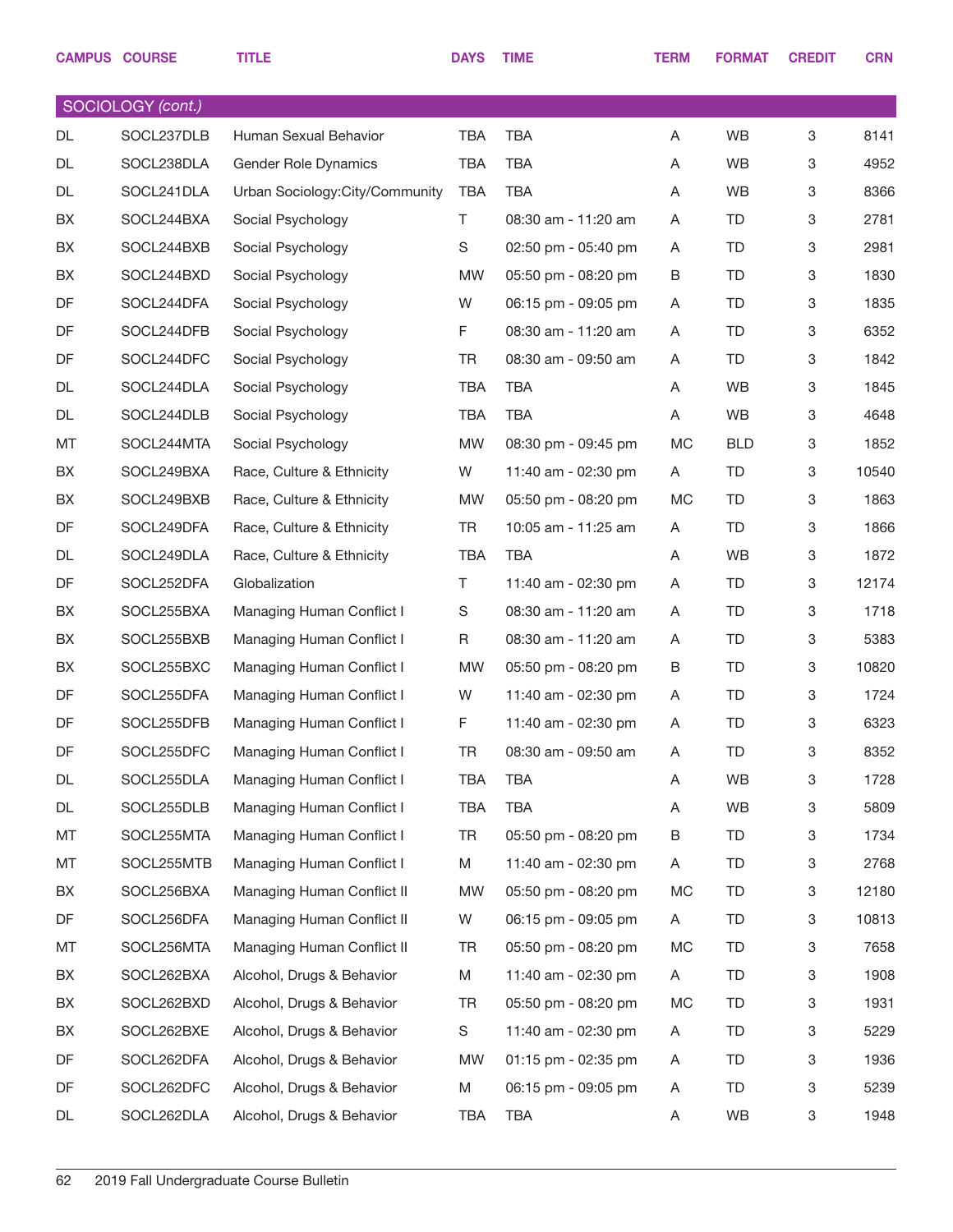|    | <b>CAMPUS COURSE</b> | <b>TITLE</b>                    | <b>DAYS</b> | <b>TIME</b>           | <b>TERM</b> | <b>FORMAT</b> | <b>CREDIT</b> | <b>CRN</b> |
|----|----------------------|---------------------------------|-------------|-----------------------|-------------|---------------|---------------|------------|
|    | SOCIOLOGY (cont.)    |                                 |             |                       |             |               |               |            |
| DL | SOCL262DLB           | Alcohol, Drugs & Behavior       | <b>TBA</b>  | <b>TBA</b>            | A           | <b>WB</b>     | 3             | 6273       |
| MT | SOCL262MTA           | Alcohol, Drugs & Behavior       | T           | 08:30 am - 11:20 am   | A           | TD            | 3             | 1976       |
| DF | SOCL271DFA           | Med Sociology: Hlth Care Modrn  | W           | 01:15 pm - 02:35 pm   | Α           | <b>BLD</b>    | 3             | 1526       |
| DL | SOCL271DLA           | Med Sociology: Hith Care Modrn  | <b>TBA</b>  | <b>TBA</b>            | A           | WB            | 3             | 1423       |
| DL | SOCL271DLB           | Med Sociology: Hith Care Modrn  | <b>TBA</b>  | <b>TBA</b>            | A           | <b>WB</b>     | 3             | 5782       |
| BX | SOCL295BXC           | Sociology of Education          | M           | 02:50 pm - 05:40 pm   | A           | TD            | 3             | 10657      |
| DF | SOCL295DFA           | Evolutionary Psychology         | M           | 02:50 pm - 05:40 pm   | A           | TD            | 3             | 11291      |
| DF | SOCL295DFB           | Ldrshp Skills & Soc Justice     | M           | 06:15 pm - 09:05 pm   | A           | TD            | 3             | 11342      |
| DL | SOCL295DLA           | Positive Psychology             | <b>TBA</b>  | <b>TBA</b>            | A           | <b>WB</b>     | 3             | 5254       |
| DL | SOCL295DLB           | <b>Cultural Anthropology</b>    | <b>TBA</b>  | <b>TBA</b>            | A           | WB            | 3             | 2048       |
| DL | SOCL295DLC           | Environmental Psychology        | <b>TBA</b>  | <b>TBA</b>            | A           | <b>WB</b>     | 3             | 12186      |
| DL | SOCL295DLD           | Sociology of Music              | <b>TBA</b>  | <b>TBA</b>            | Α           | WB            | 3             | 10543      |
| DL | SOCL295DLF           | Spiritual Psychology            | <b>TBA</b>  | <b>TBA</b>            | A           | <b>WB</b>     | 3             | 11106      |
| MT | SOCL295MTA           | Sociology of Immigration        | M           | 11:40 am - 02:30 pm   | A           | TD            | 3             | 2067       |
| MT | SOCL295MTB           | Psychology and the Law          | T.          | 02:50 pm - 05:40 pm   | A           | TD            | 3             | 8342       |
| BX | SOCL308BXA           | Hith Care Organizat/Management  | MW          | 05:50 pm - 08:20 pm   | В           | TD            | 3             | 1425       |
| DL | SOCL308DLA           | Hith Care Organizat/Management  | <b>TBA</b>  | <b>TBA</b>            | A           | <b>WB</b>     | 3             | 5379       |
| BX | SOCL348BXA           | Methodology Soc/Beh Sciences    | M           | 06:15 pm - 09:05 pm   | Α           | TD            | 3             | 1437       |
| BX | SOCL348BXB           | Methodology Soc/Beh Sciences    | W           | 02:50 pm - 05:40 pm   | A           | TD            | 3             | 1439       |
| DF | SOCL348DFB           | Methodology Soc/Beh Sciences    | <b>MW</b>   | 11:40 am - 01:00 pm   | A           | TD            | 3             | 6844       |
| DF | SOCL348DFC           | Methodology Soc/Beh Sciences    | <b>TR</b>   | $01:15$ pm - 02:35 pm | A           | TD            | 3             | 11109      |
| DL | SOCL348DLA           | Methodology Soc/Beh Sciences    | <b>TBA</b>  | <b>TBA</b>            | A           | WB            | 3             | 1446       |
| DL | SOCL348DLB           | Methodology Soc/Beh Sciences    | TBA         | TBA                   | Α           | WB            | 3             | 5257       |
| МT | SOCL348MTA           | Methodology Soc/Beh Sciences    | R           | 06:15 pm - 09:05 pm   | Α           | TD            | 3             | 1448       |
| BX | SOCL366BXA           | <b>Medical Ethics</b>           | T.          | 02:50 pm - 05:40 pm   | A           | TD            | 3             | 10546      |
| DF | SOCL366DFA           | <b>Medical Ethics</b>           | R           | 06:15 pm - 09:05 pm   | A           | TD            | 3             | 1450       |
| DL | SOCL366DLA           | <b>Medical Ethics</b>           | <b>TBA</b>  | TBA                   | A           | WB            | 3             | 5259       |
| BX | SOCL370BXA           | <b>Stats Socl/Behv Sciences</b> | T           | 02:50 pm - 05:40 pm   | A           | TD            | 3             | 8570       |
| BX | SOCL370BXB           | <b>Stats Socl/Behv Sciences</b> | S           | 11:40 am - 02:30 pm   | A           | TD            | 3             | 2144       |
| BX | SOCL370BXC           | <b>Stats Socl/Behv Sciences</b> | Τ           | 06:15 pm - 09:05 pm   | A           | TD            | 3             | 2153       |
| DF | SOCL370DFA           | <b>Stats Socl/Behv Sciences</b> | Τ           | 11:40 am - 02:30 pm   | A           | TD            | 3             | 6805       |
| DF | SOCL370DFB           | <b>Stats Socl/Behv Sciences</b> | R           | 06:15 pm - 09:05 pm   | A           | TD            | 3             | 2164       |
| DF | SOCL370DFC           | <b>Stats Socl/Behv Sciences</b> | T           | 06:15 pm - 09:05 pm   | A           | TD            | 3             | 7719       |
| DF | SOCL370DFD           | <b>Stats Socl/Behv Sciences</b> | W           | 02:50 pm - 05:40 pm   | A           | TD            | 3             | 7866       |
| DF | SOCL370DFF           | <b>Stats Socl/Behv Sciences</b> | F           | 11:40 am - 02:30 pm   | Α           | TD            | 3             | 10566      |
| DL | SOCL370DLA           | Stats Socl/Behv Sciences        | <b>TBA</b>  | TBA                   | Α           | WB            | 3             | 2169       |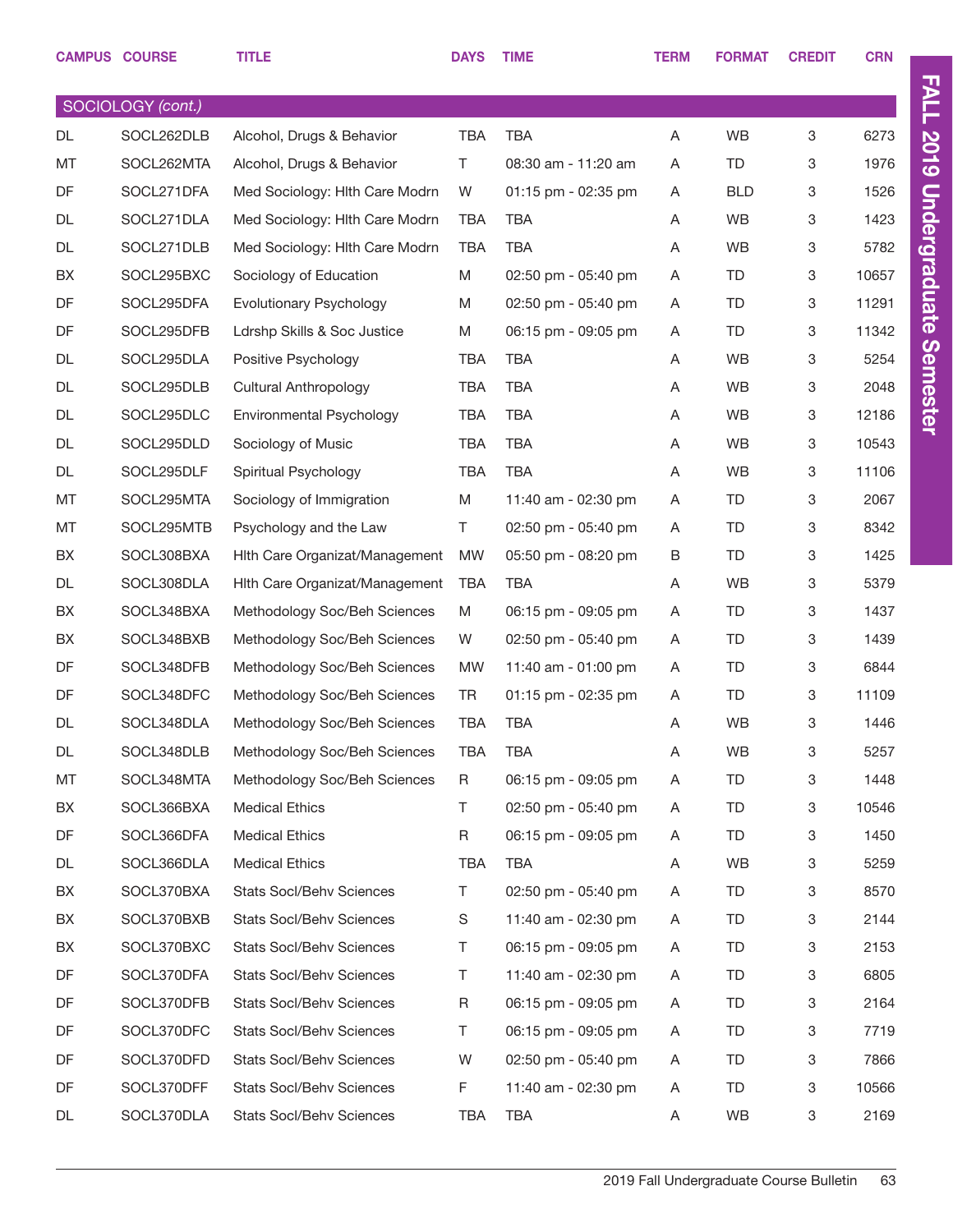|                | <b>CAMPUS COURSE</b> | <b>TITLE</b>                      | <b>DAYS</b> | <b>TIME</b>         | <b>TERM</b> | <b>FORMAT</b> | <b>CREDIT</b> | <b>CRN</b> |
|----------------|----------------------|-----------------------------------|-------------|---------------------|-------------|---------------|---------------|------------|
|                | SOCIOLOGY (cont.)    |                                   |             |                     |             |               |               |            |
| MT             | SOCL370MTA           | <b>Stats Socl/Behy Sciences</b>   | W           | 11:40 am - 02:30 pm | A           | TD.           | 3             | 7693       |
| MT             | SOCL370MTB           | <b>Stats Socl/Behv Sciences</b>   | M           | 06:15 pm - 09:05 pm | A           | TD            | 3             | 2180       |
| MT             | SOCL370MTC           | <b>Stats Socl/Behv Sciences</b>   | R           | 08:30 am - 11:20 am | A           | TD            | 3             | 8576       |
| YH             | SOCL370YHA           | <b>Stats Socl/Behv Sciences</b>   | W           | 06:15 pm - 09:05 pm | Α           | TD            | 3             | 4059       |
| DL             | SOCL399DLA           | Internship Soc/Beh Sciences       | <b>TBA</b>  | <b>TBA</b>          | A           | <b>WB</b>     | 3             | 2215       |
| BX             | SOCL426BXA           | <b>Classics Socl/Beh Sciences</b> | T.          | 11:40 am - 02:30 pm | A           | TD            | 3             | 8483       |
| BX             | SOCL426BXB           | <b>Classics Socl/Beh Sciences</b> | <b>TR</b>   | 05:50 pm - 08:20 pm | MC          | TD            | 3             | 8583       |
| DF             | SOCL426DFA           | <b>Classics Socl/Beh Sciences</b> | F           | 11:40 am - 02:30 pm | Α           | TD            | 3             | 12327      |
| DF             | SOCL426DFB           | <b>Classics Socl/Beh Sciences</b> | <b>TR</b>   | 08:30 am - 09:50 am | A           | TD            | 3             | 8579       |
| DF             | SOCL426DFC           | <b>Classics Socl/Beh Sciences</b> | M           | 06:15 pm - 09:05 pm | Α           | TD            | 3             | 11916      |
| DL             | SOCL426DLA           | <b>Classics Socl/Beh Sciences</b> | <b>TBA</b>  | <b>TBA</b>          | A           | WB            | 3             | 2261       |
| DL             | SOCL426DLB           | <b>Classics Socl/Beh Sciences</b> | <b>TBA</b>  | <b>TBA</b>          | Α           | <b>WB</b>     | 3             | 2263       |
| MT             | SOCL426MTA           | <b>Classics Socl/Beh Sciences</b> | W           | 11:40 am - 02:30 pm | Α           | TD            | 3             | 8348       |
|                |                      |                                   |             |                     |             |               |               |            |
| <b>SPANISH</b> |                      |                                   |             |                     |             |               |               |            |
| BX             | SPAN115BXA           | Spanish for Communication         | <b>MW</b>   | 10:05 am - 11:25 am | Α           | <b>TD</b>     | 3             | 545        |
| BX             | SPAN115BXB           | Spanish for Communication         | F           | 08:30 am - 11:20 am | Α           | TD            | 3             | 10628      |
| BX             | SPAN115BXD           | Spanish for Communication         | S           | 08:30 am - 11:20 am | Α           | TD            | 3             | 548        |
| BX             | SPAN115BXF           | Spanish for Communication         | <b>TR</b>   | 01:15 pm - 02:35 pm | A           | TD            | 3             | 10633      |
| BX             | SPAN115BXG           | Spanish for Communication         | <b>TR</b>   | 08:30 pm - 11:00 pm | B           | <b>TD</b>     | 3             | 549        |
| BX             | SPAN115BXH           | Spanish for Communication         | <b>MW</b>   | 05:50 pm - 08:20 pm | <b>MC</b>   | TD            | 3             | 550        |
| DF             | SPAN115DFA           | Spanish for Communication         | <b>MW</b>   | 08:30 am - 09:50 am | A           | <b>TD</b>     | 3             | 11830      |
| DF             | SPAN115DFB           | Spanish for Communication         | <b>MW</b>   | 10:05 am - 11:25 am | A           | <b>TD</b>     | 3             | 553        |
| DF             | SPAN115DFC           | Spanish for Communication         | MW          | 01:15 pm - 02:35 pm | Α           | TD            | 3             | 554        |
| DF             | SPAN115DFD           | Spanish for Communication         | F           | 11:40 am - 02:30 pm | Α           | TD            | 3             | 9971       |
| DF             | SPAN115DFE           | Spanish for Communication         | TR          | 10:05 am - 11:25 am | Α           | TD            | 3             | 555        |
| DF             | SPAN115DFF           | Spanish for Communication         | <b>TR</b>   | 11:40 am - 01:00 pm | Α           | TD            | 3             | 556        |
| DF             | SPAN115DFH           | Spanish for Communication         | <b>TR</b>   | 01:15 pm - 02:35 pm | Α           | TD            | 3             | 5743       |
| DF             | SPAN115DFJ           | Spanish for Communication         | F           | 08:30 am - 11:20 am | Α           | TD            | 3             | 6882       |
| DL             | SPAN115DLA           | Spanish for Communication         | TBA         | <b>TBA</b>          | Α           | WB            | 3             | 557        |
| DL             | SPAN115DLB           | Spanish for Communication         | <b>TBA</b>  | <b>TBA</b>          | Α           | <b>WB</b>     | 3             | 3469       |
| DL             | SPAN115DLC           | Spanish for Communication         | <b>TBA</b>  | <b>TBA</b>          | Α           | <b>WB</b>     | 3             | 9969       |
| DL             | SPAN115DLE           | Spanish for Communication         | <b>TBA</b>  | <b>TBA</b>          | Α           | <b>WB</b>     | 3             | 8737       |
| MT             | SPAN115MTA           | Spanish for Communication         | <b>MW</b>   | 10:05 am - 11:25 am | Α           | TD            | 3             | 558        |
| MT             | SPAN115MTB           | Spanish for Communication         | <b>TR</b>   | 05:50 pm - 08:20 pm | В           | TD            | 3             | 3165       |
| MT             | SPAN115MTD           | Spanish for Communication         | MW          | 02:50 pm - 04:10 pm | Α           | TD            | 3             | 6233       |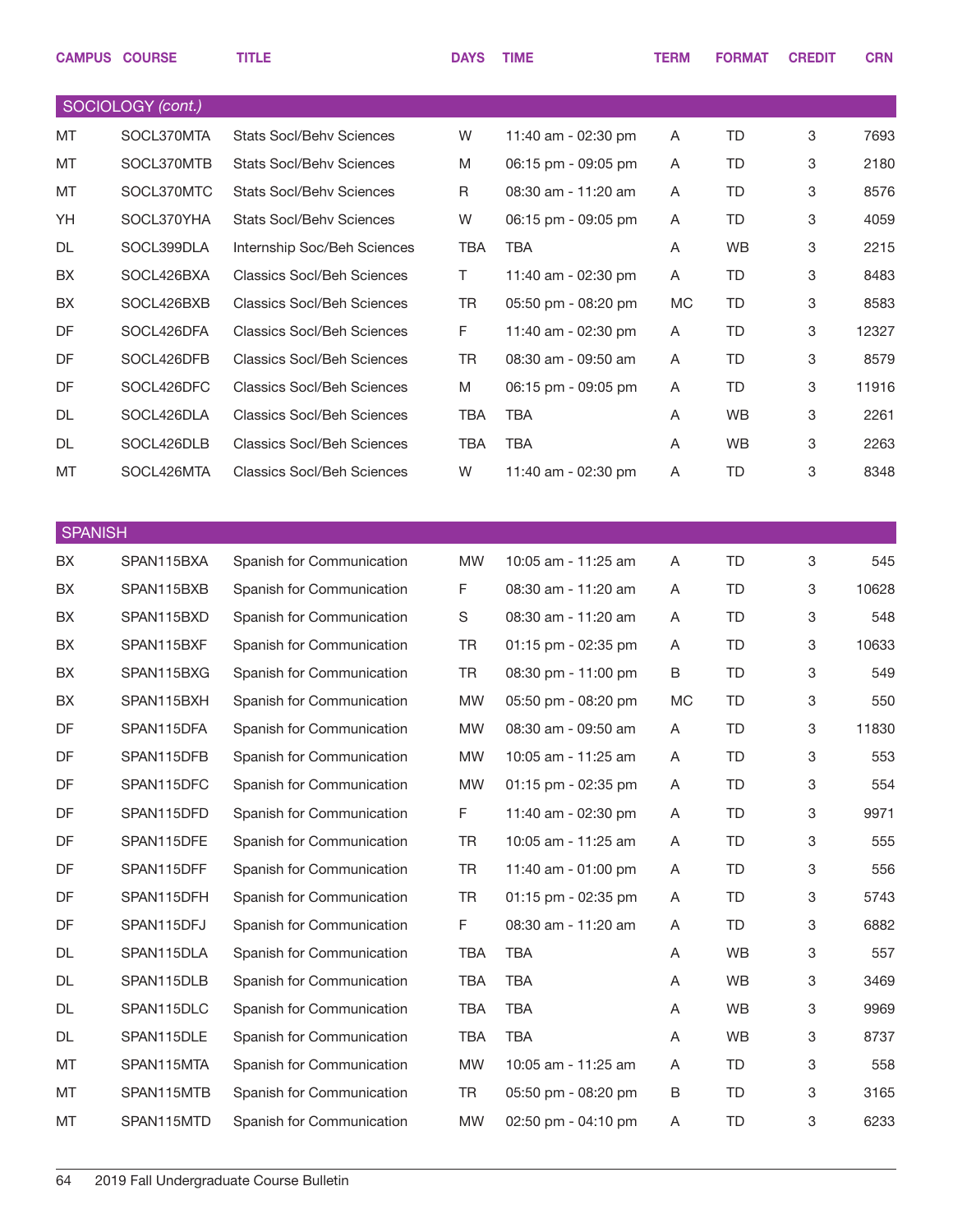|    | <b>CAMPUS COURSE</b> | <b>TITLE</b>                  | <b>DAYS</b> | <b>TIME</b>         | <b>TERM</b> | <b>FORMAT</b> | <b>CREDIT</b> | <b>CRN</b> |
|----|----------------------|-------------------------------|-------------|---------------------|-------------|---------------|---------------|------------|
|    | SPANISH (cont.)      |                               |             |                     |             |               |               |            |
| YH | SPAN115YHB           | Spanish for Communication     | <b>MW</b>   | 10:05 am - 11:25 am | A           | <b>TD</b>     | 3             | 10624      |
| BX | SPAN116BXC           | Communicating in Spanish      | <b>TR</b>   | 10:05 am - 11:25 am | A           | <b>TD</b>     | 3             | 6235       |
| BX | SPAN116BXD           | Communicating in Spanish      | <b>MW</b>   | 01:15 pm - 02:35 pm | A           | <b>TD</b>     | 3             | 11339      |
| DF | SPAN116DFA           | Communicating in Spanish      | <b>TR</b>   | 10:05 am - 11:25 am | A           | <b>TD</b>     | 3             | 6240       |
| DF | SPAN116DFB           | Communicating in Spanish      | W           | 06:15 pm - 09:05 pm | A           | <b>TD</b>     | 3             | 568        |
| DF | SPAN116DFC           | Communicating in Spanish      | <b>TR</b>   | 02:50 pm - 04:10 pm | A           | <b>TD</b>     | 3             | 5742       |
| DF | SPAN116DFD           | Communicating in Spanish      | <b>TR</b>   | 01:15 pm - 02:35 pm | A           | <b>TD</b>     | 3             | 6242       |
| DF | SPAN116DFF           | Communicating in Spanish      | F.          | 11:40 am - 02:30 pm | A           | <b>TD</b>     | 3             | 6883       |
| DF | SPAN116DFG           | Communicating in Spanish      | <b>MW</b>   | 10:05 am - 11:25 am | A           | TD            | 3             | 8643       |
| DF | SPAN116DFH           | Communicating in Spanish      | <b>TR</b>   | 10:05 am - 11:25 am | A           | <b>TD</b>     | 3             | 9364       |
| DL | SPAN116DLA           | Communicating in Spanish      | <b>TBA</b>  | <b>TBA</b>          | A           | <b>WB</b>     | 3             | 569        |
| DL | SPAN116DLB           | Communicating in Spanish      | <b>TBA</b>  | <b>TBA</b>          | A           | WB            | 3             | 4098       |
| DL | SPAN116DLC           | Communicating in Spanish      | <b>TBA</b>  | <b>TBA</b>          | A           | <b>WB</b>     | 3             | 6846       |
| DL | SPAN116DLD           | Communicating in Spanish      | <b>TBA</b>  | <b>TBA</b>          | A           | WB            | 3             | 9970       |
| DL | SPAN116DLE           | Communicating in Spanish      | <b>TBA</b>  | <b>TBA</b>          | A           | WB            | 3             | 10889      |
| MT | SPAN116MTA           | Communicating in Spanish      | <b>TR</b>   | 05:50 pm - 08:20 pm | <b>MC</b>   | <b>TD</b>     | 3             | 3167       |
| MT | SPAN116MTB           | Communicating in Spanish      | R           | 06:15 pm - 09:05 pm | A           | TD            | 3             | 9976       |
| DF | SPAN121DFB           | Spanish for Heritage Speakers | <b>MW</b>   | 10:05 am - 11:25 am | A           | <b>TD</b>     | 3             | 10629      |
| DL | SPAN121DLA           | Spanish for Heritage Speakers | <b>TBA</b>  | <b>TBA</b>          | A           | WB            | 3             | 10429      |
| DL | SPAN121DLB           | Spanish for Heritage Speakers | <b>TBA</b>  | <b>TBA</b>          | A           | WB            | 3             | 10927      |
| MT | SPAN121MTA           | Spanish for Heritage Speakers | R           | 11:40 am - 02:30 pm | A           | <b>TD</b>     | 3             | 6248       |
| DF | SPAN215DFA           | Intermediate Span I           | <b>MW</b>   | 08:30 am - 09:50 am | A           | <b>TD</b>     | 3             | 11841      |
| DL | SPAN238DLA           | Intro Lit Crit Hispanic Stdnt | TBA         | TBA                 | Α           | WB            | 3             | 12265      |
| DF | SPAN241DFA           | Main Crnts Puerto Rican Civil | MW          | 10:05 am - 11:25 am | Α           | TD            | 3             | 12263      |
| DL | SPAN256DLA           | Spain Today                   | TBA         | TBA                 | Α           | WB            | 3             | 12264      |
| BX | SPAN258BXA           | Spanish-America Today         | W           | 06:15 pm - 09:05 pm | A           | TD            | 3             | 12260      |
| DF | SPAN295DFA           | El Boom Lat Am                | <b>MW</b>   | 08:30 am - 09:50 am | A           | TD            | 3             | 12261      |
| DF | SPAN325DFA           | The Golden Age                | <b>MW</b>   | 01:15 pm - 02:35 pm | A           | TD            | 3             | 12262      |
| DL | SPAN349DLA           | Contemporary Spanish Lit      | TBA         | TBA                 | Α           | WB            | 3             | 12266      |
|    |                      |                               |             |                     |             |               |               |            |
|    | SPEECH COMMUNICATION |                               |             |                     |             |               |               |            |

|           | ו טו בבטו ו טטוויוטומוס ווט ו |                     |              |                     |   |    |   |      |  |  |  |
|-----------|-------------------------------|---------------------|--------------|---------------------|---|----|---|------|--|--|--|
| BX        | SPCM110BXB                    | Oral Communications | W            | 11:40 am - 02:30 pm | A | TD | 3 | 1576 |  |  |  |
| <b>BX</b> | SPCM110BXD                    | Oral Communications |              | 11:40 am - 02:30 pm | A | TD | 3 | 1578 |  |  |  |
| <b>BX</b> | SPCM110BXE                    | Oral Communications | <sub>S</sub> | 11:40 am - 02:30 pm | A | TD | 3 | 1579 |  |  |  |
| <b>BX</b> | SPCM110BXF                    | Oral Communications | <b>MW</b>    | 05:50 pm - 08:20 pm | B | TD | 3 | 1580 |  |  |  |
| BX        | SPCM110BXG                    | Oral Communications | TR           | 05:50 pm - 08:20 pm | B | TD |   | 5208 |  |  |  |

FALL 2019 Undergraduate Semester

FALL 2019 Undergraduate Semester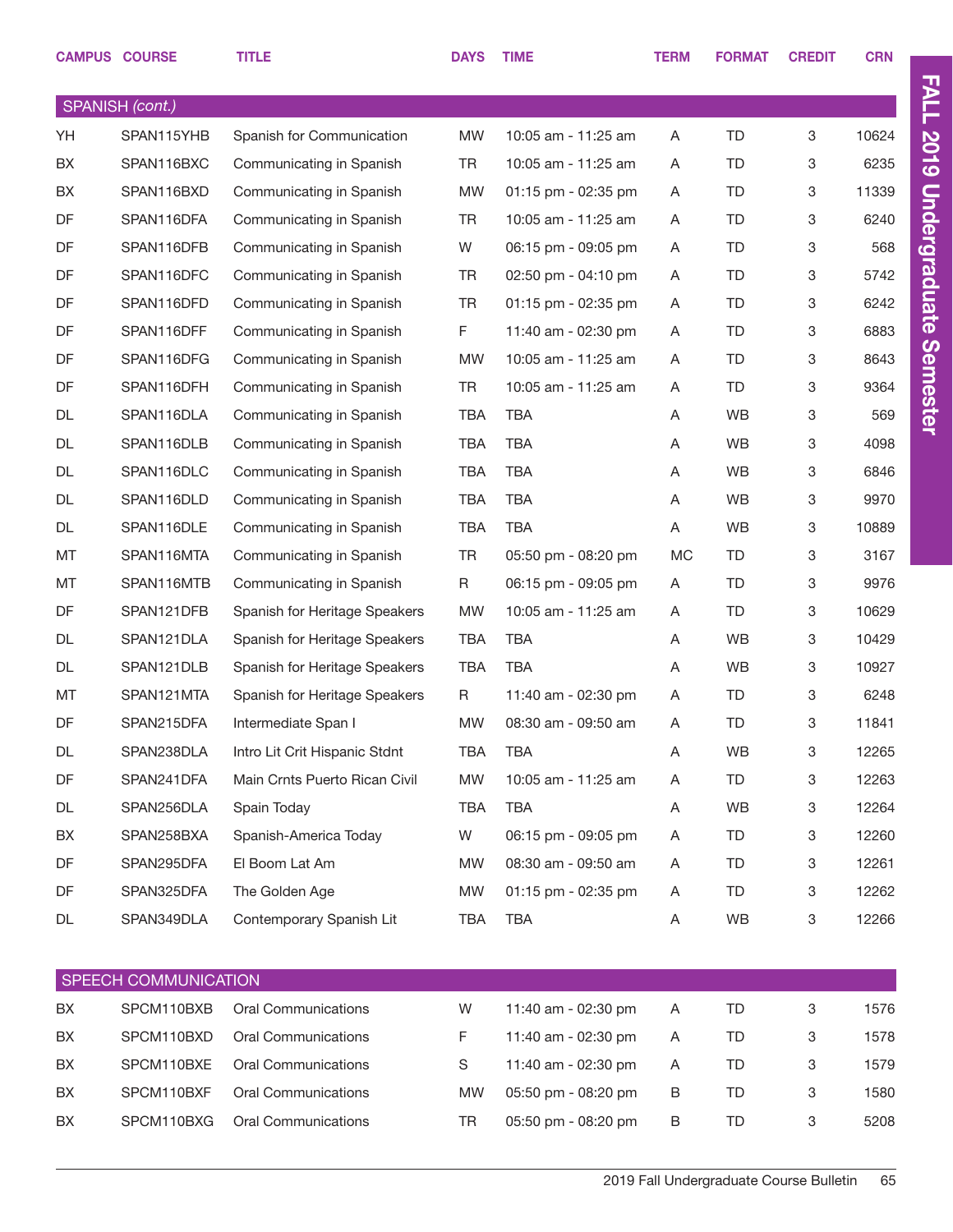|    | <b>CAMPUS COURSE</b>                | <b>TITLE</b>                | <b>DAYS</b> | <b>TIME</b>         | <b>TERM</b> | <b>FORMAT</b> | <b>CREDIT</b> | <b>CRN</b> |
|----|-------------------------------------|-----------------------------|-------------|---------------------|-------------|---------------|---------------|------------|
|    | <b>SPEECH COMMUNICATION (cont.)</b> |                             |             |                     |             |               |               |            |
| BX | SPCM110BXH                          | <b>Oral Communications</b>  | TR          | 05:50 pm - 08:20 pm | MC          | <b>TD</b>     | 3             | 5209       |
| DF | SPCM110DFA                          | <b>Oral Communications</b>  | <b>MW</b>   | 11:40 am - 01:00 pm | A           | TD            | 3             | 12269      |
| DF | SPCM110DFB                          | <b>Oral Communications</b>  | <b>MW</b>   | 10:05 am - 11:25 am | A           | TD            | 3             | 1586       |
| DF | SPCM110DFE                          | Oral Communications         | R           | 06:15 pm - 09:05 pm | A           | TD            | $\,3$         | 1589       |
| DF | SPCM110DFF                          | <b>Oral Communications</b>  | S           | 08:30 am - 11:20 am | A           | <b>TD</b>     | 3             | 1590       |
| DF | SPCM110DFG                          | <b>Oral Communications</b>  | S           | 11:40 am - 02:30 pm | A           | TD            | $\,3$         | 4973       |
| DF | SPCM110DFI                          | <b>Oral Communications</b>  | F           | 11:40 am - 02:30 pm | A           | TD            | 3             | 6742       |
| DF | SPCM110DFJ                          | <b>Oral Communications</b>  | M           | 08:30 am - 11:20 am | A           | TD            | $\,3$         | 11445      |
| DF | SPCM110DFL                          | <b>Oral Communications</b>  | W           | 06:15 pm - 09:05 pm | A           | TD            | 3             | 7701       |
| DF | SPCM110DFM                          | Oral Communications         | <b>MW</b>   | 11:40 am - 01:00 pm | A           | TD            | $\,3$         | 7708       |
| DF | SPCM110DFN                          | <b>Oral Communications</b>  | <b>MW</b>   | 01:15 pm - 02:35 pm | A           | TD            | 3             | 8646       |
| DF | SPCM110DFO                          | Oral Communications         | M           | 02:50 pm - 05:40 pm | A           | TD            | 3             | 11447      |
| DF | SPCM110DFP                          | <b>Oral Communications</b>  | W           | 02:50 pm - 05:40 pm | A           | TD            | 3             | 11476      |
| DF | SPCM110DFQ                          | <b>Oral Communications</b>  | M           | 11:40 am - 02:30 pm | A           | TD            | 3             | 11882      |
| DF | SPCM110DFR                          | <b>Oral Communications</b>  | Τ           | 08:30 am - 11:20 am | A           | TD            | 3             | 11883      |
| DF | SPCM110DFS                          | Oral Communications         | R           | 11:40 am - 02:30 pm | A           | TD            | $\,3$         | 11906      |
| DF | SPCM110DFU                          | <b>Oral Communications</b>  | Τ           | 06:15 pm - 09:05 pm | A           | TD            | 3             | 12271      |
| DL | SPCM110DLA                          | Oral Communications         | <b>TBA</b>  | <b>TBA</b>          | A           | <b>WB</b>     | 3             | 1584       |
| DL | SPCM110DLB                          | <b>Oral Communications</b>  | <b>TBA</b>  | <b>TBA</b>          | A           | <b>WB</b>     | 3             | 11913      |
| MT | SPCM110MTA                          | Oral Communications         | Τ           | 11:40 am - 01:00 pm | A           | TD            | 3             | 1591       |
| MT | SPCM110MTA                          | <b>Oral Communications</b>  | R           | 11:40 am - 01:00 pm | A           | TD            | 3             | 1591       |
| MT | SPCM110MTB                          | <b>Oral Communications</b>  | F           | 11:40 am - 02:30 pm | A           | TD            | 3             | 1592       |
| MT | SPCM110MTD                          | Oral Communications         | MW          | 05:50 pm - 08:20 pm | B           | TD            | 3             | 1594       |
| MT | SPCM110MTE                          | Oral Communications         | TR          | 05:50 pm - 08:20 pm | MC          | TD            | 3             | 4966       |
| МT | SPCM110MTF                          | Oral Communications         | W           | 11:40 am - 02:30 pm | A           | TD.           | $\mathbf 3$   | 11446      |
| BX | SPCM144BXA                          | <b>Understanding Movies</b> | <b>MW</b>   | 05:50 pm - 08:20 pm | MC          | TD.           | $\mathbf 3$   | 9277       |
| BX | SPCM144BXB                          | <b>Understanding Movies</b> | T           | 11:40 am - 02:30 pm | A           | TD.           | $\mathbf 3$   | 11214      |
| DF | SPCM144DFA                          | <b>Understanding Movies</b> | M           | 11:40 am - 02:30 pm | A           | TD.           | $\mathbf 3$   | 9265       |
| DF | SPCM144DFB                          | <b>Understanding Movies</b> | W           | 11:40 am - 02:30 pm | A           | TD.           | $\mathbf 3$   | 9267       |
| DF | SPCM144DFC                          | <b>Understanding Movies</b> | F           | 11:40 am - 02:30 pm | A           | TD.           | 3             | 10522      |
| DF | SPCM144DFD                          | <b>Understanding Movies</b> | Τ           | 06:15 pm - 09:05 pm | A           | TD.           | $\mathbf 3$   | 9264       |
| DF | SPCM144DFE                          | <b>Understanding Movies</b> | W           | 02:50 pm - 05:40 pm | A           | TD.           | 3             | 10471      |
| DF | SPCM144DFF                          | <b>Understanding Movies</b> | M           | 02:50 pm - 05:40 pm | A           | TD.           | $\mathbf 3$   | 11216      |
| МT | SPCM144MTA                          | <b>Understanding Movies</b> | R           | 06:15 pm - 09:05 pm | A           | TD.           | $\mathbf 3$   | 6390       |
| МT | SPCM144MTB                          | <b>Understanding Movies</b> | W           | 06:15 pm - 09:05 pm | A           | TD            | $\mathbf 3$   | 9279       |
| МT | SPCM144MTC                          | <b>Understanding Movies</b> | W           | 11:40 am - 02:30 pm | B           | TD            | 3             | 12273      |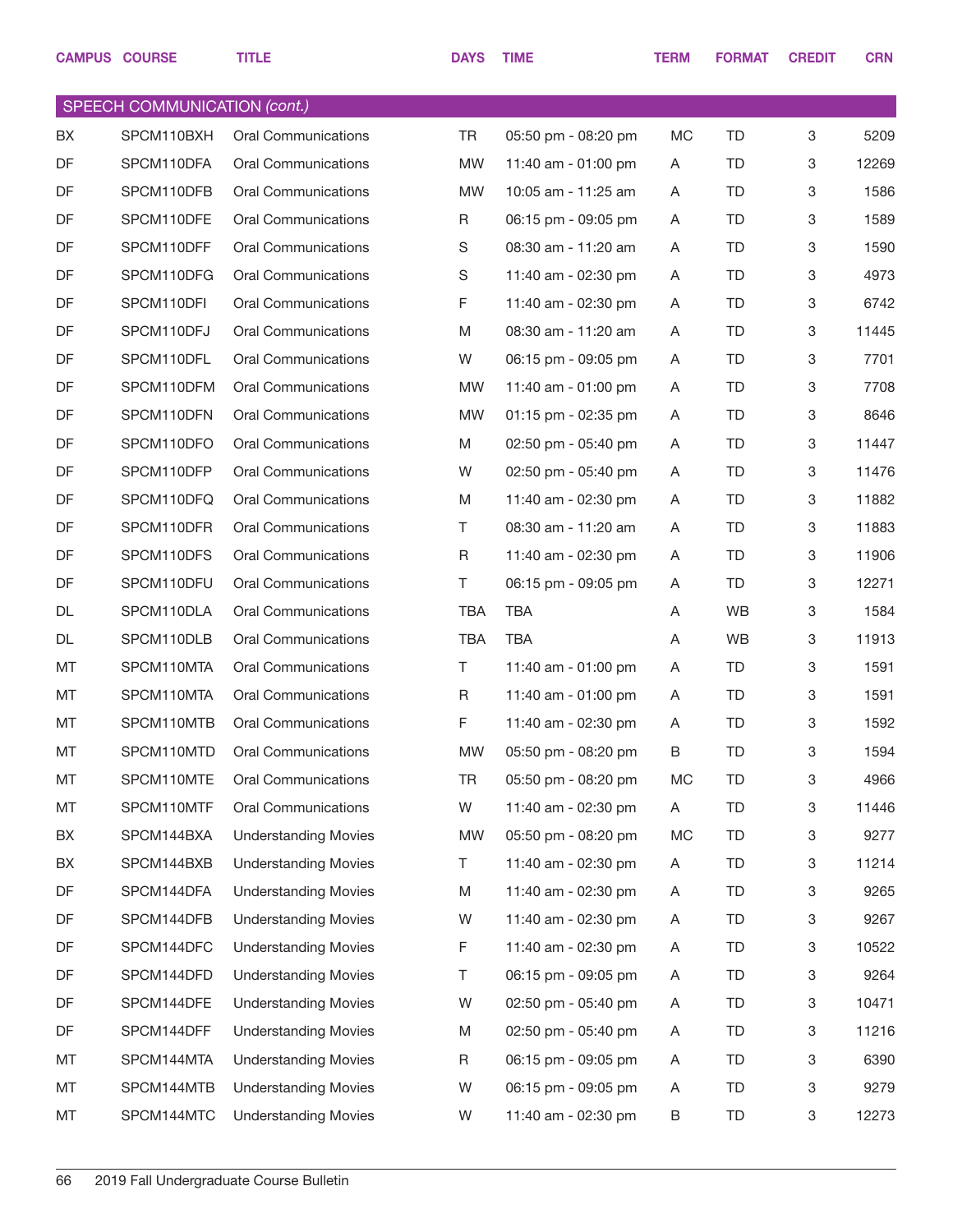|                          | <b>CAMPUS COURSE</b>         | <b>TITLE</b>                   | <b>DAYS</b> | <b>TIME</b>         | <b>TERM</b> | <b>FORMAT</b> | <b>CREDIT</b> | <b>CRN</b> |
|--------------------------|------------------------------|--------------------------------|-------------|---------------------|-------------|---------------|---------------|------------|
|                          | SPEECH COMMUNICATION (cont.) |                                |             |                     |             |               |               |            |
| DF                       | SPCM246DFA                   | <b>Elements of Theatre</b>     | W           | 02:50 pm - 05:40 pm | A           | TD            | 3             | 12250      |
| BX                       | SPCM265BXA                   | Introduction to Playwriting    | Τ           | 11:40 am - 02:30 pm | Α           | TD            | 3             | 11872      |
| DF                       | SPCM370DFA                   | <b>Effective Presentations</b> | Τ           | 02:50 pm - 05:40 pm | Α           | TD            | 3             | 7343       |
|                          |                              |                                |             |                     |             |               |               |            |
| <b>SPORTS MANAGEMENT</b> |                              |                                |             |                     |             |               |               |            |
| DF                       | SPMG300DFA                   | Foundations Sport Management   | T           | 11:40 am - 02:30 pm | Α           | TD            | 3             | 3684       |
| BX                       | SPMG330BXA                   | Sport Marketing                | T           | 08:30 am - 11:20 am | Α           | TD            | 3             | 12307      |
| DL                       | SPMG330DLA                   | Sport Marketing                | <b>TBA</b>  | <b>TBA</b>          | A           | <b>WB</b>     | 3             | 10675      |
| DL                       | SPMG336DLA                   | Sport Law                      | <b>TBA</b>  | <b>TBA</b>          | Α           | <b>WB</b>     | 3             | 3991       |
| DF                       | SPMG430DFA                   | Sport Facility & Event Mgmt    | M           | 02:50 pm - 05:40 pm | Α           | TD            | 3             | 10318      |
| <b>DL</b>                | SPMG450DLA                   | App Res Analysis Sports Mgt    | <b>TBA</b>  | <b>TBA</b>          | A           | <b>WB</b>     | 3             | 10319      |
|                          |                              |                                |             |                     |             |               |               |            |
|                          | <b>VETERINARY TECHNOLOGY</b> |                                |             |                     |             |               |               |            |
| DF                       | VETC101DFA                   | Intro Veterinary Science       | M           | 02:50 pm - 05:40 pm | A           | <b>TD</b>     | 3             | 2071       |
| DF                       | VETC101DFC                   | Intro Veterinary Science       | <b>MW</b>   | 08:30 am - 09:50 am | Α           | TD            | 3             | 9922       |
| DF                       | VETC110DFA                   | Applied Animal behavior        | W           | 11:40 am - 02:30 pm | A           | TD            | 3             | 11279      |
| DF                       | VETC140DFA                   | Veterinary Management          | Τ           | 06:15 pm - 09:05 pm | Α           | TD            | 3             | 2073       |
| DF                       | VETC140DFB                   | Veterinary Management          | R           | 02:50 pm - 05:40 pm | A           | TD            | 3             | 6526       |
| DF                       | VETC256ADFB                  | Anatomy Dom Animals Lab        | M           | 02:50 pm - 05:40 pm | Α           | TD            | 1             | 7597       |
| DF                       | VETC256ADFC                  | Anatomy Dom Animals Lab        | M           | 08:30 am - 11:20 am | Α           | TD            | 1             | 9848       |
| DF                       | VETC256DFA                   | Anatomy of Dom Animals Lec     | W           | 02:50 pm - 05:40 pm | Α           | TD            | 3             | 7595       |
| DF                       | VETC258DFD                   | Animal Handling and Restraint  | M           | 02:50 pm - 05:40 pm | A           | TD            | 3             | 11276      |
| DF                       | VETC300DFA                   | Physiology Domestic Animals    | TR          | 08:30 am - 11:20 am | A           | TD            | 4             | 11277      |
| DF                       | VETC300DFB                   | Physiology Domestic Animals    | <b>MW</b>   | 06:15 pm - 09:05 pm | A           | TD            | 4             | 11278      |
| DF                       | VETC306ADFA                  | Clinical Lab Tech Lab          | W           | 06:15 pm - 09:05 pm | A           | TD            | 1             | 11272      |
| DF                       | VETC306ADFB                  | Clinical Lab Tech Lab          | T.          | 08:30 am - 11:20 am | A           | TD            | 1             | 11273      |
| DF                       | VETC306DFA                   | Clinical Lab Tech & Analysis   | M           | 10:05 am - 02:35 pm | A           | TD            | 4             | 11274      |
| DF                       | VETC320DFA                   | Pharmacology & Toxicology      | TR          | 11:40 am - 01:30 pm | A           | TD            | 4             | 12192      |
| DF                       | VETC320DFB                   | Pharmacology & Toxicology      | TR          | 06:15 pm - 08:05 pm | A           | TD            | 4             | 11271      |
| DF                       | VETC340DFA                   | Clinical Vet Tech Team Comm    | R           | 08:30 am - 10:20 am | B           | TD            | 1             | 11835      |
| DF                       | VETC341DFA                   | <b>Small Animal Diseases</b>   | R           | 02:50 pm - 05:40 pm | A           | TD            | 3             | 11308      |
| DF                       | VETC350ADFA                  | Applied Clinic Vet Nursing Lab | F.          | 08:30 am - 02:30 pm | A           | TD            | 2             | 11310      |
| DF                       | VETC350ADFB                  | Applied Clinic Vet Nursing Lab | F.          | 08:30 am - 02:30 pm | A           | TD            | 2             | 11311      |
| DF                       | VETC350DFA                   | Applied Clinical Vet Nursing   | W           | 11:40 am - 02:30 pm | A           | TD            | 3             | 11309      |
| DF                       | VETC360DFA                   | Fundamentals Animal Research   | M           | 05:00 pm - 08:00 pm | A           | TD            | 3             | 11282      |
| DF                       | VETC360DFB                   | Fundamentals Animal Research   | W           | 05:00 pm - 08:00 pm | A           | TD            | 3             | 11283      |